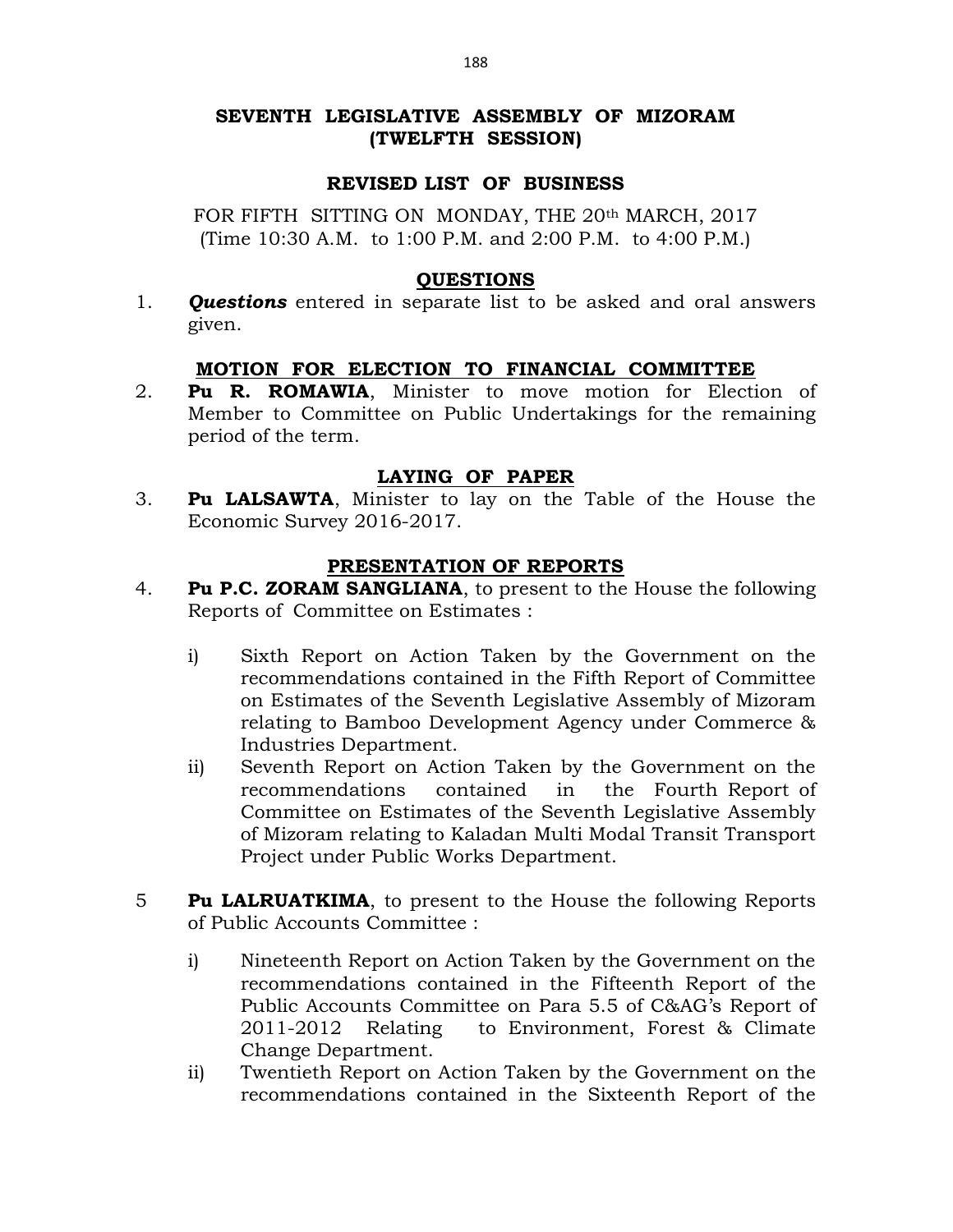Public Accounts Committee on Para 3.1.8.8, 3.1.8.9, 3.1.9.2, 3.1.11.1, 3.1.11.2, 3.1.11.3 of C&AG's Report of 2010-2011 relating to Public Health Engineering Department.

- 6. Pu R. VANLALVENA, to present to the House the following Reports:
	- i) Seventh Report of Subject Committee-III relating to Ayurveda, Yoga & Naturopathy,Unani, Siddha and Homoeopathy (AYUSH) under Health & Family Welfare Department.
	- ii) Eighth Report of Subject Committee-III relating to Mizoram Health Care Scheme (MHCS) under Health & Family Welfare Department.
	- iii) Fourth Report of Committee on Government Assurances (2017).
	- iv) Fifth Report of Committee on Government Assurances (2017) relating to Action Taken Report by the Government against the recommendation of the Committee on Government Assurances in its First and Third Report.

# FINANCIAL BUSINESS

# 7. DISCUSSION AND VOTING ON SUPPLEMENTARY DEMAND FOR GRANTS 2016-2017

 Discussion and Voting on Supplementary Demand for Grants 2016-2017.

# LEGISLATIVE BUSINESS Bill for introduction, consideration and passing

8. Pu LALSAWTA, Minister to beg leave of the House to introduce "The Mizoram Appropriation (No.1) Bill, 2017".

### ALSO

# to introduce the Bill to move that the Bill be taken into consideration AND to move that the Bill be passed.

9. **Pu R. ROMAWIA,** Minister to beg leave of the House to introduce "The Mizoram (Land Acquisition, Rehabilitation and Resettlement) (Amendment) Bill, 2017". Assembly Bill No. 40 of 2017 and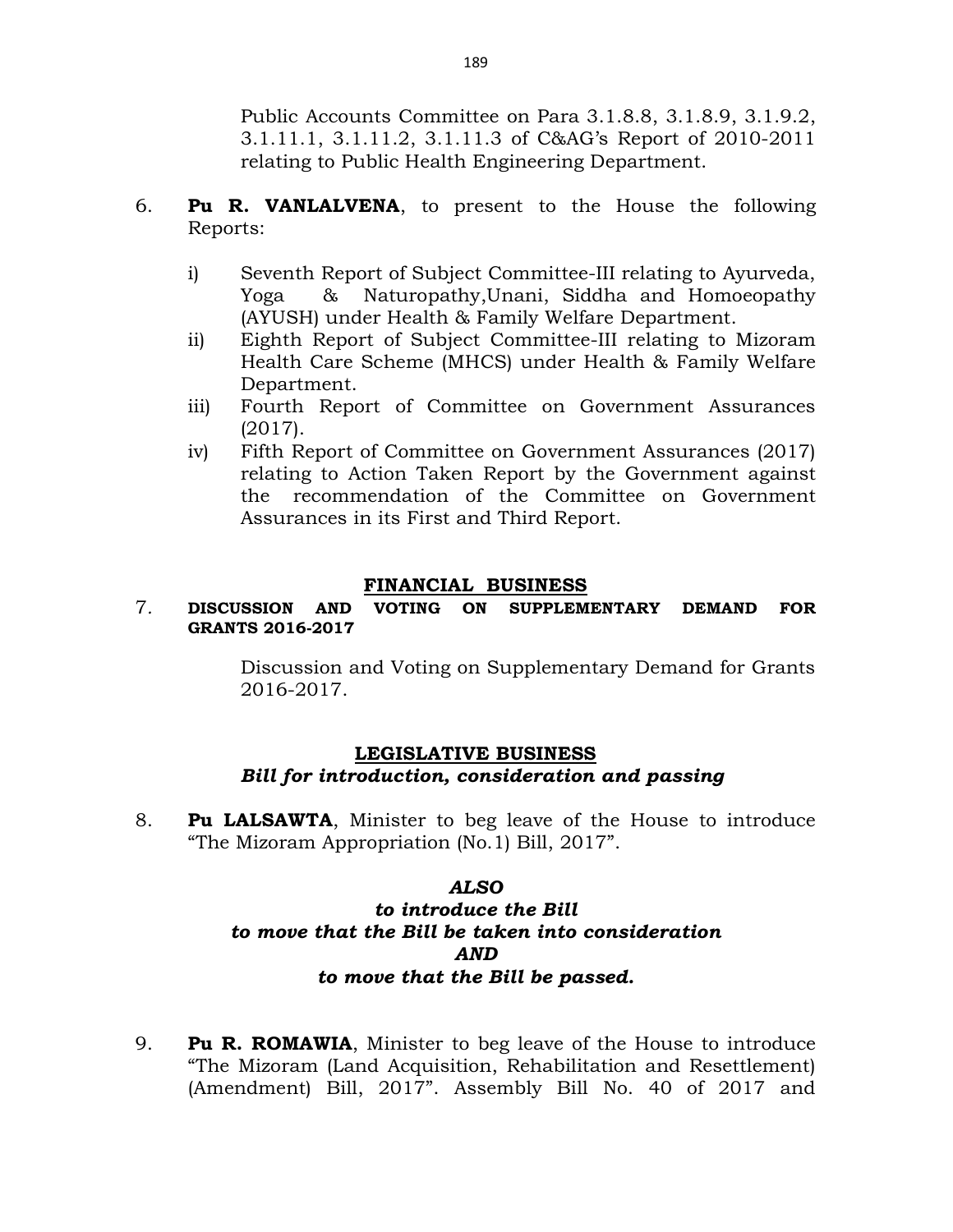"The Mizoram (Land Acquisition, Rehabilitation and Resettlement) (Amendment) Bill, 2017". Assembly Bill No. 41 of 2017.

# ALSO to introduce the Bill to move that the Bill be taken into consideration AND to move that the Bill be passed.

### FINANCIAL BUSINESS

# 10. GENERAL DISCUSSION ON THE ANNUAL BUDGET FOR THE TEAR 2017-2018.

 General Discussion on the Budget for the year 2017-2018 (to commence)

……

NGURTHANZUALA Secretary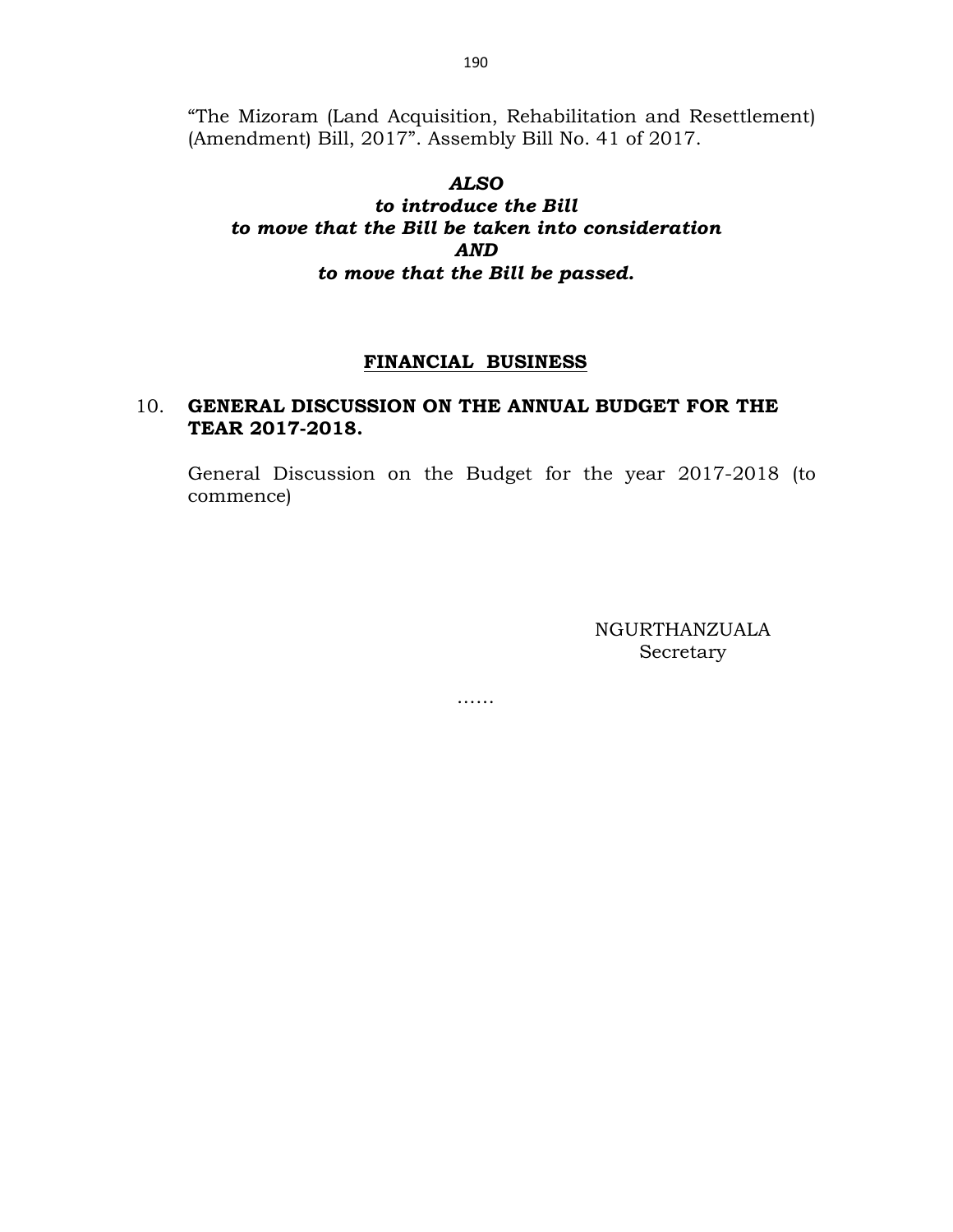SPEAKER : Hnam fel, thutak zawmtu chu a luh theihna turin kulh kawngkharte chu hawng rawh u. (Isaia 26:2)

 Zawhna kan la ang a. Zawhna no.28-na neitu Pu Lalruatkima, MLA zahawm tak sawm ila.

Pu LALRUATKIMA : Pu Speaker, ka lawm e. Ka Starred Question 28-na, DP&AR changtu Minister zahawm tak chhan atan-

- a) Sorkar hnathawk aikal (engaged substitute) an awm em? An awm chuan engzatnge awm?
- b) Department hrang hrangah aikal la engzatnge awm? Engvanga aikal hi la nge an nih?
- c) Sorkar hnathawk aikal lak thin hi dan bawhchhiatna a ni em? Aikal lak titawp tur hian engtinnge hmalak a nih tih ka zawt e.

SPEAKER : Department neitu kan House Leader zahawm tak Pu Lal Thanhawla zawhna chhang turin i sawm ang.

Pu LAL THANHAWLA, CHIEF MINISTER : Pu Speaker, he zawhna hi zawhna pawimawh tak a ni a, Member zahawm takin a rawn zawt hi a lawmawm nalai a awm a, thil khawlh tak a ni. Zawhna chhanna chu

- a) Awm e. Sorkar hnathawk nghet aikal 28 (sawmhnih leh pariat) leh Muster Roll aikal 6 (paruk), an vaiin mi 34 (sawmthum leh pali) an awm.
- b) Department hrang 4 (pali)-ah aikal 34 (sawmthum leh pali) te hi chhan hrang hrang avangin lak an ni.
- c) Aikal lak hi sorkar phal loh a ni a, titawp turin office memorandum leh letter vawi 9 (kua) chhuah a ni tawh a ni. Hei hi a chhanna a ni e.

SPEAKER : Zawh belhna a awm em? A zawhna neitu Pu Ruatkima.

Pu LALRUATKIMA : Pu Speaker, ka lawm e. Ka zawh belhna chu thuchhuah kha sorkar khan vawi 9 lai a lo siam tawh a, khatah khan department lamin Action Taken Report an rawn pek thin ah khan sorkar kha a lungawi em? Lungawilo ni ta se engtinnge hmalak chhunzawm zel tur a nih tih leh, aikal lakte tan hian qualification leh experience eng nge ngai tih kha ka zawh belhna ni rawh se.

SPEAKER : Department neitu kan House Leader zawhna chhang turin i sawm ang.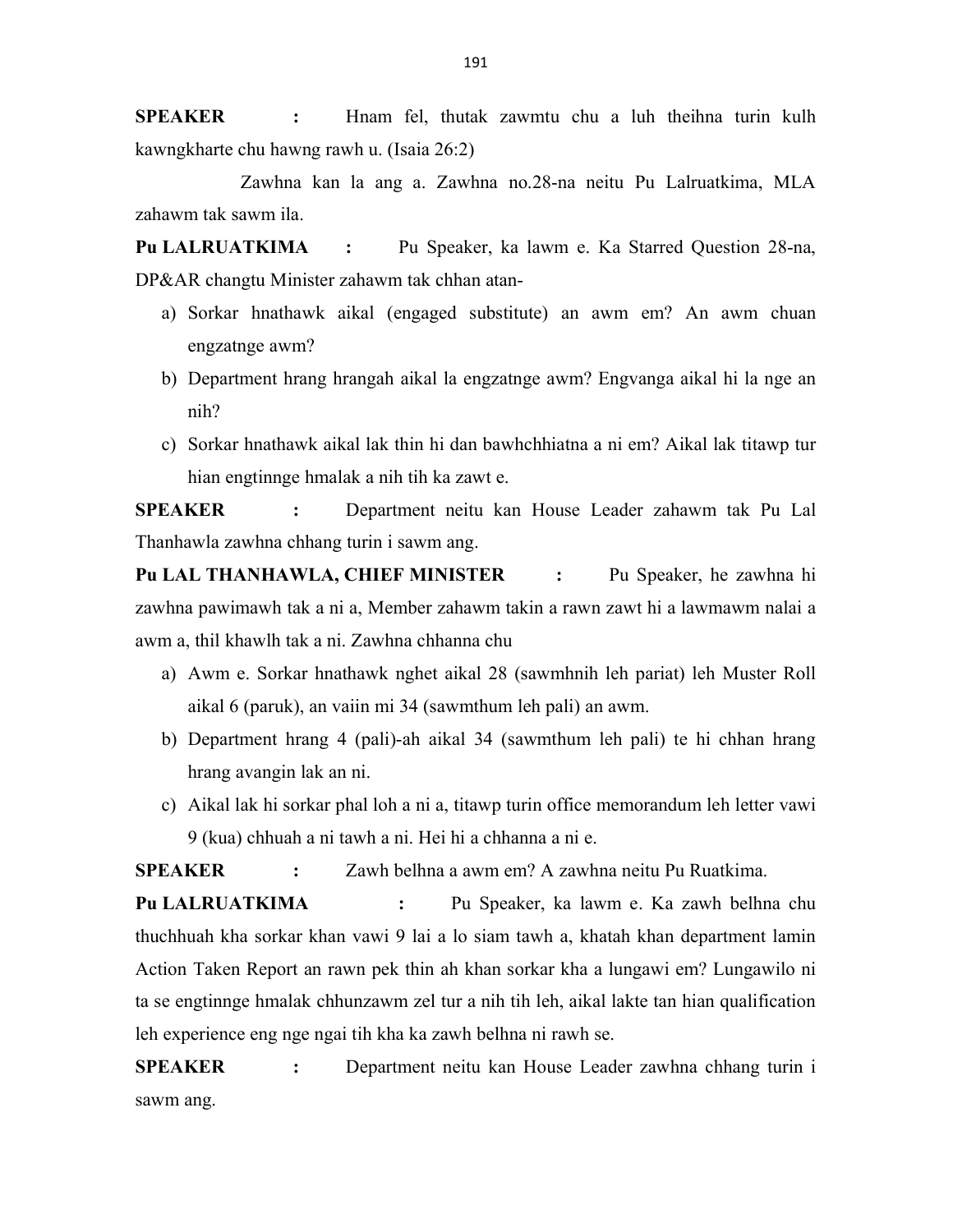Pu LAL THANHAWLA, CHIEF MINISTER : Pu Speaker, a department wise-in hetiang hi a ni

- a) School Education Department-ah 4, aikal lak chhan- damlohna avangin mi 2 in aikal an la. In luah tur awm loh avangin mi 1-in aikal a la a.
- b) Home Department-ah damlohna avangin mi 2-in aikal an la a.
- c) Finance Department-ah 6. Damlohna avangin mi 5-in an la a. Chhungkaw thil avangin mi 1-in aikal a la.

d) Land Revenue & Settlement Department ah 22 an ni a. Damlohna avangin mi 11. Chhungkaw thil entirnan, pasal damloh, accident avangte, fanu rualbanlo neih avangte in mi 3-in aikal an la a. Nau neih avangin mi 3-in aikal an la. Chhan hriatloh avangin mi 5 in aikal an la. Chhan hriatloh tih hi chhungkaw lam atanga han sawi chuan zahthlak angreng mahse, loh theih loh ni si ang chi kha a awm a, chhungkaw harsatna, mipat hmeichhiatna lampang chi ah te, sorkar-in a chan ringawt ai chuan tu emaw in lo thawk se tih angreng chi, in ngaihhnathiam loh theih loh ang chi te kha a awm a ni.

 Tin, Pu Speaker, member zahawm tak ten an lo hriat atan, thenkhatah chuan engtik atanga lo lak nge, M.R-te leh khatiang kha hriat a ni lova. Kei ngei pawhin ka hriat an awm a, nu pakhat hi MR-in a thawk a, a thawhna department-ah khan a nu damloh lai khan a fanu kha a va kal a, a fanu kha an lo duh zawk daih mai a ni, computer, engkim a thiam avang khan. A nu, upa lampang tawh, tirhkah ringawt ni lova khatianga an tha an lo chhawr theih kha an lo duh a, chutiang chu an awm nual a.

 Chuvangin, heng tuna aikal lak te hi loh theih loha inngaihhnathiam tul ang chi, damlohna serious deuh te, sorkar-in a hnathawktu chan ringawt ai chuan tia inremsiam tul chi te, thenkhat chu chhungkaw harsatna, mipat hmeichhiatna avangte leh thenkhat chu tuna ka'n sawi tak ang khan, in luah tur awm miah lo, mi in a awmna awm si lo mahse lo post tawh si ang te kha an awm a.

 Kan han sawiho chang pawh hian aikal lak hi engemaw chen hi chu phal mai tur emaw ni le, employment-te a lo generate a tih te hi kan ngaihtuah rum rum a ni. Chungvangin, sorkar chuan a khapna leh remtihlohna a chhuah lo thei lova, mahse humanitarian point of view atanga ngaihtuah loh theih loh te, tin, compassionate grounda ngaihtuah loh theih loh te hi a lo awm leh thin a. A khirh khawp mai a, engtia tih zel tur nge tih te pawh kan la in rawn zau deuhte pawh a ngaiin ka ring a.

192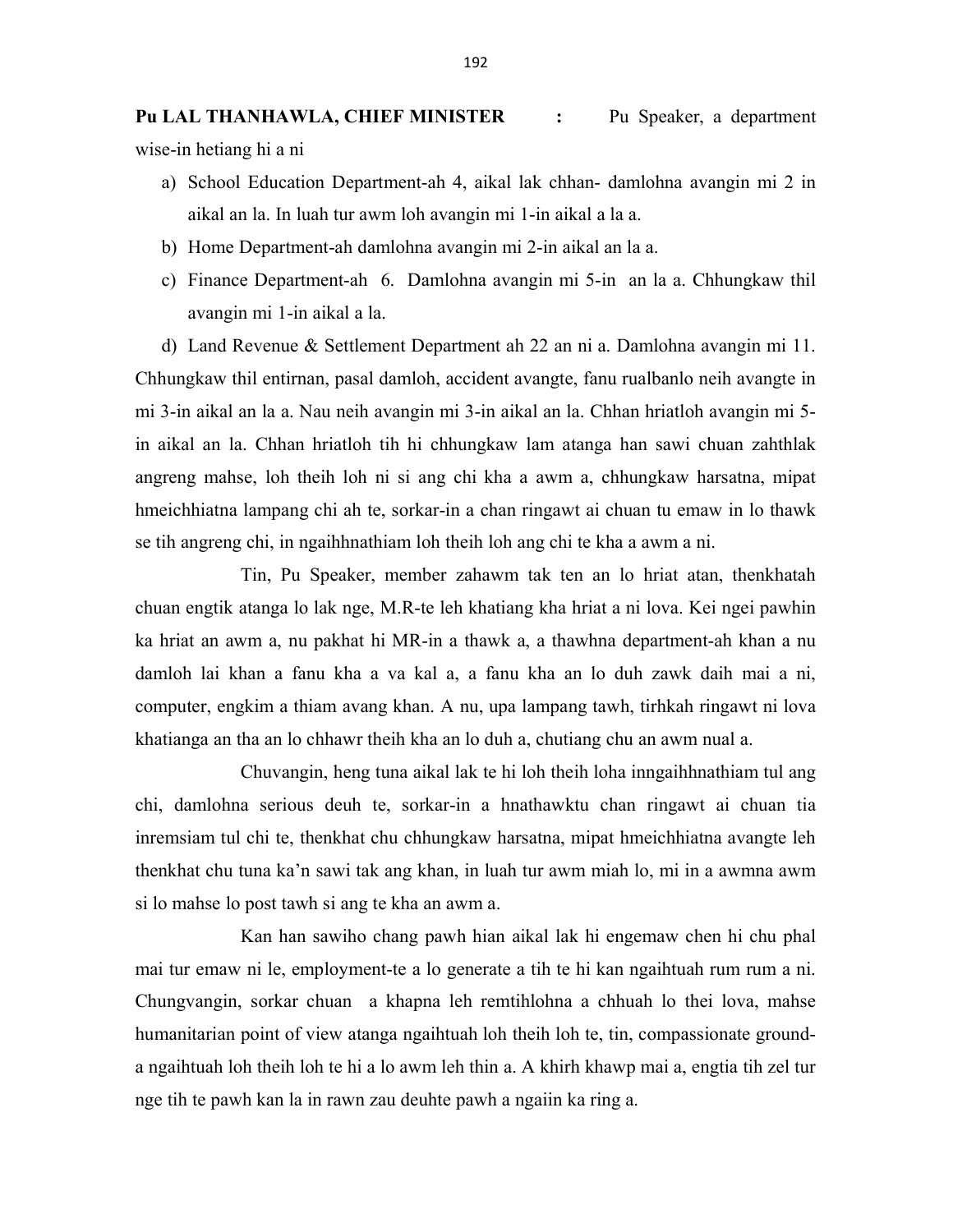A lehlamah chuan, loh theih loh chin kan han tih ringawtah pawh hian engemaw chinah chuan employment-a generate ve na laite kha a lo awm a, chuvangin hei hi keimahni chhungkuaah pawh hian kan sawiho thin a. Tin, khatiang instance ka'n sawi tak ang, a nu a peih loh laiin a fanu va kal an lo duh zawk em em ang chi te kha sorkar efficiency leh department efficiency te a enhance leh dawn avangin ngaihtuah tlak a ni ang emaw chu! tih te chu kan rilruah a awm a. Mahse, dan a awm miau loh avangin kan tlangzarh ngam lova. Vawiinah kan member zahawm takin kan rilru buai viauna, loh theih loh ni bawk si a kan ngaih ang chi a rawn zawt chhuak a, sawina chance min pe hi a lawmawm khawp a. Engtinnge kan la ngaihtuah zel ang le tih te pawh hi la inrawn tlanna tur ni te pawhin ka hria, Pu Speaker.

SPEAKER : I duh tawk mai ang. Hei hi sorkar tan pawh luhai thlak a ni a. Lehlam lehlam tan a luhai thlak a ni. Zawhna no.29-naah kal ila, zawhna neitu Dr. K. Beichhua i sawm ang.

Dr. K. BEICHHUA : Pu Speaker, ka lawm e. Finance Department changtu Minister zahawm tak hnena ka zawhna chu -

- a) Mizoram sorkar hian a hnuaia hnathawkte hi  $7<sup>th</sup>$  Pay a hmantir ve dawn em?
- b) Dawn ta se, engtik atangin nge?
- c) Dawn ta lo se, enge a chhan tih ka zawhna a ni e.

SPEAKER : Finance Minister zahawm tak Pu Sawta i sawm ang.

Pu LALSAWTA, MINISTER : Pu Speaker, member zahawm tak Pu K. Beichhua zawhna chhanna chu -

- a) Hman tir ve tumna emaw tum lohna emaw a awm rih lo.
- b)  $7<sup>th</sup>$  Pay hman tir hun tur hriat a ni lo.
- c)  $7<sup>th</sup>$  Pay hman tir dawn loh tumna pawh a awm lo tih a ni.

**Dr. K. BEICHHUA** : Pu Speaker, ka zawh belhna chu sorkar rilruah hian  $7<sup>th</sup>$ Pay a awm reng reng lo tihna em ni tih a ni e.

Pu LALSAWTA, MINISTER : Member zahawm tak Dr. K. Beichhua zawh belhna- a awm reng reng lo a ni lova, Mizoram state-in  $7<sup>th</sup>$  Pay Commission hman a tumna tur hi tunah chuan hman turin emaw, hman loh turin emaw ngaihtuahna a la awm lo tihna a ni.

SPEAKER : Aw, Pu TT Zothansanga'n a phar e.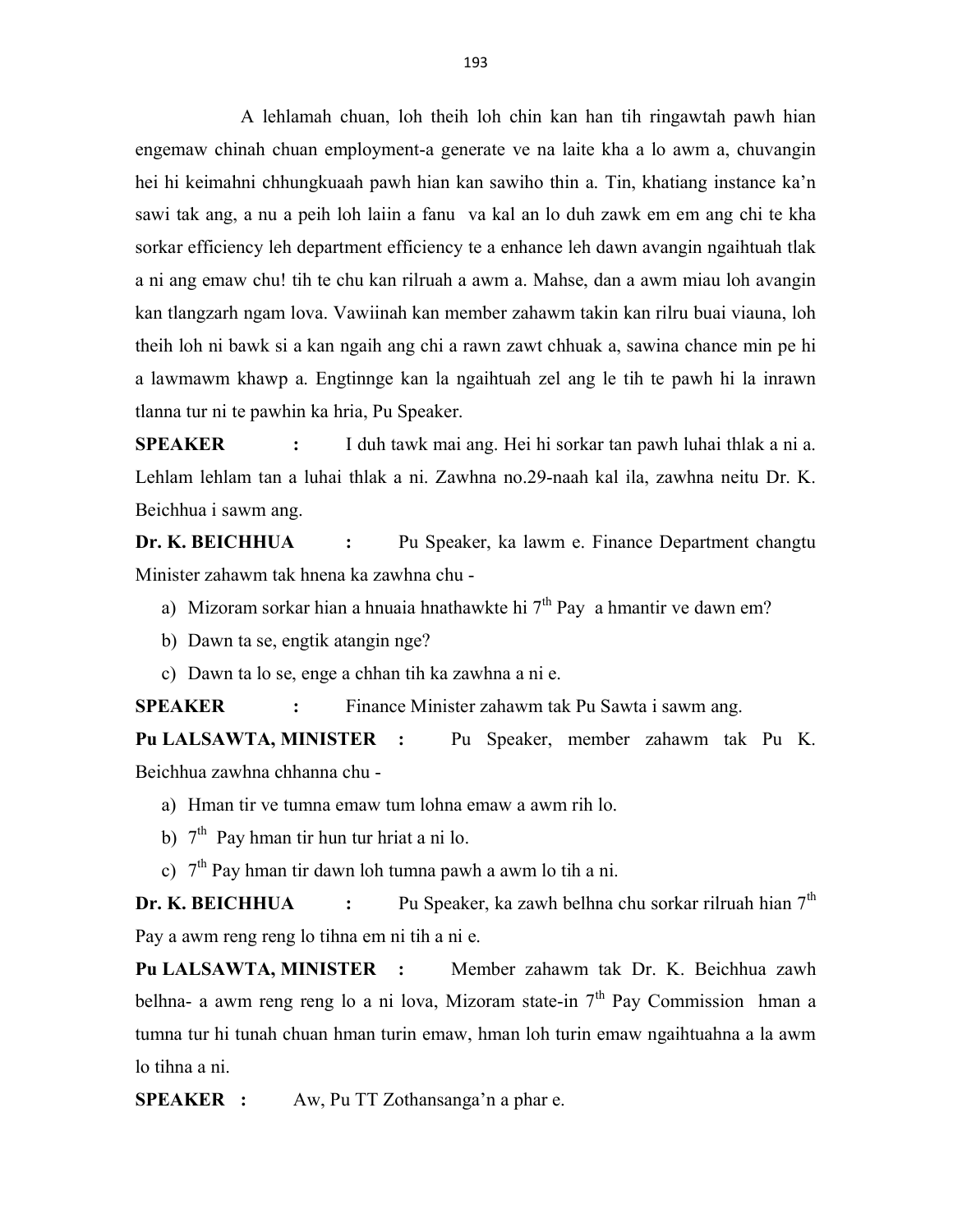Pu TT ZOTHANSANGA : Pu Speaker, ka lawm e. Ka zawhna chu hei hi a ni. Kum 2000 hnu ah Pay Commission vawi engzatnge implement a nih tawh? Tute sorkar laiin nge tih kha pakhatna a ni a. A pahnihna ah chuan kumin Budget-ah hian sorkar hnathawk hlawh tur engzatnge? A percent-in min hrilh thei em tih a ni.

SPEAKER : Department neitu Minister zahawm tak i sawm ang.

Pu LALSAWTA, MINISTER : Pu Speaker, member zahawm tak Pu TT Zothansanga zawhbelhna kha, kum 2000 hnu ah hian, 2006 January 1-ah Central Pay Commission hi rawn puan chhuah a ni a. 2009-ah Congress sorkar hnuin chu chu implement a ni a, 2006-a a rawn puanchhuah hun kha MNF ministry hunlai a ni. Tin, kan Budget paper-a kan hmuh ang khan vawiina salary leh wages-a sorkar sum awm zawng zawng atanga kan hman chu 36 point something a ni, 36 a pel hret a ni, Pu Speaker.

SPEAKER : Aw le, zawhna no.30-na ah kan kal thei a. Zawhna neitu Er. Lalrinawma i sawm ang.

Er. LALRINAWMA : Pu Speaker, ka lawm e. Sericulture changtu Minister zahawm tak hnena ka Starred Question 30-na -

 a) Tun dinhmunah Sericulture Department hnuaiah CSS kalpui mek a awm em? Lo awm ta se eng CSS te nge?

 b) Kum 2016-2017 chhungin heng CSS hnuaiah hian sum engzatnge hmuh a nih tawh? A scheme wise in engzatnge?

SPEAKER : Department neitu Minister zahawm tak Pu B.D Chakma chhang turin i sawm ang.

Pu B.D CHAKMA, MINISTER : Pu Speaker, member zahawm tak Er. Lalrinawma Starred Question 30-na chhana

a) Tun dinhmunah Sericulture Department hian Ministry of Textile hnuaiah North Eastern Promotion Scheme(NERTPS) a kalpui mek a, chungte chu:

i) Integrated Sericulture Development Project(ISDP);

ii)Intensive Bivoltine Sericulture Development Project(IBSDP);

iii) Integrated Muga Silk Development Project(IMSDP).

b) Kum 2016-2017 chhungin CSS hnuaiah hetiang hian sum hmuh a ni:

i) Integrated Sericulture Development Project hnuaiah -

` 13.68 crore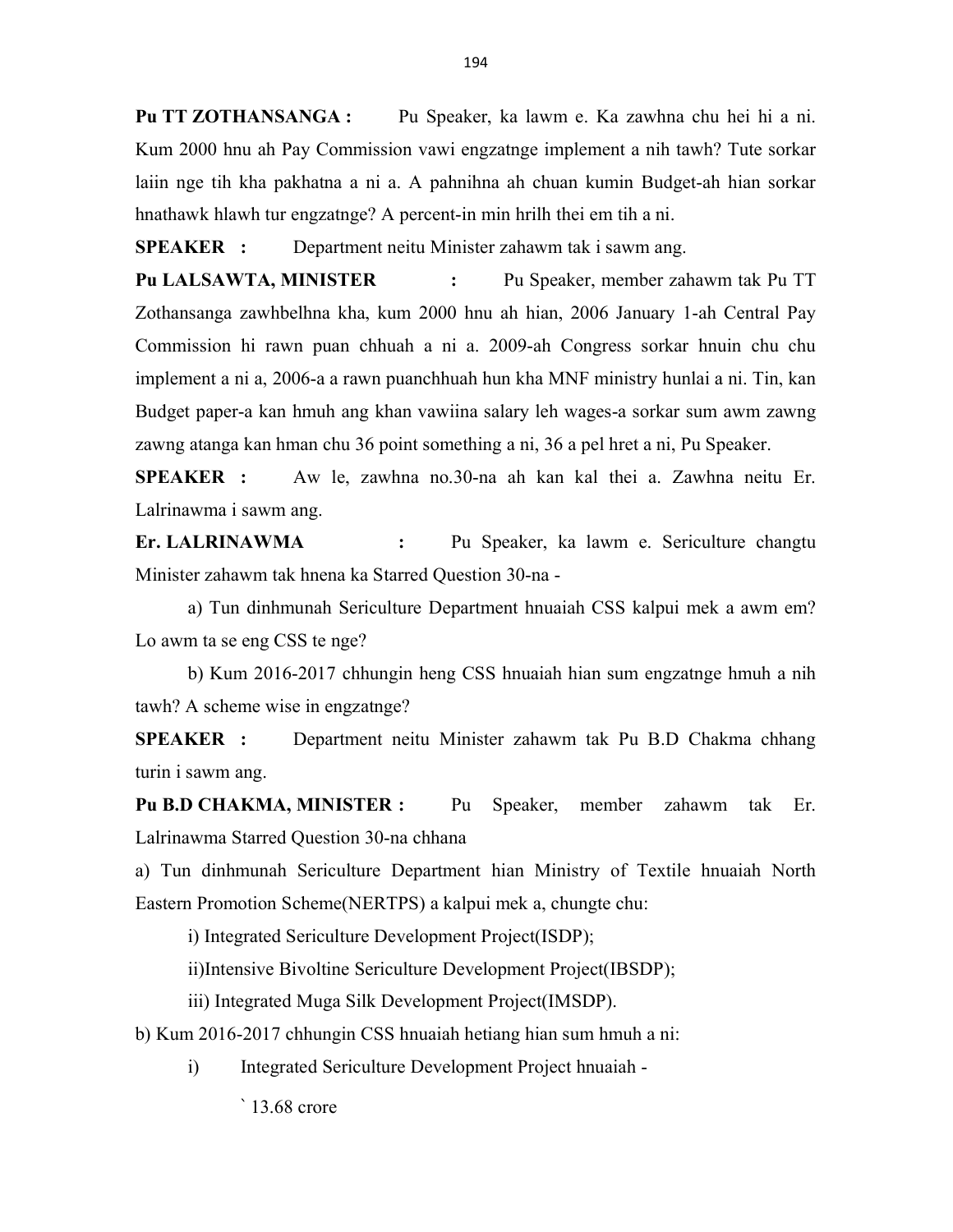- ii) Intensive Bivoltine Sericulture Development Project hnuaiah `10.20 crore
- iii) Integrated Muga Silk Development Project hnuaiah ` 6.22 crore

A vaiin  $-$  30.10 crore

SPEAKER : Zawhbelhna a awm e. Aw, Er. Lalrinawma.

ER. LALRINAWMA : Pu Speaker, ka lawm e. Heng pawisa te hi tun dinhmunah Department-ah release vek a ni tawh em? Eng chen nge hman a nih tawh tih ka zawt a. Tin, a pahnihna atan chuan, i hre tho in ka ring a kan Minister zahawm tak hian, thil mak angreng deuh, Sericulture Department hnuaiah hian NLUP atan Cherhlun khuaah chhungkaw 15 te chuan he Department hnuaiah hian sericulture an thlang a, NLUP kha second instalment pek zawm an ni tawh lo a ni. A chhan leh vangah hian 'chhumchhia' tih ringawt mai a inziak a, 'an thawk zawm lo' tih pawh a awm lo, 'hma an la lo' tih pawh a awm lo, 'chhumchhia' tih ringawt a ni. Pu Speaker, i phalna in kan chhiar ang a – higher authority atanga pek zawm lo tura thupek dawn avangin pek zawm an ni lo, tiin an chhang a. Hei hi khaw khata mi 15 lai si, Sericulture Department ni bawk si hi kan Minister zahawm tak hian a hriatpui em tih kha ka zawh belhna a ni e.

SPEAKER : Minister i sawm ang, a hriatpui em?

Pu B.D CHAKMA, MINISTER : Pu Speaker, member zahawm tak zawhbelhna pakhatna hi, Integrated Sericulture Development Project scheme hnuai hi chu 3rd instalment a ni a. Intensive Bivoltine Sericulture Development Project pawh 3<sup>rd</sup> a ni a. Tin, Integrated Muga Silk Development Project hi 1<sup>st</sup> instalment a ni a.

 Tin, zawhna pahnihna chu, ama bial chhungah em ni, Pu Speaker? (SPEAKER : A bial chhungah a ti)

(ER. LALRINAWMA : Pu Speaker, ni lo e, Cherhlun khua a ni.)

Pu Speaker, hetiang sawiselna hi Department lamin kan hre miah lova, kan lo zawt dawn nia, khatiang a nih chuan.

SPEAKER : Zawhna no. 31-na ah kan kal thei e. Pu K. Sangthuama, zawhna neitu i sawm ang.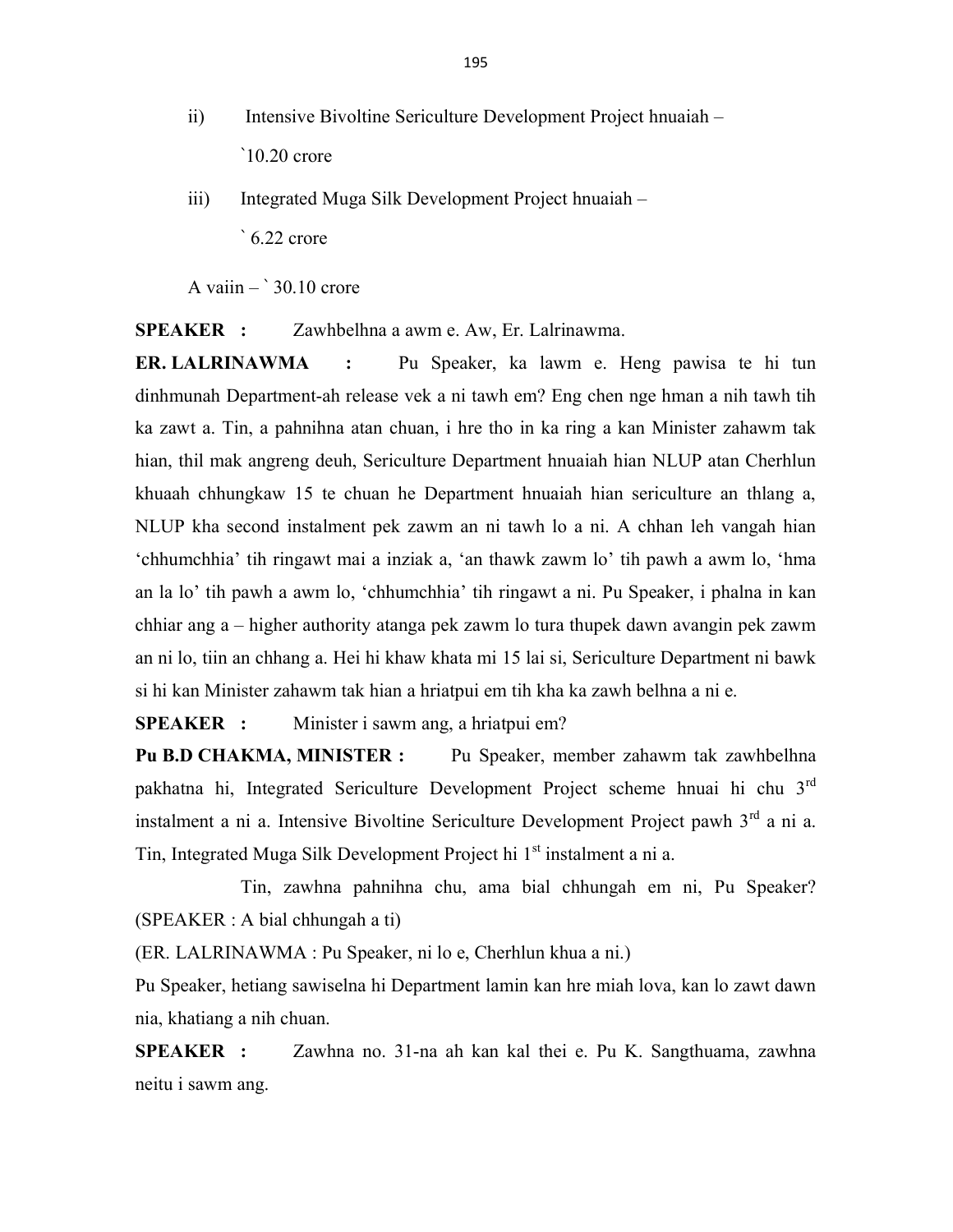Pu K. SANGTHUAMA : Pu Speaker, ka lawm e. Ka Starred Question no. 31-na -

GP Fund withdraw dilte recommend tu tur bik siam an awm em tih hi ka zawhna a ni e.

SPEAKER : Finance Minister zahawm tak chhang turin i sawm ang.

Pu LALSAWTA, MINISTER : Pu Speaker, member zahawm tak Pu K. Sangthuama zawhna GP Fund withdraw dilte recommend tu tur bik siam an awm em tih hi a chhanna hi a sei deuh hlek a. A chhana chu hetiang hi a ni –

 GP Fund withdraw dilna hi Chief Minister zahawm tak te, Parliamentary Secretary-te leh Minister-te, Secretary leh MLA-ten an dawng hnem thei hle a. Hetiang hi a nih reng avangin ni 1.4.2016 atang khan hon'ble Chief Minister; Finance Minister; Parliamentary Secretary, Finance; Principal Secretary; Secretary-te leh Finance Department-a Deputy Secretary rank chin chunglam leh a khawihtu bik Under Secretaryte hian quarter khatah nuai 40 an pek theihna turin buatsaih sak an ni a. Chu mi bul kan tanna chu 1.10.2016 atang khan a ni a. Khami hma khan nuai 40 theuh quarter khat ah, thla thum ah, hetiang hian an hnena mangang rawn tlulut te lo buaipui ve turin kan inti a. 1.10.2016 atangin Finance Department-a nichina kan han sawi takte kha, 'nuai 80 chin hi lo ti leh teh u, kan dawng hnem em mai', kan inti a. Chutiang chuan a lo pe thei tu bik tur kan insiam ve a. Kan Chief Minister-te, Finance Minister-te leh Parliamentary Secretaryte erawh chu bithliah a awm chiah lova.

 Heng Reserve Fund chungchang hi Office Memorandum emaw, Notification emaw kan chhuah chuang lo a ni.

 Sorkar sum dinhmun en reng chunga GPF withdrawal hi sorkarin a theih ang anga control theih nana a tih a ni a. Tin, damlohna avanga refer case tam tak leh kawng dang pawha mamawh, natna chungchangah, an tam em vang a ni ber. Hetianga GPF subscriber ten an mamawh em avanga pek chhuah thin hi kan sum dinhmun ena tih a ngaih avangin diltu tam takte dilna kan tihsak thei chuang lo a ni.

 Hetih lai hian normal GPF LOC chu quarter tinin Department zawng zawngin ` 35 crore zel quarter khatah kan pe chhuak reng tho bawk a ni.

SPEAKER : Kan duhtawk ang aw. Zawhna no. 32-na. Zawhbelhna i nei maw? I ding tlai deuh a ni ang. Kan lo tihkhalh dawn che alawm.

196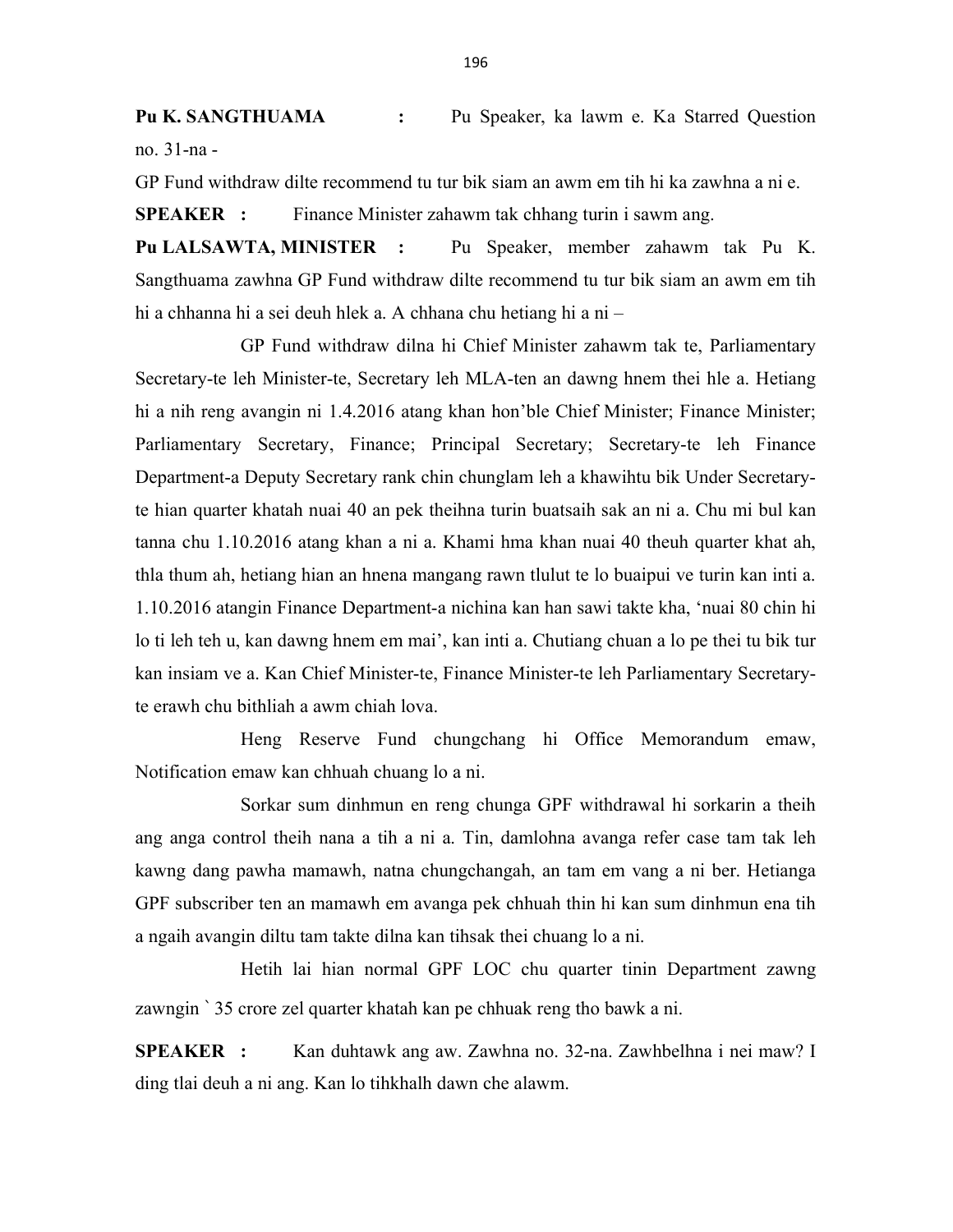Pu K.SANGTHUAMA : Hmanni khan mi pakhat alo kal a, 'ka pu, hei GP fund hi harsatna vangin kan dil ve a, mahsela a recommend tu a awm lo', an ti a. Mahse Parliamentary Secretary-in a recommend-na a thil tel a, tichuan lekha eng hian a rawn ziaktu khan, recommend-tu an awm lo, ti in a rawn ziah sak a, mak ka ti angreng khawp mai a. Tunah hian a dilna nen a vai khan a rawn kir sak leh a, Parliamentary Secretary recommend-na kha tha takin a recommend sak a , recommend-tu an awm lo tiin official ang khan a rawn ziak kha mak ka ti deuh a. Engpawhnise in ruahhmanna chu a tha thawkhat a, mahse hei sum leh paite tlemin kan lo zia awm chho ta dawnin a lang a, hetia a recommend tu bik ang deuh an lo siam ta a nih pawhin MLA te leh department te pawh hian an recommend-na angah hian lo consider ve hram hram ula tha in kan ring deuh hlek a. Chuti a nih loh chuan mamawh an tam em em mai a, chuvangin heti laiah hian harsatna tawk, in sak ngai te, damlohna vanga phai lam pan ngai te, a department hian an chiang khawp mai a, chuvangin tun aia awlsam zawk deuh hlek hian hemi kawngah hian kan sorkar hian hma a la thei tawh ang em tih kha kan zawt belh duh a ni e.

SPEAKER : Awle, zawt law law sela.

Dr. K. BEICHHUA : Pu Speaker, GPF chungchangah hian a bik takin district hla-a awmte chu kan buai ang reng khawp a, tun dinhmunah chuan Minister thu lo chuan withdraw theih loh tih deuh vek hi a ni a, chuvangchuan sorkar hian kan GPF chungchang ah hian sorkar a thawk, Head of Department te hi a ring tawk lo nge ni tih kha number 1 ah ka zawt a. Tin, year of consolidation kum hnih kan puang tawh a, tun atang chuan kal dan pangngai ang khan kan kal leh thei mai lawm ni? An withdraw duhna priority kha chu a hriat theih mai a, cancer vei te, hmun danga kal duh te kha chu priority no.1 angah te khan dah ta ila, khatiang khan a kal theih mai lawm ni tih kha ka zawhbelhna a ni e.

SPEAKER : Pu Zawm'an zawt leh law law se.

Pu VANLALZAWMA : Pu Speaker, Local Council bye – election neih dawn vel khan GP Fund withdraw hi a lar khawp mai a, khalai a neihna tur bialah khan a concern Minister te pawh an rim deuh ni awm tak niin a lang a. Bye – election neih dawn khan khang tehna hrang hrang emaw, mamawh bik tih te kha ngaihtuahna ah a awm ta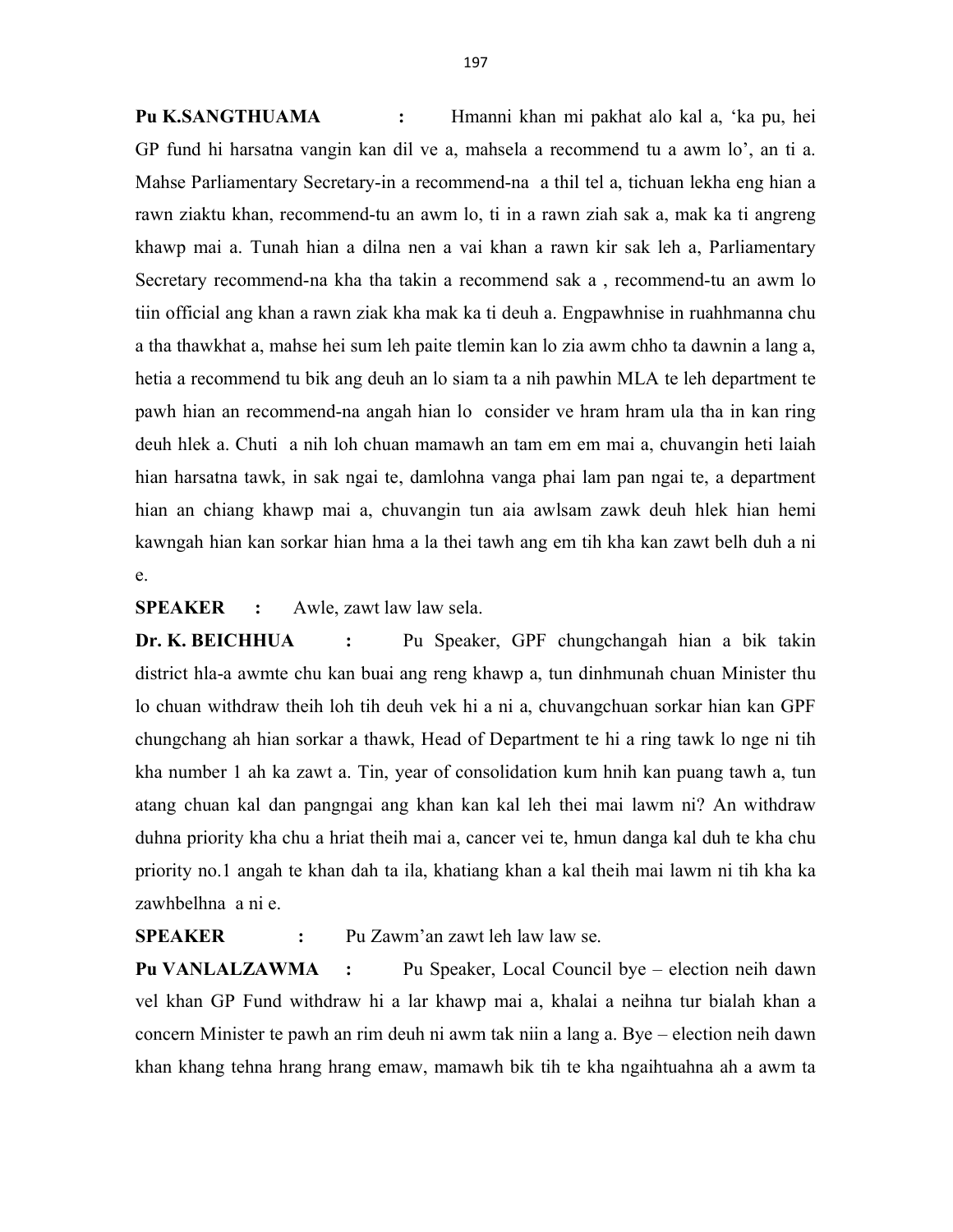chiah lo nge, vote zawnna ang deuh in, (khami village chhung), khami Local Council chhunga dil zawng zawng kha an pe deuh mai em ni tih kha kan zawh belh a ni.

SPEAKER : Awle, a pathum khan han chhang kawp tawh mai se, Minister zahawm tak i sawm ang.

Pu LALSAWTA, MINISTER : Pu Speaker, zawhna neitu zawhbelhna, awlsam deuh zawka tih theih dan a awm lawm ni tih kha GP Fund dah leh withdraw chungchangah hian dan mumal tak kan nei a, a Dan hi a har khawp mai zawk a. Vawiina kan tih dan leh hetia a rawn dil te single window clearance anga kan han pek zung zung hi a awlsam ber zawk a. A dan takah chuan kum 15 te an thawh loh chuan natna, dam loh na lampangah a tih theih loh tih te a lo ni ve a. Mahse kum 2 or 3 lek thawk a natna khirh tak nei ang te pawh kan pe zel a. Mi an mangan miau chuan kan hnena rawn tlu lut chu kan pe mai a, an account-in a daih chuan, chutiang bak chuan tih awlsam leh chuan ngaihna hi chu kan hrelo a.

 Tin, kan officer mi 10 chuang zet hnenah , "Hetiang zat hi lo ti ve ula, in hnena mangang lo kal te in lo buaipui dawn nia," kan ti a. Head of Department te hnena pek tawp nen a inan lohna chu, kan officer te chuan kan pawisa dinhmun kha nitin an en thei a, an pek dan azirin. Chuvangin kan officer te kan rin khan, LoC (Letter of Credit) chungchangah awlsamna kan lo nei ve a. Nuai 80 hi thla thum chhungin kan ti thei ang ti thin mahsela pawisa dinhmun a remchan loh chuan an in sum kar leh mai a. Chutiang chuan tunah hian awlsam zawk deuha han tih ai chuan (i ti mai ang), tuna kan tih dan hi a awlsam ber in kan hria a, kan pawisa dinhmunin a zir phei chuan tih zel hi a tha mai awm mang e kan ti a.

 Tin, nichina an han sawi tak, Parliamentary Secretary, Finance in a ziah sak an lo hnawl, "Recommend tu a awmlo e", tih kha chu pawi ka ti khawp mai a, Parliamentary Secretary te tan pawh a hrehawmin ka ring a, kha kha thil thleng lo tur a ni a. Parliamentary Secretary te chuan Finance enkawltute an nih chuan a tul anga an hnena lo thleng chu an ti thei ngei ngei tur a ni. Chuvangin kha kha pawi ka ti a, khatiang thil thleng kha ngaihdam pawh ka dil a ni.

 Tin, Head of Department te in ring tawk lo em ni tih chungchang ah kha chuan, thla thum, quarter khatah hian ` 35 crores, a chang phei chuan a tam deuh zawk te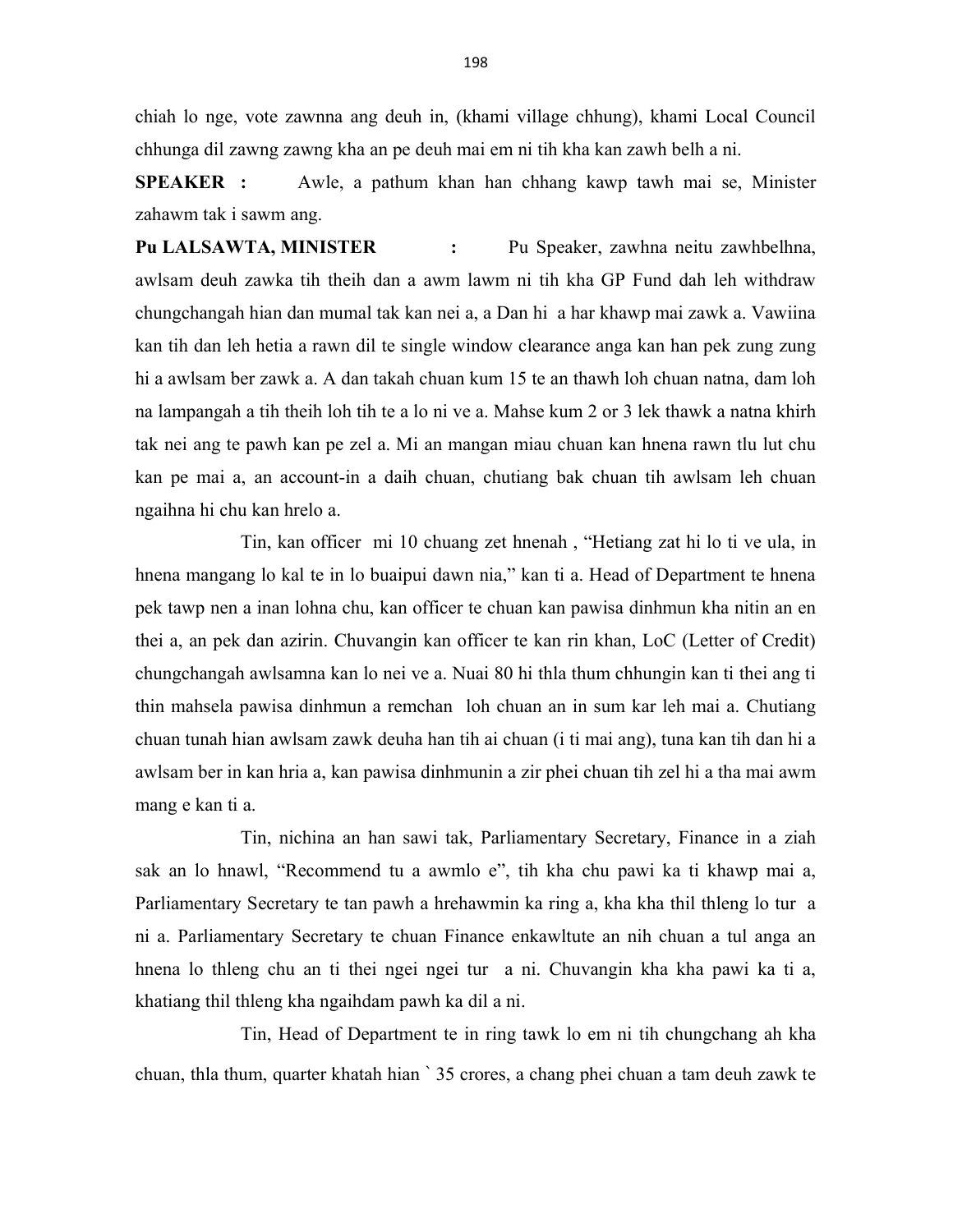a ni a, 40 kan pelh chang te pawh a awm a, chutiang chu department-ah a kim biai in kan pe thin a. Amaherawhchu hei hi Pu Speaker, a mihring a hi an tam ve a, chuvangin an han pek chhuah ah pawh hian tam thamin an pe hleithei lo a, tam thama mamawh deuh nuai khat chuang te, nuaih hnih chuang, chu aia tam te pawh, khang a nih khan an department lamah an lo hlawhchham ve thin a, chuvangin kan hnen lamah hian an lo kal a, a dan leh dun pawh ngaihtuah lovin, mi awlsamna tur ngaihtuahin kan lo pe mai a. Head of Deparment-ah chuan khang an chan tur kha an chang tho a, anni hian tul an tih angin, anmahni, an thawhpuite an ni a, an hrechiang em em a, chhim kil ami pawh ni se an pek tur chu an pe mai a.Head of Department hi kan ring teh meuh a, thla thum danah hian ` 35 crores, nuai 3500 chuang kan pe reng a kan ring tawk a ni. Amaherawhchu tuna kan sawi mek ang chi hun danglam deuh bika khatia inpek ngai ang chi kha kan tih hleitheih loh na chu Finance Department-a thawk ngei hian kan pawisa dinhmun hriain lo veng se kan duh vang a ni.

 Tin, member zahawm tak Pu Vanlalzawm'an a zawh belhna 'bye- election lai khan GP Fund te kha in zalen deuh em ni?', a ti a. Kan zalen rei ang reng khawp mai a, nikum July thla atang khan November thla chanve thleng khan kan zalen reng a. Khanglai kha chuan kan hnena lo kal apiang hi kan pe a ni ber mai a, insakna atan te pawh kan pe a, naupang lehkha zir nan te pawh kan pe a, chuvangin bye- election lai kha engtik hun lai nge tih pawh ka lo hrechiang tawh lo a, engpawhnise, kan zalen rei viau a ni. Khanglai khan pek pawh kan pe chhuak rei khawp mai. Tin, Pu Speaker, GP Fund chungchangah hian keimahni pawisa dinhmun, kan cash dinhmun, liquidity kan tih ang tak hian zir se chuan an dil ang ang pekchhuah mai hi kan chak a. A chhan chu hetia an sum kan kawlsak hian nikum leh a hma zawng zawng kha chuan 8.7% angin interest kan pek a ngai a. Kumin January atang erawh kha chuan 8.1 % ah tlemin alo hniam ve ta a, chuvangin keini tan pawh a zangkhai thlak a, kan sum dinhmunin duh ang tawka a zir loh avangin kan pek tur ang pawh kan pe hleithei lo a ni. Ka lawm e.

SPEAKER : Duhtawk mai ang aw. Zawhna No. 32-na ah kan kal leh tawh ang a. A neitu Pu Lalruatkima'n han zawt sela.

Pu LALRUATKIMA : Pu Speaker, ka lawm e. Ka Starred Question 32-naah, Sericulture Department changtu Minister zahawm tak chhan atan -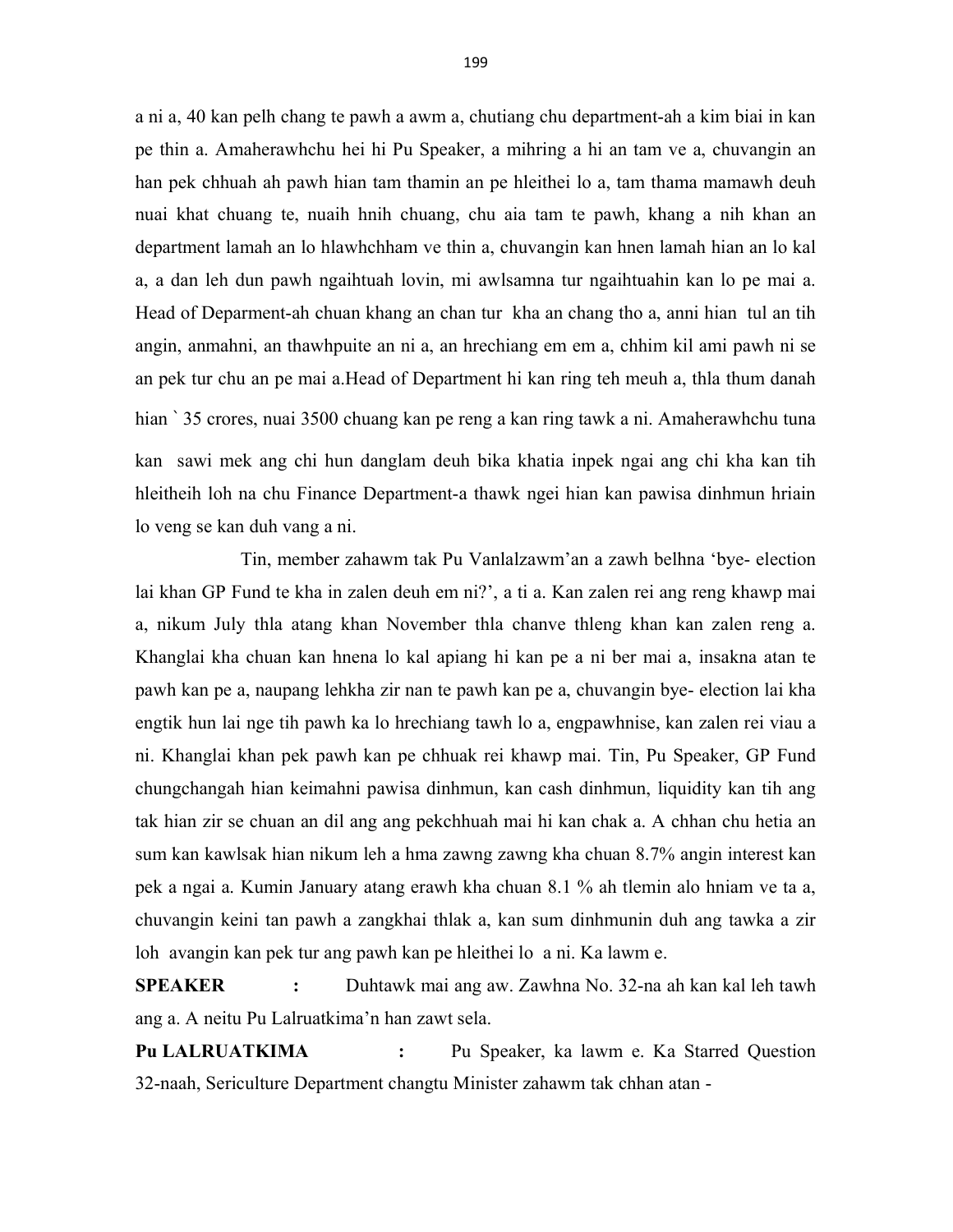- a) Kum 2011-2016 chhungin NLUP sum engzat nge hmuh a nih? A year wise-in engzat nge?
- b) Eng trade-ah te nge hma lak a nih a, heng trade-ah te hian beneficiary engzatnge awm?
- c) Beneficiary-te hnenah sum faiin engzatnge pek an nih a, hamthatna dang engtenge pek an nih?
- d) NLUP Phase engzatnge kalpui a nih tawh? Hmabak engzatnge la awm tih ka zawt e.

SPEAKER : Department neitu Minister zahawm tak chhang turin i sawm ang.

Pu B.D. CHAKMA, MINISTER : Pu Speaker, member zahawm tak Pu Lalruatkima zawhna, Starred Question 32-na chhanna chu-

(a) "Development Fund 2011-2012 atan ` 120 lakhs; 2012-2013 atan ` 856 lakhs ; tin, 2013-2014-ah 285 lakhs a ni e."

 Tin, infrastructure atan 2011-2012 chhungin nuai sawmpahnih leh sing riat sang sarih. Tin, 2012, 2013, 2014 atangin 11 lakhs 26 thousand a ni a, 2014-2015 nil, 2015- 2016 nil. Tin, training expenses leh Contingency Fund atan 2011-2012 nuai 10; 2012- 2013 tan nuai 25 ; 2013-2014 nuai 20; 2014-2015 nuai 10; kum 2015-2016 nuai 15.

(b) "Mulberry Silkworm Rearing trade-ah hmalak a ni. He trade hnuaiah hian beneficiaries 2194 an awm."

(c) "Benificiary te hnenah sum faia pek zat chu ` 17,32,38,240 a ni a. Hamthatna dang pek te chu : Pangang khawina hmanrua pek an ni a, Rearing Appliances leh Rearing House chung tur GCI Sheet-te pek an ni bawk."

(d) "NLUP hi 4<sup>th</sup> Phase thleng kalpui a ni tawh a. Tun dinhmunah chuan hmabak a awm hrih lo."

SPEAKER : Zawhbelhna, a neitu Pu Ruatkima.

Pu LALRUATKIMA : Pu Speaker, ka lawm e. Minister zahawm tak khan NLUP atanga kan sum hmuh tawh kha 2014 & 2015 chhung khanin K Deposit-ah ` 250,00,000 tiin March ni 29, 2006 session-ah khan min chhang a. Hei hi K Deposit-ah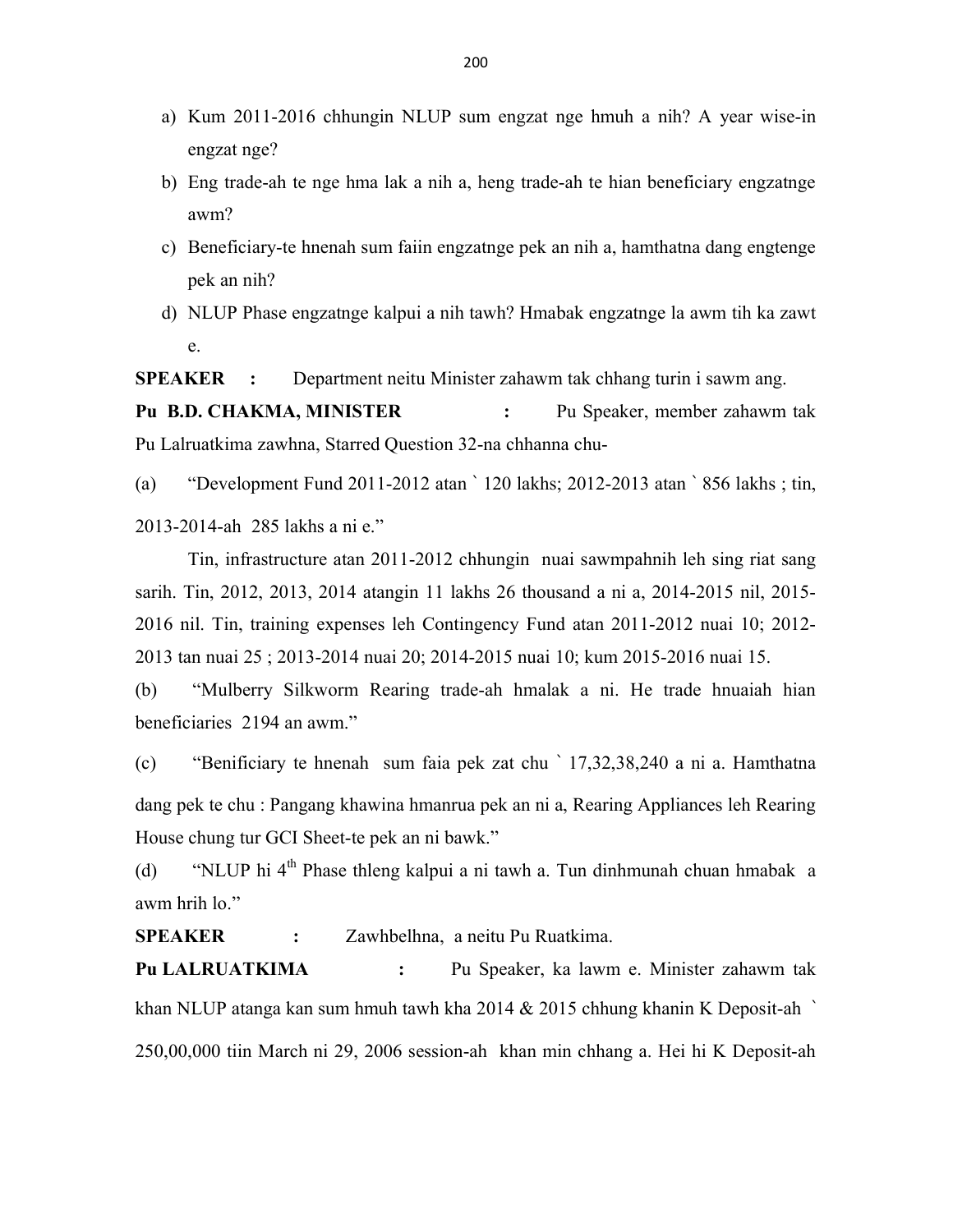dah a ni tih a ni. Amaherawhchu tunah khan a rawn sawi bo leh ta daih mai a. Kha pawisa kha a awm leh ta lo nge ni tih kha ka zawh belhna ni sela.

 Tin, NLUP beneficiary statistic tha neih hi kan duh a. Economic Survey, 2015-2016-ah hian Pu Speaker, NLUP beneficiaries zat hi 2206 a rawn ti a. Tichuan kan Minister zahawm tak khan 2194 a ti bawk si a. Nikum session-a zawhnaah khan 2195 a rawn ti bawk si a. Figure dik lo zel maiin kan inchhang a, he sorkarah hian accountability a awm lo nge? Eng nge ni a awmzia min rawn hrilhfiah sela a thain ka ring a.Tin, ka zawh belhna dang lehah chuan pangang khawi beneficiaries engzatin nge bansan? Eng vanga bansan nge an ni tih leh, 2015-2016 chhungin cocoon engzatnge thar a nih a, a thar chhuah hlutzawng engzatnge tih ni se.

 A tawp ber atan chuan December ni 2, 2016-a MLA pakhat luh ve phal loh kha sorkarin a hria em? Engvanga luh ve phal lo nge ni a? Heta tan hian a thlen nawn tawh loh nan hma lak a ni em? Hma lak a nih chuan engtinnge hma lak a nih tih ka zawt e.

SPEAKER : Chhang turin Minister zahawm tak i sawm ang.

Pu B.D. CHAKMA, MINISTER : Pu Speaker, zawhbelhna hi a tam si a, serial-in kan kal ang e.

 2014-2015 chhungin NLUP sum atangin nuai 250 atangin nuai 100 withdraw tawh a ni a. A chhan chu nuai 150 an lak hi K-Deposit-ah dah a ni a ni.

 Tin, pahnihna chu, NLUP beneficiaries figure chungchanga a zawh belhna hi session hmasa khan 2206-in an ti a. Mahse hei hi chu 2194 hi final a ni a.

Pu LALRUATKIMA : Pu Speaker, session hmasa khan 2195 tiin min chhang a, Economic Survey -ah hian 2206 a ti bawk si a, khalai figure inmil lo kha a dik hram thei lawm ni? Nakin zelah kan fimkhur nan kan ti a ni.

Pu B.D. CHAKMA, MINISTER : Pu Speaker, 2194 chu final a ni a. Tin, zawh belhna dang kha.

Pu LALRUATKIMA : Zawh belhna dang kha pangang khawi beneficiaries engzatin nge bansan? Eng vanga bansan nge?

Pu B.D. CHAKMA, MINISTER : Kha chu pangang khawina bansan hi Saitual-ah beneficiaries 10. Tin, Khawhai-ah beneficiaries 9 (pakua), Darlung-ah beneficiaries 2 (pahnih), a vaiin beneficiaries 21. Mahse,failure rate kan hisap dawn chuan mathematical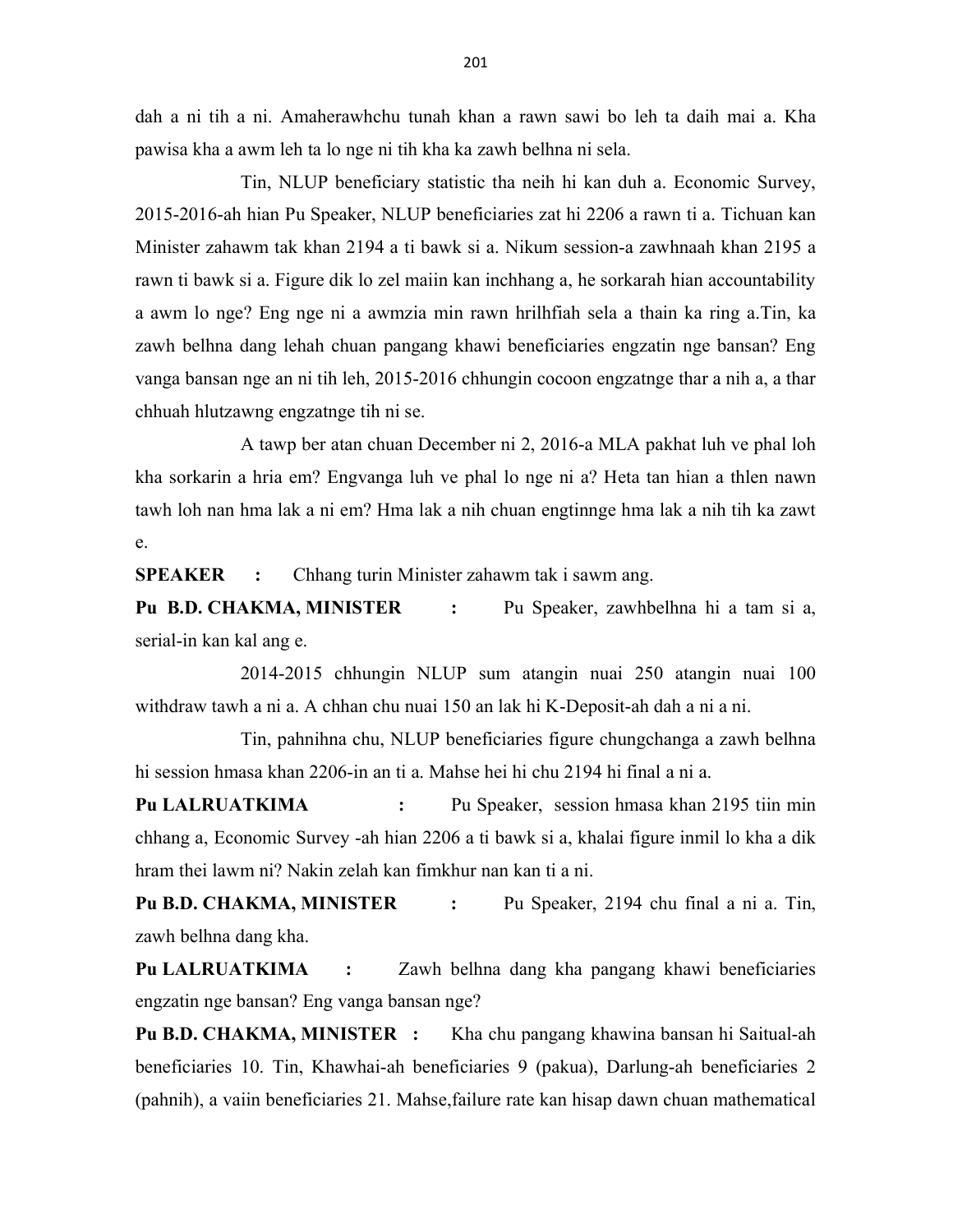figure-ah hian 0.95 chauh a ni a. Failure rate hi Pu Speaker, tlem te a ni. (SPEAKER:An bansanna chhan kha a zawt a) Hei hmana chanchinbua an ziak angin Committee hi Committee pangngai ni lo, keimahni Department lam atangin enquiry la turin kan ti a. Enquiry lak hnu ah hian hei hi, punishment emaw, hremna emaw engtinnge tih tur tih kha chu keimahni kutah a awm lova. Hei hi chu NLUP kutah a awm vek si a, chuvangin action lak dan tur hi keimahni Department lam atangin tih chi a ni lo. Ka lawm e.

SPEAKER : A nih leh duhtawk ang aw. Zawhna No. 33-na Pu Lalrinawma zawt turin i lo sawm ang.

Er. LALRINAWMA : Pu Speaker, ka lawm e. Horticulture Department changtu Minister zahawm tak hnena ka zawhna Starred Question no. 33-na -

- a) Kum 2015-2016 chhungin Green House lei a awm em? Lo awm ta se engzatnge lei a nih a, engzat rate-a lei nge a nih?
- b) Mi engzat hnenah nge pek chhuah a nih a? A District wise-in engzatnge tih ka zawt e.

SPEAKER : Chhang turin Horticulture Minister zahawm tak i sawm ang.

Pu P.C. LALTHANLIANA, MINISTER : Pu Speaker, member zahawm tak Er. Lalrinawma zawhna chhanna chu hetiang a ni :

- (a) Kum 2015-2016 chhungin Green House lei a awm a, lei zat chu hetiang a ni:
	- i) MIDH hnuaiah 48 lei a ni a. A rate hi per square metre-ah ` 865-a lei a ni.
	- ii) RKVY hnuaiah 44 lei a ni a, a rate hi RKVY hnuaiah per square metreah ` 1,100 a ni.

Mi engzat hnena pek chhuah nge a nih a, District wise in engzat nge tih chhanna chu : MIDH-ah mi 48 hnenah pek a ni a, RKVY hnuaiah mi 44 hnenah pek a ni a, a District wise-a pek dan chu hetiang a ni.

 Aizawl district-ah MIDH hnuaiah mi 6, RKVY hnuaiah mi 16, Lunglei District-ah MIDH-ah 6, RKVY hnuaiah 6, Serchhip District-ah MIDH-ah 6, RKVY hnuaiah 6. Champhai District-ah MIDH hnuaiah 6, RKVY hnuaiah 6. Kolasib District-ah MIDH hnuaiah 6, RKVY hnuaiah 6. Mamit District-ah MIDH hnuaiah 6, RKVY hnuaiah 4. Lawngtlai District-ah MIDH hnuaiah 6, RKVY hnuaiah nil. Saiha District-ah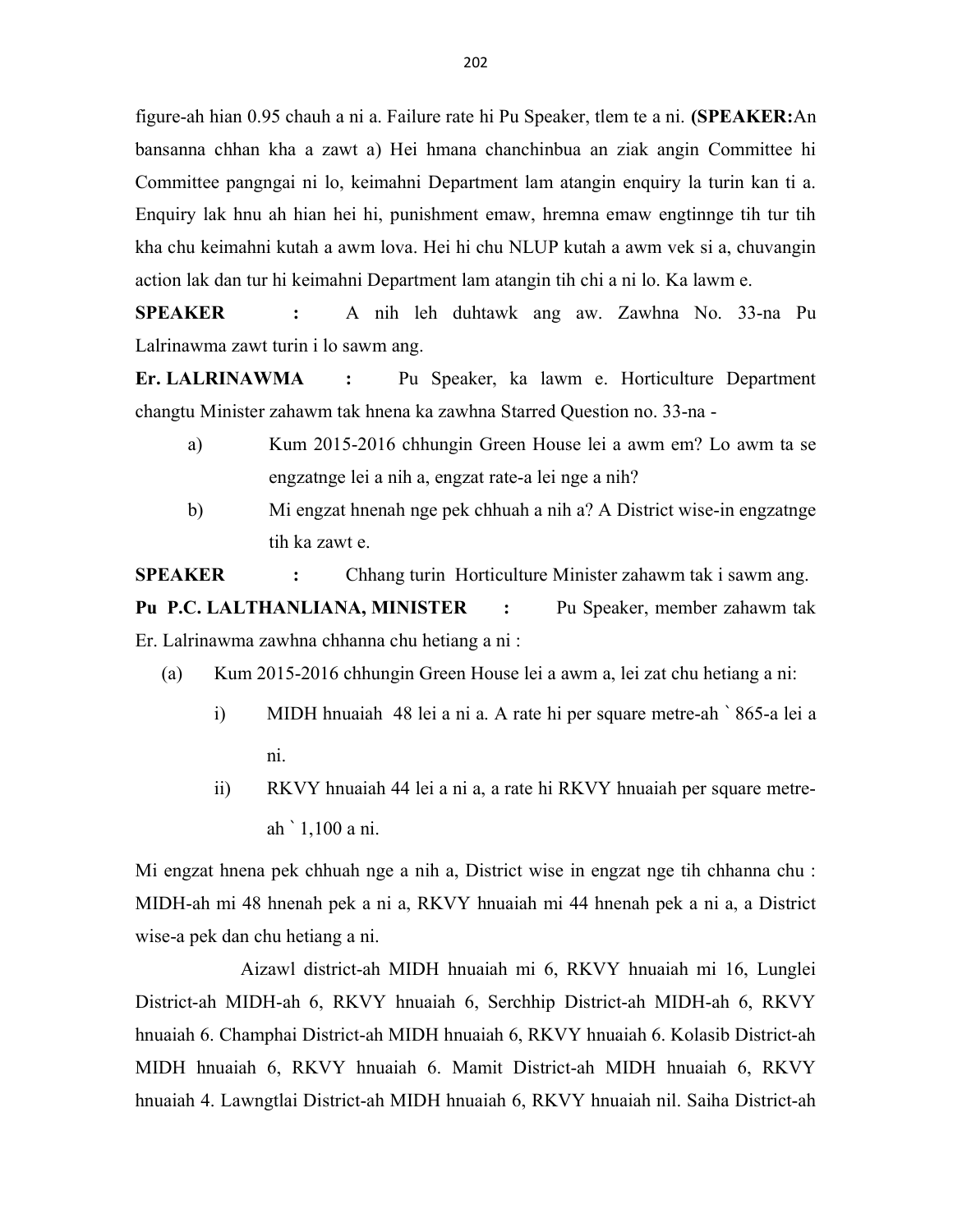MIDH hnuaiah 6, RKVY hnuaiah nil. Total MIDH hnuaiah 48, RKVY hnuaiah 44 tih kha ka chhanna a ni e.

SPEAKER : Zawhbelhna, a neitu Pu Rinawma.

Er. LALRINAWMA : Pu Speaker, ka lawm e.Min rawn chhanna kha pakhat engzatnge ka tih khan square metre rate- in min chhang a. Green House pakhatah hian sq.m engzatnge awm tih kha ka zawt a. Tichuan, chumi atang chuan a man zat kha a lo chhuak thei maiin ka ring a. Tichuan a pumpui thu ah sq.m engzatnge an lei tih kha a ni leh a.

 A dawt leh atan chuan MIDH leh RKVY hi engvanga rate inanglo nge a nih? A quality a inanglo em ni tih kha ni ta sela. Tin, heng leinaah te hian tender chhuah a ni em tih kha a ni e.

SPEAKER : Awle, Minister zahawm tak chhang turin i sawm ang.

Pu P.C. LALTHANLIANA, MINISTER : Pu Speaker, tenderah hian a sq.m rate-a tih a ni a. 1 Unit hi 100 sq.m zel kha kan tih dan a ni a. Tichuan a unit zat nichina kan sawi tak kha a unit rate nen puntir kha chuan a zat chu chhuak mai turah ngai ila, Engineer a ni bawk a. Khalai tak kha chu kan hman lo a.Tin, engvanga rate hi inanglo nge a nih tih kha MIDH kan tih hnuaia a sq.m rate ` 865-ah hi chuan kan tender-ah khan installation a tello a ni. Kha Green House structure kha farmer hnenah kan pe tawp a, anmahni install tur a ni. Amaherawhchu RKVY hnuaiah hi chuan a company, a chhangtu khan a installation nen engkim a ti a. A rate pawh kha a sang bik ta a, sq.m-ah `1,100 a ni ta a ni.

 Amaherawhchu Pu Speaker tah hian farmer ten install tir an duh kha chuan RKVY hnuaia a rate ang hian farmer khan an pek belh mai a. Tin, farmer te hian a rate inanglo mahsela 10% kha an tum tho tho tur a nih avangin installation a tel chuan an tum tam a ni mai a, installation a telloh khan an tum tlem a ni mai a. Chutiang chu a rate inanloh chhan leh a kal dan chu a ni mai a. Tin, 2015-16 a Green House kan lei hi tender a ni.

Dr. K. BEICHHUA : Pu Speaker, RKVY hnuaiah khan Aizawl kha 16, a next kha 6 a ni thla diat diat a. Mamit 4 a ni a, Lawngtlai leh Siaha kha engatinge nil a min dah tih kha ka zawhbelhna a ni e.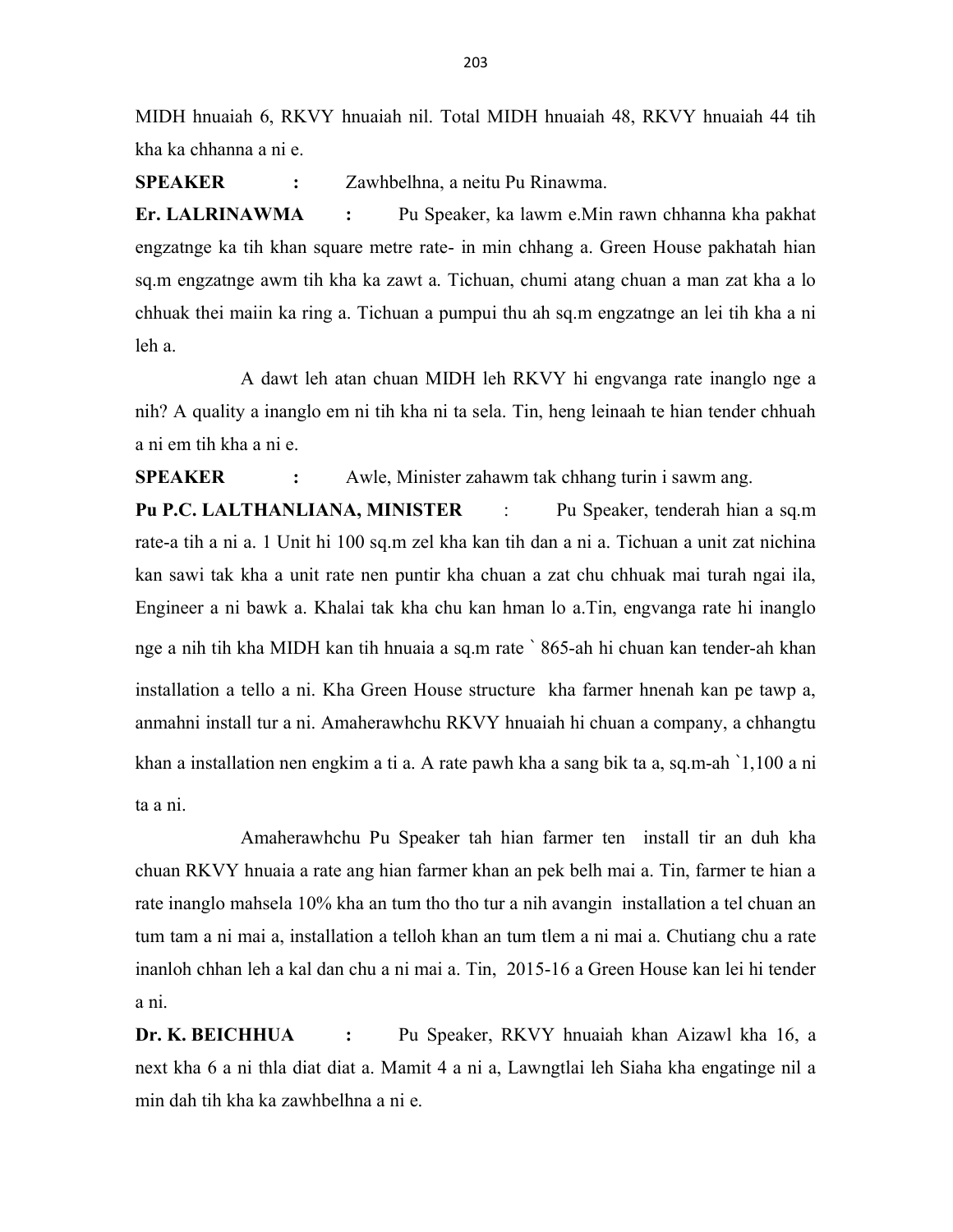SPEAKER : Aw, Minister.

Pu P.C. LALTHANLIANA, MINISTER : Pu Speaker, RKVY hnuaia pawisa reng reng hi keini chuan District Council hnenah pek a nih avangin a hranpain heta tangin Department- in kan va hma tawh lo a ni. District Council ah tam tak an nei a ni.

SPEAKER : Aw. Pu Rinawma.

Er. LALRINAWMA : Pu Speaker, ka lawm e.Pakhat kha kha cheng 86,500 vel a ni a, pakhat kha cheng 1,10,000 vel ang a lo ni a. Lo ni ta se a pumpui thu atan hian engzatnge lei a nih a, sorkarin heta tan hian beneficiaries te hnenah engzatnge subsidy a pek? (ti mai ila), A zuk chawi ang (a nih chu) tih ka'n zawt a ni e.

SPEAKER : Aw, Minister.

Pu P.C. LALTHANLIANA, MINISTER : Pu Speaker, nichin khan ka chhang tawh tho in ka hria a. A vaia kan pek chu MIDH hnuaiah mi 48, RKVY hnuaiah mi 44 kan pe a. Heta a rate, MIDH hnuaia ` 865 sq.m a nihah hian farmer in 10% sorkarah an pe ve a ni.

SPEAKER : In lungawi em ? Zawhna no.34 ah kan kal thei e. Zawt turin neitu Dr. K.Beichhua i sawm ang.

Dr. K. BEICHHUA : Pu Speaker, ka lawm e. Art & Culture Department changtu Minister zahawm tak hnena ka zawh chu-

a) Ministry of Culture, Govt. of India atang hian Scheme for Financial Assistance for Promotion and Dissemination of Tribal/Folk Art and Culture hnuaiah assistance dawng tun dinhmunah hian Mizo zingah an awm em?

b) Awm ta se, tute nge dawng?

c) Awmlo ta se, hemi atan hian hma lak tum a ni em?

d) Ministry of Culture, Govt. of India atang hian kan Mizo thalaite zingah scholarship dawng tun dinhmunah an awm ve em tih a ni e.

SPEAKER : Chhang turin Minister zahawm tak i sawm ang.

Pu R. ROMAWIA, MINISTER : Pu Speaker, MLA zahawm tak Dr. K. Beichhua zawhna chhanna chu hetiang hi a ni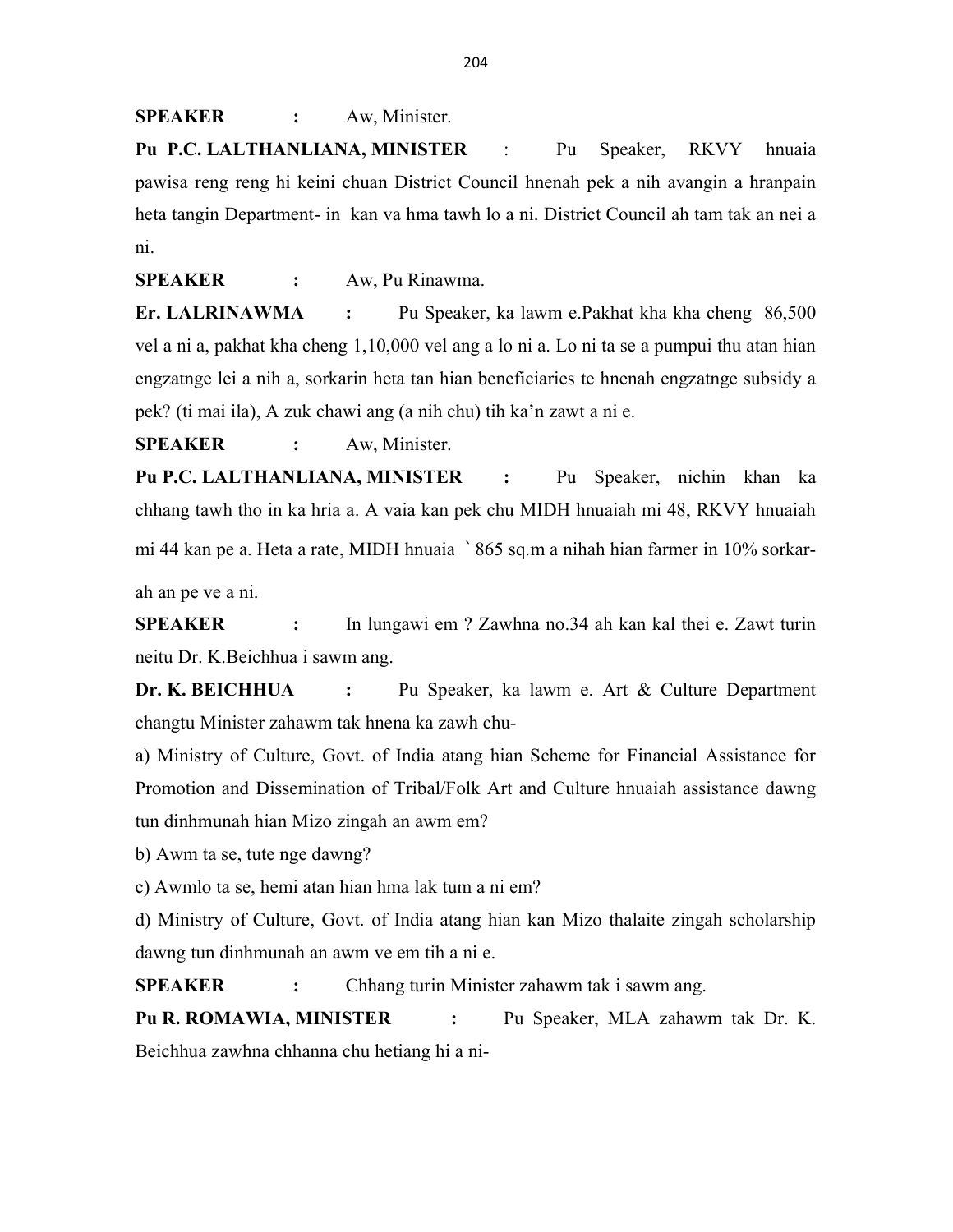a) Ministry of Culture, Govt. of India hnuaiah hian North East States te bial/enkawl turin NEZCC, Dimapur-ah din a ni a. Hemi hnuai atang hian heng Scheme: Guru Shishya Parampara leh Young Talented Artistes Awards atangte hian Mizo zingah mi thahnem takin an dawng tawh.

b) Awm ta se tute nge dawng?

Tun financial year 2016-2017chhunga dawngte chu hengte hi an ni.

- 1. Young Talented Artistes Awards Painting:
	- 1) Ms. Zonunchami
	- 2) Ms. Lalhruaitluangi
- 2. GURU Shishya Parampara
	- 1) Mr. Laltlanthanga
	- 2) Mrs. K.C. Runremsangi
	- 3) Mr. Vanlalhuma
	- 4) Mr. Lalchhuankima

Award dawng tawh hrim hrim kha an thahnem khawp mai a. (Dr. K. Beichhua: Pu Speaker, an tam viau chuan chhiar kher loh pawh khan tha kan ti mai e.) 2005-2006 ah hian pahnih (2), 2006-2007 ah hian pali (4), 2007-2008 ah hian paruk (6) an awm a. Hetah phek lehlamah te pawh hian a englo a zir khan Young Talented tih te khami ah khan an awm teuh mai a. Chhiarchhuah kher a phut lemloh chuan chhiar lo mai ila, kumin kha duhtawk mai ila.An hming a rawn zawh leh tak leh kan chhang mai ang chu.

c) Awmlo ta se, hemi atan hian hma lak tum a ni em tih kha an awm mek a, hma pawh lak zel a ni.

d) Ministry of Culture, Govt. of India atang hian kan Mizo thalaite zingah scholarship dawng tun dinhmunah an awm ve em tih hi tun dinhmunah chuan awm rih lo tih kan chhanna a ni e Pu Speaker.

SPEAKER : Zawhbelhna a awm em? A awmloh chuan zawhna no.35 ah kan kal thei ta e. Zawhna neitu Pu Lalruatkima zawt turin sawm ang.

Pu LALRUATKIMA : Pu Speaker, ka lawm e.

Ka Starred Question no.35 AH & Vety Dept. changtu Minister zahawm tak chhan atan a) Aizawl-ah Modern meat shop hawn a ni em? A nih chuan engzatnge hawn a nih a, khawi hmunah nge hawn a nih?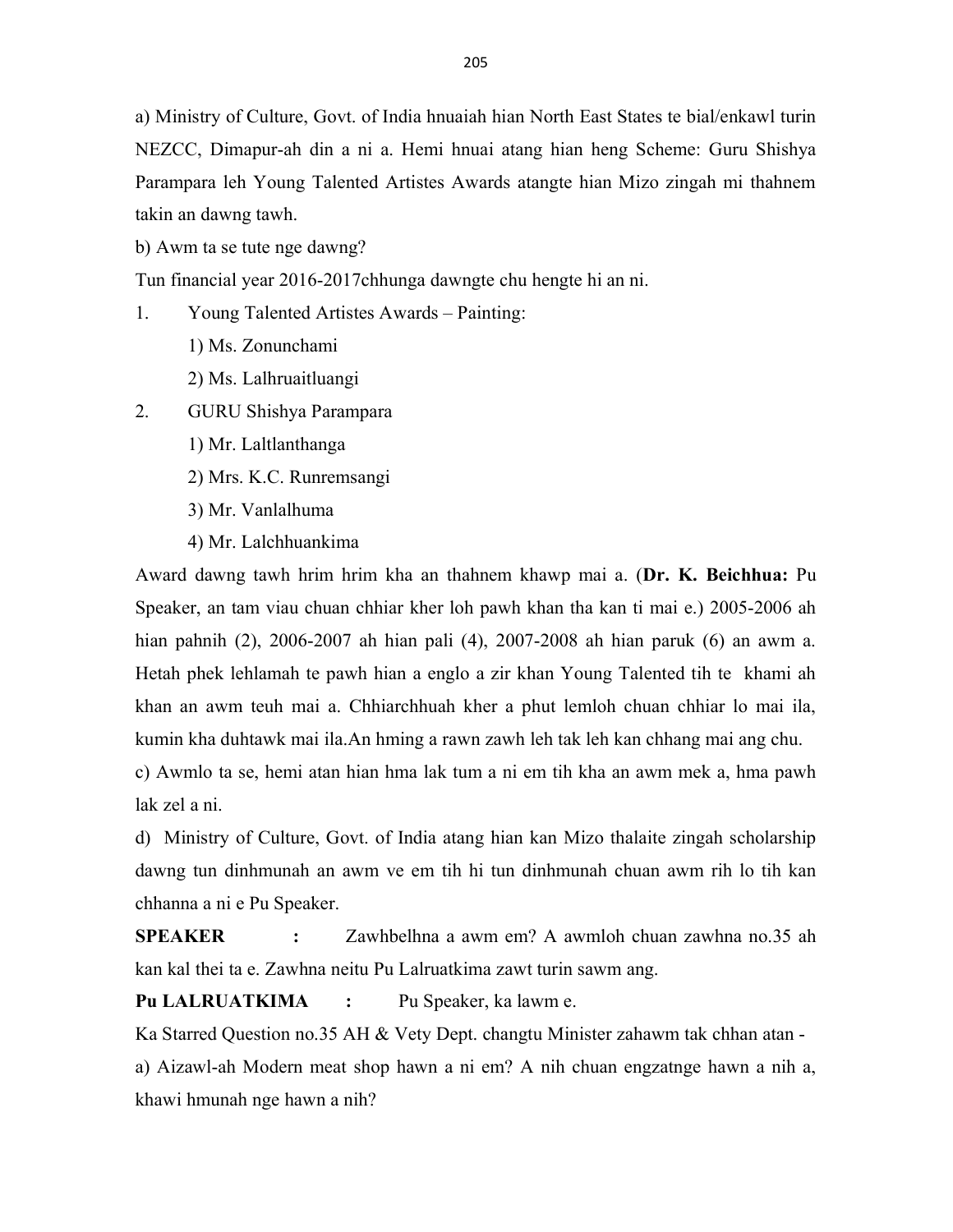b) Modern meat shop atan hian bungrua pek an ni em? An nih chuan eng bungrua te nge pek an nih tih ka zawt e.

SPEAKER : Le, Department neitu Minister zahawm tak chhang turin sawm ila.

Pu C. NGUNLIANCHUNGA, MINISTER : Pu Speaker, MLA zahawm tak Pu Lalruatkima zawhna no.35:-

a) Aizawl ah Modern meat shop hawn a ni em? A nih chuan engzatnge hawn a nih a, khawi hmunah te nge tih chu hawn ni e, hmun sawmpakhat (11)-ah hawn a ni. Heng hmunah te hian hawn a ni-

- 1) Modern Meat Shop Bawngkawn Prop: K. Lallawmzuali
- 2) Modern Meat Shop Ramhlun Venglai Prop: Lalhlupuii Ralte
- 3) Modern Meat Shop/BD Meat House Prop: R.L. Rengkunga, Chaltlang Dawrkawn
- 4) Modern Meat Shop Chanmari Prop: Vanlalpeki
- 5) Modern Meat Shop Zarkawt, Lalhmingmawii Store Prop: Lalhmangaiha
- 6) Modern Meat Shop Dawrpui Prop: Chhuani
- 7) Modern Meat Shop Treasury Square, VL. Sailo Store Prop: Jire Lalawmpuia Sailo
- 8) Modern Meat Shop Sikulpuikawn Prop: Lalnunmawii/Lalremsiami
- 9) Modern Meat Shop Dinthar Prop: Vanlalchhanchhuaha
- 10) Modern Meat Shop Vaivakawn Prop: Lil Shinny Store
- 11) Modern Meat Shop Khatla Prop: Dengrikhumi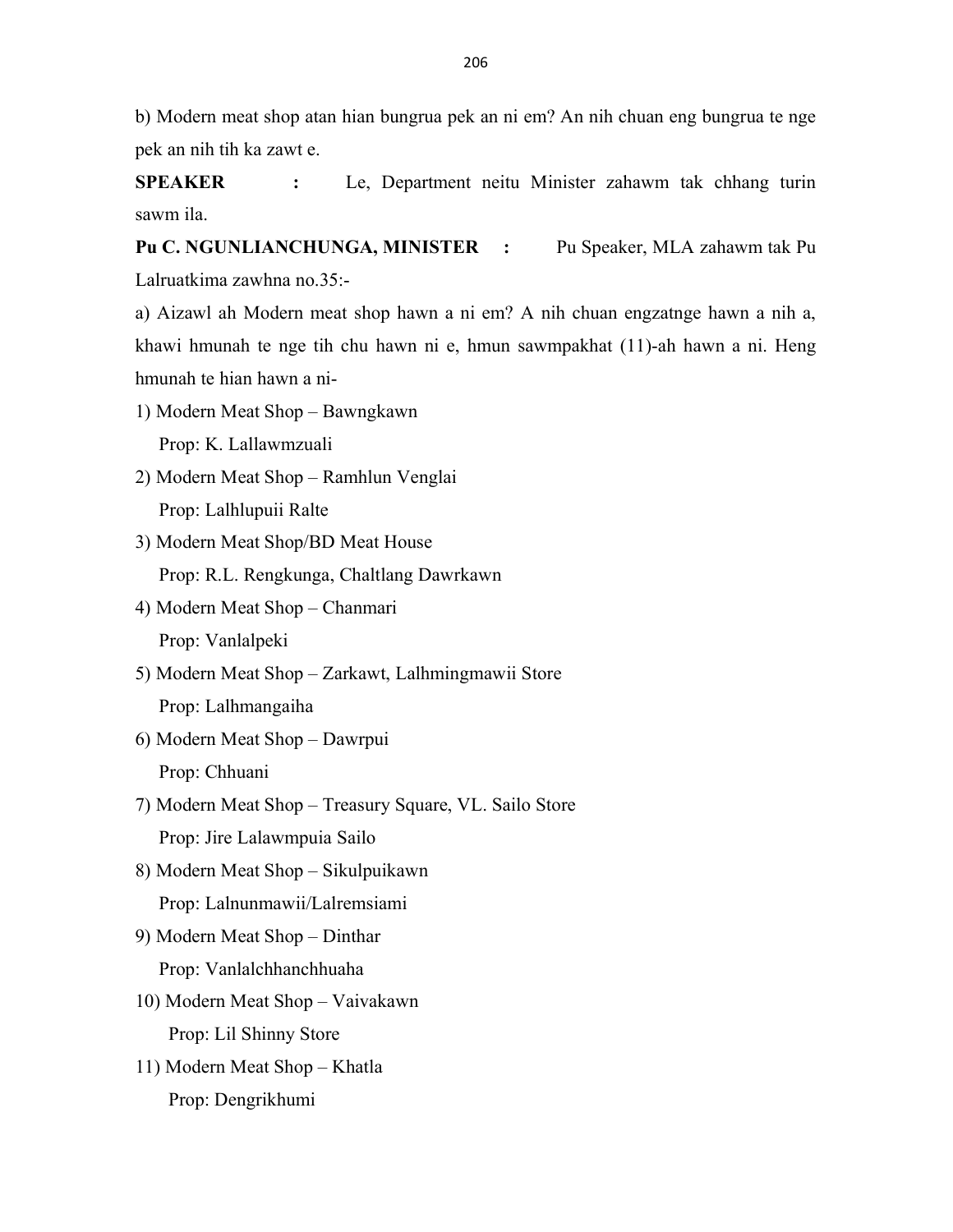b) Modern Meat Shop tan hian bungrua pek a ni em? An nih chuan eng bungrua te nge pek an nih tih chhanna chu: Pek ni lovin hman hawh tir an ni e; chung bungrua te chu Deep Freezer leh Meat Tray te a ni. Pu Speaker, ka lawm e.

SPEAKER : Zawhbelhna, a neitu Pu Ruatkima.

Pu LALRUATKIMA : Pu Speaker, ka lawm e, Modern Meat Shop hi kan hawng teuh mai a, mahse hmuh tur awm ta lo hi enge a chhan? Sa thianghlim zawrh tur a awm tawh lo ta mai nge tih leh bungrua te hi engtia tih zui nge a nih tih kha ka'n zawt a ni.

SPEAKER : A changtu Minister chhang turin i sawm ang.

Pu C. NGUNLIANCHUNGA, MINISTER : Pu Speaker, member zahawm tak zawh belh-na kha, Bung Bangla-ah Modern Slaughter House 2012 khan bun a ni a, chu chu kalpui hleitheih a ni lova. Tunah hian  $3<sup>rd</sup>$  party hnenah department-in theih ang chin chin a kalpui hnu khan, mimal hnenah pek a ni a, chuvang chuan sa thianghlim zawrh tur a awm hleithei lova. Tin, a tawpna chhan tak hi chu, kan hriat theuh angin PRRS a len avanga sa talh tur awm loh vang khan, Meat Shop a pek tur ang kha a nih theih tak loh avangin tih tawp a ni a. Khang an Deep Freezer te kha thlakhat ah ` 100/- a hawhtir an ni

a, a sa ber zawrh tur a awm tak loh avangin hawhtir kha lak let niin, tunah hian Mualpuiah lak tir niin Slaughter House-ah tangkai zawka hman a nih thei nan dah khawm a ni.

SPEAKER : Zawh belhna awm a tawh lova. Zawhna number 36 na ah kan kal ang a, zawhna neitu Pu Lalrinawma zawt turin i sawm ang.

Er. LALRINAWMA : Pu Speaker, ka lawm e. Finance changtu Minister zahawm tak hnena ka Starred Question no. 36 na chu: -

- a) Tun dinhmunah Mizo ram Health Care Scheme atan Corpus Fund engzatnge neih a nih ?
- b) Corpus Fund hi engzat interest rate in nge dah pun a nih?
- c) Kum 2016 2017 chhungin a pung cheng engzatnge hmuh a nih?

SPEAKER : Department neitu Minister zahawm tak chhang turin i sawm ang.

Pu LALSAWTA, MINISTER : Pu Speaker, member zahawm tak Er. Lalrinawma zawhna chhanna: -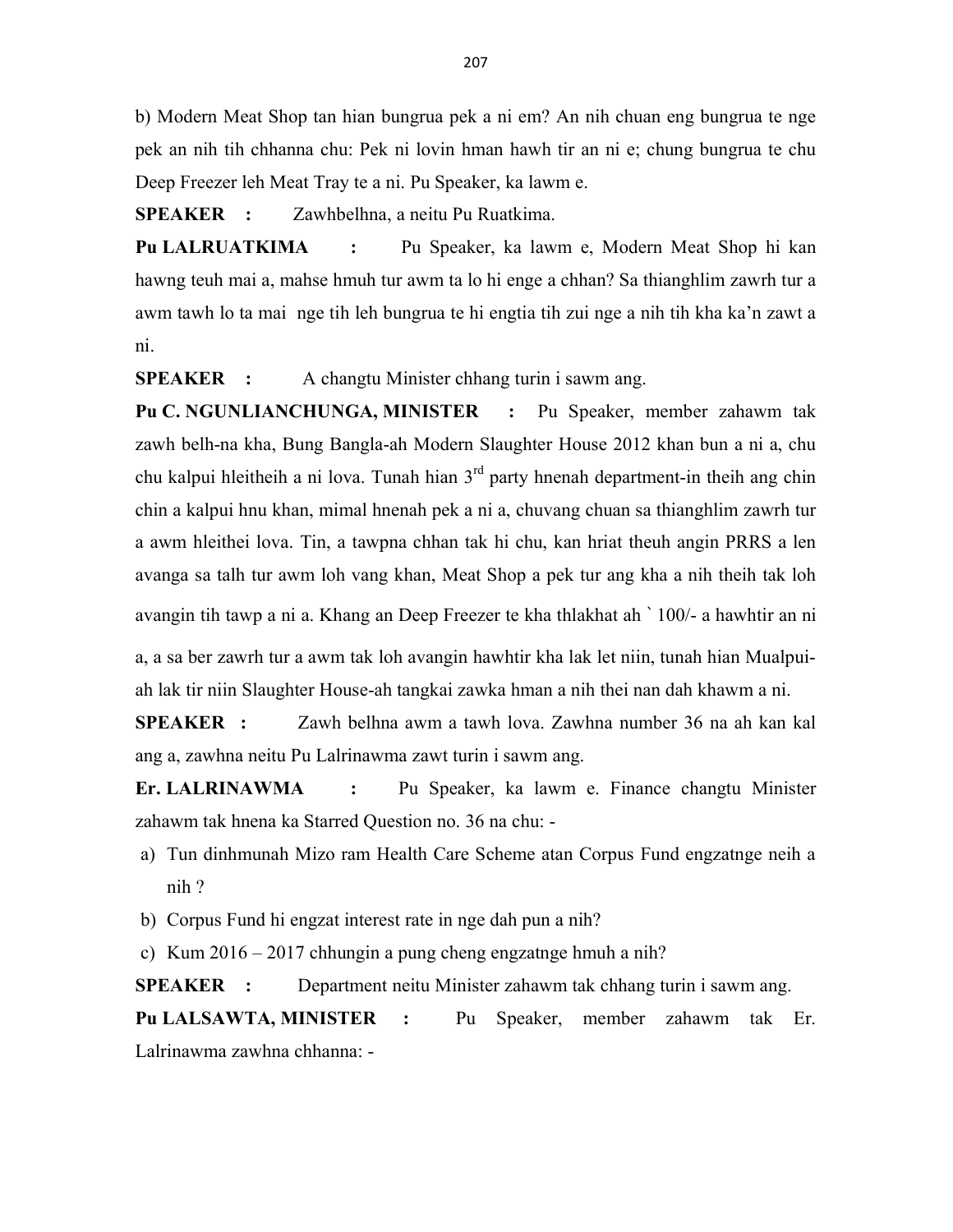a) Tun dinhmun ah hian Mizoram Health Care Scheme hnuaiah Corpus Fund neih zat chu ` 1,55,56,71,000/- a ni.

| Sl. | Name of Bank          | Corpus Amount  | $RoI\frac{9}{6}$ |
|-----|-----------------------|----------------|------------------|
| No. |                       |                |                  |
| 1.  | Apex Bank, T. Square  | 20,00,00,000   | 9.55             |
| 2.  | Apex Bank T. Square   | 7,00,00,000    | 9055             |
| 3.  | Apex Bank, New Sectt. | 18,33,40,000   | 8.33             |
| 4.  | MRB, Khatla           | 40,00,00,000   | 9.25             |
| 5.  | MRB, Khatla           | 55,00,75,000   | 9.25             |
| 6.  | MRB, Chanmari         | 5,52,56,000    | 9.25             |
| 7.  | MUCO, Zarkawt         | 2,00,00,000    | 9.75             |
| 8.  | SBI, New Secretariat  | 5,00,00,000    | 8.25             |
| 9.  | IDI Bank, Chanmari    | 90,00,000      | 8.00             |
| 10. | IDI Bank, Chanmari    | 90,00,000      | 8.00             |
| 11. | IDI Bank, Chanmari    | 90,00,000      | 8.00             |
|     | Total                 | 1,55,56,71,000 |                  |

b) Bank hrang hranga Corpus Fund invest-na a interest rate chu hetiang hi a ni :

c) Kum 2016 – 2017 chhungin  $3<sup>rd</sup>$  quarter (Dec. 2016) thleng a pung kan hmuh tawh chu ` 9,65,54,252.00 a ni e.

SPEAKER : Zawhbelhna, Pu Rinawma.

Er. LALRINAWMA : Pu Speaker, ka lawm e. A hmasa in Corpus Fund hi a pawimawh em em mai a, Health Care ah phei chuan kan innghahna ber (a bikin thingtlang mi te) a nih avangin a hlu em em a. Chutihrualin, pawisa indaihlohna hi a kal chho zel mai a, kan dinhmun chutiang a nih takah chuan Corpus Fund hi dah pun theih a ni em tih leh dah pun tum na a awm em tih hi ka zawh belh na a ni a.

 A dawt leh ah chuan bank interest hi a inang lo nuai mai a, kan dah hi a crore tel tak meuh a ni si a, one percent pawh thil hlu tham a ni a. Engvanginnge a pung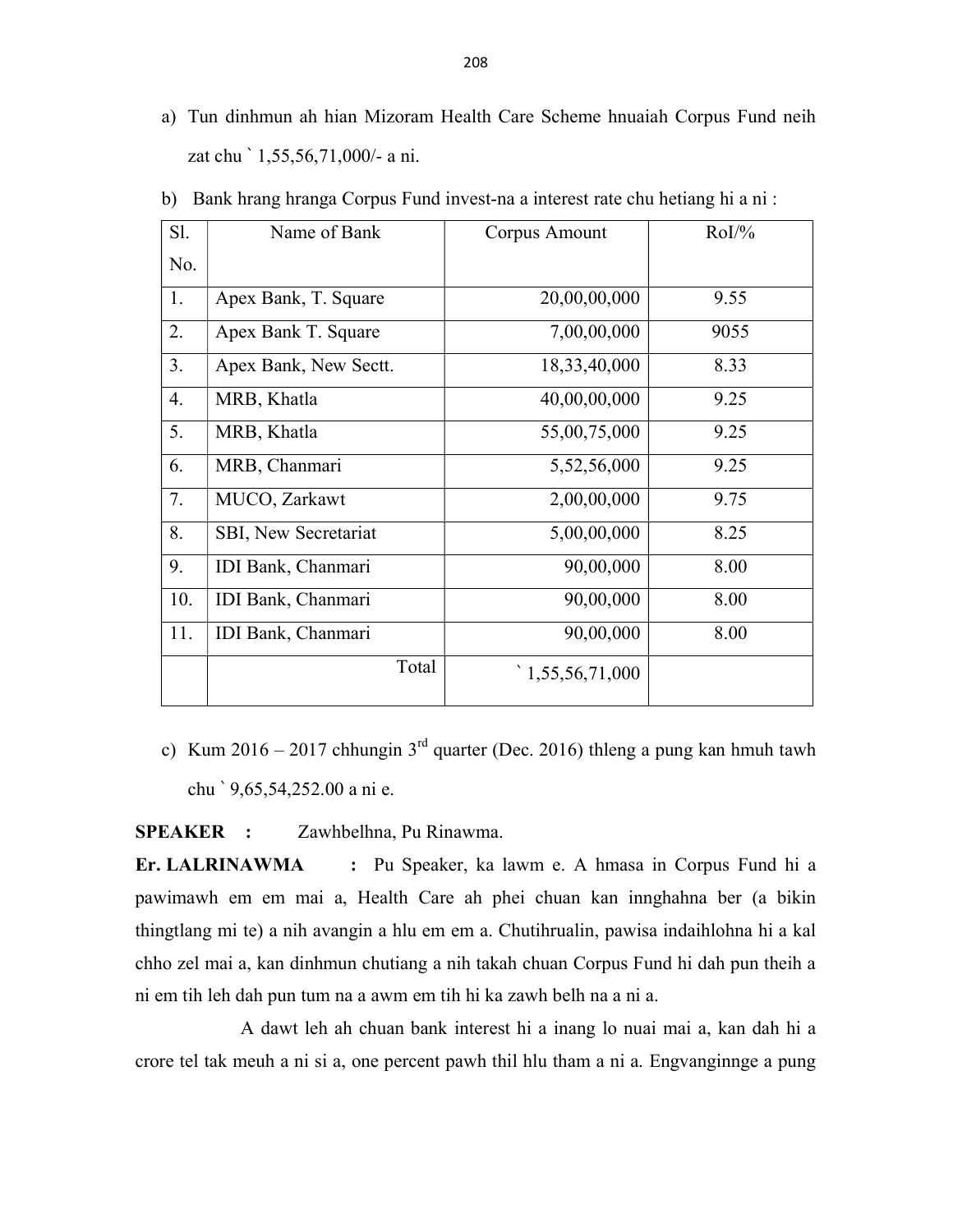tam apiangah kan dah mai loh? Mipui hnenah fund a tam dawn tihna a ni a, khalai kha min hrilhfiah theih chuan a lawmawm khawp ang.

SPEAKER : Pu T.T. Zothansanga'n zawt law law se.

Pu T.T. ZOTHANSANGA : Pu Speaker, ka lawm e, hei hi ka zawhna a ni e: -

- a) Mizoram Health Care Scheme hnuaiah Bajaj Alliance-a vaibelchhe sawm mimal hminga kan dah kha a pung cheng nuai 120 nen khan lak kir leh vek a ni tawh em?
- b) Account neitu mi 17 zingah harsatna siam an awm em?

SPEAKER : Pu Ruatkima'n han zawt leh law law se.

Pu LALRUATKIMA : Pu Speaker ka lawm e. Nationalized Bank ah khan engvanga 8% punga dah nge an nih? Mizo te Bank Rural Bank leh Apex Bank kan tih ang chi, chi hrang hrang ah khan Co-operative Apex Bank a ni ang chu, kan House Leader zahawm tak department a ni a, kha tah khan 9.25% in interest a awm bawk si a, a seng khawm vek theih mai lawm ni tih kha ka zawhbelh na a ni.

SPEAKER : Minister zahawm takin a pathum khan chhang se la.

Pu LALSAWTA, MINISTER : Pu Speaker, zawhna neihtu zawh belh na, Corpus Fund dah belh theih a ni em tih chungchang ah khan, he mi ngaituah tu tur hi Committee sang a awm a, chu chu kan Chief Minister ho a ngaituah thin a ni a. Hetah hian agenda an rawn neih dan azir te in kan ngaituah thin a. Tun ami kan han chhan mek te pawh hi, chutianga kan ngaituah tawh hnu, tih pun tawh hnu a, hetianga Corpus Fund lo tam ta a ni a. Chuvangin ngaituah leh hun ah chutiang agenda te kan neih chuan a tul dan azir in tih pun theih a nih pawh ka ring. Tin, a pung tam apiang hi a tha mai lawm ni tih kha zawhna pawimawh tak a ni a. Amaherawchu, Bank-a dah tur chungchang ah hian fimkhur te pawh a ngai ve a, kan hriat theuh angin an financial position te pawh ngaituah a ngai a, liquidity chungchang ah te. Khatiang te ngaihtuah khan an tan leh sorkar tan pawh a tawk ang hi uluk taka ngaihtuahtu an awm a. Chutiang chuan an ngaihtuah a, hetiang hi ni se an ti a, a thente phei chu kan hmuh ang hian an han dah nawn mai a, Bank ngaiah pawh kha amount ngei kha an han dah nawn leh mai a. Khatiang kha a ni a, ngaihtuah tur kha a tam ve khawp a, a pung tam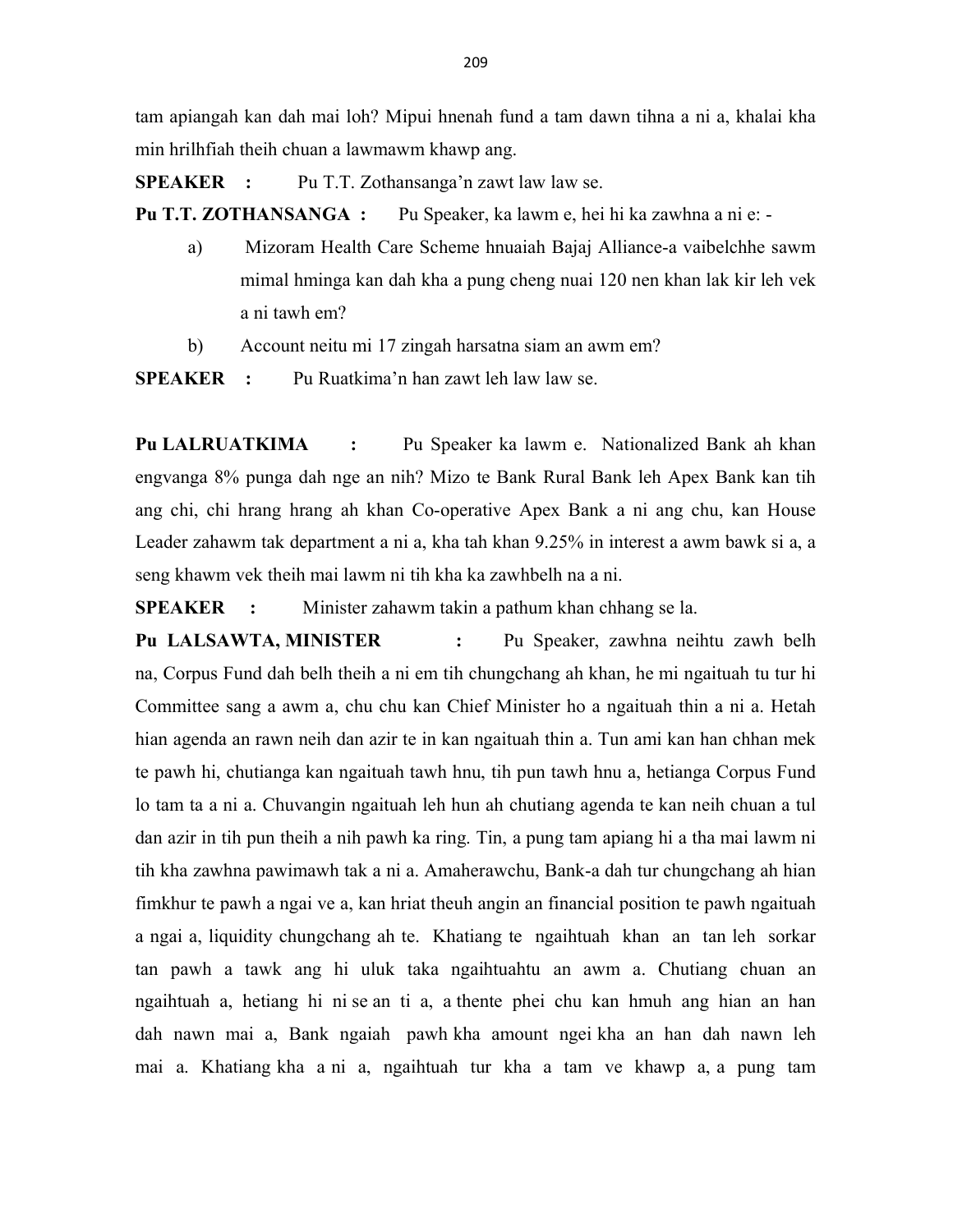apiang um hi kan chetsual fona thin a ni a, hei vang hian kan fimkhur a ni, Pu Speaker.

Pu LALRUATKIMA : Pu Speaker, a nih leh Mizote Bank kan tih hote kha kan ring ta lo mai tihna em ni khatiang dah nan khan?

Pu LALSAWTA, MINISTER : Pu Speaker, Mizo Bank deuh vek a ni a. State Bank of India te pawh hi Mizo tam tak thawhna leh a officer lian te pawh hi Mizo thawhna tho a ni a. An vai hian Bank hrim hrim hi chu non-tribal an ni hrim hrim mai a danah chuan. Chuvangin, keini ngaihah chuan chutiangin kan thliar hrang lem lo, kan pawisa hi him sela, invest–na tlak financial institution hi kan duh ber mai a ni.

 Tin, member zahawm tak Pu T.T.Zothansanga rawn zawhbelhna min ngaidam turin ka duh a, a chhan chu ka lo inrinloh lam a ni a. A chhan chu Bajaj Aliance tih vela dah te leh a lo englo dan a kha kan lo en ang a Pu Speaker, kha zawhna kha zawhna pawimawh tak a ni a, Mizoram pawisa a kal theih dana kha. Chuvangin, a figure nen kan session lai hian tawngka a nih em loh pawhin ziak te chuan kan pek leh theih ka beisei.

 Tin, member zahawm tak Pu Lalruatkima zawhna kha tunah khan kan chhang tawh maiin ka hria a. Engatinge a pung tamna apiangah kan dah mai loh tih lai leh a tham khawm theih mai lawm ni, a rate sang berah te hian a dah khawm theih vek mai lawm ni, han tih ang te kha tuna ka sawi ang khan fimkhur tak leh engemaw chenah phei chuan equitable takin inang tlang deuh taka tih te pawh hi hetianga dah tur angah te hi chuan an ngaihtuah thin a ni.

SPEAKER : Awle, zawhna hun a tawp ta a. Member zahawm tak pahnih Pu John Siamkunga leh Pu J.H.Rothuama ten he House-a awmloh phalna an dil a, ka phalsak a ni tih House hian min hriatpui sela.

 Tunah chuan Financial Election kan nei ang a, chumi atana motion neitu Pu Romawia, Chairman, Committee on Public Undertakings ilo sawm ang.

Pu R. ROMAWIA, MINISTER : Pu Speaker, kan hriat theuh angin nangin i move thiang si lova, PAD Minister hian a move hi a ngai thin a. Pu Speaker, with your permission sir, I move the motion in regard to Election to Financial Committee, that the members of this House do proceed to elect in the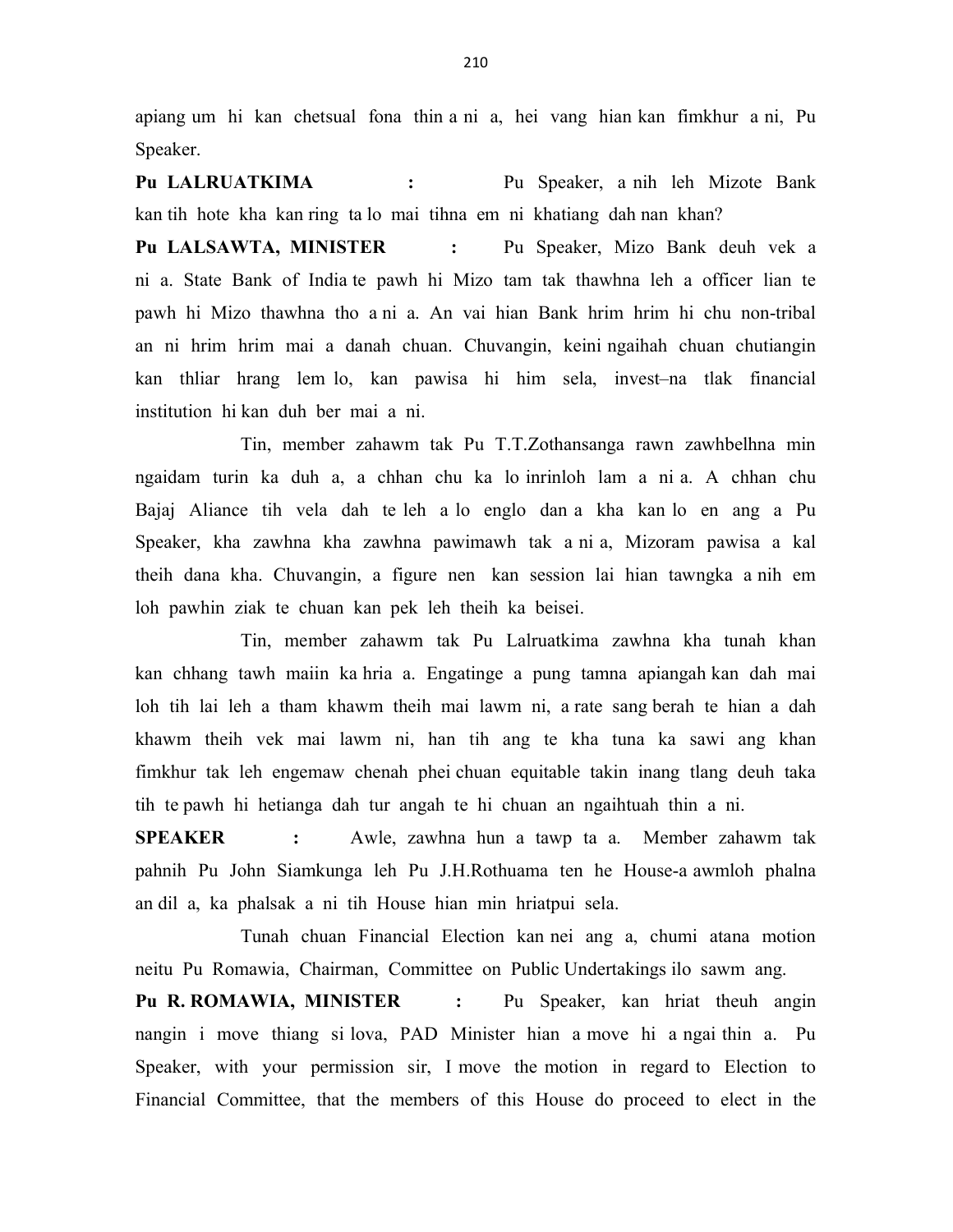manner require sub-rule 1 of rule 202 read with Rule 254 of the Rules of Procedure and Conduct of Business in Mizoram Legislative Assembly to staff as member of Public Undertakings, Mizoram Legislative Assembly for the remaining period of the time. Thank you.

SPEAKER : Awle, hei hi dan ang chuan a thlana thlan tur a ni a. Inthlan dawn tak tak chuan vawiin dar 3 thleng hian nomination file theih a ni a, naktuk dar kua thleng in withdraw theih a ni a. Mahse inrem siam kan tih thin avangin khatianga tih leh tur khan beisei ila.

 Tunah chuan Laying of Papers-ah kan kal ang a. Pu Lalsawta, Minister zahawm tak Economic Survey 2016-2017 lay turin i sawm ang.

Pu LALSAWTA, MINISTER : Pu Speaker sir, with your permission sir, I have the honour to lay in this august House the Economic Survey, 2016-2017.

 Pu Speaker, hemi chungchangah hian tlem han sawi tulin ka hria a. India ram state thenkhat ten an tih lem loh thin, mahse Mizoram sorkar chuan kum 2007 atang daih tawha an lo tih char char, Budget Session apianga Economic Survey pharh thin hi kuminah pawh hian 2016-2017 hi ka rawn pharh leh thei dawn a. Hei hi sorkar leh pawl tan leh mimal tan te pawh survey pawimawh tak a ni a. Chu chu sorkar tan hian economic policy formulation, kan policy kan formulate-na tur atan te pawh kan dinhmun hriatna atan te a pawimawh a. Tuna ka han pharh turah pawh hian hei hi han sawi thain ka hria a.

 Kum 2015-16 chhung hian Mizoram GSDP average growth rate hi 9.18% a ni. India ram pum thanna chu 7.6% a ni tih kan hre theuh a. Kum kal mekah hian chu chu 2016-17 chhunga Mizoram thanna tura projected estimate rate chu 9.06 a ni a, figure atang leh keimahni technical atanga kan hriat theih chinah chuan national level aiin Mizoram chu kan tha hret a. Hei hi member zahawm tak ten min lo hriat sak ka duh a.

 Tin, pahnihna-ah chuan state per capita income hi 2015-16 khan ` 95,317/- a nih laiin national level-ah chuan ` 93,293/- a ni a. Sanghnih tlinglo hretin Mizoram per capita income chu a tha ve a, hei pawh hi thil lawmawm tak a ni ve a ni.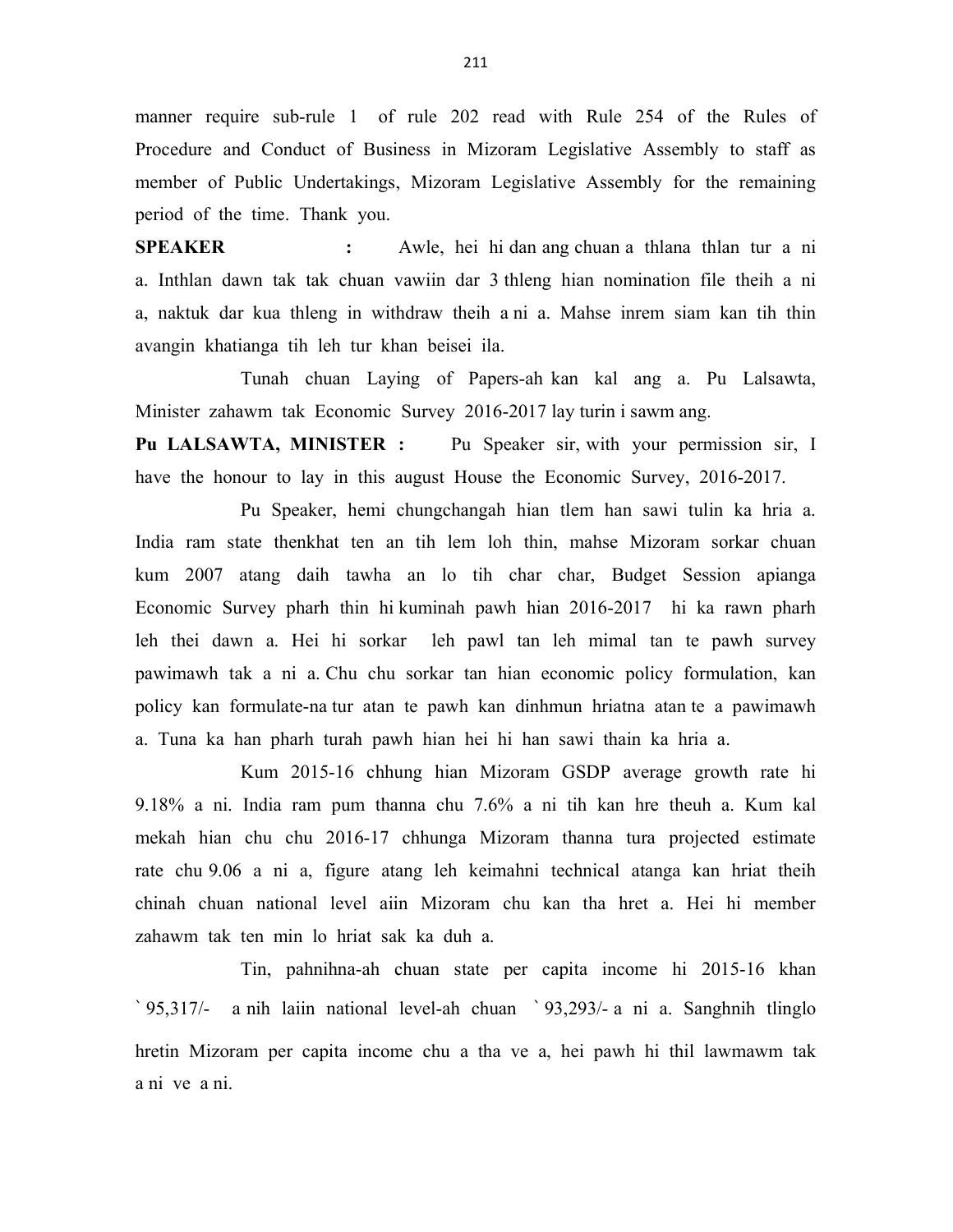Tin, a pathumna-ah chuan sorkar-in sum leh pai dinhmunah pawh inremchemna-Year of consolidation kum hnih a ti chungin hmasawnna kawng kan la kal zel tho va. Hetianga inrenchemna kawng kan zawh chunga kan la kal zel thei hi a lawmawm hle tho va, report kan rawn pharh turah hian a lang dawn a.

 Tin, kuthnathawktute dawm kanna kawngah NLUP hian hna a thawk tha hle thawkhat a. Kum 2010-11-a tlangram lo neihna hectare 28562 a nih laiin kum 2015-16 (a hnu kum 4)- ah chuan hectare 19851 ah a lo tlahniam ta a, a tlak hniamna hi tam tham tak a ni a. Chu chuan Forest, Environment and Climate change department-in an hma lakna, ram pum puiin hma kan lak na, mipuiin pawhin hma kan lakna, environment kawngah te pawh hian a pui nasa hle dawn a. Tin, tuna hma kan han buaipui chhoh mek, kumin atanga kan tan New Economic Development Policy formulation-ah pawh hian he kan survey report pawh hi a pawimawh hle a ni. Ka lawm e.

SPEAKER : A copy kha sem ni se.

Pu P.C.ZORAM SANGLIANA : Pu Speaker, ka lawm e. Vawinah hian Estimate Committee Chairman ka nihna angin Action Taken Report pahnih he House zahawm takah hian ka rawn present dawn a. Sixth Report on Action Taken Report relating to Bamboo Development Agency hi sawi hmasak ka duh a. Kan rama mau kan neihte hi hmang tangkai a eizawnna changtlung atana hman theih turin sorkar-in nasa takin hma a la a. Vanduaithlak takin Department hma lakna hi duhthu a sam tawk lo hle a ni. Bamboo plantation te Rural Market te, Technology bak leh Handicrafts Cluster te pawh hmun hran hran ah dinchhoh a ni a. Amaerawhchu, a nihna tur ang taka hman a awm mumal lova. Bamboo chipping unit ho phei chu production a awm miah lo tih theih a ni. A khawl a chhiain hmantlak a awm reng reng lova, Committee in uluk taka zir chiangin a report hmasa kha nikum March thla khan he House zahawm takah hian a present tawh a. Chu report a Committee recommendation te engangchiahin nge Department-in a bawhzui tih zir chian leh niin he report-ah hian rawn ziah a ni leh ta a ni. BDA kum 13 chuang zet hmalak tawhna ah engmah hmuh tur a awm lo hi a zia lo hle mai a. Commerce and Industry Department hian hemi siamtha tura a hmalak mek hi chak takin bawhzui se kan duh hle a ni. Ka hmuh leh hriat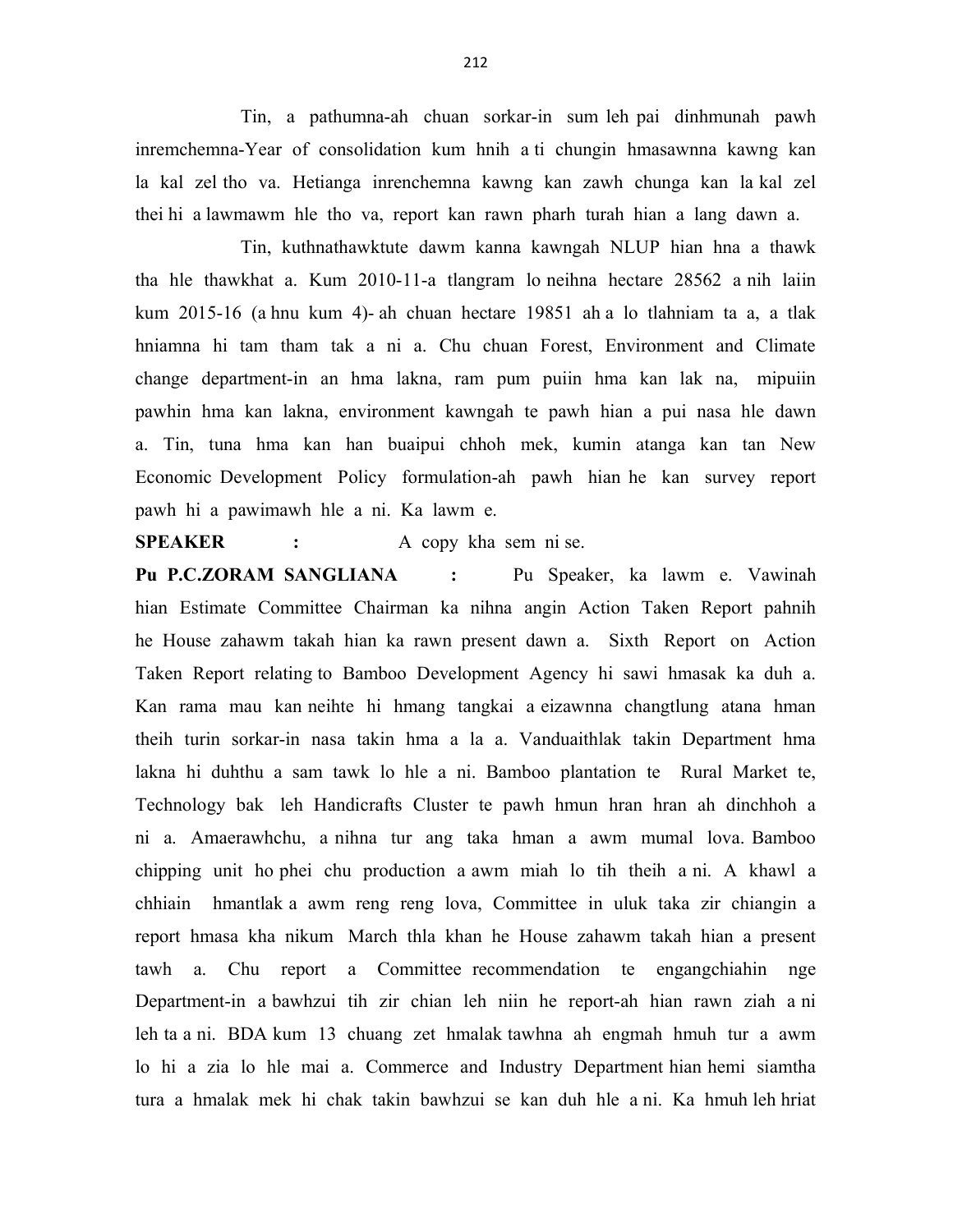sual loh chuan Pu Speaker, he report hi kan thehlut dawn a, Department official lam te pawh hi Gallery lamah hian kan hmu miah lo hi Committee in a la serious hle a ni tih pawh kan sawi duh a ni.

Tin, 7<sup>th</sup> Report of Estimates Committee Action Taken Report relating to Kaladan Multi Modal Transit Transport Project ah pawh hian Committee-in report alo pek tawh bawhzuina chungchang ziah lanna tho a ni a. He project hi kan ram tan thil tangkai leh nghahhlehawm tak a ni a, duh angin hma lak chak a harsat avangin Committee pawhin uluk takin a zirchiang a ni. Report hmasa recommendation department in a bawhzui dan te en niin he Report hi kan han siam leh a ni. Sorkar pawhin Department te bawhzui chak turin kan han ngen a. Pu Speaker, i remtihna leh Estimates Committee in min authorized angin  $6<sup>th</sup>$  and 7<sup>th</sup> Report of Committee on Estimates Action Taken Report on Bamboo Development Agency and Kaladan Multi Modal Transit Transport Project te chu he House zahawm tak ah hian ka rawn present e. Ka lawm e.

Pu LALRUATKIMA : Pu Speaker, ka lawm e. Report 19-na hi Environment Forest and Climate Change Department in PAC Reports 15-na a recommendation an tihpuitlin dan atanga siam rem a ni a. Department hian Committee Recommendation te an implement tha hle a, Furthur Recommendation pawh siamthat ngai lovin an implement avangin he Department chungah hian lawmthu ka sawi duh a ni.

 Tin, Report 20-na pawh hi PHE Department chungchanga PAC Report 16-na a recommendation te Department-in an implement dan tarlan na a ni a. Anni pawh hian an bawhzui tha hle mai a, ama'rawhchu lehkha pawimawh la nghah deuh rih ngai a awm avang chauhva Furthur Recommendation siam ngai a ni a, anni chungah pawh hian lawmthu ka sawi nghal bawk a ni.

Pu Speaker, i phalna leh he House zahawm tak remtihna in - 19<sup>th</sup> Report on Action Taken Report on Environment, Forest and Climate Change Department leh 20<sup>th</sup> Report on Action Taken Report on Public Health Engineering Department te chu House-ah ka present e. Ka lawm e.

 $S$  **P E A K E R** : A copy kha sem leh ni se.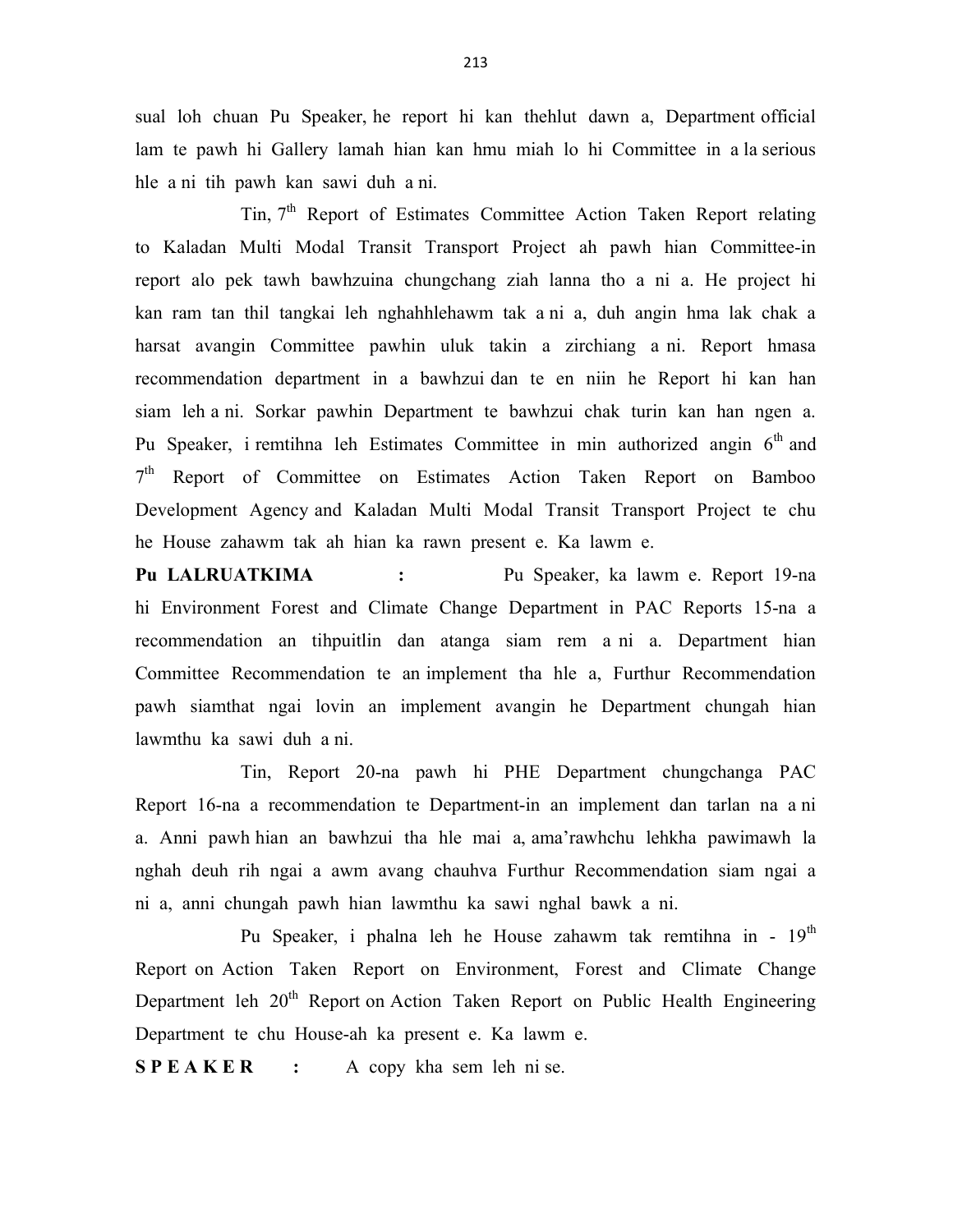Tunah chuan report dang present leh turin Pu R.Vanlalvena, Chairman, Committee on Government Assurance and Subject Committee i sawm ang.

Pu R. VANLALVENA : Pu Speaker, ka lawm e. Present tur pali lai a awm a, pahnih hi Subject Committee-III Chairman ka nihna a ni a, pahnih dang hi Government Assusrance Chairman ka nihna angin a ni. Hun a rei loh nan a pali hian tikawp ila a tha awm e. "Eight report relating to Health Care Scheme leh Seventh Report relating to Ayurveda, Yoga and Naturopathy, Unani, Sidha and homoeopathy (AYUSH) under Health & Family Welfare Department leh Fourth leh Fifth Report of Committee on Government Assurance chu he House zahawm takah hian ka present e. Ka lawm e.

SPEAKER : A copy kha sem ni se. Awle,tunah chuan Financial Business-ah kan kal thei tawh a, a lawmawm hle. Tunah Finance Business-ah kan lut ang a, chu chu Discussion and Voting on Demand for Grant 2016 & 2017 a ni a. Tunah hian Finance Minister Pu Lalsawta, Supplementary Demand for Grant 2016 & 2017 te he House-a sawi ho turin move lo dil sela, ilo sawm ang.

Pu LALSAWTA, MINISTER : Pu Speaker, Governor-in a recommend ang leh i phalna leh he House rem tihnain, 'The Mizoram Appropriation No.1 Bill, 2017' hi House-ah introduce ka rawn dil e. Appropriation No.1 Bill hi Supplementary Demands a ni a.

SPEAKER : Awle, hemi Supplementary Demand hi kan hman vek tawh kha a ni a, sawiho tehchiam ngai lo turah ka ngai a, pass rawn dil nghal tawh mai sela, Minister zahawm takin.

Pu LALSAWTA, MINISTER : Pu Speaker, Supplementary Demand 2016 & 2017 , "The Mizoram Appropriation Demand No.1 Bill, 2017" .

SPEAKER : Appropriation a la ni rih lovang, kha kha chu nakina la tih leh tur a ni.

Pu LALSAWTA, MINISTER : Appropriation a nih loh chuan pawisa kan hmang thei dawn chuang em ni, Pu Speaker ? (SPEAKER: Hei hi Supplementary Demand khan kan pass ang a, tichuan Appropriation bill khan kan pass hnan leh ang.) Pass dilna kha rawn dil mai rawh se i tih vang a nia, Pu Speaker.

 Discussion kan ti tawh a, hei hi ni 16 khan kan present tawh a, (SPEAKER: Kha kha kan pass phawt ang, Demand kha) chu chu ka rawn dil a ni. (SPEAKER: Kha kha kan pass phawt ang, Demand kha, appropriation bill in a zui ang.I moved tawh a, pass i rawn dil ang, Supplementary Demand kha, tichuan appropriation bill in a zui ang).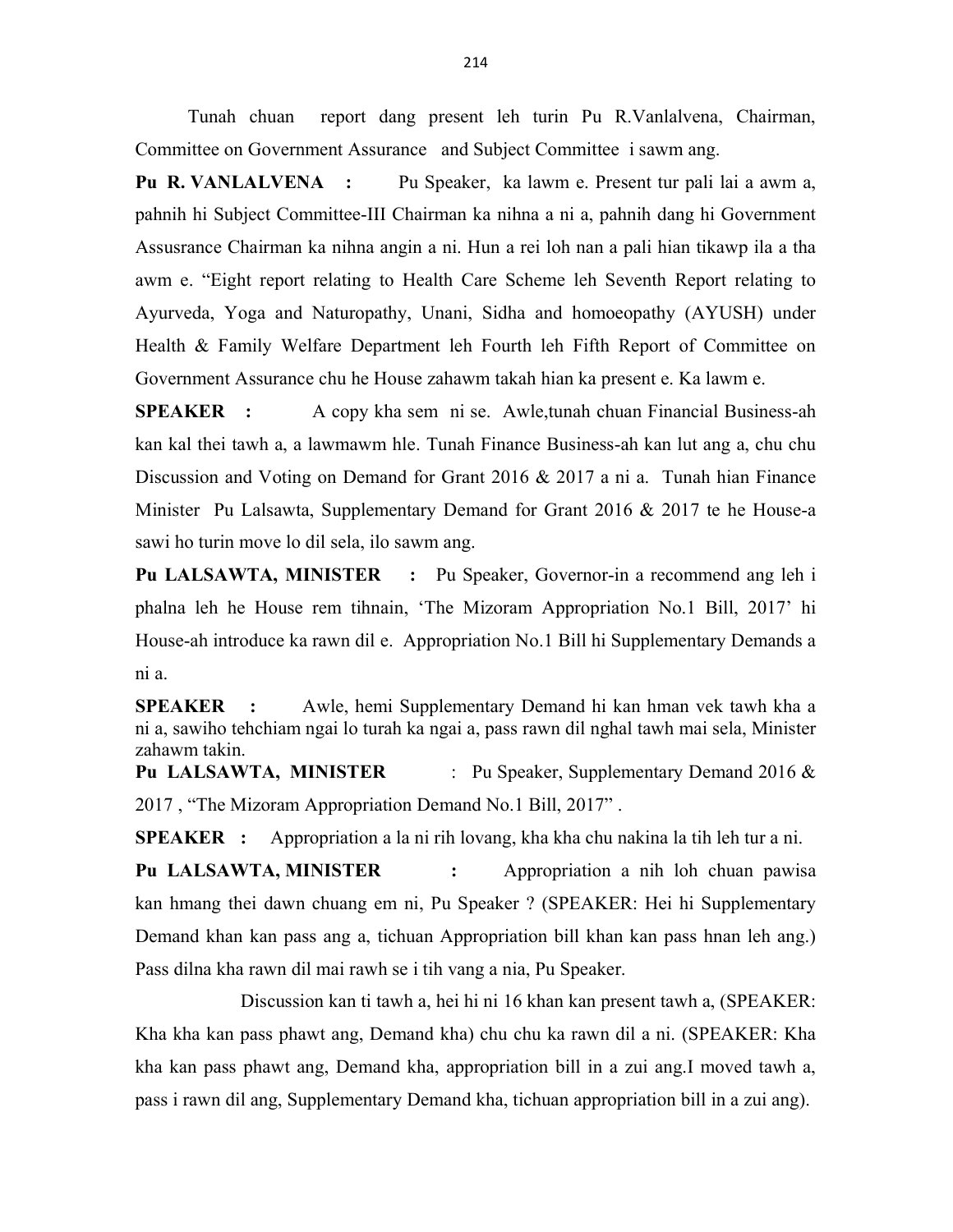Pu Speaker, Appropriation ber hi kan pass tur a ni dawn lawm ni le? Pu Speaker, Supplementary bill ah hian, hmanni ni 16 khan kan present tawh a. Tunah hian discussion a tul tawh chuang lo ve, hun a liam tawh e, kan ti a, tichuan pass ka rawn dil a ni. Supplementary Demand 2016 & 2017 tunah hian min pass pui turin he House zahawm tak hi ka rawn sawm a, ka rawn dil a ni. Pu Speaker, on the recommendation of Governor of Mizoram and with your permission sir, I move the additional grant for demand 1,2,3,4,5,6,7,8,9,10,11,12,13,14,15,16,17,18,19,20,21,22,23,24,25,26,27,28,29, 30,31,32,33,34,35,36,37,38,39,40,41,42, 43,44,45,46,47 & 48 for ` 163,58,841/- only for meeting expenses during 2016-2017 in respect of the following demands of the Departments:-

| <b>Demand</b>  | Department                            | <b>Amount</b>   |
|----------------|---------------------------------------|-----------------|
| Nos.           |                                       |                 |
| $\mathbf{1}$   | Legislative Assembly                  | ` 82.47 lakhs   |
| $\overline{2}$ | Governor                              | `9 lakhs        |
| 3              | Council of Ministers                  | `37.50 lakhs    |
| $\overline{4}$ | Judicial                              | `14,67.10 lakhs |
| 5              | Vigilance                             | ` 36.60 lakhs   |
| 6              | Land Revenue & Settlement             | $261.66$ lakhs  |
| $\overline{7}$ | Excise & Narcotics                    | 219.68 lakhs    |
| 8              | Taxation                              | `156.46 lakhs   |
| 9              | Finance                               | `802.80 lakhs   |
| 10             | <b>MPSC</b>                           | `10 lakhs       |
| 11             | Secretariat Administration Department | `735.03 lakhs   |
| 12             | Parliamentary Affairs Department      | $16.00$ lakhs   |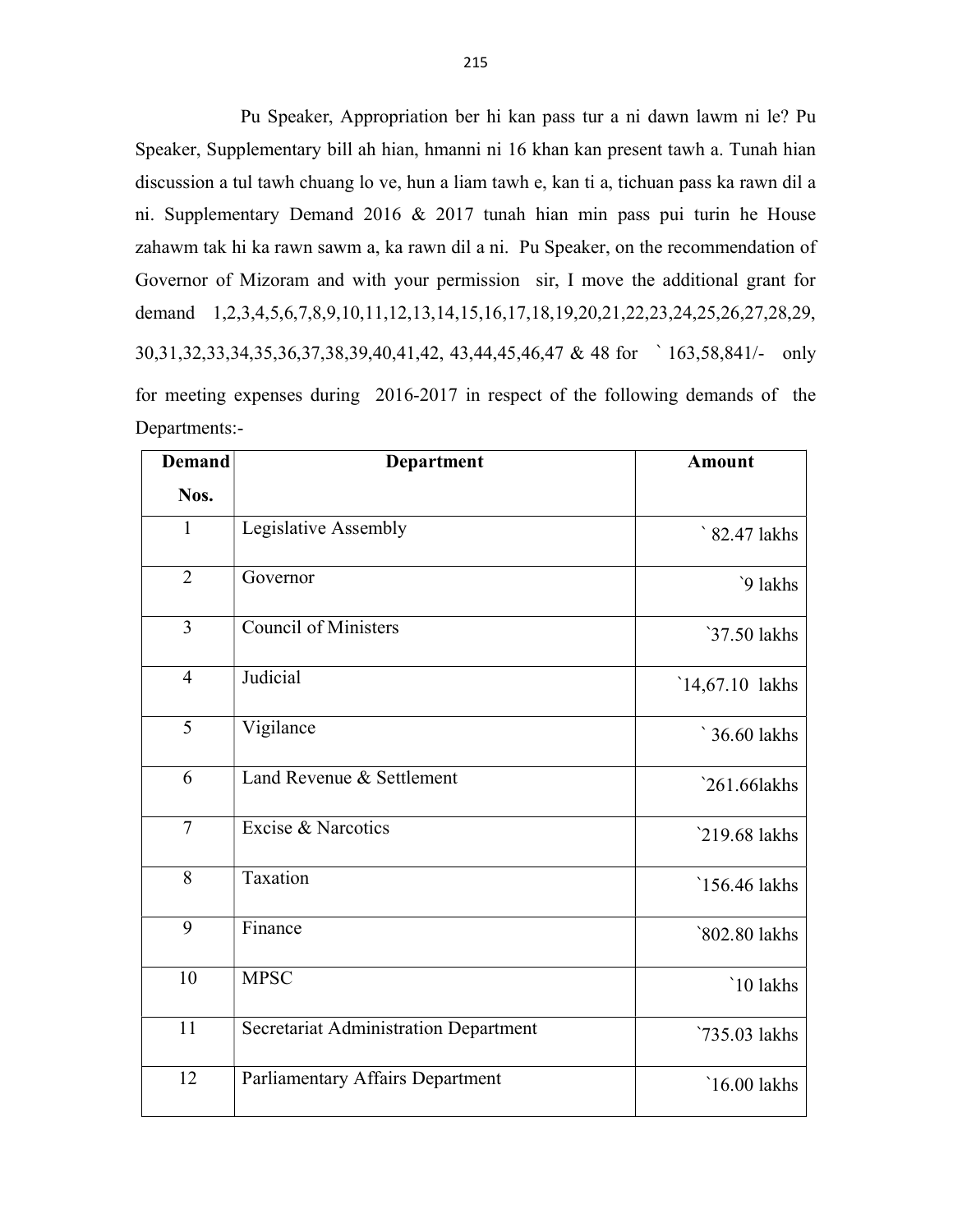| 13 | Personnel & Administrative Reforms       | `45.59 lakhs   |
|----|------------------------------------------|----------------|
| 14 | Planning & Programme Implementation      | `861.84 lakhs  |
| 15 | <b>General Administration Department</b> | 1975.35 lakhs  |
| 16 | Home Department                          | `7378.70 lakhs |
| 17 | Food, Civil Supplies & Consumer Affairs  | `2290.83 lakhs |
| 18 | Printing & Stationery                    | `462.40 lakhs  |
| 19 | <b>Local Administration Department</b>   | `3336.34 lakhs |
| 20 | <b>School Education Department</b>       | `7871.52 lakhs |
| 21 | Higher & Technical Education             | `1974.70 lakhs |
| 22 | Sports and Youth Services                | 1180.43 lakhs  |
| 23 | Art & Culture                            | `332.92 lakhs  |
| 24 | Medical & Public Health                  | 15935.04 lakhs |
| 25 | Water Supply & Sanitation                | 12706.11 lakhs |
| 26 | Information & Public Relations           | 252.68 lakhs   |
| 27 | District Councils & Minority Affairs     | 1314.40 lakhs  |
| 28 | Labour, Employment & Industrial Training | `536.50 lakhs  |
| 29 | Social Welfare Department                | `6125.22 lakhs |
| 30 | Disaster Management & Rehabilitaion      | `66.06 lakhs   |
| 31 | Agriculture                              | `7043.68 lakhs |
| 32 | Horticulture                             | 1095.75 lakhs  |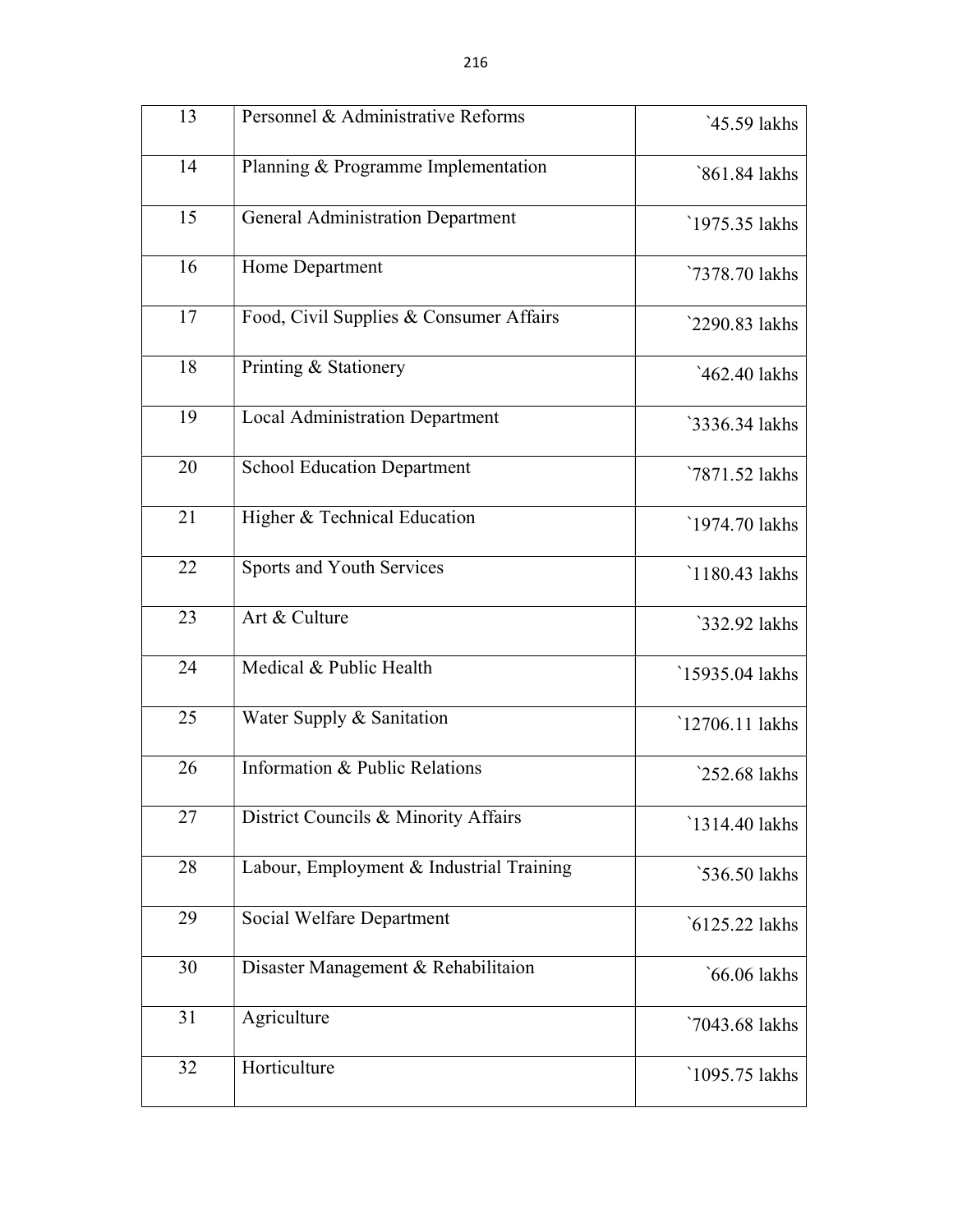| 33 | Soil & Water Conservation               | `565.98 lakhs   |
|----|-----------------------------------------|-----------------|
| 34 | Animal Husbandry & Vety                 | `1181.21 lakhs  |
| 35 | Fisheries                               | `2210.87 lakhs  |
| 36 | Environment, Forests & Climate Change   | `6591.51 lakhs  |
| 37 | Co-operation                            | `45.00 lakhs    |
| 38 | <b>Rural Development</b>                | `13076.82 lakhs |
| 39 | Power & Electricity                     | `21331.19 lakhs |
| 40 | Commerce & Industries                   | `3727.96 lakhs  |
| 41 | Sericulture                             | `332.38 lakhs   |
| 42 | Transport                               | `192.80 lakhs   |
| 43 | Tourism                                 | 2192.27 lakhs   |
| 44 | Trade & Commerce                        | `759.87 lakhs   |
| 45 | <b>Public Works Department</b>          | `24208.95 lakhs |
| 46 | Urban Development & Poverty Alleviation | `9488.68 lakhs  |
| 47 | Minor Irrigation                        | `438.00 lakhs   |
| 48 | Information & Communication Technology  | `634.80 lakhs   |
| 49 | Public Debt                             | `744.96 lakhs   |
|    | <b>GRAND TOTAL</b>                      | 164538.03 lakhs |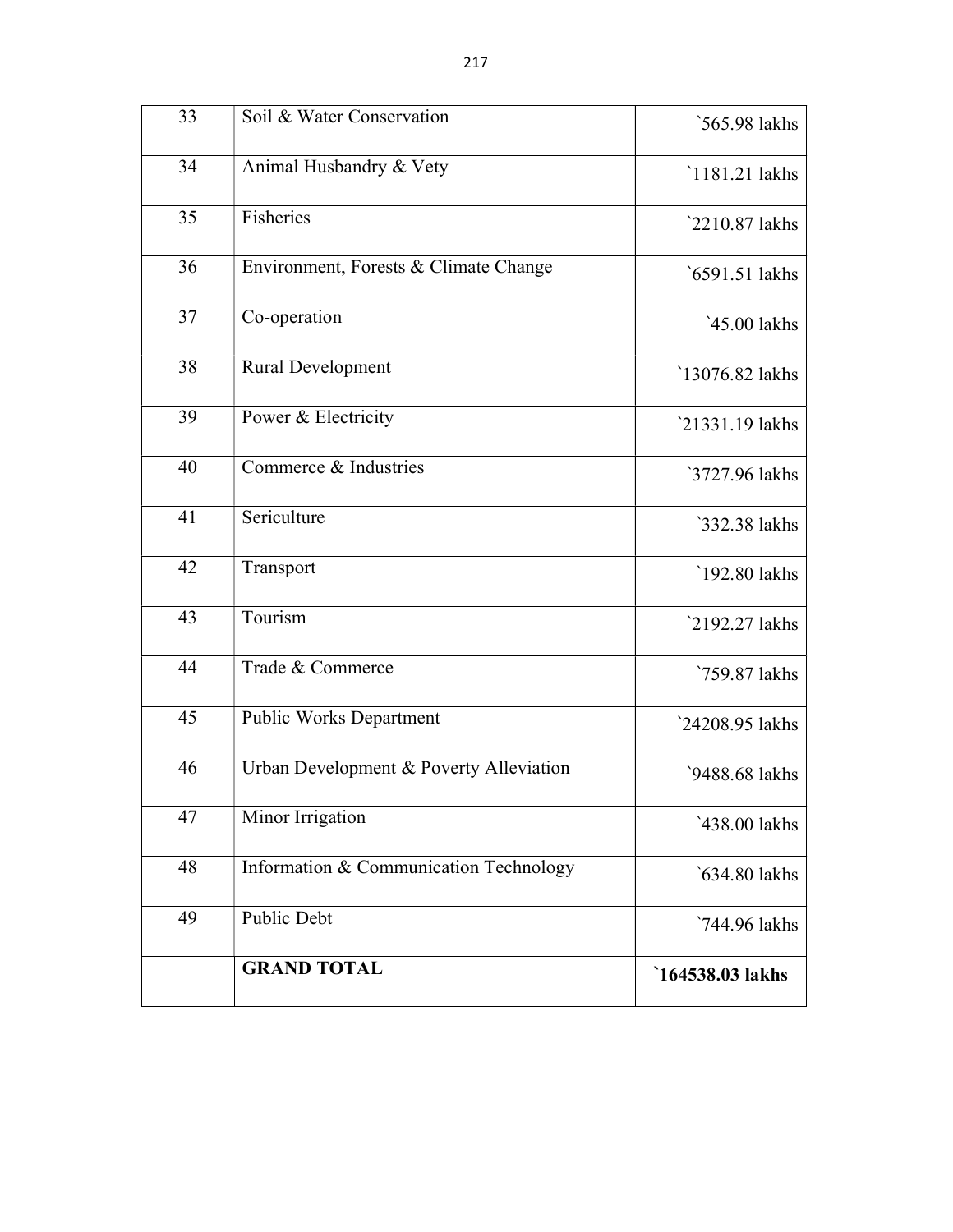Tuna ka rawn chhiarchhuah tak te kha kumin 2016-2017 chhunga kan in daih lohna, kan mamawh belh Supplementary Demand anga he House-a ka rawn put luh chu a ni a. Hei hi min pass pui turin ka rawn dil a ni, Pu Speaker.

S P E A K E R : Minister zahawm takin Supplementary Demand 2016-2017 he House pass pui turin a rawn dil a. Pass remti zawngin 'remti' ti rawh u le (Members : Remti) Remti lo kan awm em? Kan awm lo. Tichuan, Supplementary Demand for Grants 2016-2017 chu he House hian lungrual takin a pass a ni e.

Pu LALSAWTA, MINISTER : Pu Speaker, ka lawm e.

S P E A K E R : Khami kan pass tak kha dan anga hman a nih theih nan, a hman theihna tur dan tunah hian kan pass nghal leh a ngai dawn a. Chu chu Legislative Business a ni leh ta thung a. Tunah kan pass tak Supplementary for Grants 2016-2017 leh Charge Expenditure te dan ang taka hman phalna kan pass leh a ngai a ni. Chu chu Mizoram Appropriation (No.1) Bill, 2017 a ni thung a. Tunah hian Finance Minister zahawm takin Appropriation (No.1) Bill, 2017 House-ah introduce rawn dil se la.

Pu LALSAWTA, MINISTER : Pu Speaker, "The Mizoram Appropriation (No.1) Bill, 2017" hi House zahawm taka introduce ka rawn dil e.

S P E A K E R : A rawn dil a, kan phalsak maw? Kan phalsak a. Tunah chuan Finance Minister zahawm takin "The Mizoram Appropriation (No.1) Bill, 2017" hi House ngaihtuah atan rawn introduce sela.

Pu LALSAWTA, MINISTER : Pu Speaker, tuna Supplementary Demand Bill, Appropriation (No.1) Bill, 2017 min phalsak tak kha he House zahawm tak ngaihtuah atan ka rawn dil a. Kan hriat theuh ang in March ni 16 khan Supplementary Demand for Grants 2016 – 2017 chu a copy pek vek tawh kan ni a. Chu chu he House zahawm takin a ngaihtuah turin ka rawn dil a ni.

SPEAKER : A copy kha sem ni sela. Awle, a introduce khan a move nghal a ni mai a. Tunah hian pass rawn dil se. Minister zahawm tak ilo sawm ang . Appropriation No. 1 Bill pass turin House phalna a ngai a ni.

Pu LALSAWTA, MINISTER : Pu Speaker, Governor zahawm takin a recommend ang leh i phalna leh he House zahawm takin Supplementary Bill 'The Mizoram Appropriation No. 1 Bill, 2017' hi he House zahawm takin min pass sak turin ka dil a. Tin, nichina ka chhiar chhuah tak kha a chhungah hian a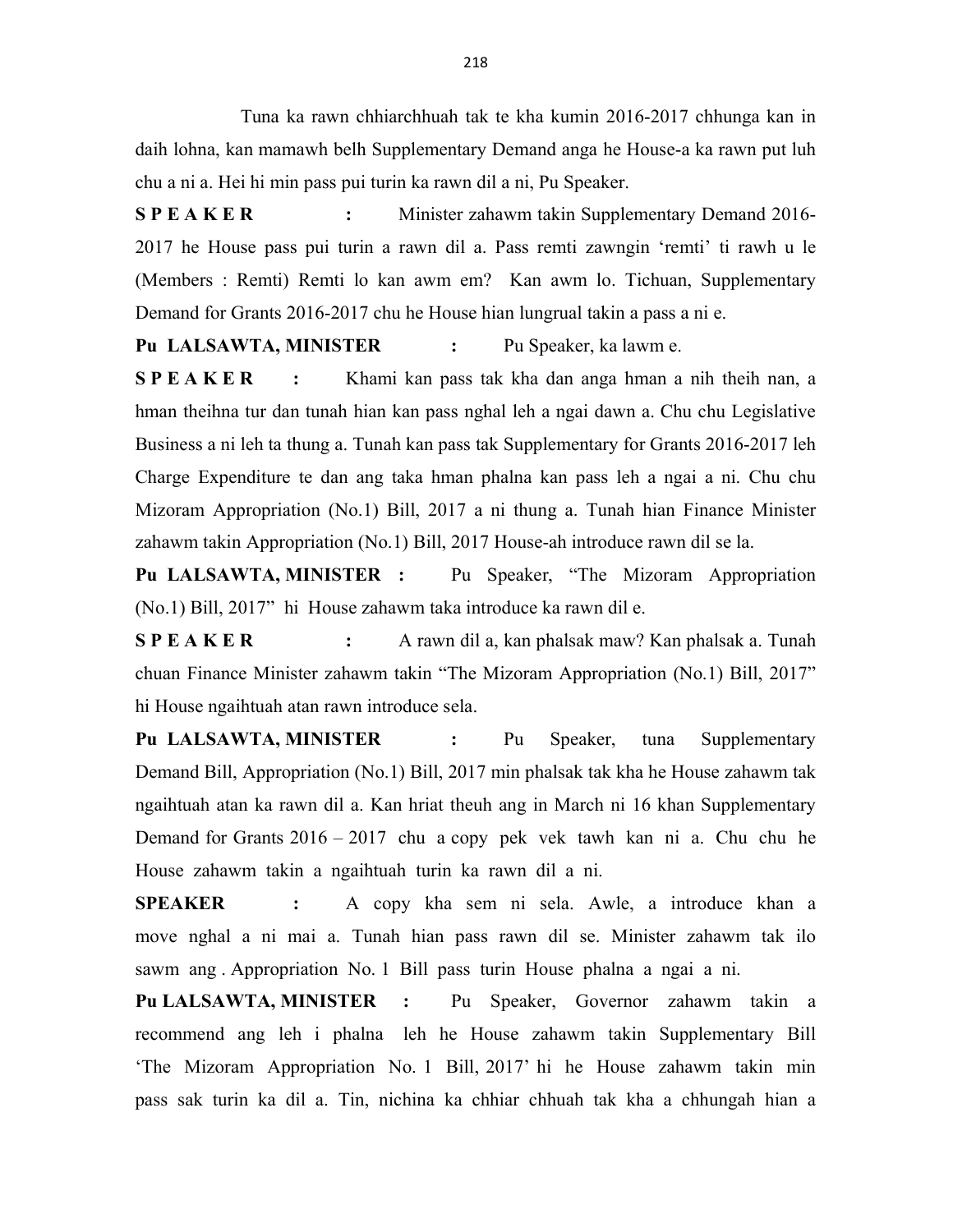awm vek a, chhiar chhuah leh vek hleihtheih a ni lova. Amaherawhchu, sawi ngai tlem erawh chu a awm a, voted leh charge on the consolidated fund of the State hi a awm a. Mahse kan pass vek tho hi a ngai a, chu chu a vaia total ah kha chuan nichina ka sawi tawh ang cheng vaibelchhe 1635, nuai 88 cheng 41,000 kha a ni e.

 He 'The Mizoram Appropriation No. 1 Bill, 2017' hi he House zahawm takin min pass pui turin ka dil e.

SPEAKER : Awle, Bill pass pui turin Minister zahawm takin he House a dil a. Tichuan, 'The Mizoram Appropriation No. 1 Bill, 2017' hi pass remti zawngin 'Remti' ti ru le (Member : Remti) Remti lo kan awm em? Awm lo. Tichuan, he House zahawm tak hian 'The Mizoram Appropriation No. 1 Bill, 2017' chu lungrual takin a pass a ni e.

Pu LALSAWTA, MINISTER : Pu Speaker, ka lawm e.

SPEAKER : Tunah chuan business dangah kan kal leh ang a. Kumin chu hei thil hmanhmawh thlak tak a nih avangin kan han zep lo thei lova. Kan Minister zahawm tak Pu R. Romawia'n 'The Mizoram Land Acquisition Rehabilitation and Resettlement Amendment Bill, 2017, Assembly Bill No. 40 of 2017' he House-ah hian introduce rawn dil sela. Pahnih kha i nei a tiraw? A pahnih khan vawikhatah introduce rawn dil mai ta che.

Pu R. ROMAWIA, MINISTER : Pu Speaker, department lam te kan inpeih theih loh avangin BAC kha chuan ni 15 - ah khan Governor thusawi sawiho hmaa tih fel tuma ruahman kha a ni a, department lam kan inpeih thei lova a pawi hle a. Heti laiah pawh hmanhmawh thlak tak a nih zia min hriatthiam pui a, nang leh i secretariat lam in vawiina introduce thei tura min tih hma sak hi a hmasa in lawmthu ka sawi duh a ni.

 Pu Speaker, he House zahawm takah hian i phalna in 'The Mizoram Land Aquisition Rehabilitation and Resettlement Amendment Bill, 2017, Assembly Bill No. 40 of 2017' leh 'The Mizoram Land Aquisition Rehabilitation and Resettlement Amendment Bill, 2017, Assembly Bill No. 41 of 2017' hi introduce phalna ka rawn dil e.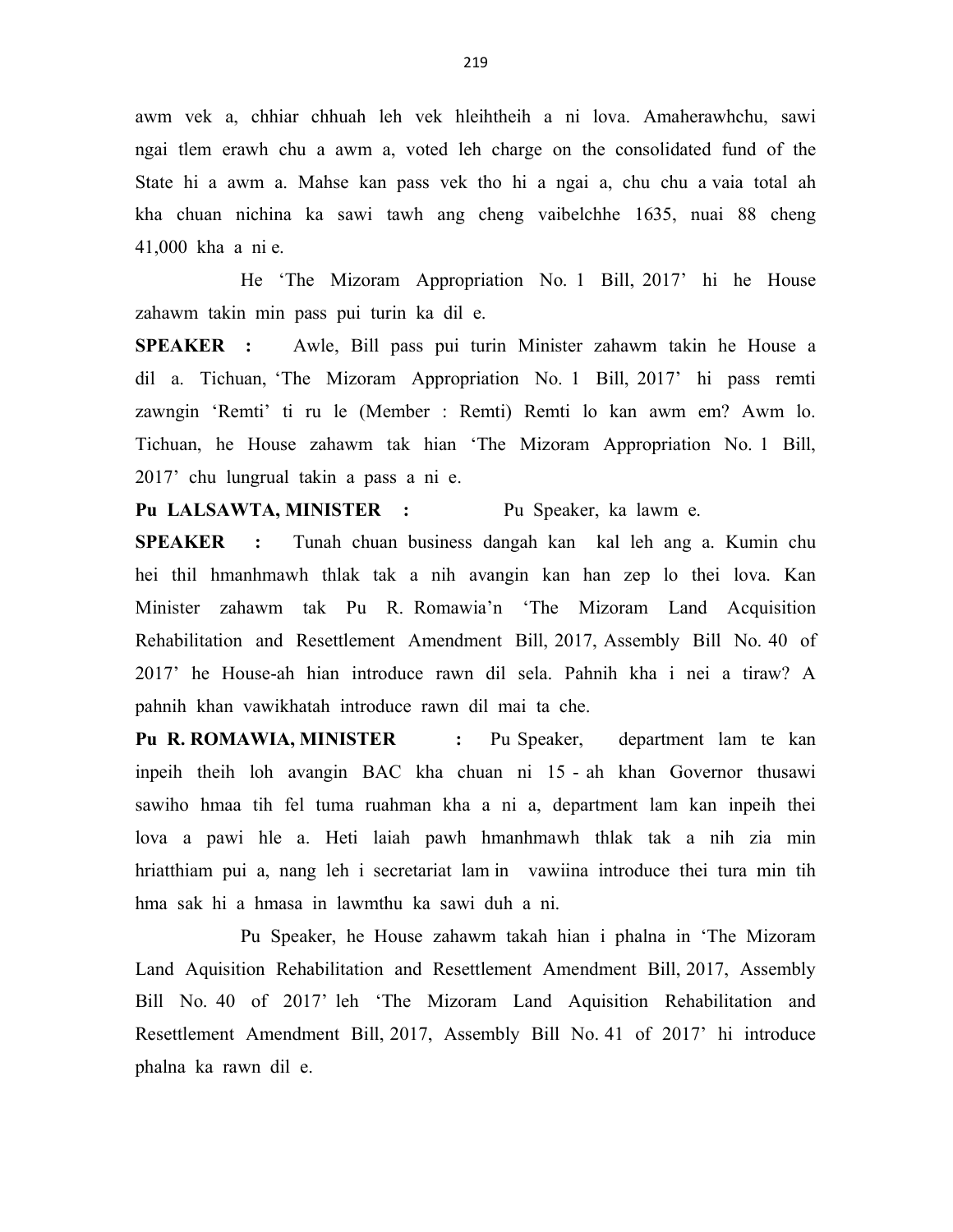SPEAKER : Kan phal mai em? Phal mai ni se, move nghal mai turin amah i sawm nghal mai ang.

Pu R. ROMAWIA, MINISTER : Pu Speaker, Assembly Secretariat lam khan a copy te chu min pe vek tawh a, member te pawh khan kan en vek tawhin a lang a. Thil harsa tak tur ni pawhin a lang lova, amaherawhchu a dan lampang atanga han tih fel ngai kha a awm a ni a.

 Bill No. 41 zawk hi ka'n sawi hmasa khauh duh a, hetah hian a khawih ngai ta ber chu thil hmanhmawh thlak bik thil ah khan ram venhimna ah leh engemaw thil khawih tur chi si ah khan kan Select Committe khan ngun taka an ngaihtuah khan Central LARR Act in Parliament-ah remtihna lak ngai a tih ang deuh khan keini ah pawh Mizoram Legislative Assembly remtihna la ila ti khan section 40 ami kha kan han ti deuh a ni a. Amaherawhchu, a takin kan han hmang dawn a ni a, rin aiin a lo buaithlak khawp mai a, ' pheikhawka hling lawr chu a bun tuin a hria' tih ang deuh khan department-in kan han ti dawn ta a. Thil hmanhmawh thlakah khan Mizoram Legislative Assembly te hi kan lo thu zen zen si loh avangin hetilaiah hian Assembly aiah hian 'Competent Authority' ti hian tih ni ta mai sela kan ti a. Khatiang kha kan tih lai khan section 2-ah khan alphabetical order-a definition hi dah thin a nih avang khan competent authority kha barh luh tel a ngai a. Chuvang chuan khatilaia (i) hnuaiah khan (ia) kha insert, dah luh belh alo ngai bawk a, chu chu hetilaia Bill No. 41 Assembly-in min chhinchhiahna ami chuti lai te mai chu a ni a. Thil tih danglam tur tam pawh a awm lova. Amaherawhchu, a leh lamah khan Legislative Assembly ni lo khan competent authority tih ni mai sela tih kha a ni a.

 Tin, a pakhat leh zawk kha Assembly-in min chhinchhiahna Bill No. 40 tih zawk kha. Hei hi heti laiah ram in lak chungchangah hian sorkar bik in ram mamawhna a lo neih khan engemawchen ah kan dan kha han tih danglam ngai ve deuh kha a lo awm a. Chumi tih danglam ngai deuh chu tam pawh a tam chuang lova. Section 3-na clause (f)-na ah khan proviso kha 3 lai belh ngai a lo awm a. Chutih laiah chuan ram neitute leh sorkar lam han inbiak remna ang zawng kha a ni a, mimal lam kha chu sawikai a ni lova. Sorkar-in mamawhna deuh thil a lo awm a, mipui tana mamawhna deuh thil ah kha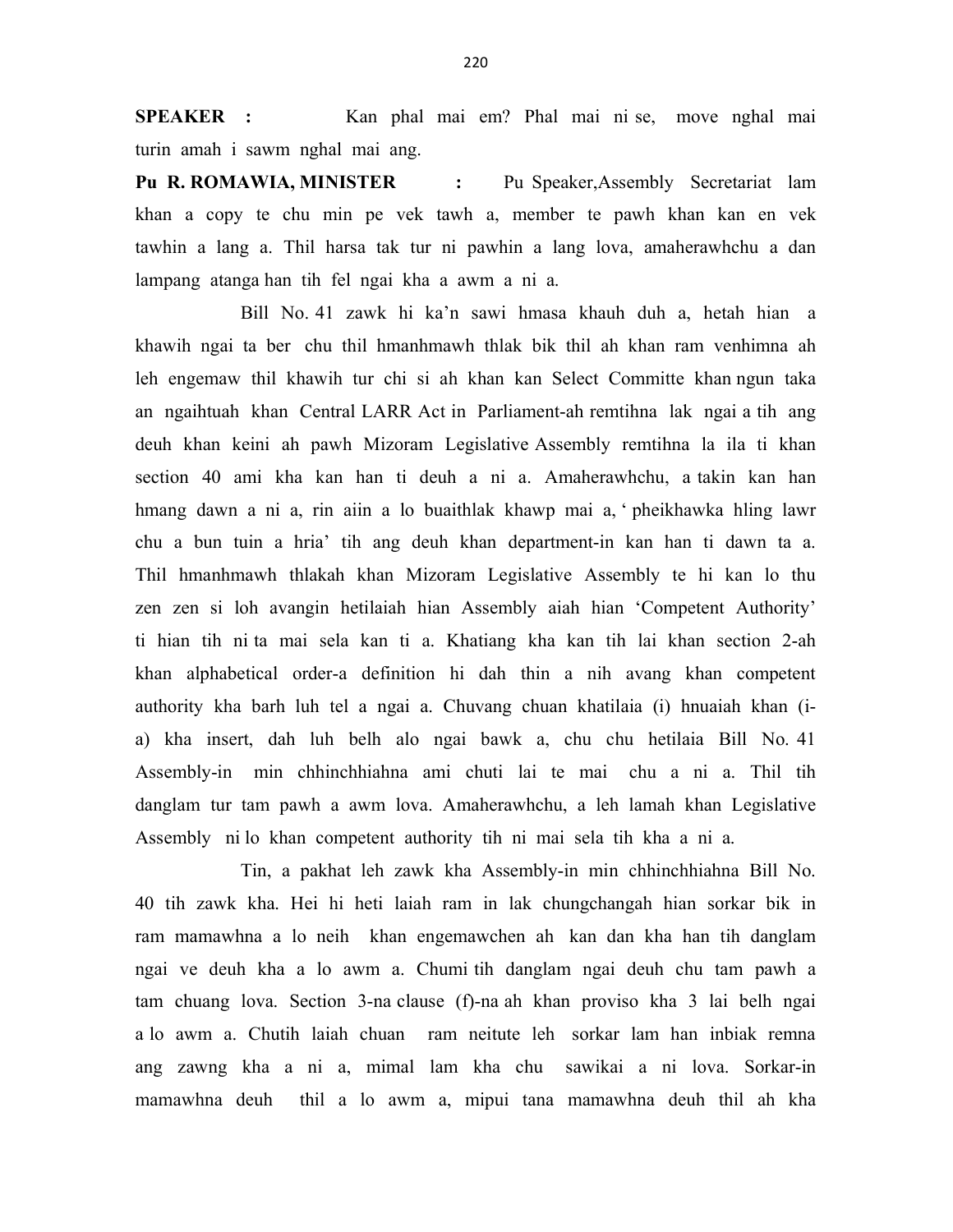chuan negotiation te phalsak theih dan tur te a lo awm a, chutah resettlement leh rehabilitation question kha a arise lova, khatiang kha a awm lova. Tin, sale deed te pawh kha sorkar thil a nih avang khan Registration Act, 1908-in a phut ang te pawh kha tih ngai lo turin section 3 na, sub section (1)- naa (f )-na ah hian provision hi telh ni se a ti a. Tin, hetilaia kan ngaipawimawh em em social impact assessment han siam kha hemi rehabilitation te, resettlement te a mamawh em, ram kan require-ah khan ti a, chunglaia a lo tuartu te ho dinhmun te va chhui a, uluk taka lo enpui tura kan tih social impact assessment kan tih ang chi exemption kha section 9-na ah khan siam sa a ni a. Chu section 9-na kan siam sa ah khan, hetiang hian assessment, social impact assessment ti kher lo khan Government khan tul bik thil ah a hmaa ka sawi hmasak zawk dan 40-na zawka competent authority emergency provision-ah chuan tawk maiin, social impact assessment tih kha a chipchiar te te kha exempt ni sela tih kha a ni leh mai e. Pu Speaker, ka lawm e.

SPEAKER : Awle, Amendment bill pahnih te kha Minister-in a rualin a introduce a, a pahnih khan kan sawi kawp mai ang a, khawngaihin, sawitur a tam teh chiam lo a.

 Mi pakhat tan sawihona hi minute 5 kan duhtawk mai dawn lawm ni? Amendment a nia, minute 10 chhung sawi tur in hre lo ang, amendment bill a ni a. Aw, minute 5-a zawh tum hram ang, a tam lo, hei tlema inchul mam-na kha ni mai a. Le, tunge sawi ang le? Pu Ruatkima.

Pu LALRUATKIMA : Pu Speaker, ka lawm e. The Mizoram Land Acquisition & Rehabilitation & Resettlement Bill nikum March 31,2016 ah khan he House zahawm tak ah hian introduced a ni a. Amaherawhchu, engemaw vangin Select Committee lamah refer ni in chu Select Committee chuan ngun takin a ngaihtuah a. Select Committee chuan he House zawhawm takah hian April 21 khan report pe in, lungrual takin chu bill chu passed a ni a. Pu Speaker, kha Select Committee-ah khan Revenue changtu Minister zahawm tak Chairman-na hnuaiah kal pui kan ni a, ngun takin kan kalphung tur te, a nghawng chhuah turte kan ngaihtuah a, official lam te pawh ko in vawi engemaw zat kan sawi pui a. Bill tha tak anga kan ngaih kha hei Act angin a rawn awm ta a, tunah chuan rules kan la neilo niin ka hria a. Chulaiah chuan a dan a pawh kan la hman tak tak hma in amend leh a rawn ngai hi a pawi khawp mai a. Chutih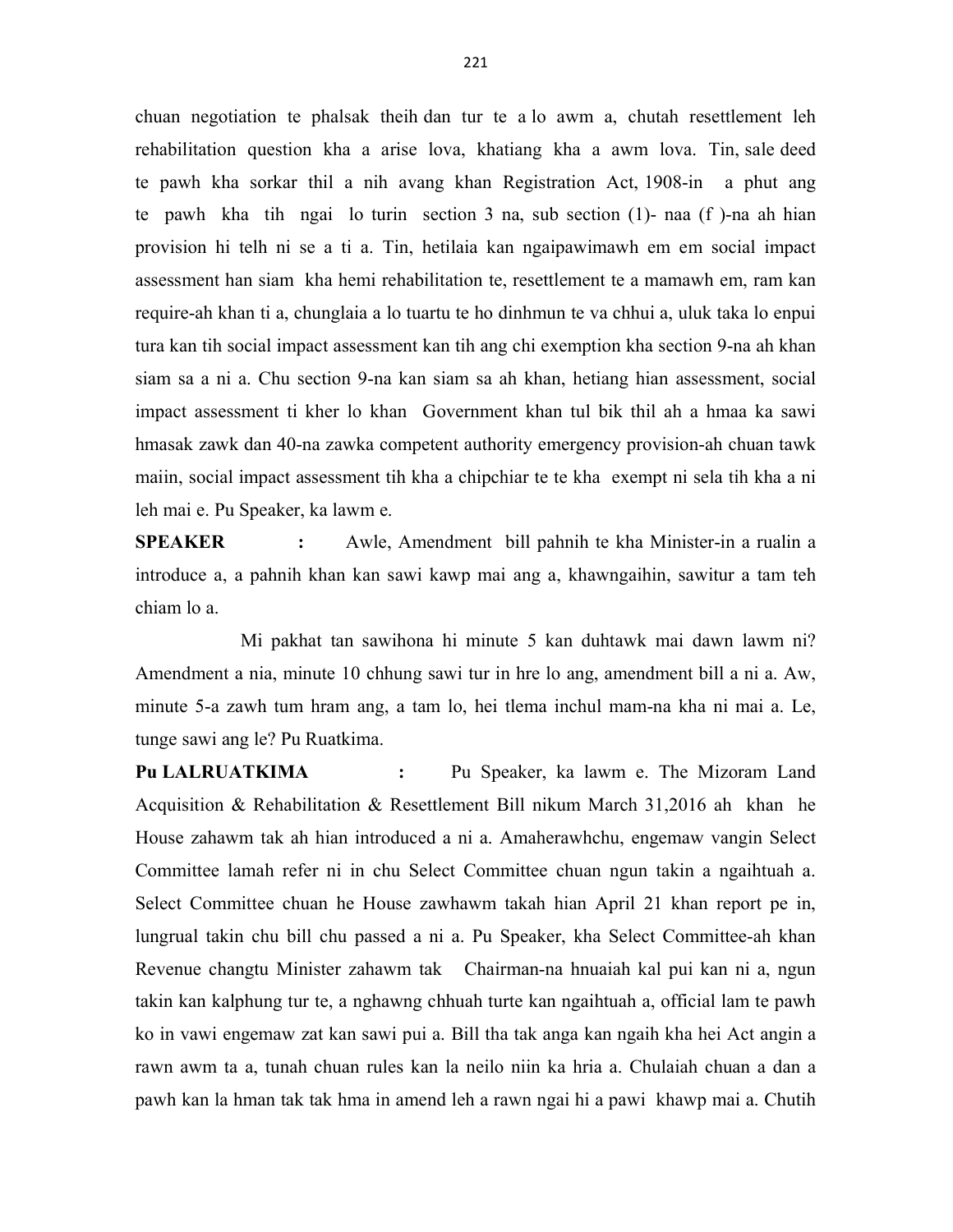kar ah chuan he House zahawm takah hian department pakhat Act pakhat ah si, thil thu hmun ang si ah khan bill pahnih a rawn lut tlat mai si hi a mak angreng a, (Deputy Speaker at the chair) Governor phalna ang khan bill khat ah khan engatinge a rawn tih mai loh aw tih te ngaihtuahna ka nei a. Chulaiah chuan bill 40 & 41-na kha Pu Dy. Speaker, a sawi pawlh loh theih loh a, min lo hrethiam ula. Chutah chuan a Act number pawh kha Act number 5 of 2016 tih ve ve a ni a. Chutah chuan bill ....... .......... by the Legislative Assembly of Mizoram in the 68 year of the Republic of India a ti a, pakhat ah 68 a hmang a, pakhat ah hian 67 a hmang bawk si a, engatinge, a va phuailuai ve tih ka rilru ah a lo awm nghal a. Bill 41-na ah 68 year a hmang a, Bill 40-na ah khan 67 tih a hmang thung bawk a, patent error han ti dawn ila kha kha chu patent error-a han puh chi rual ah ka ngailo a.

 Tin, short title extent and commencement tih pahnihna ah khan, bill 40 na ah khan, it shall have the like extent as the Act ti in a rawn dah a, 41-na ah khan it shall have the like extent as the Principal Act a rawn ti leh a, Principal Act kha pakhat ah a rawn dah a, pakhat ah a rawn hmaih (delete) thung a, chulai chu kan ngaihtuahna ah chuan he Bill pulut tur hian kan inbuatsaih tha tawk lo a ni, a phuailuai deuh a ni han tih mai kha a awl khawp mai a. Ka hriatsual loh chuan Bill 41-na hi ordinance turin Law Department-ah a theihawi rei deuh a, kan um zui chak lo nge ni, heti hian Assembly session koh leh a nih tak si ah chuan, a pahnih khan phuailuai taka rawn nawr luhte pawh kha a ang thei dawn in ka hria a.

 Chulaiah chuan kan sawi belh duh chu 41-na ah khan Amendment section 40-na ah khan, kan amend tur Legislative Assembly competent authority tiin thlak leh rawh se tiin rawtna a rawn awm a,chutah chuan bill introduce-na ah khan Council of Ministers tiin rawn dah a ni a. Mahse, Select Committee-in ngun takin a ngaihtuah a, Parliament-in dan a lo siam tawh te Central Act te kan han en a, Central Act-ah hian Parliament a ni tur a ni, approval of Parliament a ti a. Chuti a nih chuan kan him tlan zawk nan Legislative Assembly hi ni se ti in tuna Amendment Bill rawn puluttu kan Minister zahawm tak ho hian lungrual takin kan passed a.

 Tuna a rawn introduce naah khan a hman hleihtheihloh , tih kha a ni leh si a. Revenue Deparment-a official kan koh ho zawng zawng te kan sawi pui ho kha a ngai vek an lo ni leh si a. Engatinge kan hma thlir a va tawi ve! He dan kan hman tak tak hma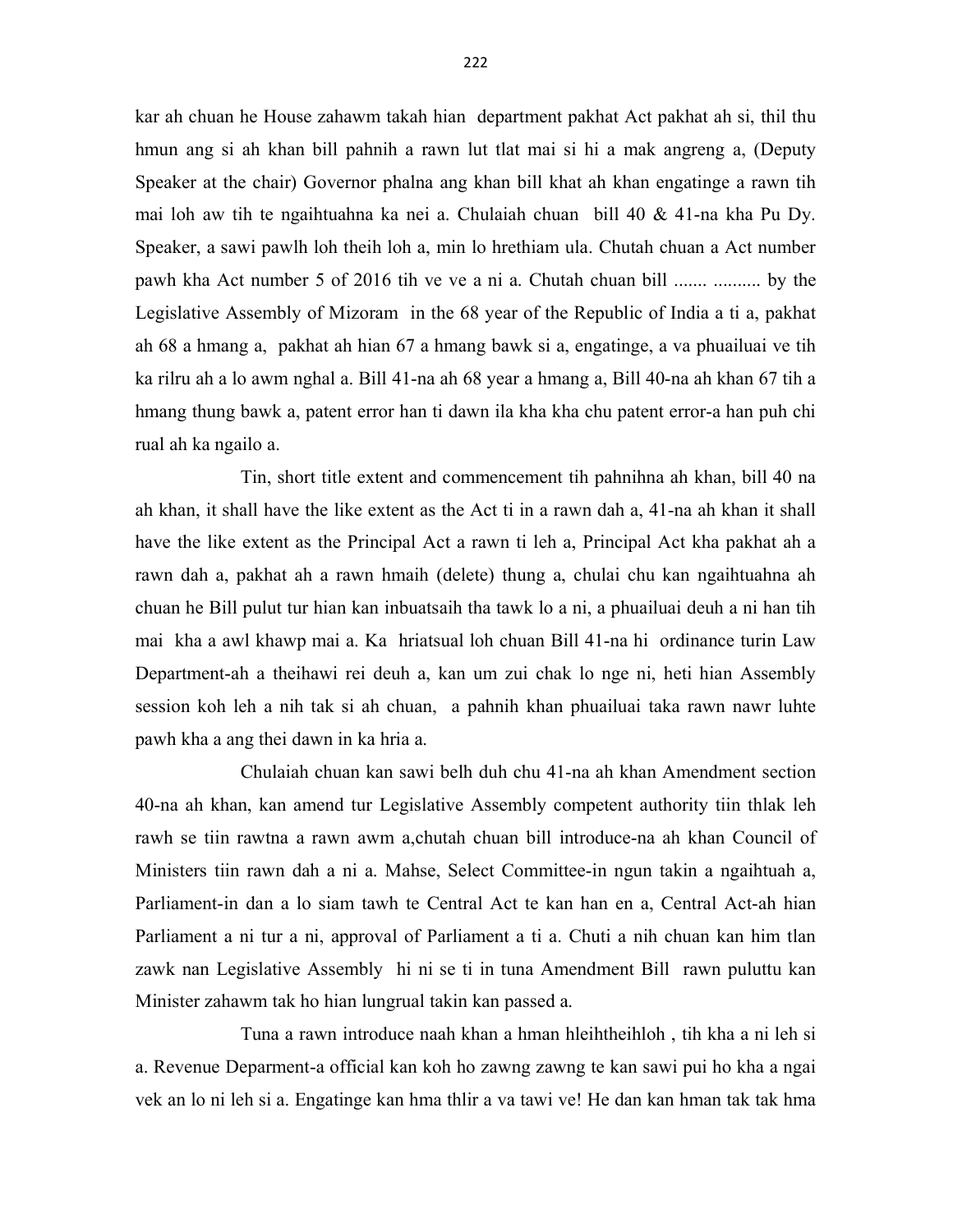in April 21-ah he House zahawm takin a lo passed tawh hi a hman tak tak hma in kan han siam that leh mai aw ka ti a. Chulai ah chuan competent authority han tih ah hian a awm a ni tih chu a lang reng mai a. Engnge ni keini chuan kan hre lova, engvanga hmanhmawh thlak ta riau nge ni? Legislative Assembly hi Dan siamtu kan nihna ang in Parliament-ah pawh Parliament in, Central Act -ah pawh Parliament in a tih avangin keini ah pawh Legislative Assembly han tih kha a him rih ah kei chuan ka ngai a. Nakin lawkah competent authority kan tih te hi kan ngaihthlak tawh ang khan All India Services -ah khan Pu Speaker, min lo hrethiam lawk la, hnam dang te pawh an lo awm zel ang a, him loh chin kha kan la nei dawn a ni. Chuvangin helai hi kan ngaihtuah chiang tawk lo deuh em aw tih ka ngaihtuahna ah chuan a awm a.

 Tin, a dawt leh ah chuan 40-na ah khan helai kan han siam that , Principle Act-a section 3-ah khan- 'provided that' a rawn ti a, proviso kan han dah chiam hian Dan hi kaihkul leh pawhsei te, engemaw fel lo nihna remchang kan siam fo mai a. Helaiah hian a short-cut kawng kan zawng emaw ni chu aw ka ti a. Helaiah hian under this section shall not be necessary for registration under the Registration Act, 1908 a rawn ti a. Khalaiah khan kan registration te pawh kha a hriat thiam tur ang chi te khan a rawn ti a Mi harsa te te ten chhiah kan pek thin ang te kha, khalai ah khan mi harsa te tan pawh khan a rawn awl ve mai dawn ni te pawh khan a lang a. Chuvang chuan he thil hi enge a awmzia aw tih te ngaihtuahna ah chuan ka nei a. Chuvangin kan amend tur hi a him tawk chiah em ? Amendment section 9-ah khan exemption from social impact assessment ah khan social impact assessment study ang chi kha helai ah hian a rawn dah na turin, exempt theihna turin a rawn ti leh a. Khang pawh kha sorkar vek khan kan dan siama kha khatianga social impact tello a mipuite a project in a affected area te rawn pawh awmlo leh social impact assessment pawh awm lova project kalpui kha mipui tan, kan ram tan hian a him lo thei ang em ?

 Kha Select Committee-ah khan ka lo tel ve tawh avangin Pu Deputy Speaker, he thil hi engti tih tih a rawn lut ta mai nge ?A phuailuai reuh bawk si a, phuailuai tih tawngkam kha chu a nalh vaklo ang a, a felfai tawk lo deuh hlek a, chuvangin hei hi chu competent authority tiha thlak hi chu kei chu a ngaihngam thlak loh in ka hria a. Parliament-a Central Act kan hman ang tho hian approval of Parliament a tih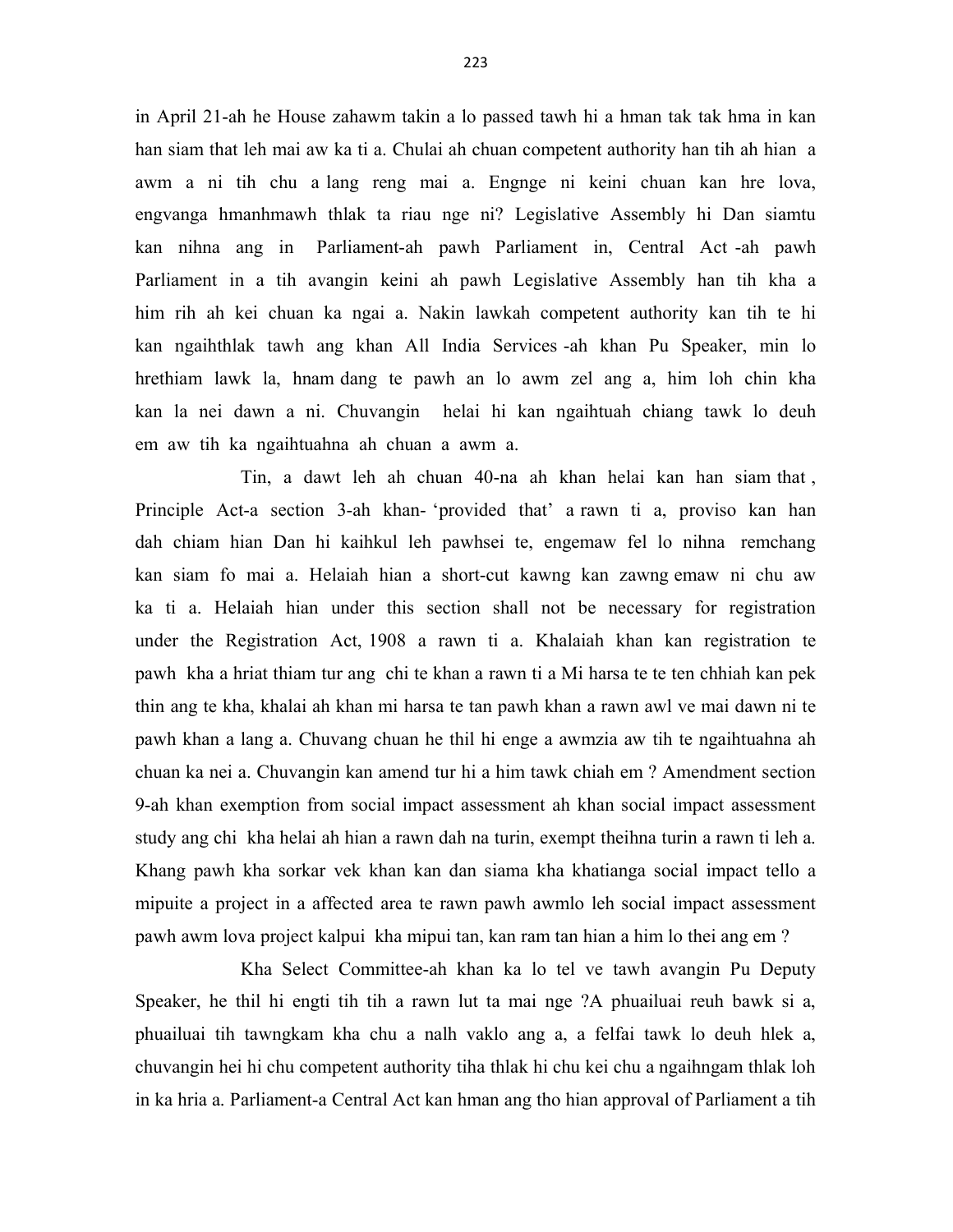ang hian approval of Legislative Assembly tih hi a tul na kha kei chuan ka hre lova. Chuvangin he kan amendment bill hi tuna a awm ang ang hi chuan pass theih ah ka ngai lo a ni.

Dr K.BEICHHUA : Pu Deputy Speaker, ka lawm e. Nikum lamah khan kan hriat angin tuna member zahawm takin a rawn sawi tawh ang khan ordinance-in engemaw chen kan kal a, khalai pawh kha sawi fel tur engemaw chu a awm a, mahse sawina hun kan neilo ang a. Chumi hnu ah kan Minister zahawm tak hian he bill hi House zahawm takah hian a rawn pulut a, House-in theihpatawpa kan theih ang tawk leh kan phak ang tawka kan en fel vek hnu ah hei hi chu inthlitfim a, Select Committee din a, Select Committee hian fim takin ngaihtuahna thui tak nen, mithiam te nen in rawn tlang in enchian ni se ti khan kan rel thlu kha a ni a, he House hian. Chumi hnu ah Select Committee kha ni 7 lai kan thu khawm a, Select Committee kan thut khan keimahni member chauh ni lovin department lama mithiam, Revenue lama mithiam te leh mithiam dang dang te pawh khang ah khan an ngaihdan te kan la a ni.

 Chutiang chuan ni 7 kan thut hnu ah rilru fim tak leh kan phak ang tawka kan ngaihtuah hnu ah kha bill kha kan rawn siam chhuak a ni a. Vawiinah hman a nih hmaa amend leh mai a ngaihna hi a mak ka ti a, he bill rawn pulut tu hian eng rilru pu in nge a rawn putluh ? Tin, he House-ah hian vawiin ah hian sawi ta ila, kan ngaihdan theuh kha kan sawi leh ang a, rilru fim tak leh Select Committee anga fim khan kan sawi chhuak leh thei ang em tih hi ka rilru ah a awm a. Chutih lai chuan nichina member zahawm takin a rawn sawi, Assembly Bill no.40-ah khan 67 years of Republic of India' a rawn tih lai kha 41-ah kha chuan 68 a rawn ti daih mai a. Khang te pawh kha enge ni ta, enge a awmzia ?

 Tin, no.1-short title extent and commencement tih clause II-ah khan 'it shall have the like extend as the Act' a ti a, 41-ah khan 'it shall have the like extend as the principle Act' a ti leh si a. Chulovah hetah amendment of section II-ah khan chhiar thla zel ta ila, 'competent authority' a tih kha central sorkar-ah kha chuan Parliament tiin kan ti ta a. Chutah chuan Select Committee-ah khan kan Minister zahawm tak, kan Chairman ni bawk khan Council of Ministers tiin a rawn pulut a ni. Select Committee-in ngun takin kan ngaihtuah a, nakin zela kan tu leh fate thlenga kan kal zel dan tur ngaihtuah in 'Legislative Assembly' tih ni ta se, tiin Select Committee chuan kan rel ta a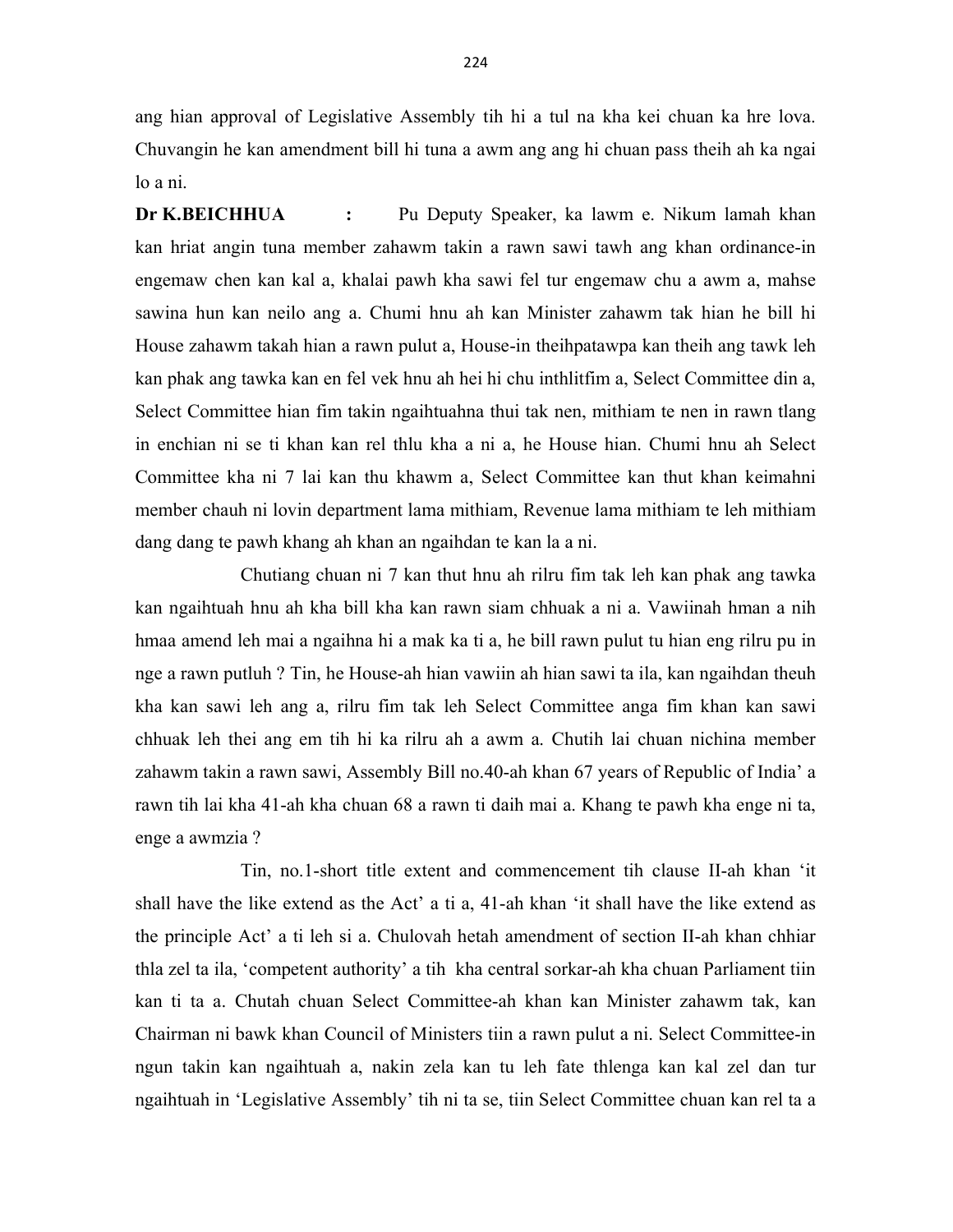ni, Keimahni MLA te chauh ni lovin, mithiam rual te pawh kan rawn a, chutiang chuan kan rel ta kha a ni a. Vawiina hetia competent authority tia rawn lut leh ta mai hi enge a rawn luhna chhan ni ang tih hi rilru ah ngaihtuahna thui tak min pe a ni. Chutiang chuan Amendment of Section III-ah pawh khan a tawp lamah khan 'provided also that the sale deed executed under this section shall not be necessary for registration under the Registration Act, 1908' tih kha amendment-ah khan a rawn ti leh ta a.Chuvang chuan Pu Deputy Speaker, vawiin ah keini ho hian discuss ta ila, Select Committee aia tha khan kan chhuah theih pawh ka ring chuang lo. Chuvang chuan a huhova kan discuss a solution chhuak tur ah hian ka ngai lova. Chuvang chuan hei hi Pu Deputy Speaker, tha ka ti lova, ka pawm lo a ni tih kha ka rawn sawi a ni. Pu Deputy Speaker, ka lawm e.

**DEPUTY SPEAKER** : Hun i hmang dik e. Tunge sawi ve leh ang? Aw, Pu Nihara i lo sawm ang.

Pu NIHAR KANTI CHAKMA : Pu Deputy Speaker, ka lawm e. Hon'ble Minister amendment putluh " The Mizoram (Land Acquisition, Rehabilitation and Resettlement) (Amendment) Bill, 2017" hi Pu Deputy Speaker, kan hriat theuh angin eng project pawh la ila, social impact assessment hi a pawimawh em em a ni. Tuna amendment 9-na hi exemption from the social impact assessment tiin ziak a ni a. Kan hriat theuh angin tunah hian Indo-Bangladesh border hi sawi ta ila, nasa takin social impact an nei ve a ni. Chu chu Minister hian min clarify thei se ka ti a, an company a hunt tur hi thenkhat chu guideline an bawhchhia a ni a. Keini Mizoram hi …………….boundary an nei a ni a. Nasa takin sorkar asset leh khua te pawh an bifurcate a, leilet te pawh an tichhe nasa a ni. Chu bakah building hrang hrang, playground te, school te, chi hrang hrang an tichhe nasa a.

 Chuvangin tunah Indo-Bangladesh border fencing hi an hung vangin nasa takin social impact chu ka bial ah an nei a ni. Vawiin ah hian he dan hi pass ta se mipui te hian an tuar dawn lawm ni tih hi ka rilru in ka lo ngaihtuah nasa hle a. A bik takin sawi ta ila, eizawnna nghet te pawh an tichhe nasa a. Chuvangin section 90-na a exemption from the social impact assessment hi a tel loh chuan mipui hian an tuar dawn lawm ni tih hi ka ngaihtuahna a ni. Hemi project ringawt ni lo, project dang pawh, project tha tak pawh nei ila, sorkar hian land acquisition pawh ni se a dik a ni, khang te kha chu. For the public purpose a nih erawh chuan land chu acquire theih a ni a. Amaherawhchu social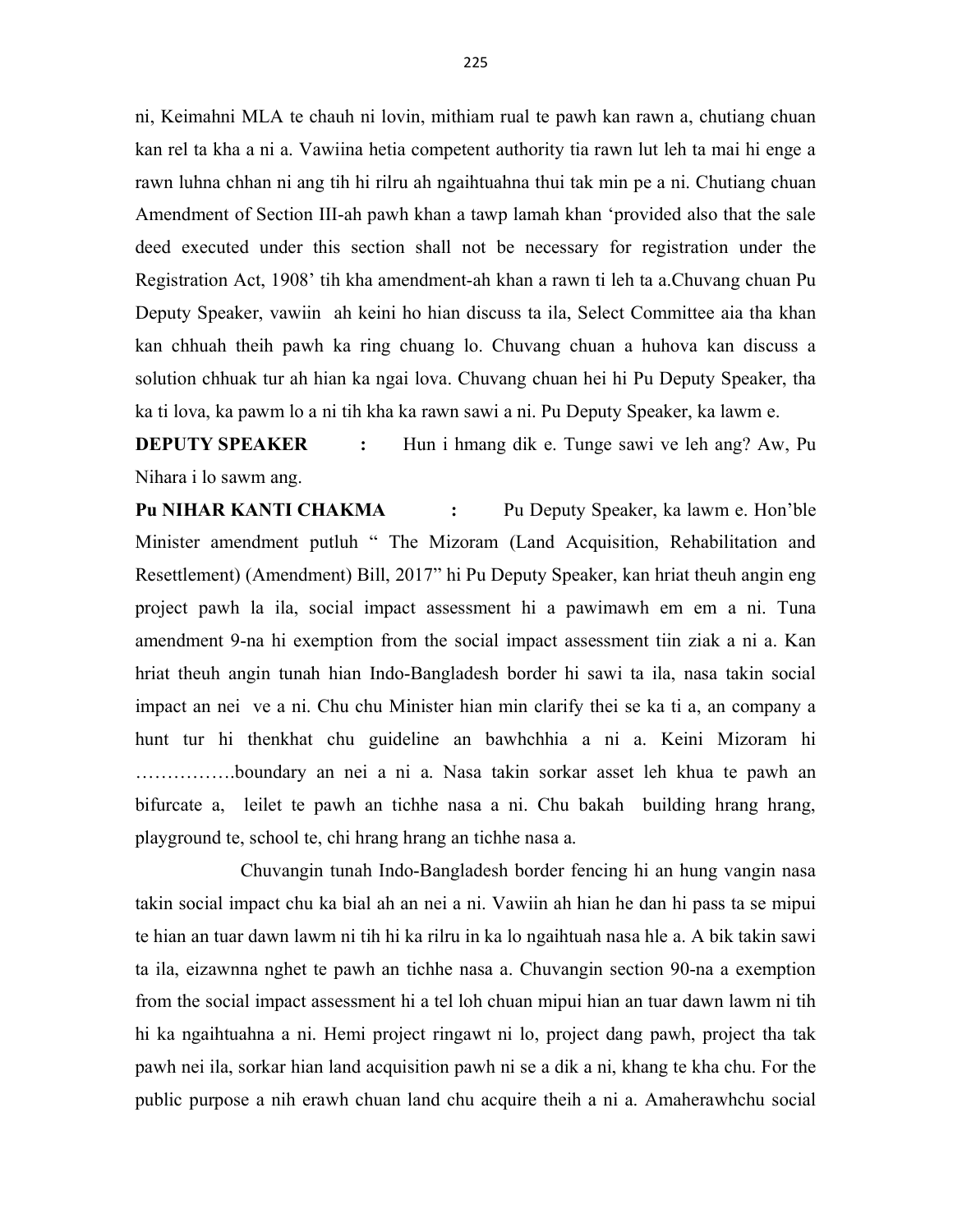impact hi a pawimawh a ni. Kha kha a telloh chuan mipuite hian an tuar dawn lawm ni tih hi zawhna lian tak a ni a, chuvangin Minister zahawm tak hian amendment of section 9 hi min hrilhfiah thei se ka lawm khawp ang. Ka lawm e.

DEPUTY SPEAKER : Tunge sawi veleh ang? Sawi duh kan awm tawh lo em ni? Sawi duh kan awm tawh loh chuan Minister kan sawm ang a, khang member te hriat duh hrang hrang kha hrilhfiah pahin leh a tul a tih te sawiin pass dil turin kan sawm ang a. Chumi hma chuan dan siam kawngah Parliament leh Legislative Assembly hi kan lal ber a, kan thu ber a.

 Select Committee kha chu House-in thuneihna a pek chhawn a ni a. Assembly-in dan kan lo siam tawh tam tak, Assembly vekin kan ti danglam a, kan amend thin a. Chutiang chuan Select Committee rawtna anga dan lo siam pawh kha tidanglam theitu chu he House tho hi a ni tih kha hria ila. Amaherawhchu dan pakhat dan, thuhmun ni si Session khatah engvanga Bill hnih-a lo lut nge tih an zawhna erawh kha chu a pawimawh viauin ka hria, bill khat-a lut mai awm tak tih kha, Minister zahawm tak i lo sawm ang.

Pu R. ROMAWIA, MINISTER : Pu Deputy Speaker, ka rawn move-naah pawh khan a hmasa zawk awm a ni te pawh ka rawn tih nualna kha. Kan ram hmasawnna zel atan Mizoram chhim tawp lamah khan BRTF ten kawng laih tlang an tum a chu chu kan hmasawnna zel atan pawimawh tak a ni a. Chutiang thilah pawh chuan Mizoram Legislative Assembly phalna urgency thilah pawh lak ngai te a lo ni a.

 Tin, chu chauh pawh chu ni lovin, kan ramah fur hun a lo ni a, han survey leh thil han tih kha a timing hi a awm riau va, tui furin min lo nan chuan. Chutiang te a nih avang chuan January thla chhung daih tawh khan ordinance siam tum a ni a, Cabinetah te pawh a kal tlang a. Amaherawhchu rin aiin thil hi a kal kual nasa thei ang reng a, chuvangin khatilaia kan han tih kum chuti na tih te pawh kha, engemaw inang lo nawk nawk te pawh a awm thei a nih kha, khatiang kha a ni a.

 Tichuan, thil kan ti mai dawn emaw kan tih khan January thla khan kan peih hman ta lova, February a lo liam a, min ngaichang rawh u kan ti leh a, February a lo liam leh a, kan ti hleithei leh lova. Ordinance hi chu Law Department lam tih tur a ni a, Revenue Department tih tur a lo ni si lova. Tichuan, an la chhuah loh tak cheu si ah khan session koh a lo ni ta si a, session koh tawh hnu ah ordinance tihchhuah kha chu a tih a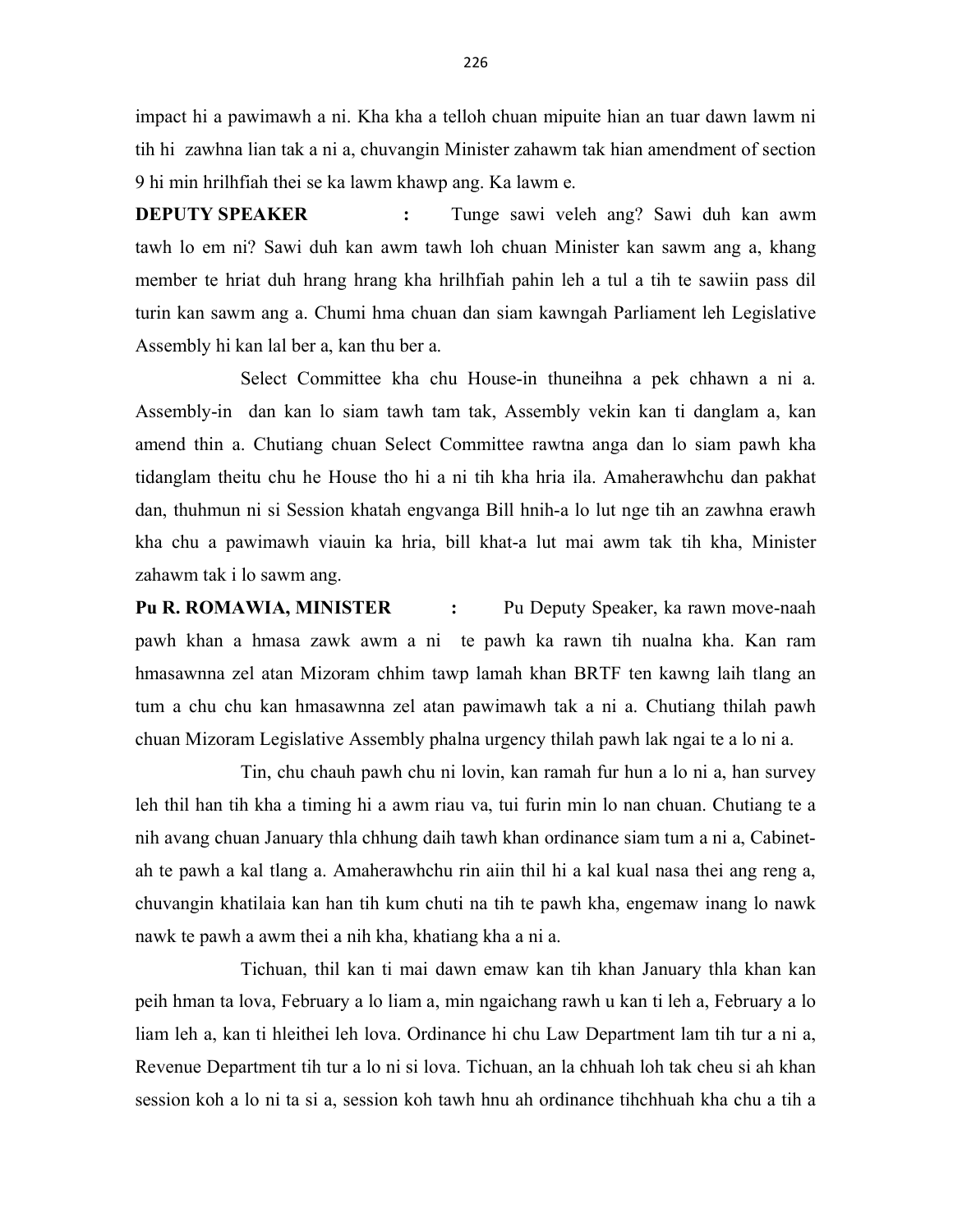tih phung lo lutuk kha a ni a. Chuvangin, 'withdraw leh vek rawh u, ordinance ang kha chuan engmah ti lo ula, Bill angin kal tur a ni,' kan in ti leh ta a. Bill ang khan han buatsaih leh kha a hmasa zawk 40 –na zawk kha, kan Bill tur hrim hrim kha, exemption kha, a bik takin Section 9-na kha a hma pawhin dan kan nei tho va, khami exemption dan a kha, kha kha Bill-a tih tul tho a ni a.

 Tin, sorkarin hmun pawimawh deuh te pawh lei a lo mamawh thei a, chung angah chuan entirnan Bawngkawn-ah sawn MNF in a awm nguau mai a, Sairang kawng leh Chaltlang a chhuk leh Ramhlun atanga phei intawhkhawmna bulah khan a awm a, sawtilaia in saw kan sorkar hotu ten hnawk an ti angreng khawp a. Sawti lai saw motor-a tlan tlang nghal mai theih tura siam kha an chak em em a, mahse MNF building kha a awm a, a tih hleihtheih lova. Tunah chuan mimal kutah an pe tawh emawni kan hre lova.

 Engpawhnise chungah te pawh chuan kan hotute pawh hian NEDP atanga engemaw a sum han siam hram a, sawtilai Bawngkawn motor tawt tih reh dan, Pi Pangi peng-a an tih ang deuh chiah a tih an rilru ah a lian em em a. Chung angte pawh chu lo tul ta sela sorkar mamawh em em, mipui mamawh em em ah khan, in negotiate in a ram neitu te nen an inbe rem mai a, khatiang lampang a social impact assessment tih te ngai lo khan sorkar na na na in a ram mipui mamawh tan na na na a, khatianga an rawn tih theihna kha awlsamna awmtur a ni dawn lawm ni tih ngaihtuahna ah a awm avang khan, khatiang khan Section 9-ah khan a bik taka, sorkar bik a kha a awmsa reng reng a kha, tlemin kan han sawifiah leh deuh chauh kha a ni mai a tun tumah khan, chu chu a in clash (insubuai) lo reng reng a. Chuti laiah chuan kan han sawifiah duhna em em chu social impact assessment khati laiah khan exempt mai chauh ni lo khan rehabilitation leh resettlement kha, ram neitu khan a claim tur a ni lo tih te kha dah tel kha tul tihna a awm a. Thil hmanhmawh thlak takah lak a lo nih pawhin khatiang khan rehabilitation leh resettlement kha khati laia ram neitu khan a claim thei lo ang tih kha a ni a. Chutiang chu a nih avangin kan han ziak sei deuh hlek a ni a. Social impact assessment tel lovin exempt theih a ni ang ti ngawt mahse rehabilitation leh resettlement kha a claim thei lovang tih han dah tel kha tul kan ti deuh va, khatiang exemption kan pekna ah pawh khan.

 Tin, chulovah chuan dan 40-na kha in sawi tawh ang khan Pu Deputy Speaker, ka rawn sawi thuak tawh a 'pheikhawk hling lawr chu pheikhawk buntuin a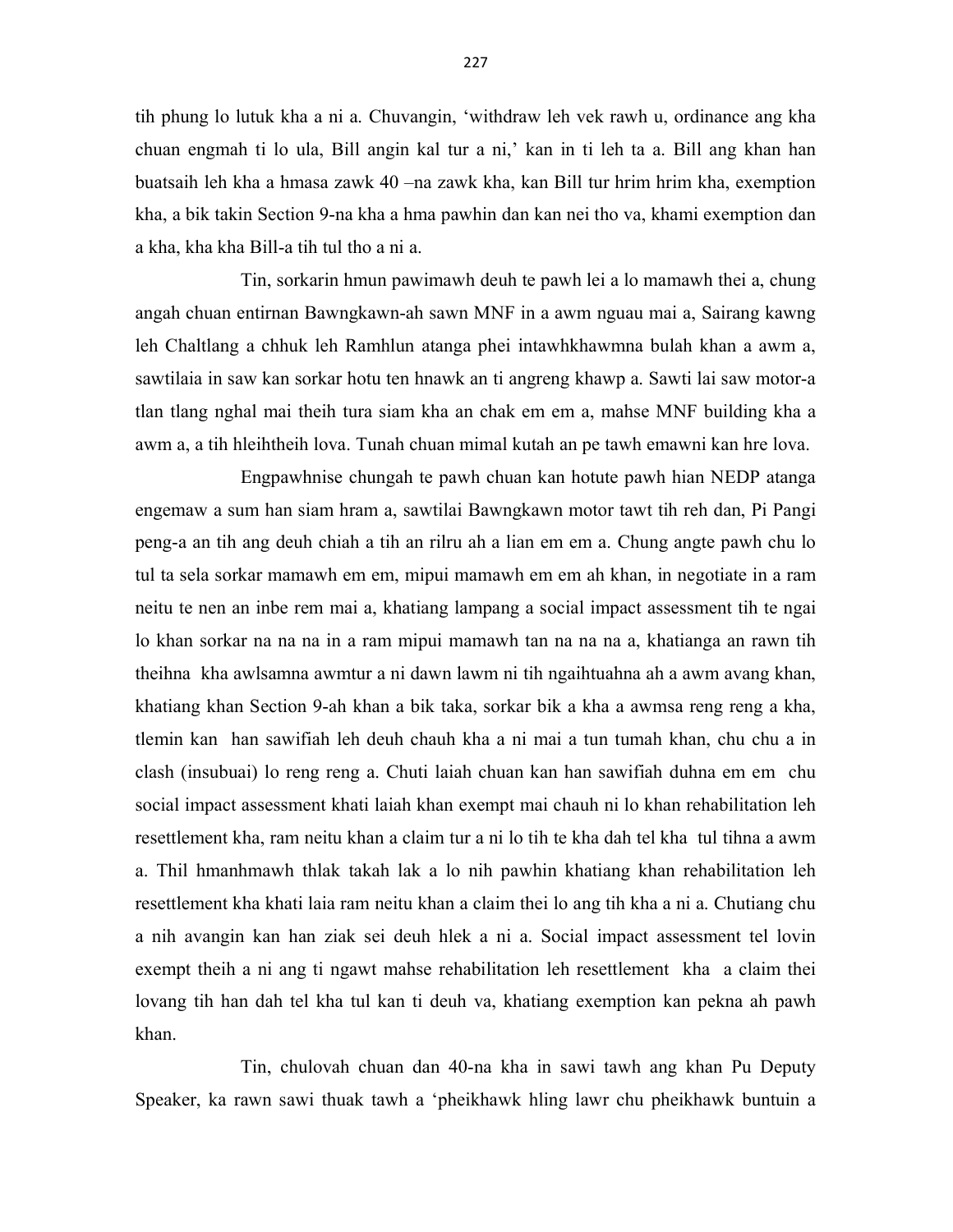hria' tih ang deuh khan kan han hmang dawn a. A rule te phei chu kan nei tawh a, khatiang khan tunah pawh social impact assessment te kan ti ve char char tan tawh zel a ni a, khatiang ang kha a nih avangin. Heti laiah pawh hian Legislative Assembly han tih kha a dan kan siam lai pawh khan Central dan atanga deviate, kal hlat lutuk loh kha a tha a hriatna kha a tel a Parliament tih kher kha a ni a, mahse Parliament te kha chu an lo thu deuh reng a, an lo thut deuh reng bakah khuan Central-in ram hi a nei tak tak meuh emaw le? Central ram hi tu company in emaw, tute emaw in nei dawn se central-in ram hi a nei tak tak meuh emaw le? State ta hi a ni vek mai a, ram hi chu, State hi a ram neitu chu kan ni deuh ber mai a. Mizoramah phei chuan kan thu hlur mai kha a lo ni a. Chuvangin Parliament an tih te pawh anni chuan tuma lak tawh loh an duh hlen avang kha a ni a. Heti laia kan han tih khan kan thu khat angreng si a, nichina ka sawi ang khan, chhim lamah khatianga thal chhunga thil tih ngaite a lo awm bawk si avang leh hmun dangah te pawh khan competent authority thuneitu sang tak mai kha siam ni se; tin, heti laiah pawh chiang takin kan hmu a, a dan kha kan en chuan a tan chhanah pawh khan Section 40-in a rawn hrin tur Competent authority means an authority established by the government by notification in the official gazette for the purpose of section 40. Section 40 purpose atan khan a ni a, section 40 kha kan han chhiar leh chuan thil bik em em, loh theih loh avanga emergency thil kha a ni a. 'Special power in the case of urgency to ……….. in certain cases' a ti ta a. A- naah kha chuan thu dang ni se, 2-na zawk kha a ni a 'The power of the government under section 1 shall be restricted to the minimum area required for the defence of India and national security for any emergency arising out of any natural calamities'. Laipuitlang te kan lo min ta huk mai a, khatilaia han sawn chhuah ngai em em ang thil te kha a lo awm ta a. Hemi aia emergency, kangmei te lo chhuakin, khatiang khan engemaw emergency nasa tak, tui lian te pawhin khua a lo hrut bo thei a, khatiangah te khan Legislative Assembly phalna han tih kha, 'tuna chak tawh nakum thalah' tih ang deuh a nih nalai kha a awm ve thei a.

 Chuvang chuan, competent authority, government-in hemi section bik atana a siam te kha chu a tawk viau lo emaw ni le! Tin, government kan tih hi Minister-te an ni a; tin, Minister malin a tih theih loh chuan Chief Minister-ah, Cabinet-ah khatiang kha a ni tho tho a. Hei hi a him tawk viau a ni lo emaw ni le! MLA-ah pawh Cabinet Minister ho in OK an lo tih tawh chu ruling party-a a tam zawk chuan OK an tih pui tho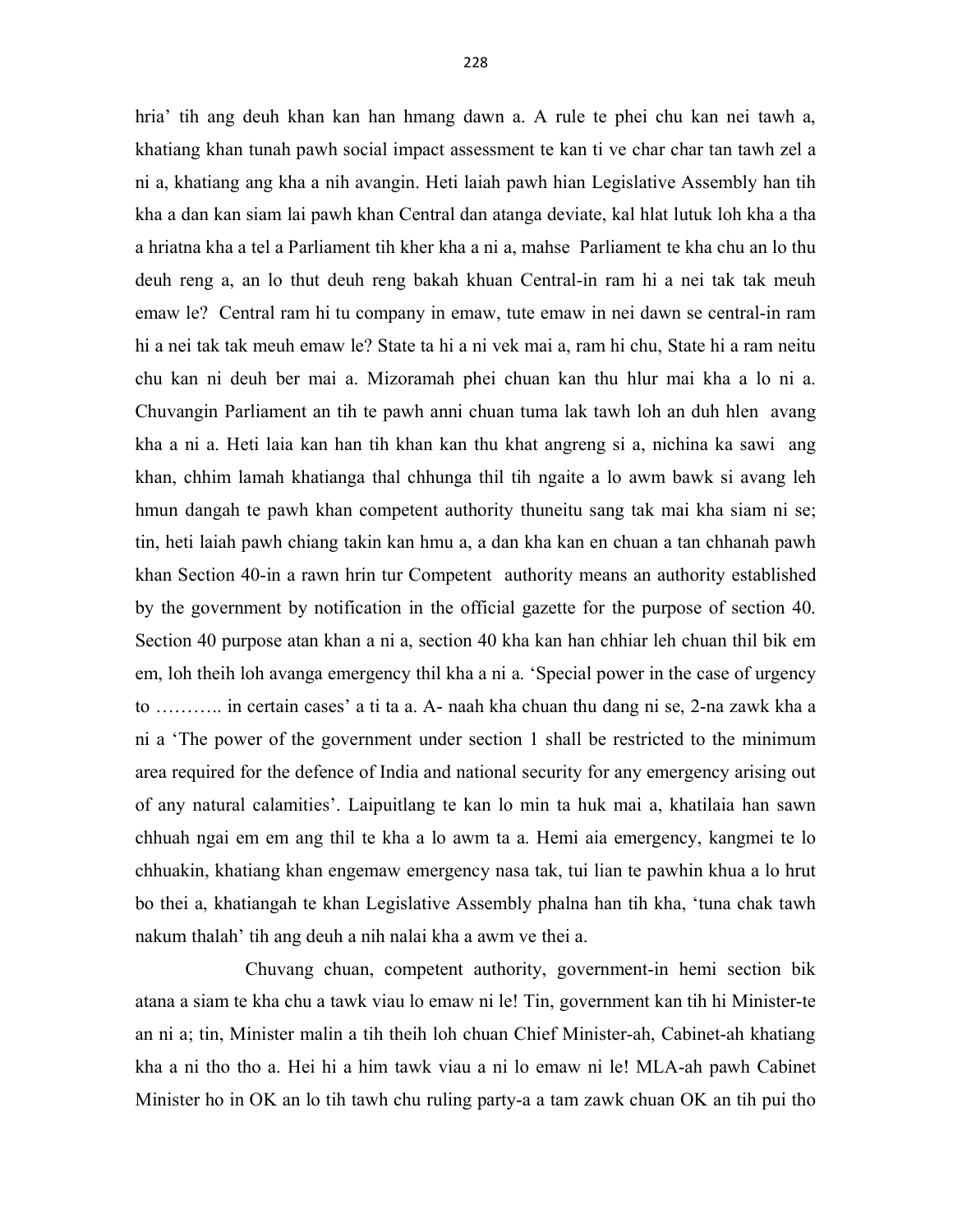kha a tul si a. Chuvang chuan, Competent Authority pawh hi thil hmanhmawh atan pawh a han hman theih tur a tih tho hi a tha lo em ni! tih kha ngaihtuahna a awm a.

 Chungte chu a ni deuh ber a helai kan han tih hi. Tin, a kum thu pakhat khan, kan nauten an han tih kha, Law lam khan 68 ti kha 67 tih a an lo thlak sak lai kha awm a, Law atanga kaltlang a ni deuh si a. Engpawhnise, kha kha 68 years of republic tur nge 67 years tih tur erawh chu kan thuthlukna ang ang ni sela. Kan han sawiho ve nual a, mahse 67 leh 68 lai kha kan chiang mang lo riau a. 26<sup>th</sup> January,1950 kha kan Republic Day a ni a, khalai kha chu tlemin (Dy.Speaker : Khalai kha chu a dik zawk zawka correct turin, patent error anga pawmsak turin dil mai la a tha ang a!).

 Pu Deputy Speaker, a dik zawk zawk min pawmsak turin ka dil duh a. Tin, chumi rual chuan khang kan han sawi te kha kan member-ten an rawn react a. A clear lo lai a la awm em aw? Ka din lai pawhin han sawi mai ula.

Pu LALRUATKIMA : Pu Speaker, Minister zahawm tak khan, 1-na 'Short-title Accent and Commencement' tih a 2-naah khan pakhatah Principle Act a rawn hmang a, pakhatah The Act a rawn hmang a khawi zawk nge kan thaichhiat ang tih te a ni.

Pu R. ROMAWIA, MINISTER : Pu Deputy Speaker, Principle Act tur a ni, The Act tih kha chuan Principle Act tih kha chu a kawk nghal tho na a, mahse Principle Act ………. Act kha chu a ni nghal a ni. 'The' tih kha an lo hmang tangkai lutuk a ni ang e.

Dr. K. BEICHHUA : Pu Speaker, tunah ngei pawh hian khatiang kha patent error kha a ni chho zel kha a ni a. Chuvang chuan, han pass mai tur chuan a va ngam awm loh ve ka ti a ni.

**DEPUTY SPEAKER** : Khatiang typing mistake leh engemaw ang kha chu tum dangah pawh ti khan kan pass phawt a, House-in a hriatpui tawh a rem a tih tawh chuan a copy tak a rawn chhuah dawnah khan an rawn correct mai thin a ni.

Pu LALRUATKIMA : Pu Deputy Speaker, a tlar hmasa ber 'To amend the Mizoram Land Acquisition, Rehabilitation and Resettlement Act, 2016' Act no.5 of 2016 tih ve ve kha a inang thei em? Act no.5 of 2016 ve ve in a awm a.

Pu R. ROMAWIA, MINISTER : Kha kha chu dan siamah hian tih fiah na Parliament-ah te pawh hian Act no. kha,khami kuma an no. kha an ziak tel thin a. Chu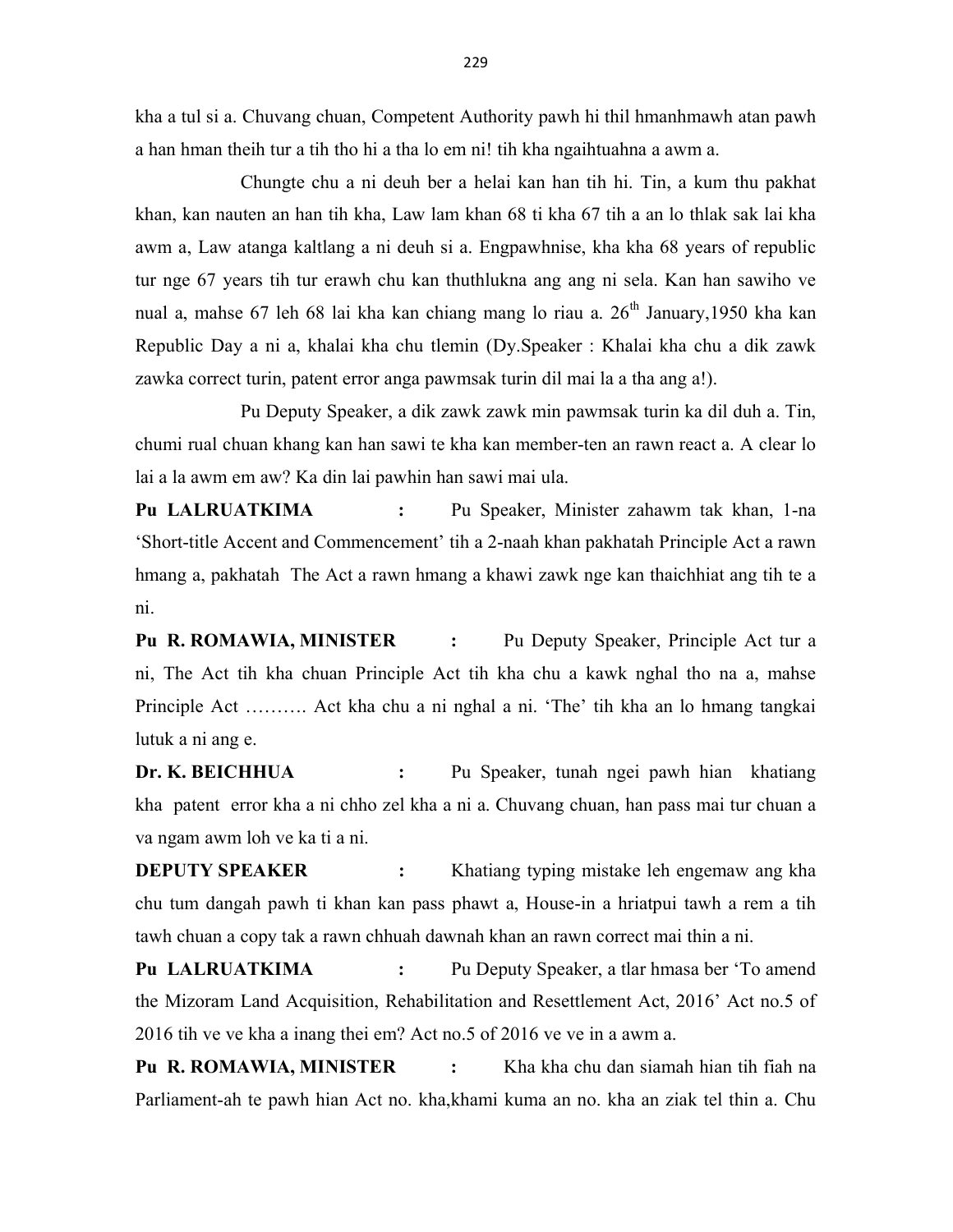chu a danin a ken rual rual in khami kumah khan khami dan vek pawh kha amendment an lo siam thei a, khalaiah khan a no. kha chu a kumah khan a dang leh thin ni in ka hria. Khatah kha chuan harsatna tur a awm lovang, a buai lo.

Lt. Col. Z.S. ZUALA : Competent authority a tih hi land acquisition tih dawn khan competent authority kha form tur nge constant competent authority board kha a awm dawn? Particular acquisition-ah khan entirnan, hmun pakhat kha lo acquire dawn ta ila, khami acquire nan khan board kan siam ang a, khami kha acquire zawh khan an dissolve ang a, acquire-na tur hmun dang lo awm leh ta se a hranpa in authority establish leh tur tih min hrilh thei ang em?

Pu R. ROMAWIA, MINISTER : Sorkar khan a ruat tur a ni mai a, notification a ngai ang a, official gazette-ah ngei pawh chhuah tur a ni ang a. Chu chu terms and condition leh a longetivity kha chu sorkar khan a decide chawp zel mai turah ka lo ngai deuh a. Hetianga PWD a awm reng ang chi emaw, Soil and Water-a awm reng ang chi kha ni turah kan ngai lova. Section 40 phei hi chu kum tin leh englai pawha mamawh kha a ni lo a ni. Emergency leh thil tak tak, urgent matter tak tak kha a ni a. Chuvangin, a reng chi chu a ni lo alawm. Section 40 hian khami urgent matter chauh kha a kawk hrim hrim a ni.

Pu K. SANGTHUAMA : ……… a mamawh kha a ni chiah lova. Chuvangin, Solid Committee-in a tha zawk ang a, a him zawk ang a, hun kal zel atan ti a in rawn ngaihtuahna kha a tha viau in keini chuan kan hria a. Chuvang chuan, khalai kha tuna a hran a va ………. leh ngai lovin engemaw hunlaia tih tur bik a lo awm a, awm reng a ni chuang lova, helaiah hian mamawh zual bik a lo awm ta a, hei hi a pawimawh si a,Assembly hian hei hi hetiang hian i ti ang ti a Legislative Assembly-in a tih kha, thil zing tak tur pawh a nih loh avangin khalaiah kha chuan dah mai kha a tha mai zawk lo emaw ni le! Helaia Select Committee-in an duh duh a engemaw ti a an tih ai kha chuan helaia House-a kan han tih ngei kha chu a chak pawh a chak zawk ang a, a that pawh a tha zawk lo maw! Khalaitak kha kalpui mai lo in i ngaituah nawn leh teh ang u tih ka'n rawt leh duh a ni.

Pu R. ROMAWIA, MINISTER : Pu Deputy Speaker, kha kha ngaihdan a awm a. Sorkar-na changtu ah, i dinglamah chuan thu sela thil hmanhmawh thlak tak mai ah, Assembly emergency a koh emaw ngai tur ang chi hial a nih dawnah chuan rin aiin a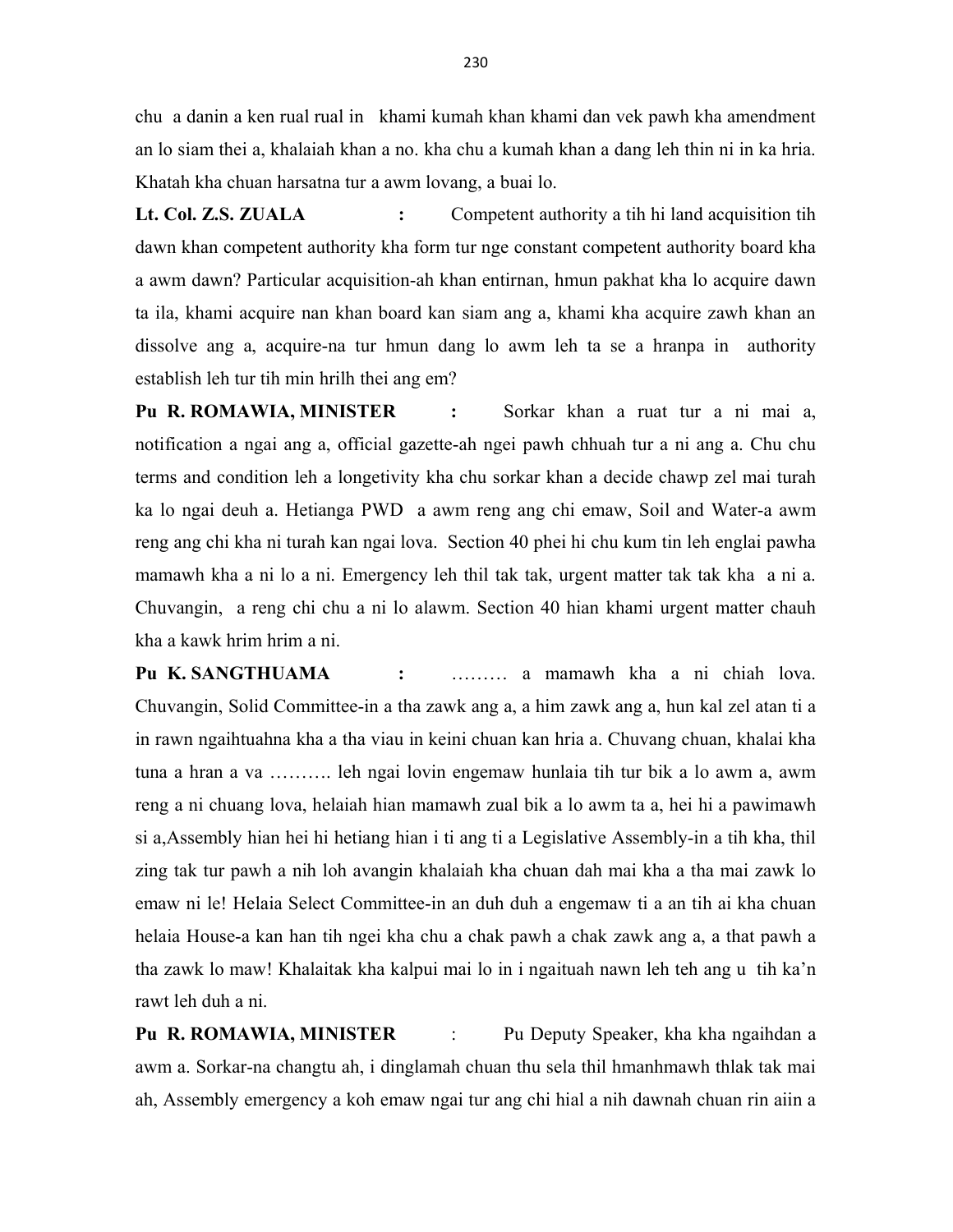buaithlak viau a ni. Chuvangin, sorkar-in a mi rin tak tak Competent Authority a a siam tawh te kha a ni. MLA-te pawh an tello ang tih kha a kawk chuanglo reng reng a, Minister-te pawh an tello ang tih a kawk chuanglo reng reng a. Chuvangin, Competent Authority kha sorkar-in gazette chhuahin a siam mai dawn a. Ram pum nghawng leh thil tih reng rengah chuan, hriat dan a sual loh chuan kan mipui aiawhte hi kan sorkar hian a hmaih ngailo hrim hrimin ka hria a. Mahse, session han koh a, khami issue atana session han kohna em tur kha chu a ni mang bawk si lova. Chutiang chu a nih avangin, i ding lama thu leh i vei lama thute hi, khati laiah khan mi pawimawh an la ni hlei hlei ang tih pawh kha kan inrintawn ngam hi a tha in ka ring a. (interruption) House pawh rawn eng ang mah se, ding lama thu ban a tam chhung chuan a kal tho tho dawn si a ni.

Pu K. SANGTHUAMA : Chu lai chu thu dang ni se. Thil tha kan sawihona ah chuan a tha tura kan ngaih kha han inphar khum chu a theih tho mai a. Mahse chuti ngawt lo in, thil hmanhmawh em em hi chu a khat angreng khawp mai a. Vawiina thil hmanhmawh em em ringawt mai kha, hman atanga compensation-te pawh ngaihtuah tawh a ni a. A tlangpui thu hrim hrim in Pu Dy. Speaker, compensation hi tuk thum maia tih theih chi pawh a ni lova, tuk hnih khat maia tih theih a ni lova. Rei tak ngaihtuah a, helai chu a tha ang em, a tha lo ang em, ti a ngaihtuahna fim tak hman atanga tih a ni tlangpui a. Chuvang chuan, a ruling lam leh lam lo lam kha chu a awm chuangin ka hre lova, khatih laiah chuan. Kan ram tana tha zawk tura kan ngaihtuahna ah khan, rual khat deuh kha ni ila a chak zawk ang tih thu a ni.

**DEPUTY SPEAKER** : Sawihona kha kan khar tawh a, Minister kan ko tawh a, 'engemaw hriatchian loh in nei em?' a ti mai kha a ni tawh a. Pu Zoram Sangliana'n han sawi lawk se.

Pu P.C ZORAM SANGLIANA : Pu Deputy Speaker, kan Minister zahawm takin a rawn hrilhfiahna ah khan a chiang hle in ka hria a. A chian rual khan Select Committee-in a ngaihtuahna kha hnawl ni lovin ka hria a. Select Committee-ah pawh khan kan Minister zahawm tak ho a kan han ngaihtuah khan, affected areas-a MLA-te ngei kha kha Committee-ah khan tel se, a thiltitu ah telh ni sela, tihte kha kan dah vek a, kan tel vek kha a ni a. Chuvang chuan, competent authority ti a an lo lan hian, khalai MLA-te kha awm tur kan ni, awm tur an ni ti ta ila, affected areas ami kha. Khami kha Select Committee pawhin kan lo thlir tawh a nih ang khan. Chu chu i vei lama thute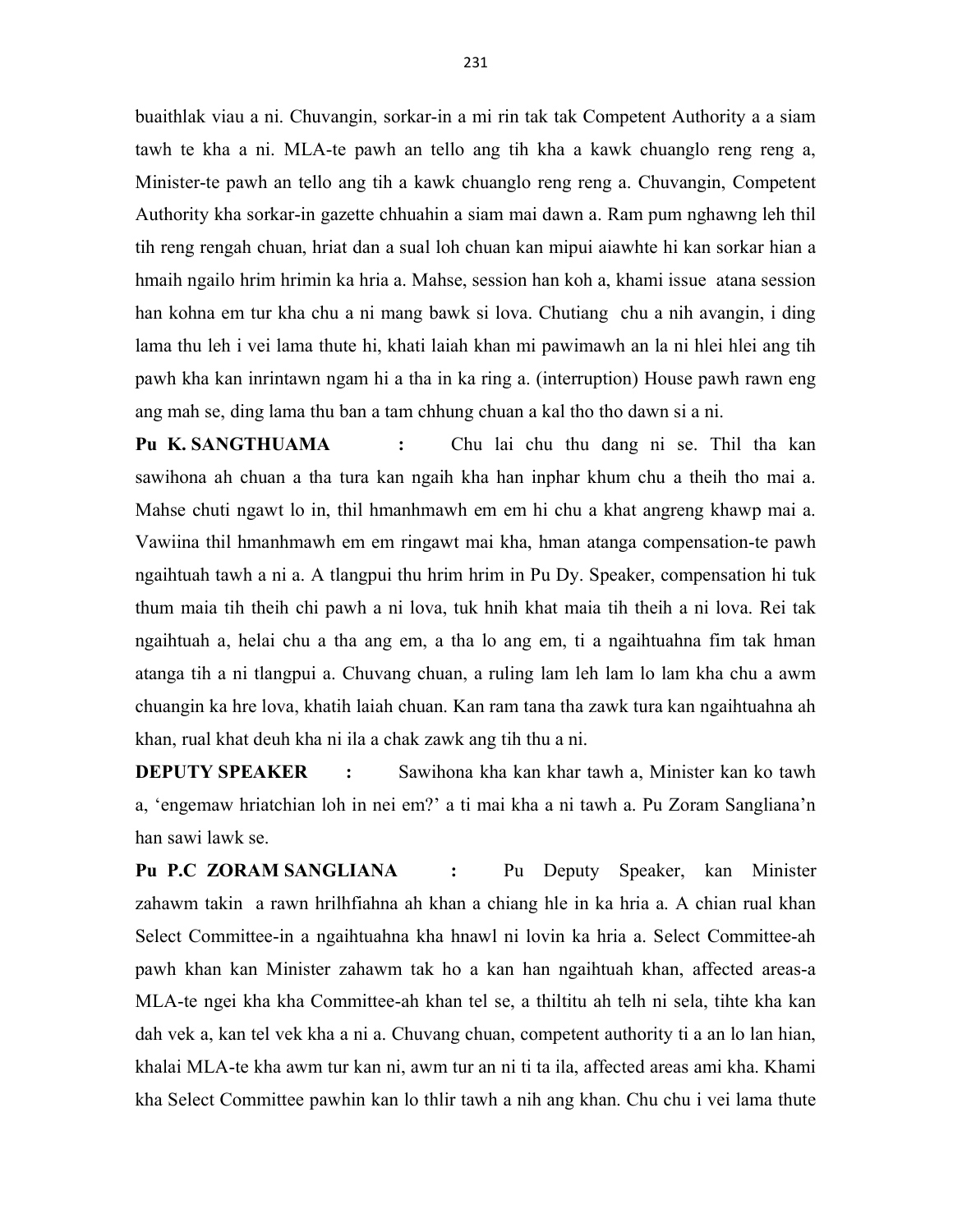hian an beisei niin kan ngai a. A chhan chu, Emergency Session hial nei khan he thil avang hian Select Committee-ah refer in, ni chuti zat chhunga tih tur a ni tih zawng zawng, dan zawm thlapa tih a nih kha.

 Chumi zulzuia Special Assembly pawh kha he Bill avanga koh kha a ni a. Amaherawhchu, Ordinance-a tih tum kha, session koh nen a lo inrual leh tak avanga Ordinance aia pawimawh zawk a, dan dik tak anga kan Minister-in tih nachang a rawn hre zelte pawh hi kei chu lawmawm ka ti a. Khawilaiah emaw chuan patent error a awm zauh mai thei a, famkim lo kan ni a. Amaherawhchu, vawiina kan sawina eng atang pawh hian hemi pawimawh ziahi a lang a ni. Kan Minister-in a pawimawhna a rawn sawi vek tawh. Kha dan hmanga kan ram kawngpui tha te leh thil tha siamna tur dan hi tih khawtlai lo ni ta sela, mipuite'na min dem tur chu keimahni, heta roreltu tho kan ni. Chuvang chuan Assembly Secretariat zahawm tak pawhin mawi takin vawiinah Financial Business, Budget general discussion kan nei dawn a, kan Finance Minister thu leh hla kan han tawmpui dawn, kan han sawi dawn laia heng a rawn luh a ngaihna te deuh deuh hian, he ram hian a mamawh a ni tih a ti lang a ni. Chuvang chuan tanhmun dik neiin, (khawilai emaw ah chuan lo dik lo a awm a nih pawhin) Minister ngenna hi ka rawn support duh a.

 Chutih rual erawh chuan hetiang Bill pawimawh ah chuan Minister-in helai atanga member zahawm tak takte query han chhan zung zungna tur kha a hre vek seng lo thei a, (a hre em em thung a, he Bill bikah hi chuan) department officer lehkha them han pe zeuh tur pawh an awm lo ringawt mai a, Department- official an awm lo te hi a ni kan ngaih pawimawh zawk fo thin, House hian. Heng hi Department- official te hian min ngaih pawimawh sak tawh rawh se. Vawiinah Minister zahawm tak lehkha them pawh pe tur an awm lo emaw kan ti a, ring kan lo fan ve vak vak mai te hi a pawi khawp mai. Hengte hi tun hnu ah thleng tawh lo se tih te pawh hi kan duh a ni. Secretary ho a lo thut ve dal awm hi a ni a, a aia pawimawh ram teh tur an nei ang tih a rinawm si lova. Chuvang chuan, Minister thlavang leh he House zahawmna hi niin ka hria a, han sawi pahin. Kan Minister-in a sawi chiang tawh tho bawk a, i vei lam amite pawhin Pu Deputy Speaker, khawngaihtakin hre thiam sela, lungrual takin, hah taka kan lo thlir ho tawh kha a la paih chuang hleinem mawle tiin, hawh u, i pass ang u, tih hi ka rawn thlawp a ni e.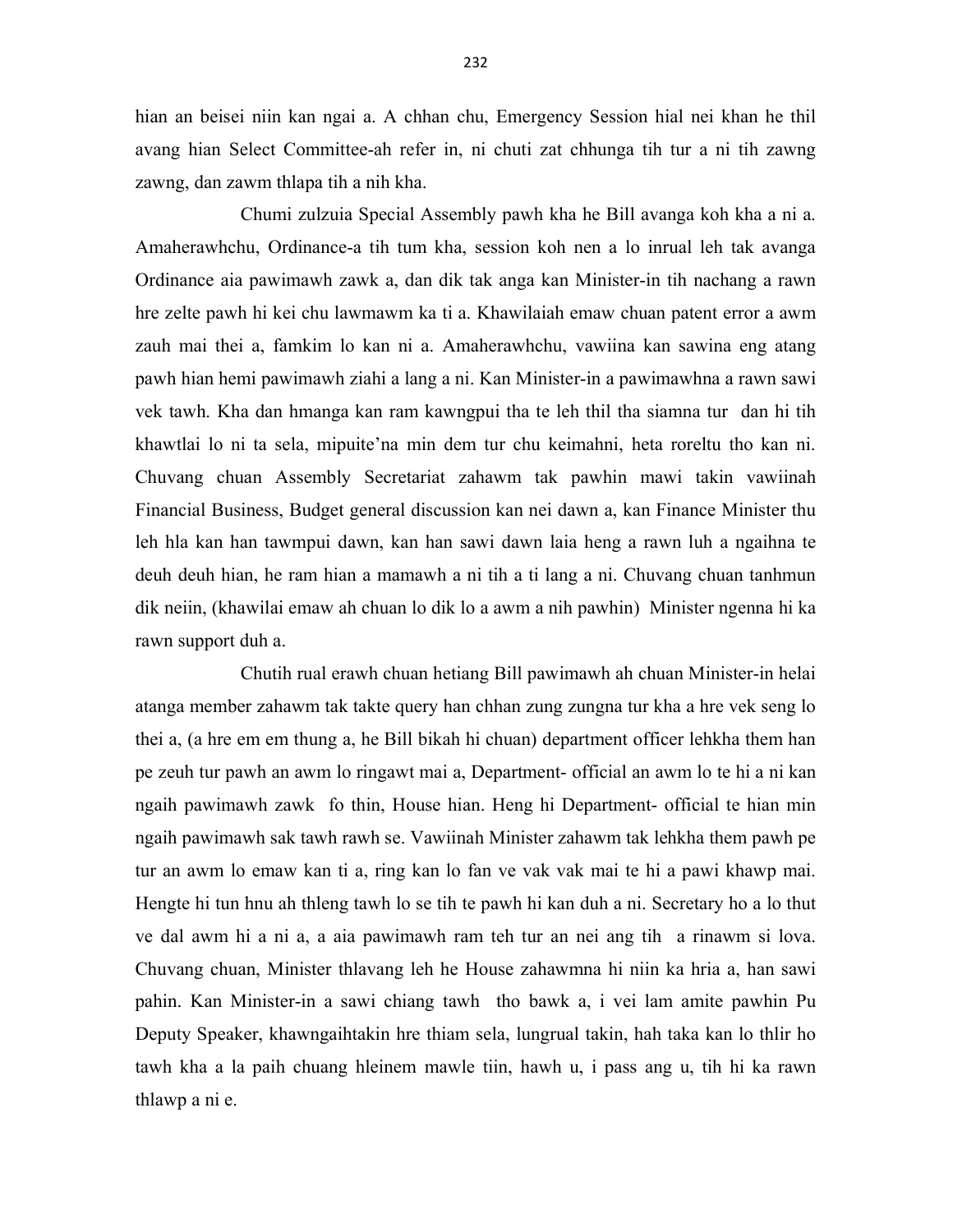Pu R. ROMAWIA, MINISTER : Pu Deputy Speaker, ni e, khati kha a ni a. Kan member zahawm tak ...... (interruption) ...... lam hi chu hmana thil kal tawh kha a ni a. Hemi dan kan hman hma daih, kan pass hma daih a ni a, border fencing hi. Thil fel tawk lo tam tak lo awm avangin vawiin thleng pawh hian Revenue hian kan la buaipui char char a ni, kan buai lohna tur zawk ah hian. Revenue Department-te nena in co-ordinate na mumal awm mang lova thil lo tih kha a tam lutuk a. Chu chu tun thleng pawh hian kan officer tam tak hi an la pawt peng reng a, a buaithlak em em a ni. Chuvangin, ka pu bial, khulai ami te phei chu, a thu hi Delhi lamah thil a in chai a in chai a, khatih laiah khan keini Revenue-in tih theih kan nei tawh lo. Kawng an sial vek tawh, thirlen an hung vek tawh.

Pu NIHAR KANTI CHAKMA : Pu Deputy Speaker, Minister zahawm tak din lai in, nichinah an sawi chhuak bawk a. Indo-Bangladesh border fencing chungchangah a nia. Ka hriat duh deuh chu exemption from social impact study tih kha a ni a. A chhan chu, ka bial ringawt ni lovin Mizoram mipuiin nasa takin an tuar a ni. Mi eizawnna nghet pawh an tichhia a.

**DEPUTY SPEAKER** : Ngawi rawh, tunah khan a rawn sawi zawh chiah kha. Helai mawhphurhna ni lovin, Central atanga an rawn tih a ni a.

Chu chu a nia, Central atangin rawn tih a ni a, kha kha chu ka hrethiam a, kan ram ven nan a ni a. Amaherawhchu, ka bialah social impact hi khami vangin an ti dawn em tih kha hriat ka duh deuh a ni.

Pu R. ROMAWIA, MINISTER : Ti vek dawn, Mizoram chhung chu tih vek zel tur a ni tawh a, dan hian a huap tawh a. Hei hi chu loh theih loh in Mizoram chhungah chuan tih vek zel tur a ni, ram acquire chu. Tunah hian JICA in National Highway 54 min laksak ah pawh sawtah Tuipang thlengin, chung chu tih vek tur a ni a. Session hmasa ah pawh khan (a ni in ka hria), a effect tur family zat te pawh rawn tih lan a nih tawh kha. Chutiang zel chuan hei chu lang tlanga tih vek tawh tur a ni, lo hlauhthawn tur a ni lo. A hmaa thil tih fel lo kha a fel vek tawh dawn a ni.

 Pu Deputy Speaker, hun a chep a. Keini Department lam leh kan hmanhmawh danah chuan thil delay lo hian he dan hi siam phawt ila, ti phawt i la, a lo that loh chuan keimahni dan siamtha tu bawk kan ni a, kan thiat leh mai tur a ni a, kan ti mai tur alawm. MLPC dan kha a lo tha lo a nih pawhin Total Prohibition in kan thlak leh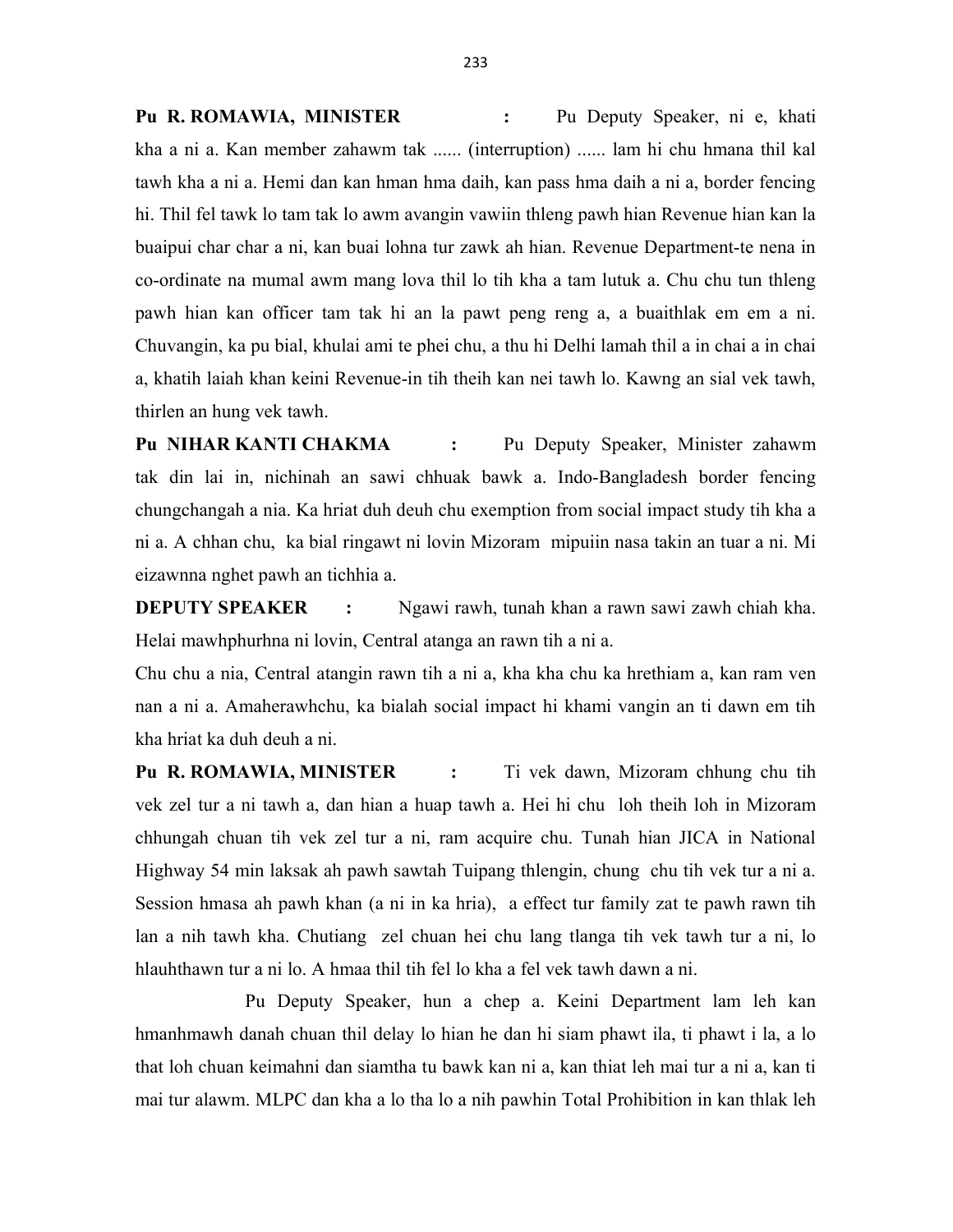ang a, Total Prohibition a that loh pawhin MLPCin kan thlak leh mai ang a, keini thu thu hi a ni. Chuvangin, Pu Deputy Speaker, he ka Bill pahnih hi Bill pakhat ang deuh a ni a, hei hi he House hian lungrual taka min pass pui turin ka rawn ngen e.

Pu VANLALZAWMA : Pu Deputy Speaker, lawk, kan ngaihthlak tawh ang khan he Bill hi Bill danglam deuh mai a nih dan a awm a, a bul atang khan. Nikum lamah pawh hei a hminga kan chelh ve tawh hnua kan thil hriat vawi khatna, Select Commitee-te nena…..

(DEPUTY SPEAKER : Ngawi rawh aw lawk, dar 1 kan pelh hmel tlat mai a. Zo law law ang aw, he thil hi, House remtihna ka'n la lawk a ni.)

 Pu Deputy Speaker, ka lawm e. Thil danglam em em a nih dan kha a awm a. Tin, hetiang hi thil vang tak a nihte pawh ka ring a, Bill han en thuak a, Select Committee-in en se la tiin an han en a, opposition lamte pawh telin, chutah Special Session hial koh a en tawh, tihfel tawh kha a ni a. A hmana hman hma a hetia amendment lo kal leh ringawt mai pawh hi leh lamah chuan he House bawk hi a zahawm lo a ni lawm maw ni le aw! tih zawng pawh hian a ngaihtuah theihin ka hria a. Chuvang chuan Pu Deputy Speaker, in rawn that leh a tih that leh hi a a dik zawk lo maw? Bill dangah chuan opposition-te rawn kan ni ngai lova, rawn tur pawh kan ni chiah lova. Amaherawhchu, he Bill kher kher ah hi chuan, nikuma lama kan hriat tawh ang khan Select Committee siamin opposition-te pawh member niin, khatiang khan uluk taka en in, kan ngaihthlak tawh ang khan official lamte pawh rawn a tih thlap a ni a. A hmana hman hmaa hetia tih leh mai hi he House zahawmna pawh hi a ni lo zawngin a ngaihtuah theih loh maw ........

Pu VANLALZAWMA : Tih kha kei ngaihtuahna ka nei a, chu chu opposition an nih vang pawh ni chiah lo in a kal phung han ngaihtuah hian ava fello deuh ve aw!( chuvangchuan en that leh a, tih loh hi a, tha mai lawm ni tih kha kan rawt leh hnuhnawh a ni.

**DEPUTY SPEAKER** : Nichina heta Act No.5, 2016 refer ve ve tih kha a dik a, Act No 5 ve ve kha zuk amend kan tum, Bill hnihin a rawn kal a in buai phah mai mai a nih kha, Act No 5, 2016 refer ve ve a kha he Bill hnih hian amend a tum a ni.

Tichuan Bill hi Bill hnih a ni na a, a rualin introduce a ni a, sawihona ah pawh a rualin kan sawiho a, chuvangchuan a bukna ah pawh a rualin kan buk mai ang a. " The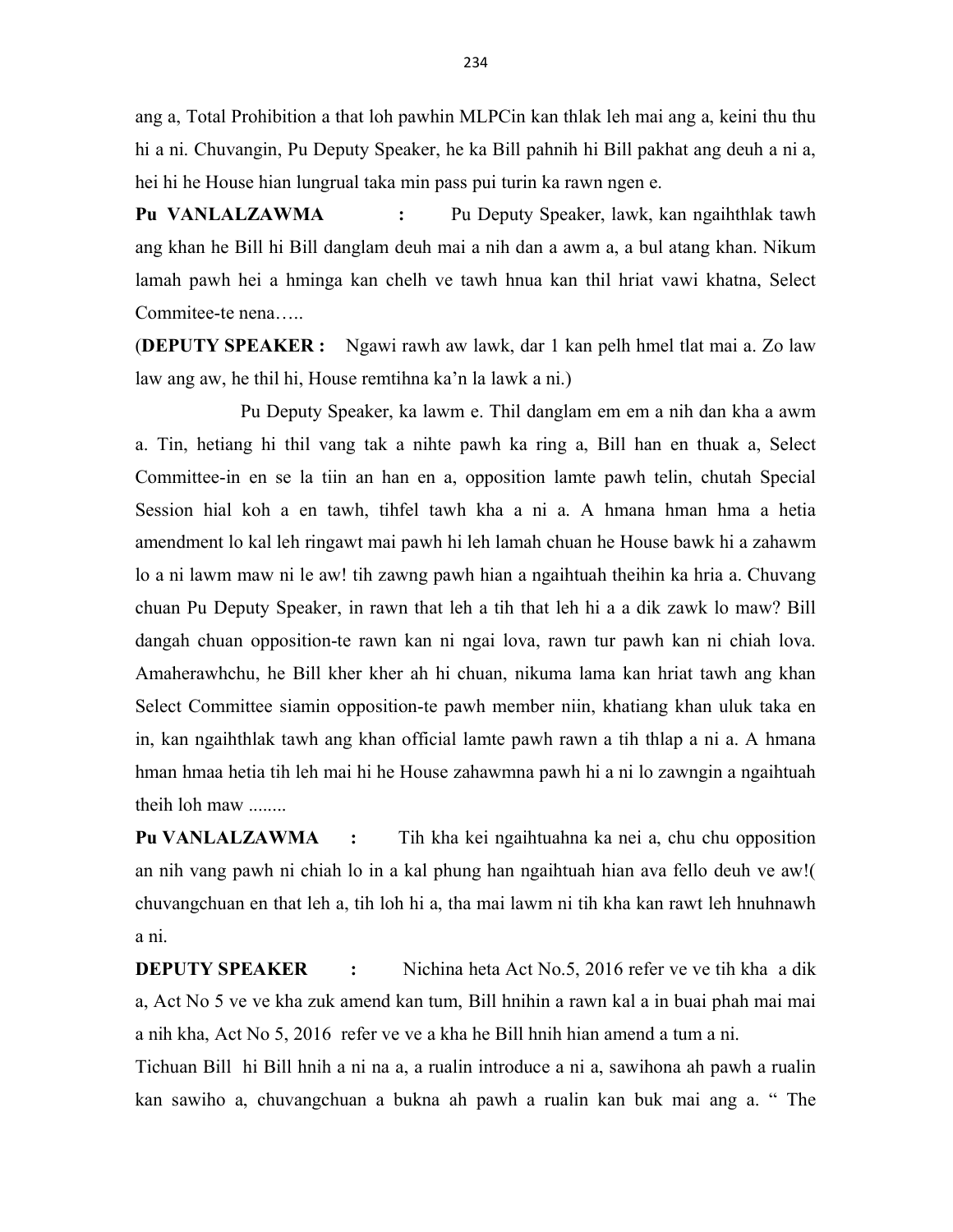Mizoram Land Acquisition, Rehabilitation and Resettlement Amendment Bill, 2017, Bill No.40 leh 41 hi pass remti apiangin 'Remti' ti ru le. Remtilo kan awm chuan remti lo ti ula.

Pu VANLALZAWMA : Opposition lam hi chu he bill pass na ah hi chuan kan tel lo mai ang e.

**DEPUTY SPEAKER** : 'Remti' ti kha thawm a ring zawk a, chuvangin ban phar leh tih kher ngai lo in a thawm atang khan 'Remti' ti kha a tlang zawk a ni. Tichuan, " The Mizoram Land Acquisition, Rehabilitation and Resettlement Amendment Bill, 2017, Bill No.40 leh 41 chu House in lungrual takin a pass ta a ni.

Pu R. ROMAWIA, MINISTER : Pu Deputy Speaker, ka lawm e.

**DEPUTY SPEAKER** : Tikhan kan chawlh hun a ni a, kan chawl rih ang a, dar 2:00 PM ah kan thu khawm leh dawn nia.

SPEAKER : Awle, chawhma lamah Report te kan ngaihthlak bakah Bill te kan passed thei a, a lawmawm khawp mai. Budget Discussion-ah kan kai ang a, 2017 leh 2018-a pawisa kan hman tur Budget sawihona kan nei dawn a ni. A pawimawh em a, sawi theuh kan duh dawnin a lang a. Chuvangin minute 10 kha kan tih dan pangngai a ni a, minute 10 hi hun inpe leh mai ila House remtihnain, Minute 10 theuh sawi leh tum ila a tha ang e. Tu nge sawi hmasa ber ang le? Pu Pianmawia.

Pu R.L. PIANMAWIA : Pu Speaker, ka lawm e. Hei kum 2017-2018 atana kan pawisa hman tur kan Finance Minister zahawm takin a pharhah hian a hmasain lawmthu ka sawi duh a. Budget a pharh hmasak lam ah te pawh sap tawng pianpui ve lo te tan pawh hriat theih turin hnam pui tawng, Mizo tawng ngeiin Budget min pharhsak thin a, a chungah lawmthu ka sawi a. Midang tan pawh hian an Department chanvoa an han pharhna turah pawh hian, sawihona turah pawh hian Mizo tawng ngeia tih ve theih phei chu ni sela chuan lawm a kim lehzual tur a ni a. Hetianga kan Finance Minister-in Budget zahpuiawm lo tak, thingtlang kilkhawr ber pawhin an chhawr phak tur, chhawr theih tur leh kan chhawr mek, sawrkar hnathawkte tan pawh hlawh chungchangah te pawh thlaphanna tur awm miah lo Budget tha tak mai an pharh hi a lawmawm ka ti tak meuh meuh a, lawmthu ka sawi tak meuh meuh a ni.

 Tun tum Budget-ah hian kawngpui siamna tur chungchangte a rawn tarlang a. Kan vei lam a miten kawng lam kha an vei viau a, a lawmawm a.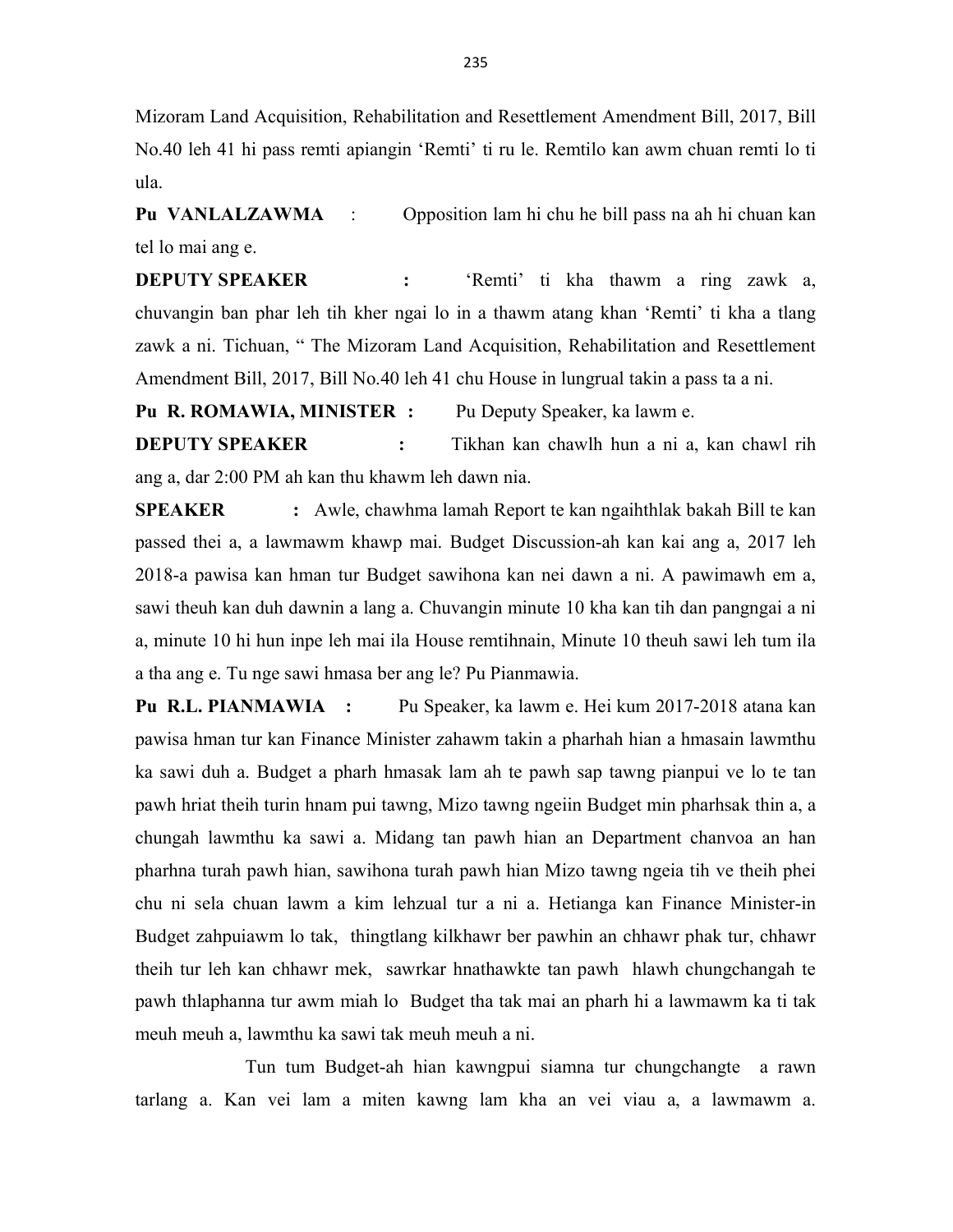Amaherawhchu, mak ka tih angreng chu keini Congress sorkar, Pu Lal Thanhawla kaihhruai sorkarah hian anmahni chauh ni lo, ram mipui hian thil zawng zawng ti thei tura min han ruat ringawt mai hi a lawmawm dangdai ve hrim hrimin ka hria a. An sorkar pawh ni se an tih theih miah loh tur hi kan tih theih turah hian kan vei lam a mite pawh hian mi an dahsak a. Hetiang khawpa min chawimawitu opposition member-te kan nei hi vawiin ah lawmthu ka hrilh a. Hetiang ang hun khirhkhan leh furpui rawn thawh vaka kan ram leilung ngheh loh nen kawng nasa taka a chhiata tihngaihna an hriat lohah pawh keini chuan ti thei turin min ngai thin a. Chuvangchuan an duhthusam thlenna tur sorkar vawiin ah Pu Lal Thanhawla kaihhruai sorkar a ding hi a ram ang pawhin kan vannei tak meuhin ka hria .

 Ka bial phei chu a dik tak chuan PWD hian hna ah min neih sak bik emaw tih tur hian kawng chhia vak hi kan nei ngai lova. Bial dang hi chu ka hre vak lova. Ka bialah hian kawng chhia tih sawi thang deuh hi chu rawn zin deuh zeuh zeuh sela an kha te pawh hi a chih deuh awm mang e aw ka ti a. Kan bialah chuan PWD-in hna min thawh sak deuh ber chu Tender hi a ni deuh ber mai a. Chu pawh chu a chhangtu an awm thin lova, vawi hnih vawi thum an tender nawn a. Pawisa awm si, a thawktu tur tender-a chhang tha duh an awm lo thin hi kan buaina a ni mai a, pawisa a awm lo tih lam kha a ni ve lo va. Chuvang chuan kan kawng pawh khi tunah khian a la ngai love kan ti chung chungin an han black top nawn leh chu a nia, alawmawm em em mai a. Bial danga han sawn theih ni sela chuan han sem maite pawh hi kan thu ni se chuan a duhawm thei rum rum a, Mizo tlawmngaihna thil atang pawhin. Chutiang dinhmunah chuan kan ding a. Tunah khian kan kawngpui neih Zohmun atanga Palsang kawng te, Darlawn atanga North Serzawl kawng te, Sakawrdai atanga Vaitin kawngte pawh black top turin min tihsak a. A hmain North Tinghmun kawng min tihthatsak tawh bawk a.

 Kan sorkar hi a ropuiin a tha hle a ni tih a chiangin ka hria a. Keini bial ang duhthusama sorkar mi te an chet that ngam loh thinna ramah pawh tiang khawp hian hna a thawk a. Ralmuang taka awmna bialah phei chuan kha ai khan a thawk nasa lehzual ang tih hi mi pangngai tan chuan a hriat theih reng mai a. Chuvang chuan a lawmawm em em a. Hetiang bakah pawh kawngpui neih lehna tur tun Financial Year chhung hian ti mai ila, tun kum chhung hian Thingsat khua leh Khawpuar kawngte pawh PMGSY kawngah min tihsak an la tum leh ta fo va. Kan bial khuate han thlir chuan tam tak chuan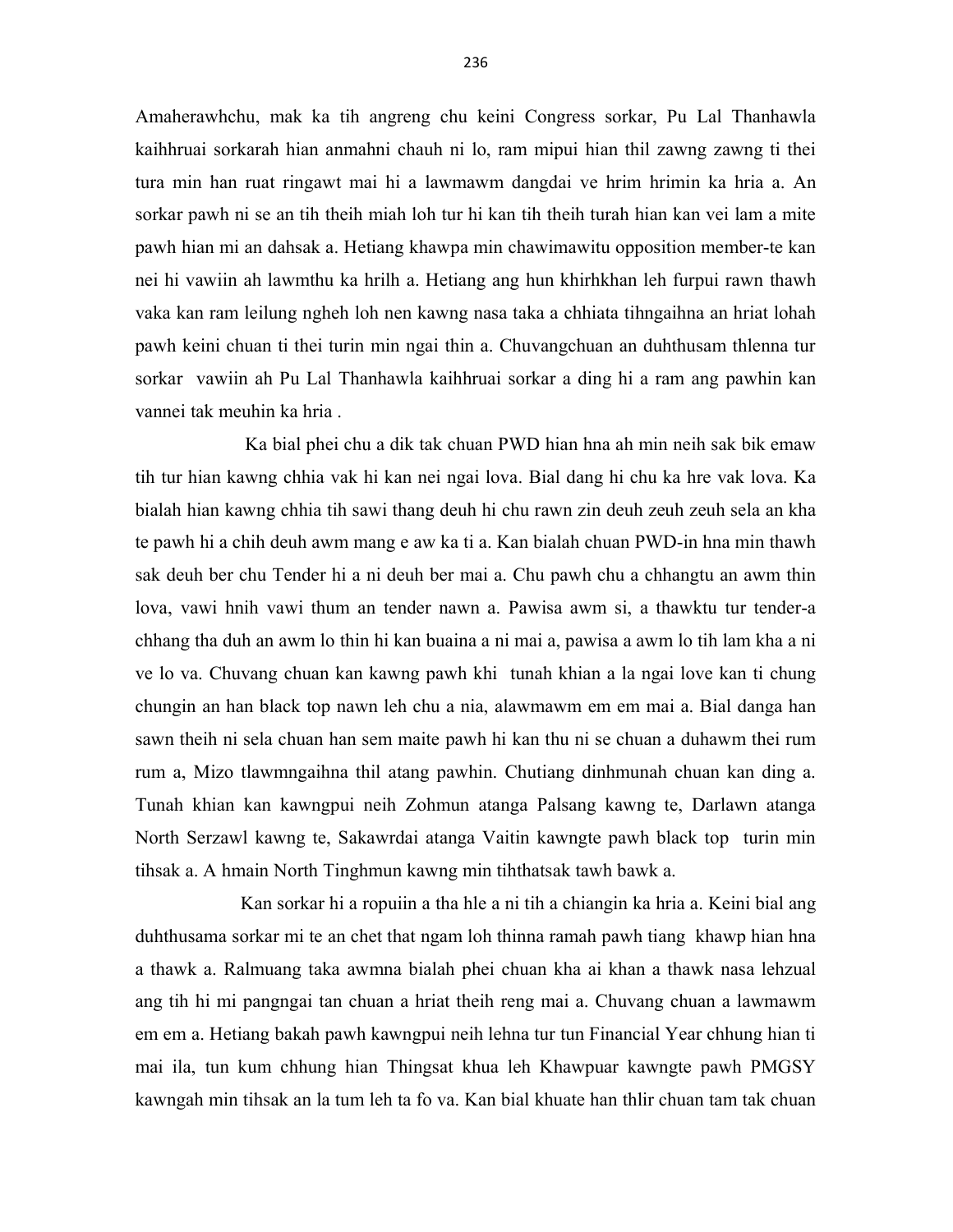phu lo min ti viau maithei a. Amaherawhchu kan hotupain a chham chhuah thin heng mi te berte chunga in tih hi ka chunga ti in ni tih kha he sorkar hian a rawn pho chhuak chiang a ni tih kan bial atanga khian a lang chiangin ka hria a, a ropui ka ti .

 Chuvang chuan kan Budget-a a lan danah hian la hmabak awma te tan pawh hian a thlamuanthlak hlein ka hria a. He term, tun sorkar kumah hian kawngpui tha hi kan nei vek thei dawnin a lang a. Tuna kan la hmabak Chhanchhuahna Khawpui kawngte, Sunhluchhip kawng te pawh convergent atanga tih turin RD Minister-ten hma min laksak dawn a. Ni za inhlawhna atanga remchang tur angten mi an buatsaihsak dawn niin kan hria a, kan lawm hle a. A bak Zokhawthiang kawng te, North Khawdungsei kawng te...

SPEAKER : Minute 10 chu i hmang ral mai dawn.

Pu R.L. PIANMAWIA : (Khai, kan ti dawn chauh sia, Pu Speaker. Engpawh ni se, a sawi tlem turte sawi ai kha kan sawi tel lawk mai ang a, min hrethiam la ).

 Upper Sakawrdai kawng te hi hmabak a ni tawh mai a. Kan sorkar tan hi chuan a huphurhawm tawh lo hlein ka hria a. Kan Budget-ah Finance Minister-in NEDP atang hian kan duh chen chen kan kalpui thei tih TV interview-na a neihah khan a sawi a. Kan thlamuang em em a ni tih kan Finance Minister lakah hian ka sawi duh a. Hmasawnna kawng hrang hrang min buatsaihsaknaah hian kan lawm hle a. Tuna kan dinhmun baka kan kal lehna tur, tuna kan tarlan mai bakah pawh tui chungchangah te PHE hmalakna nasa tak kan nei chho mek zel a. Ruahmanna hrang hrang, khaw hrang hrang atan Department ang chuan a inpeih tawh a. A pawisa pek chiah kha a sorkar ang chuan kan tih tur a ni tawh mai a. Chuvang chuan kan hmabak a ko hle a,a lawmawm hle in ka hria.

 Tin, infiamna lamah te pawh, NLCPR sum in a daih lo a nih pawhin Sakawrdai field laihna tur te chu NEDP atang pawh khan kan ti thei ang tih a rinawm a.

 Tin, kan hmachhawp mek Ratu community hall pawh Dr. R. Lalthangliana BDO in a hawn hnu ah RD Minister in a hawng leh tawh bawk a. A rei tawh lutuk a, han hawn leh tur a cheithat leh tur khan a hautak deuh a, a thar a sak law law kan dil kha a ni a.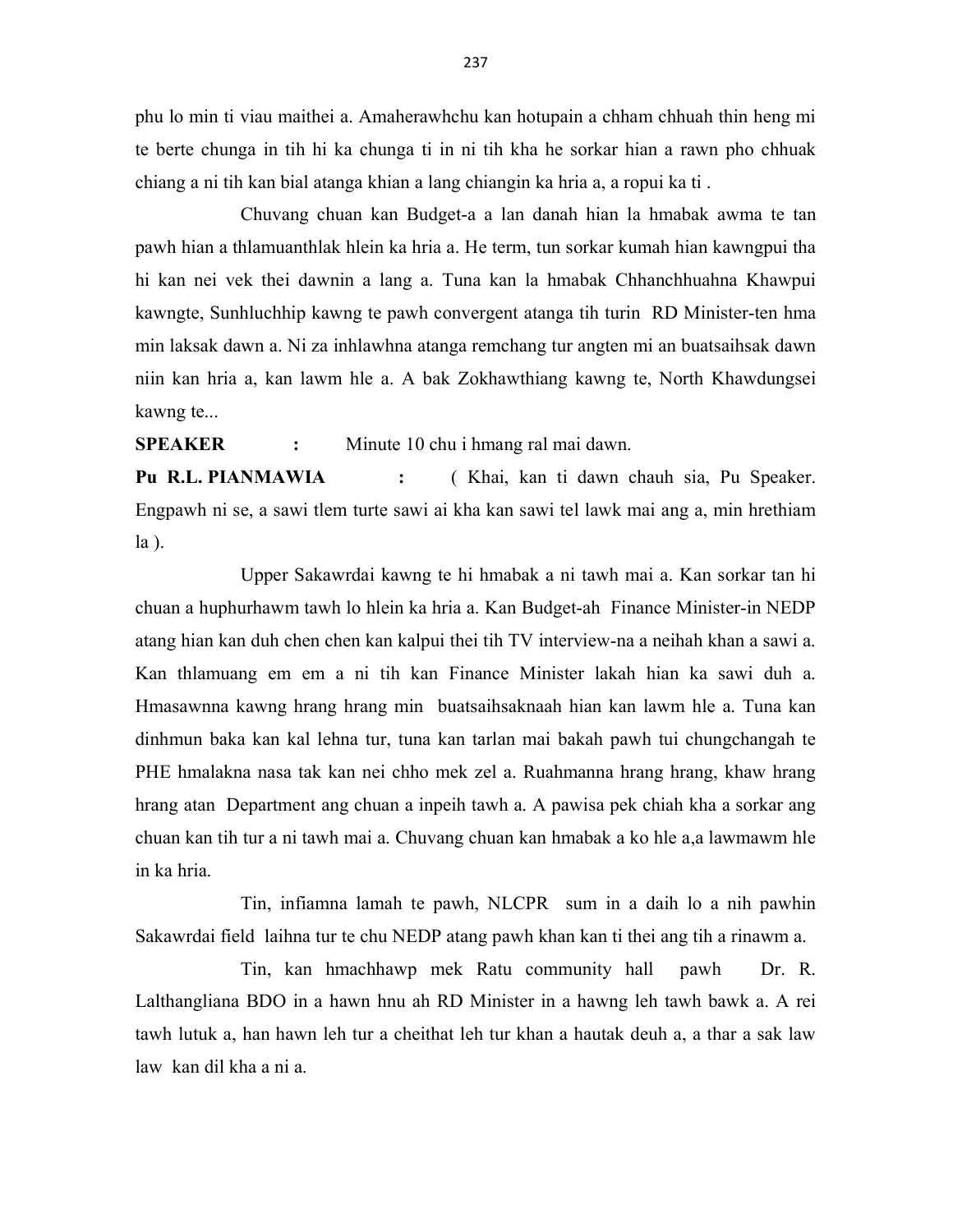Chungte pawh chu pawisa min pe thei ngei dawn a ni tih NEDP atang hian a lo lang theiin ka hria a, a ropui ka ti a, lawmawm ka ti tak meuh meuh a. Chuvang chuan keini bial, hmar thimpui zangkhaw bungbut hnan tihah pawh mei hi a det in a de chuai chuai a ni tih kan sawilang tel duh a.

 Chuvang chuan Finance Minister in budget tha tak a rawn pharh hi ka thlawp a, lawm taka pass tlang turin member pui te pawh ka rawn ngen nghal a ni e. Pu Speaker, ka lawm e.

SPEAKER : Tunge sawi leh ang? Pu T.T. Zothansanga.

Pu. T.T. ZOTHANSANGA : Pu Speaker, ka lawm e. Tun tuma kan Finance Ministerin budget a rawn pharh hi a ropui ka ti khawp mai a. Tunhma zawnga non-plan leh kan plan ho kan thenhran thin a han bo ta hi kan vawikhat tihna niin ka hria a.

 Tun term tir lamah khan kan plan kha tum ang khan a mumal hleitheilo a ti mai ang. Planning Commission te an han thiat a, tichuan NITI Aayog in an rawn thlak a. Tichuan regular budget kha nikum khan a vawikhatna atan kan han ti a. Kan la hriatchian loh avang khan kan tum ang taka kan kal thei loh hun kha a awm a.

 Tunah regular budget vawihnihna kan Finance Minister in mumal taka a rawn siam hi kan thlir vang vang a, a lawmawm ka ti a ni. Lawmawm tak a ni ka ti duh a. Tunah chuan kan tum angin kan kal thei dawn ta niin a lang a. Vaibelchhe 8803 zet kumin budget atan a rawn ruahman kha a tha ka ti a.

 A detail in tun tumah hian Pu Speaker, tlemte te ka ngaihpawimawh lai kan chuk deuh zeuh zeuh ang a. Opposition member te khan a hma khan kawngpui siamthat kha resolution-ah te khan pathum (3) lai khan an rawn tilang a.

 Kan budget-ah hian a lawm ber tur an ni ang em aw ka ti. Kawngchhia hi an vei a ni. Amaherawhchu anni ai hian keini hian kan lo vei zawk a ni. Hei hi a chiang khawpin ka hria a, para 24 kha kan en chuan kawngpui awmsa cheithat nan ringawt vaibelchhe 239 ½ tunah hian ruahmanna a rawn awm a.

 Hei hi nikum aia a sanna ringawt pawh 259% a ni. Tin, kawngpui siamthar mek leh siamthar turin kan inbuatsaih mek a. Chumi atan chuan vaibelchhe 657 leh 64 a ni a. Nimin lawkah lehlam atangin kan hotute khan an rawn sawi a. "Khulai PTC peng vel kawng laihna kha a tam lutuk mang e" an rawn ti a.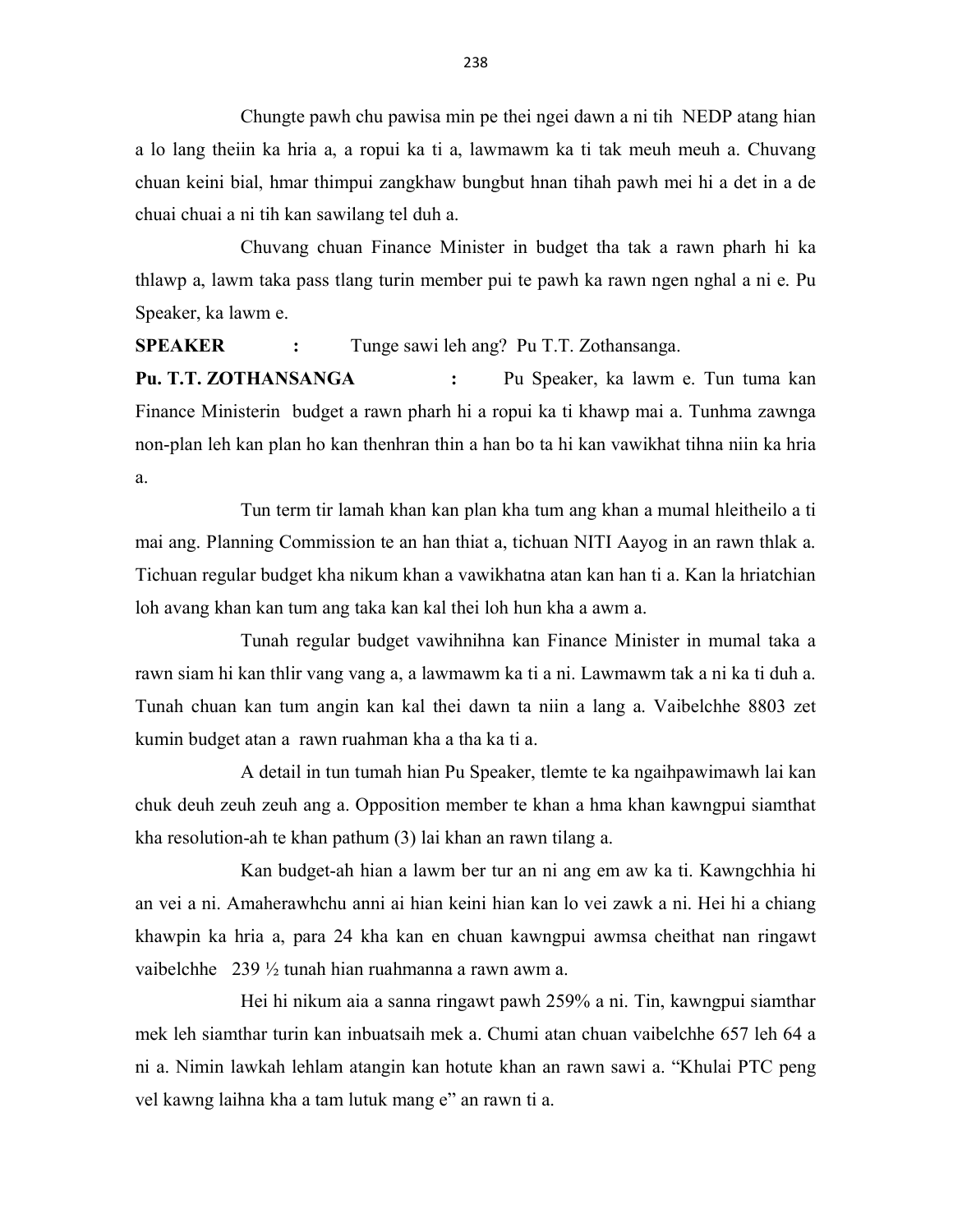Kawngchhia ngaimawh si khan engatinge khulai kha a tam an rawn tih leh tak mai tih ka rilruah a awm a. Ngaipawimawh tak tak se chuan kawng hi, 'a tha dawn mang e',ti a lawm a kut beng mai tur an nih lai khan, a tam a an mangang leh si a ni. An tlak phah an hlau a ni.

 Kuminah pawh hian kawngpui siam nan vaibelchhe 657 chuang zet an awm a. Hei hi kan belhkhawm chhin a Pu Speaker, kawngpui siam nan ringawt hian vaibelchhe 897.14 kan budget bu ah hian a rawn lang a.

 Tin, NABARD atanga vaibelchhe 80.15 tur nen hian vaibelchhe 977 vel hi tunah hian kawngpui siam nan kan budget-ah hian a rawn lang a ni. Hei hi a lawmawm dangdai khawp mai a. Kumdanga la awm ngailo hetiang taka kawngpui ngaipawimawh sorkar hi kan la hmuh ngai loh a ni. Chuvangin kan kawng te hi tun dinhmunah fur a rei deuh leh kumin fur a chhiat em avanga lungngai mai kan ni lo a.

 Hun a tha ang a, khua an thawveng ang a, theihtawpin tan kan la dawn a ni tih helaiah hian a rawn lang chiang khawpin ka hria. Nimin piah lawka opposition resolution-ah khan member zahawm tak Pu K.Sangthuama te, Pu Vanlalzawma te leh Pu Lalrinawma te khan Mizoram chhunga inkalpawhna kawngpui harsatna nasa tak kan tawh thin sukiang turin chak zawkin siamthat ni rawh se an rawn tih kha a takin kan budget hian a rawn puangchhuak ta a ni. Hei hi a ropuiin ka hria a, a lawmawm ka ti a.

 Tin, Pu Speaker, para 25-na kan en chuan Centrally Sponsored Scheme atan khan vaibelchhe 140 kan dah a. Kha kha 90:10 ang khan han kalpui dawn ila kan hmang tangkai thei a nih ngat chuan vaibelchhe 1400 dang a rawn lut leh thei tihna a ni, kha kha a lang reng mai a.

 Tin, para 26-na ah khan NLCPR hnuaiah hna hrang hrang thawh nan vaibelchhe 98.77 a awm bawk a. Hnathawhna tur hlir mai a ni hian a lang mai a, hei hi a lawmawm dangdai khawpin ka hria.

 Tin, Pu Speaker, para 40-na kan en chuan Food Security Act chungchang kan hmu a. Kan sorkar hian 1<sup>st</sup> March, 2016 atang khan a hmang tan ve ta a. Pu Speaker, Food Security hi kan opposition lam hotute hian tunhma deuh kha chuan an nghakhlel em em mai thin a. Member zahawm tak Er. Lalrinawma phei chuan March ni 25, 2015 khan zawhna a lo zawt tawh a, "Tun dinhmunah food security hi Mizoram-ah hman tumna a awm em?" tih a lo zawt tawh a, "Awm e", ti in kan chhang a. Tin, an thusawi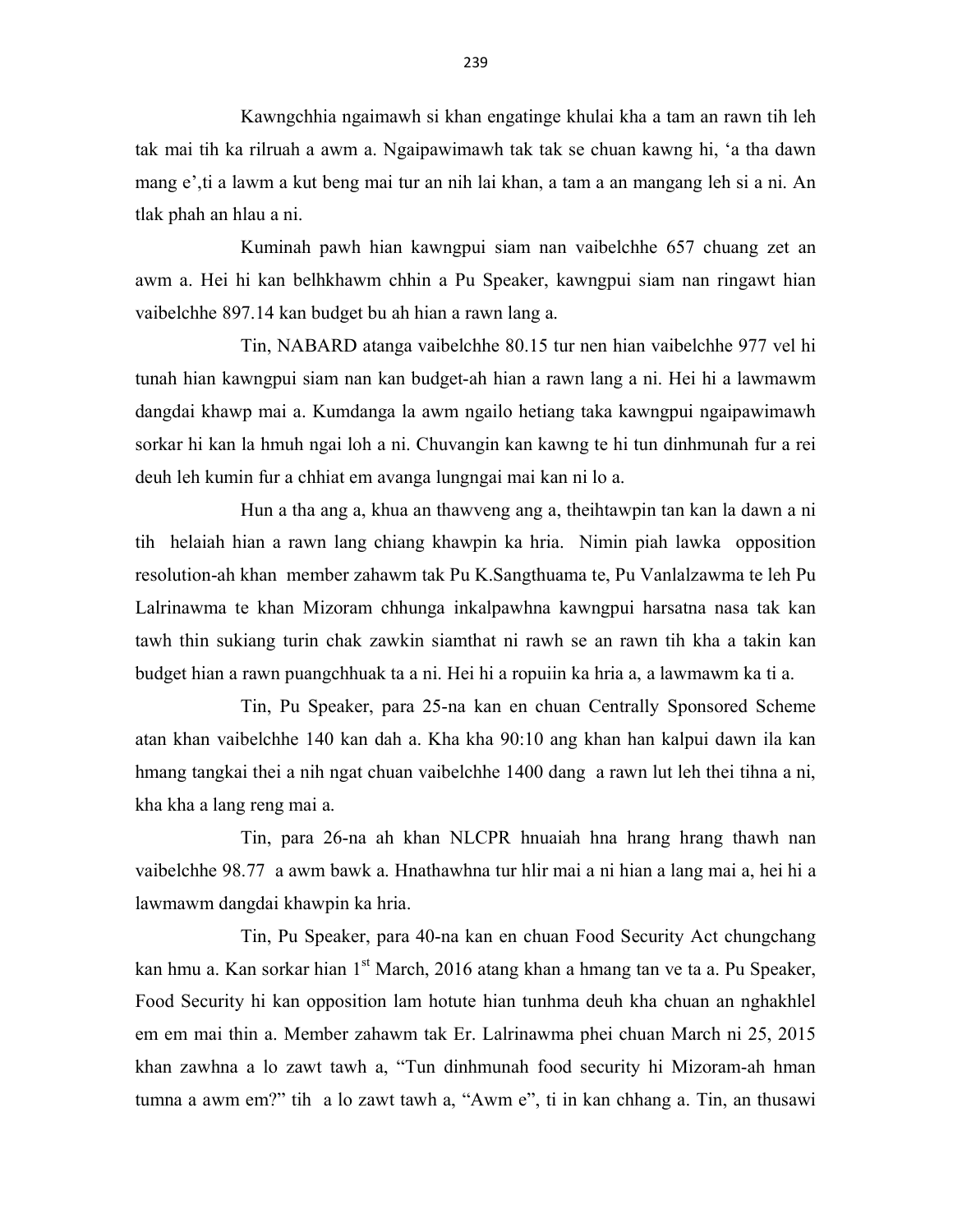tam tak ah pawh khan 'in hmang ngam na nge' ti ang deuh dawn dawna keimahni ruling min rawn chhuahchhal na kha a ri a ri mai a ni. Amaherawhchu, kan han hmang ta cheng a, vawikhat mah hi an sawi zawm leh duh ta si lova, hei hi ka hrethiam lo a ni. Anni ngaihdan ah chuan food security in a cover chin, mi 67,000 emaw vel chauh buhfai kan pe ang a, a chanve dang deuhthaw kha riltam in an awm ang a, khami riltam denchhen khan politics han tih vir tak tak an tum deuh hian ka hre deuh hlek mai a, amaherawhchu vanneihthlak takin kan Chief Minister kaihhruaina in, Food & Civil Supply Minister Pu John-a ten rem hre tak in, "Food Security in a cover chin ho zawng kan in pek chuan, Zoramah mamawh kan la thar si lova, chuvangin mipui zawng zawng hi i cover fai leh vek ang" an ti a, kan han cover fai leh tak hunah hian Food Security-ah hian opposition lam an tawng duh ta miah lo a ni.

 Hei hi chu a chiang khawpin ka hria a, food security kan hman loh hlau khan min zawt min zawt kha a ni si a, kan han hmang ta cheng a, an tum aia tam mipui hnena buhfai kan han pek lai ah khan an tum aiin a lo tam leh ta si a, mi han sawisel na remchang kha a awm ta lo nge ni, an ngawi leh ta hmiah mai si a, he lai te hi han sawilan ka duh a.

 Pu Speaker, para 41-na ah medical re-imbursement chungchang kha a rawn lang a, hei hi ngaituahna a thuk khawp mai, lu leta ngaituah tham a ni ka ti a, 80 crore vel kum tin mai sorkar hna thawk mi 60,000 leh an chhung te medical reimbursement ringawt atan kan han hmang ral hi a zahthlak ka ti a, Committee on Medical Re-imbursement rawtna hi tihpuitlin thuai thuai a chakawm in ka hria. Heta tanga lang chiang em em mai chu, Mizo te hi a nawlpui in kan hrisel lo a ni. A tak tak ah chuan sorkar hnathawk te hi chu hrisel tur awm deuh kan nih lai in, sorkar hnathawk ah pawh heti khawp, 80 crore chuang kum tin kan han tiral hi a uiawm ka ti a, zuk leh hmuam ah te, thil dang dang ah kan hriselna hi a lo thalo a ni ang e. He lai ah hi chuan a hranpa in awareness programme tan sum hi dah tham a niin ka hria.

 Zuk leh hmuam kan tih nasat lutuk avanga a tak tak ah chuan cancer te, TB te pawh, doctor ten an sawi langsar deuh mai chu, 'zuk leh hmuam i la ti em' ti ila, 'ti tho e' hi a ni vek mai a ni. Chuvangin kan ram ah nunna suattu tam ber zingah kan ei leh in fimkhur tawk loh vang te, tui kan in tam tawk loh vang te a niin ka'n ngai a. Chuvangchuan he laia medical re-imbursement a lo lut, 80 crore kum tin mai kan hmang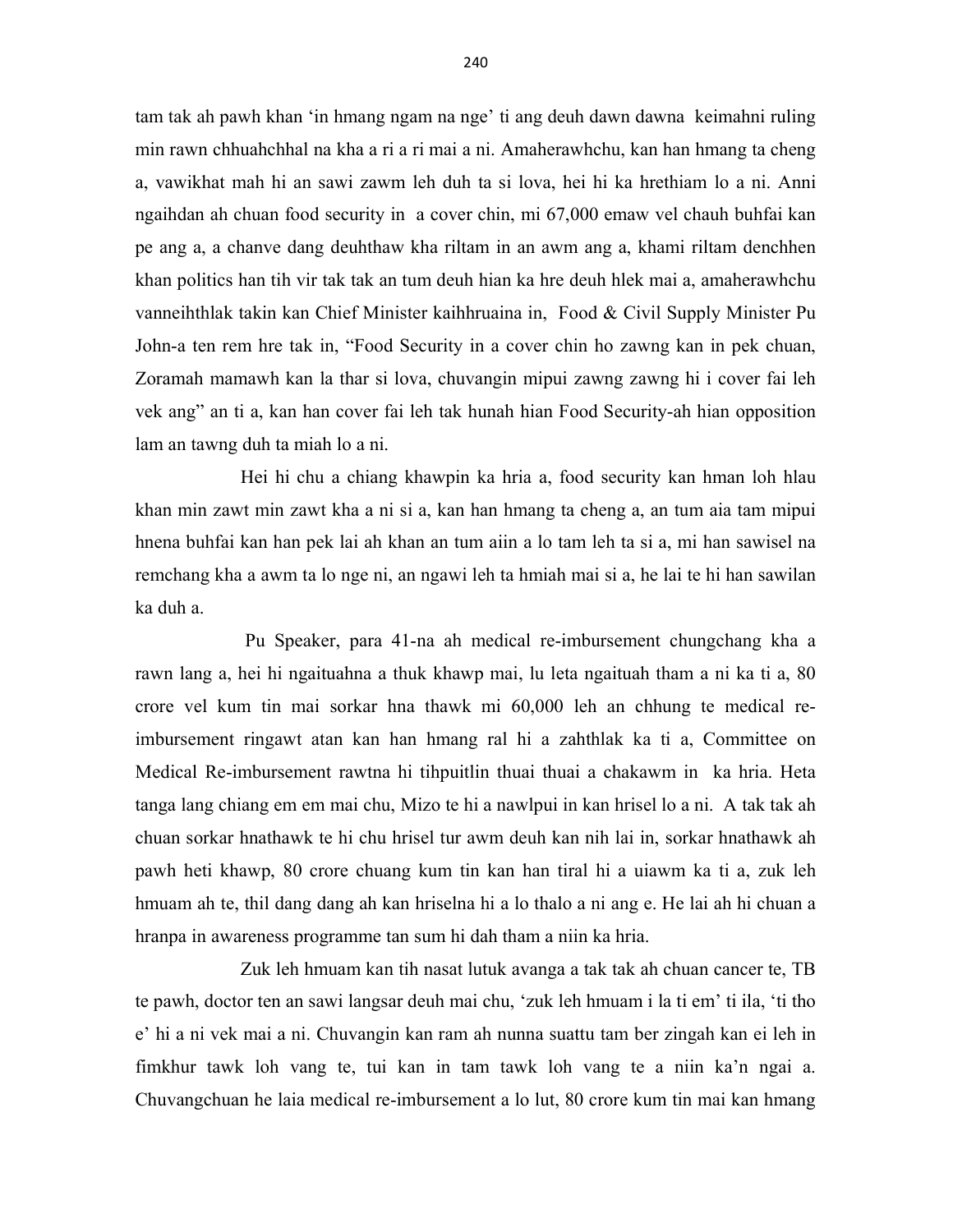te hi a zahthlak ka ti a, pawi ka ti a, he lai chu keimahni kan fimkhur avanga kan in tuam dam theih chu a ni maw le ka ti a ni. Tin, chu tih lai karah chuan damdawi lam thawktute tih changtlun hi a pawimawh khawpin ka hria a, (Speaker : I hun i hmang zo ti tih e). Medical lama thawktu te pawh hi duhsakna kan pek hi tha in ka hria a. Thingtlang leh zokhaw lamah te kan tum angin doctor te, nurse te leh thawktu dang kan hmuh tawk loh avangin, hetiang medical re-imbursement pawh hi a tam in ka hria. Entirnan, thingtlang deuh, district headquarter thenkhat ah chuan an han inentir reng reng hi Aizawl an refer a, Aizawl an rawn thleng a, phai lam an refer leh a, khatiang ah khan sum hi a kal hnem lutuk a, he medical re-imbursement a tlem theih na tur pawh hian kan tan a ngai hle in ka hria.

 Pu Speaker, tun tuma kan budget-a rawn lang ah hian kan budget pumpui hi 8,803.10 crore a ni a, kum hmasa aia a tam na chu 35.57% daih mai a ni a. Tin, 2,414 crore lai mai development ringawta kal tur kha a ni a, NEDP kan la sawi hman lo zawk a, NEDP nen phei chuan 3,164 crore hi development-ah a kal dawn a ni. Chuvangin Pu Speaker, kan budget hi tha ka ti a, hmasawnna kawng ah kan kal nasa hle dawn tih a lang reng mai a, chuvang chuan lawm takin ka rawn thlawp a ni. Ka lawm e.

SPEAKER : Tunge sawi leh ang? Pu Chalrosanga.

Pu CHALROSANGA RALTE : Pu Speaker, ka lawm e. Vawiinah kan Finance Minister in budget a rawn pharh a, a lawmawm in a ropui ka ti a. Budget speechah pawh kum 2 regular-a ka rawn pharh thei hi a ka lawm e' a rawn ti a, kei pawhin mimal tak pawhin ka lawmpuiin, Zoram mipuite pawhin an lawmpui ka ring a ni.

 Point 2/3 lek rawn sawi ka duh chu, kan Finance Minister leh a thawhpuite thawhrimna zarah kum 2 'Year of consolidation' an han ti a, an han kalpui a. He year of consolidation an kalpui avanga ram in sum dinhmun tha tak mai, kan han thleng thei te hi kan Finance Minister mai bakah kan Chief Minister Pu Lal Thanhawla kaihruaina sorkar hian sum dinhmun hi kan enkawl thiam a ni tih vawiin ah hian a lang chiang khawpin ka hria a.

 A'n rawn sawi leh zelna ah chuan Pu Speaker, vawiinah chuan development hna kan thawk tan tawh dawn, a rawn ti a. Hemi an rawn tih nachhan pawh hi vawiina kan Finance Minister te nen nasa taka hma an lakna vang a ni tih hi chiangin ka hria a. An thahnemngaihna avangin vawiin-ah hian tun dinhmun hi kan thleng a ni. Pu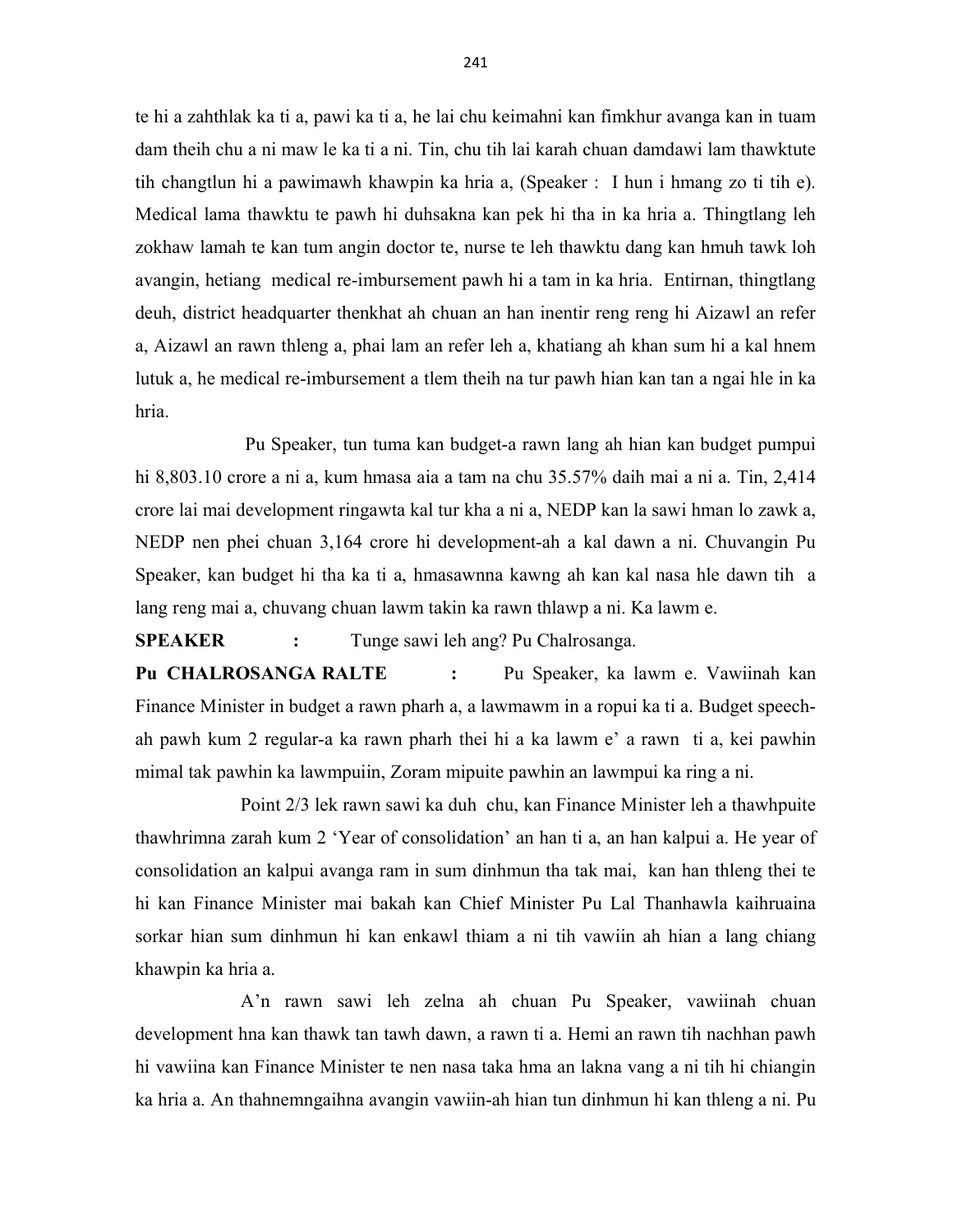Speaker, kan Finance Minister thahnemngaih zia, ram enkawlna'na sum dinhmuna chian zia leh he ram dinhmun a hriatchian zia hi han sawi lawk ka duh ve a.

 Point No.13-na ah khan a rawn sawi a, i phalna in Pu Speaker, "Kan sum mamawh zat kan thawhchhuah loh avangin sum hnar thar zawn chhuah kawngah theitawp kan chhuah a ngai a ni" a rawn ti a. Hei hi a pawimawh ka ti a. Ni dangah pawh ka sawi thin a. Tax kan lak te hi mimal tana kan lak a ni lo tih hi kan chian a ngaiin ka hria a. Vawiinah hian Mizoram chu kan vannei a, kan sawi tawh angin Income Tax hi kan chawi lova, kan thawhchhuah ang ang hi kan hawn thin a ni. Amaherawhchu sorkar-ah hian peklet hi kan nei tlem khawp mai a, mimal takin tax kan chawi loh avangin. Chuvang chuan vawiinah hian kan Finance Minister hian Zoramin a inenkawl theihna tur sum haichhuah dan kawng hrang hrang a'n ngaihtuah chhuak te hi lawmawm ka ti a, Zoram mipuite pawh hian chhiah hrang hrang kan lak te pawh hi, sawisel lampang ni lovin min rawn tawiawm zawk turin vawiinah hian ka ngen ngawih ngawih duh a ni.

 Tin, a tawp ber atan chuan Pu Speaker, NEDP kan han ti a, a lawmawm khawp mai a, NEDP-ah vaibelchhe 750 kan dah thei te hi a ropui a, lawmawm ka ti takzet a, hei hi kan lawm tlan pawh ka ring a ni. Engvangin nge kan tih chuan, kuthnathawktute leh NLUP lo dawng tawh hlawhtling te tana malsawmna a lo ni dawn a ni. Vawiinah hian NEDP hian kawng hrang hrangah hma an la chho dawn a, kan hotute hian ruahmanna chi hrang hrang an rawn nei chho dawn a, rinawm tak leh taima taka lo thawk, kuthnathawktute leh NLUP lo dawng tawh te hian he NEDP avang hian malsawmna an dawng leh dawn a ni. A lawmawm ka ti khawp mai.

 Pu Speaker, kan hotu te khan kawng chungchang an rawn sawi tawh a, point pahnih lek sawi ka duh chu, no.30-na ah khan Serchhip – Buarpui kawng vaibelchhe 60 an rawn dah te hi thawh mek a ni a, a lawmawm ka ti a. Tin, chumai bakah nichina kan sawi tawh ang khan pawisa te pawh kan puk huai tan ve tawh dawn a, development atan. Chuta tan chuan NABARD-ah pawh hian vaibelchhe tam tak kan puk dawn a, chutah pawh chuan kan bial chhungah Thuampui atanga Sertlangpui 27 km kan sorkar hian black topping min tihsak dawn a, a lawmawm khawp mai a. Bial mipuite pawh an lawm a ni. Pu Speaker, vawiina Finance Minister-in budget a rawn pharh hi ka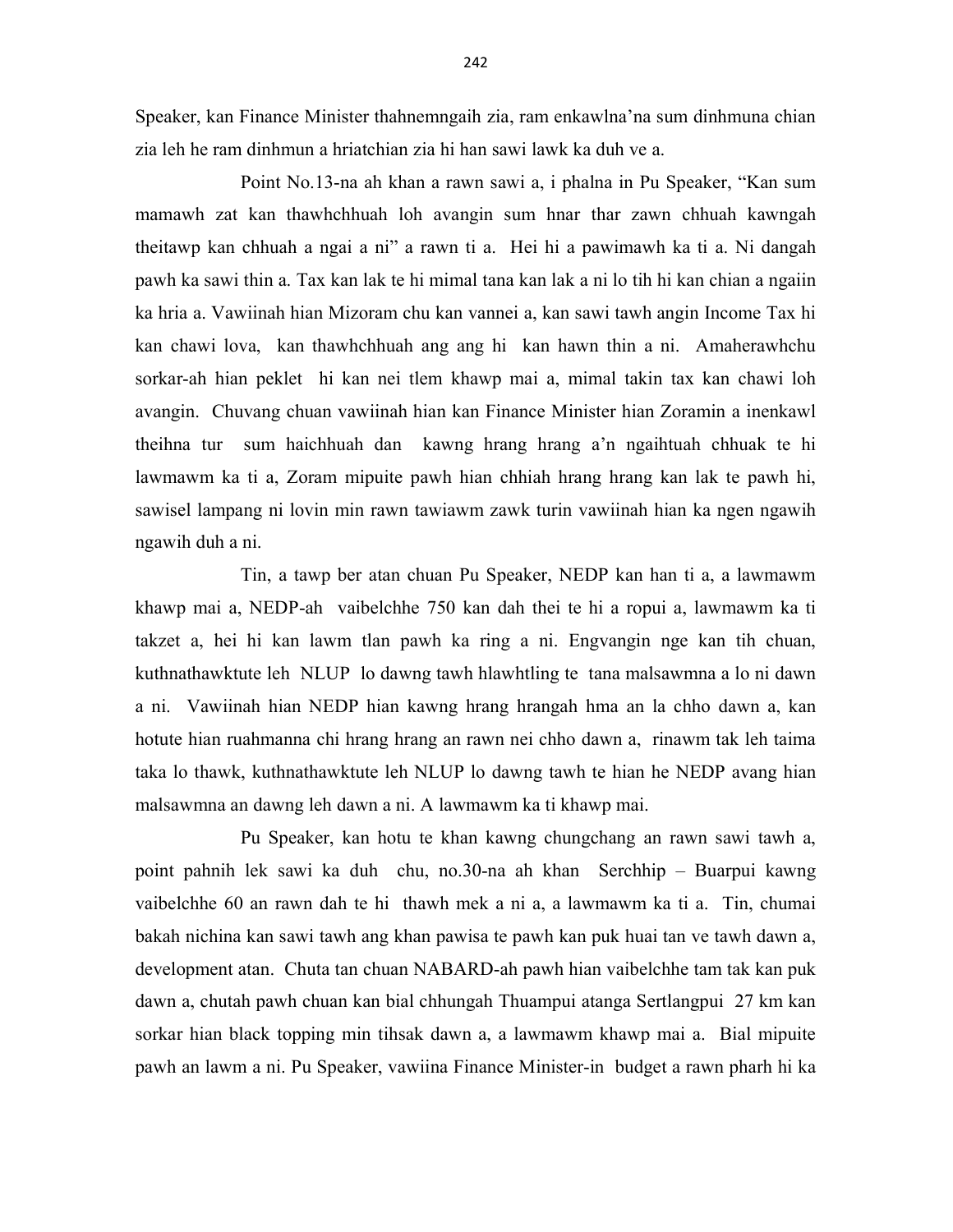thlawp a, member zawng zawng te pawhin min pass pui ngei turin kan rawn sawi ve a ni e. Ka lawm e.

SPEAKER : Midang inkhek khal suh u, Pu Rinawma,

Er. LALRINAWMA : Pu Speaker, ka lawm e. Budget kan han pharh leh thei hi a lawmawm khawpin ka hria a. Tin, kum hnih a zawnin regular budget kan kalpui tawh a, kumin te phei chu central lama non-plan leh plan chhun khawm 'merger' kum a lo ni a. Kan official lam te leh Minister te pawh an hah khawpin ka ring a. Hetianga a hun taka an kalpui thei hi a lawmawm khawp a ni tih ka sawi duh a.

 Tin, tun hun ah hian budget kan pharh takah a lawmawmna lai han tarlan phawt ka duh a. Fiscal defecit te pawh a lo pan hret hret tawh a, an han zia chho a, chumai piah lamah  $14<sup>th</sup>$  Finance Commission recommendation angin non-plan Revenue Defecit grant-ah hian kan beisei ang zat te, 2016-2017 vaibelchhe 2294 vel kan beisei a, chutiang bawk chuan RE-ah a lo lang a, hengte hian kan sum leh pai te pawh a ti tha khawpin ka hria a.

Chumai bak ah Police te tih chak chungchang hi  $14<sup>th</sup>$  Finance Commissiona a lan ang in specific taka an rawn dah tawh loh avangin state kutah an rawn dah tawh a. Chutiang chiah chuan Police tih chak nan tiin pawisa an rawn dah belh chho a. Kan hriat theuh angin Police Station-ah motor chungchanga harsatna tawk tan te pawh khan a malsawm thlak ngawtin ka ring a, chungte pawh chu lawmthu ka'n sawi duh a. Tin, kan revenue receipt te pawh a hma aiin a lo pung chho a, kan sum leh pai dinhmun te pawhin zawi zawiin hma a lo sawnin kan harsatna zualpui te pawh tlem chuan kan kang deuh emaw ni chu aw tih tura kan han kal thei te pawh hi a lawmawm hle a ni tih ka sawi duh a ni.

 A dawt leh atan chuan, keimahni document atan hrim hrim chuan helaia kan hmuh angin, internet-ah te pawh kan lo hmu a, sorkar-in thu a rawn chhuah a, central lam atangin plan leh non-plan merger chungchangte an rawn kalpui a. Chu chu lo zawm ve in kan annual financial statement te pawhin hmel thar lo hmuin plan leh non-plan chungchang te pawh an rawn thaichhia a, tihian an rawn ti danglam tawh a ni. Amaherawhchu, heng document kan buatsaihnaah hian kan fimkhur tawk lo nge kan nihphung reng tih lai te pawh hi thil ngaihtuah chian ngai lai tak a niin ka hria a.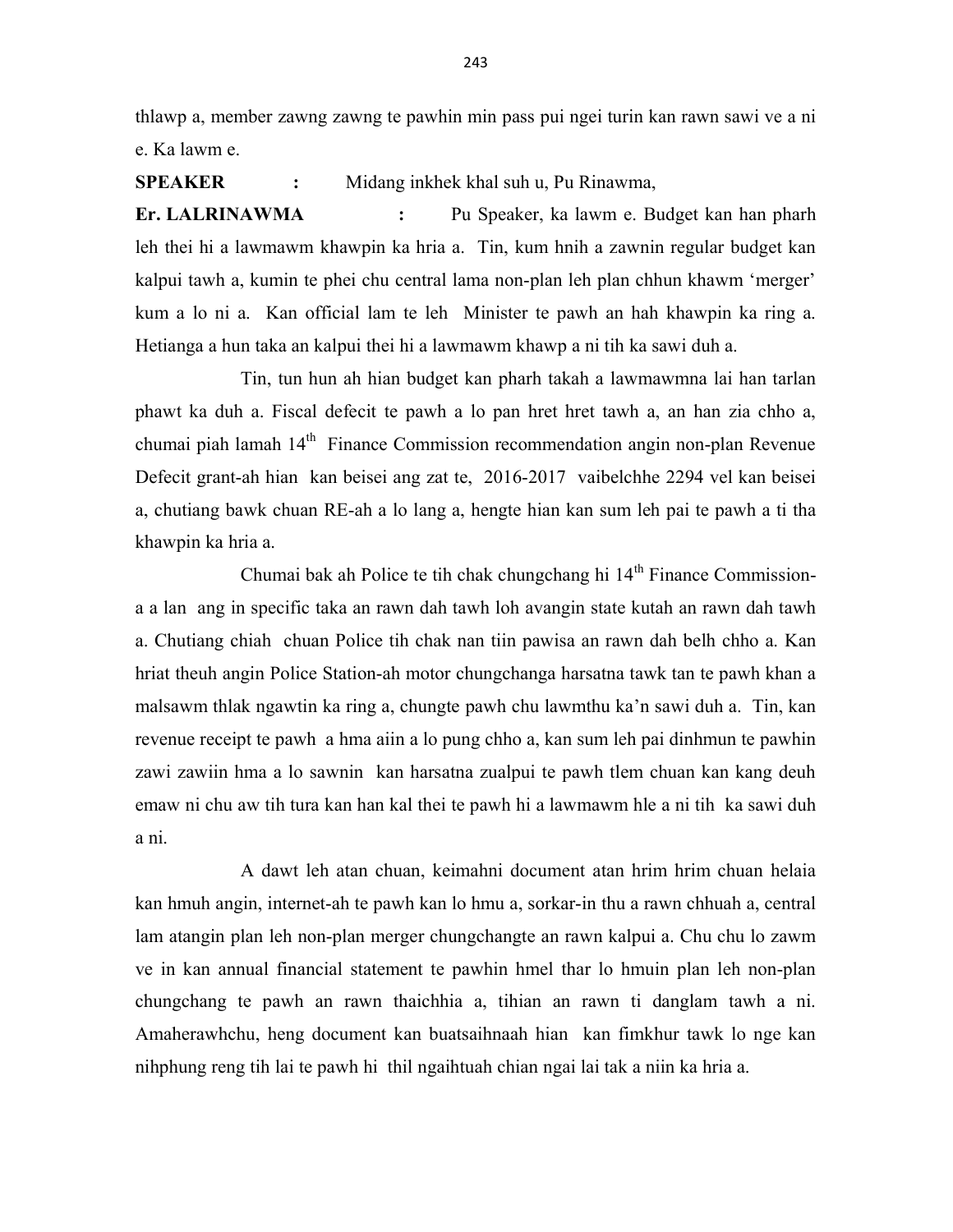Entirnan, Macro Economic Framework statement hi MLA a hminga kan nih hnu hian ka la dah tha ve zel a, ka keu deuh ziah zel a, ka chhiar apiang hian, hei NLUP kan ti a, ka hmaa member zahawm tak te sawi ang khan. Amaherawhchu kan hnathawhna tam zawk hi Agriculture leh a behbawmah hna kan thawk a ni. Mahse, kum 5 chhunga heti zat hma kan lak tawh ah hian Agriculture hian hma a sawn reng em tih lai hi vawiinah hian ka sawi duh a ni. A chhan chu Macro Economic Framework statement 2013-2014-ah khan tihian a rawn tarlang a, kan GSDP-a Agriculture leh a chhehvel tena an thawh hi  $20.16\%$  a ti a ni,  $2010 - 2011$  kum hian. Tichuan,  $2011 -$ 2012 hian 19.41% tih a tarlang leh a, a hniam tlat a ni.Hmanni lawka in rawn pharh kum 2017 – 2018, hmanni-a kan dawn ah khan '2015 – 2016 chhungin 18.75% a ni e' a rawn ti a, kan phuah belh pawh ni hauh loin. Agriculture-a hma kan lak hrim hrim hi Pu Speaker, kan hniam tawlh tawlh niin a lang thei tlat a ni, Agriculture sector ah hian. Chu tih lai erawh chuan za a sawmruk (60%) vel chuan eizawn nan kan la hmang reng a. Amaherawhchu, GSDP-a Agriculture leh a behbawm ten an thawhkhawm hi a hniam telh telh ti in a rawn tarlang a ni. Hei hi, he budget document ngei in a rawn tarlan a ni. Hei hi thudik a nih chuan NLUP-a hma kan lo lak hian awmzia a va nei lo em! Agriculture sector ah hian tih hi ka'n sawi duh a. Chuvangin he lai te pawh hi kan ngaihtuahna kan sen a, kan entlan a tha awm mang e tih kha ka rilru ah a lo lang a.

 Tin, a dawt leha ka sawi duh lai chu, Suplementary Demand for Grant kha vaibelchhe 1600 vel zet mai kan han pharh leh a, tuna central draft guidance, Note on plan and non – plan merger guideline hian demand wise medium term expenditure framework statement hi a rawn phut niin ka hria a, mahse, vawiinah hian kan dawng tel ta lem lova. Hei hi ni ta sela, department tin ten kan pawisa hman dan tur leh kan hman leh zel dan tur, a kum leh atan, khatiang ruahmanna kha a lo lang thei dawn a. Hengte hi kalpui thei dawn ila chuan tuna supplementary demand for grant kan tih teuh teuh ang te pawh hi a zia deuh ka ring a. Hei hi kan Finance Minister-in nakinah wind-up hunah min hrilhfiah thei se a tha khawpin ka ring . A dawt lehah chuan tuna kan Annual Statement-ah hian State Goods & Service Tax hi kan budget speech-ah pawh khan a pun tur thu kan han hria a. Amaherawhchu, helai Annual Financial Statement 2017-2018 ah hian `1,10,000/- chauh kan beisei laia hi kumthar atan hian hei hi kan sawi dan leh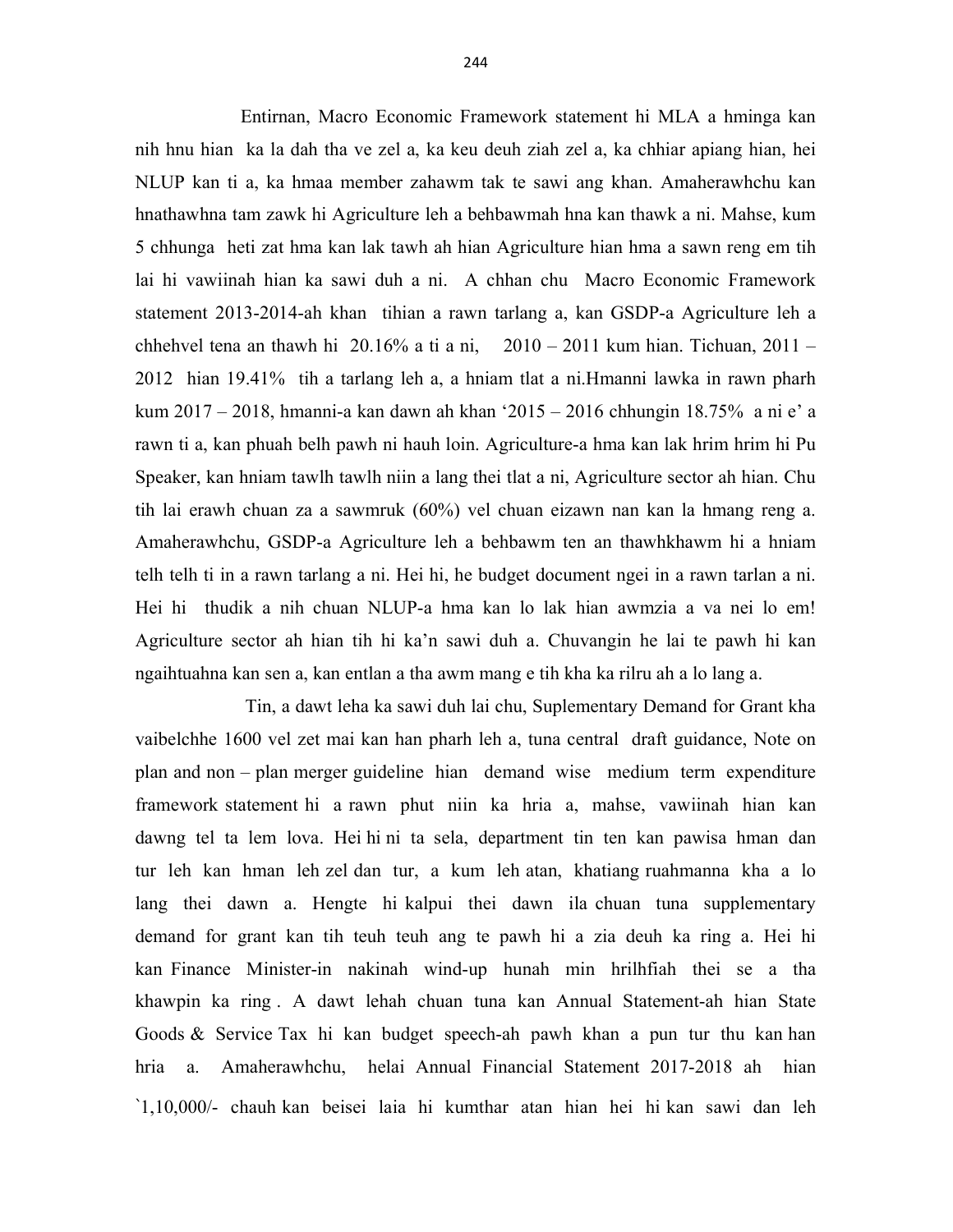kan beisei dan hi a inhmulo deuh nge ni tih te rilruah a lang a. Helaiah Annual Finance Statement-ah hian chiangkuang takin budget estimate a lo lang a ni. Kan beisei vang te pawh chu a ni ang a, `1,10,000 hi kan dah ve veu veu a ni, kan beisei tlem nge, helai bawr vela kha? Helai speech-ah hian kan beisei tam angreng viau si a tih kha ka'n sawi duh a.

 Tin, explanatory memorandum on the budget 2017-2018 tuna kan dawnah hian, kumthar lamah chuan plan leh non-plan pakhatmah a awm tawh lovang kan tih lai hian, page 5-na, budget summary-ah khan tihian a lo inziak leh tlat mai a, Grant-in-aid from centre a ti a, )'on non-plan account' a ti a. A piahlamah hian 2,496.80 crore a dah leh a, a thlangah, 'on plan account' a ti leh a, 1874.6083 crore vel a dah leh a ni. Ka han sawi duhlai tak zawk chu, kumthar lamah helaia kan hmuh ang hian, non-plan leh plan awm tawhlo tur ti si a, helaia budget estimate 2017-2018-a non-plan leh plan account lo lang leh lai hi kan tih fuhloh nge? Hei hi kan hmu thei ang a, kan dawng vek ang a. Chuvangin, page 5-na kha, thil kan lo hrelo zawk nge, kan lo tihsual palh zawk nge tih lai kha enchiang tlang ta ila tha in ka hria a. Chutilo chuan helaiah ram mipuite hma-ah, rorel khawl sangah budget kan pharh a ni a. Chulai kara central guideline ang pawh ni tawh lova kan la pharh leh zel hi, a la thleng thla thui dawn in ti bawk si a, chuvangin helai hi lo enchian leh kha Pu Speaker, tha in ka hria a.

 Tin, kan budget speech hrim hrim atanga ka ngaihtuahnaa lo lang chu, NEDP-ah cheng 750 crore kan dah a, kan lawm viau a ni. Lehlamah engtinnge hman a nih ang tih chu kan hre chiah lo nangin. Amaherawhchu ka rilru-a lang lai zawk chu, health care sector lamah hian engatinge pawisa kan dah ve loh tih hi ka rilru ah a rawn lang a. Vawiin ah hian zawhna leh chhannaah kan in zawt a, tun hunah hian Mizoram Health Care Society hian corpus fund-ah hian vaibelchhe 155 vel bawr kan neih thu kha kan hria a. Tichuan, 2015-16 chhunga interest kan hmuh hi cheng vaibelchhe 96 tih vel bawr a ni a. Hei hi Pu Speaker, kan sawi nachhan chu tun hunah hian thingtlang lama kan mi leh sa te hi an chan a chau em em a ni tih ka sawi duh a ni.

 Nichin lawk khan ka hmaa member zahawm tak khan medical reimbursement-ah khan vaibelchhe 80 vel bawr kan seng a ti a sorkar hnathawk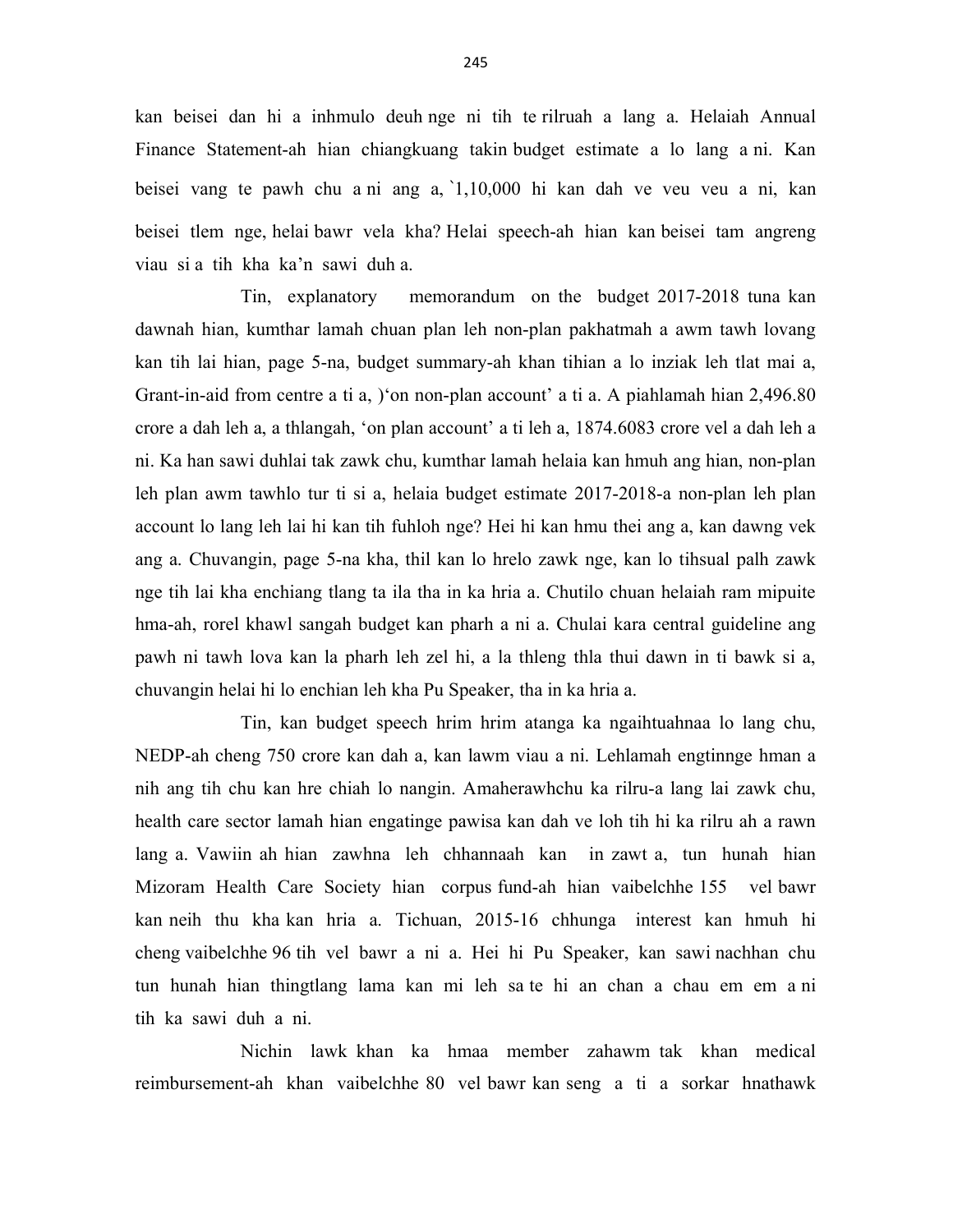sing ruk velah khan. Amaherawhchu, heng Mizoram Health Care Scheme beneficiaries te hi sorkar hna pawh thawk lo, engmah medical reimbursement pawh bill ve theilo chhungkuate an ni. Tahchuan, corpus fund-ah vaibelchhe 155 vel kan nei a, tunah chuan bank interest hian a daihlo tial tial dawn a ni. Chuvangin, he thil hi dah belh theih a, thingtlang lama kan mi leh sate tan pawh, kan mipuite tan pawh thlamuanthlaka kan siam ve hi chu a ngai a ni tih vawiinah hian ka'n sawi ve duh a.

 Tuna kan Health Care kalpui danah chuan helaiah hian kan dawng theuh a he lehkha hi, hetah hian dahkham tur enrollment fee-ah hian `500/- kan dah chuan `1,00,000/- kan bill thei ang a, `750/- kan dahkham chuan `2,00,000/ kan bill thei ang a, `1,000/- kan dah chuan `3,00,000/- kan bill thei dawn a ni.

 Pu Speaker tlem, hei hi chu a pawimawh a ni khawngaihin, chutiang a lo nih lai kar ah chuan hmanniah inleng pakhat chu a lo kal a, damdawi ina ka bill chu `35,000/- leh tih a ni a, Health Care-a a bill theih chu `15,000/- vel a ni ta a ni. Keiin khutah ka zuk biak sak a, anni pawhin pawi an ti khawp mai a ni. 'E…ngawi teh ka pu, a rate a inmillo a ni' an lo ti a. Hei hi tuna Health Carein an rate hman lai a ni. Tichuan he rate hi July, 2008-a an siam tawh kha a ni Pu Speaker, a lungchhiatthlak a ni. Hetiang rate chhe lutuk mai thingtlangah kan mi leh sa te kan han hman tir hi chu a zialo tak tak a ni tih ka sawi duh a ni. Chuvangin, rate hi vawiinah hian ennawn ve hi ka phut tlat a ni. Chuti a nih loh chuan sorkar mi leh sa te chu damdawi inah kan awm a, damdawi in bill ang ang kan thehlut a, kan bill chhuak mai a ni. Vawiinah hian, 'Health Care-ah `500 pe la `1,00,000/- i bill thei a ni,' kan ti a. Amaherawhchu, chutiang a ni lo, he rate hmang hian tehkhawng an lo hmang ta a, he rate hi a hlui tawh em avangin tun ah chuan thingtlang mi ten Health Care-ah hian an pawisa senso, a bik takin private damdawi inah hian an senso an an hmu pha tawh ngai lo .

 Chuvangin, he rate hlui lutuk tawh, 2008 kuma siam hi kum 10 dawn a liam tawh hnu ah pawh kan la hman tir a nih hi mawle! Chuvangchuan,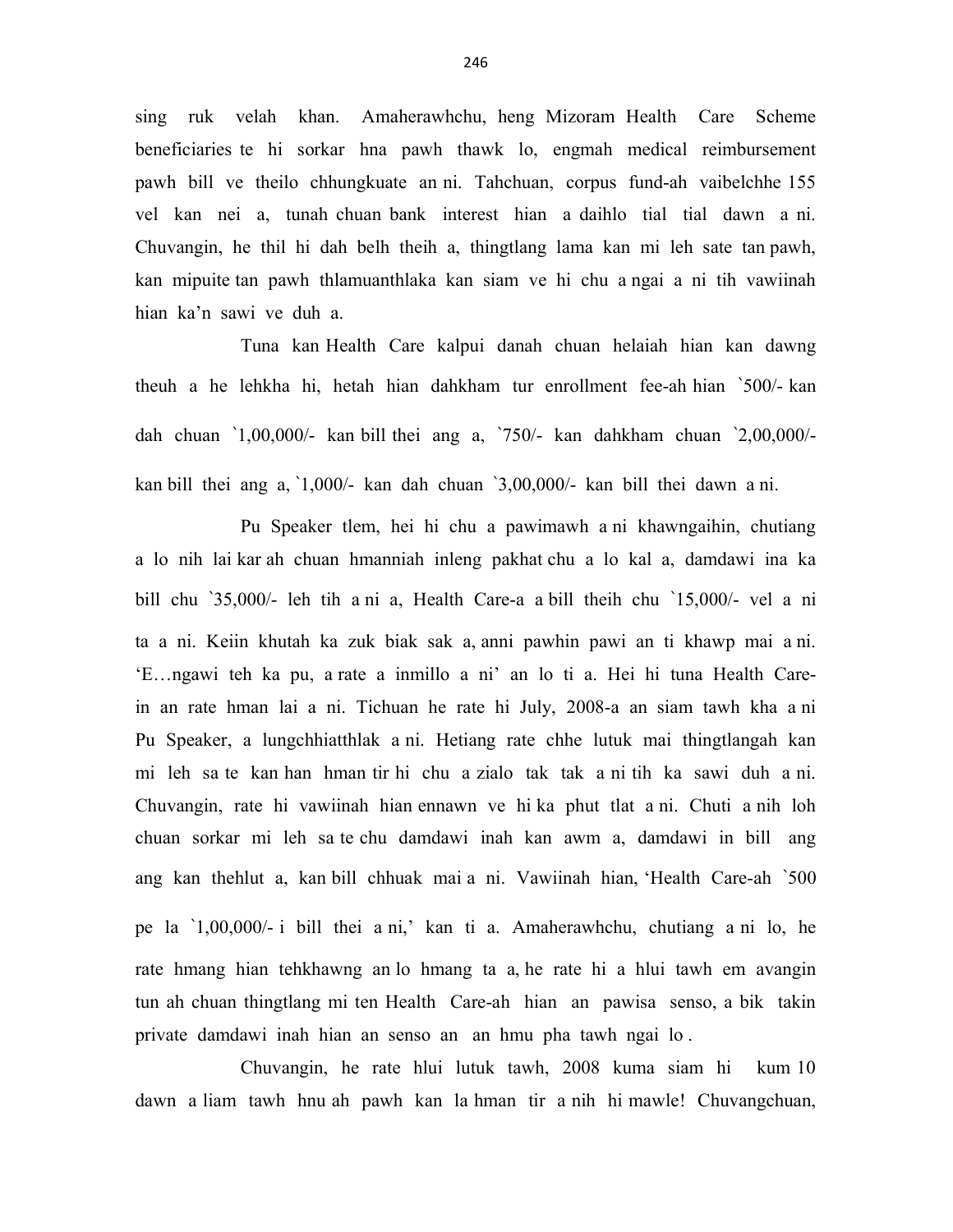vawiinah NEDP-ah pawh kawng zau tak pawh lai ila, a nih loh leh link road pawh lai ila a mihringa te an dam chuan si loh chuan engmah awmzia a awm lo. Chuvangin,vawiin ah hian mihring damna, he development hi a ni ka sawi duh ni.

 Chuvangchuan Pu Speaker, vawiina kan ngen duh chu, kan inzawrh chhuahna `500/- dah rawh `1,00,000/- , `750/- dah leh `200000/-, `1000/- dah la `300000/- kan ti. Heng zawng zawng hi tumah hian an private bill-ah an bill chhuak thei lo, he rate hi a tlawm lutuk avangin. Chuvangin, tun ah hian ka rawt duh chu he House kaltlang hian corpus fund hi i dah belh ang u. Kum khatah vaibelchhe 750 NEDP-ah kan dah theih lai in engatinge kan dah theih loh ang? Kan dah belh ang a, a rate hi kan up bawk ang a, thingtlangah mi harsa te te ten, sorkar hna thawk ve lo te hian man man zawkin an lo ti ve thei dawn a ni. Hetah hian en ta ila, 2015-16 chhung hian Health Care-a in registera pawisa bill zawng zawng hi cheng 12.8 crore a ni. Chu chu thingtlanga sorkar hna thawk ve lo ho te, sorkar mi leh sa ni lo te, nitin kuthnathawk te, engmah M.R. bill theilo ten an bill ve chu kum 2015-16 chhung hian vaibelchhe 12.8 a ni. Sorkar hnathawk ten an bill chu vaibelchhe 80 vel a ni, a inthlau lutuk.

 Chuvangin, vawiinah hian hei hi ka ngen duh a ni, pakhatna ah corpus fund tipung ang u. Pahnihnaah chuan he rate hi i ennawn ang u, an khawngaihthlak lutuk. MLA kan ni a hmingin, kan tawng theuhvin ka ring. Kan inah damlo mangangte pawh an rawn tlu lut ang, khang zawng zawngte tan khan he thil hi chanchintha a ni dawn. Amaherawhchu, vawiinniah hian keinin Mizoram State Health Care Scheme hi sawi mawi viau mah ila a rate a chhiat lutuk avang hian tawng sual hi awl tak a ni. Chuvangin Pu Speaker, House kaltlangin he thil hi ennawn turin ka ngen duh tak meuh meuh a ni. Ka lawm e.

SPEAKER : Tunge sawi leh ang le?

Pu LALTHANLIANA : Pu Speaker, ka lawm e. A hmasa in kan Finance Minister in budget a rawn ruahman hi a tlangpuiin tha ka ti a, lawmawm ka ti a ni. Budget puitling tum hnih a parhna tur a ni tawh a, amah pawh a hlimin ka hria a, a lawmpui awm tak zet a ni.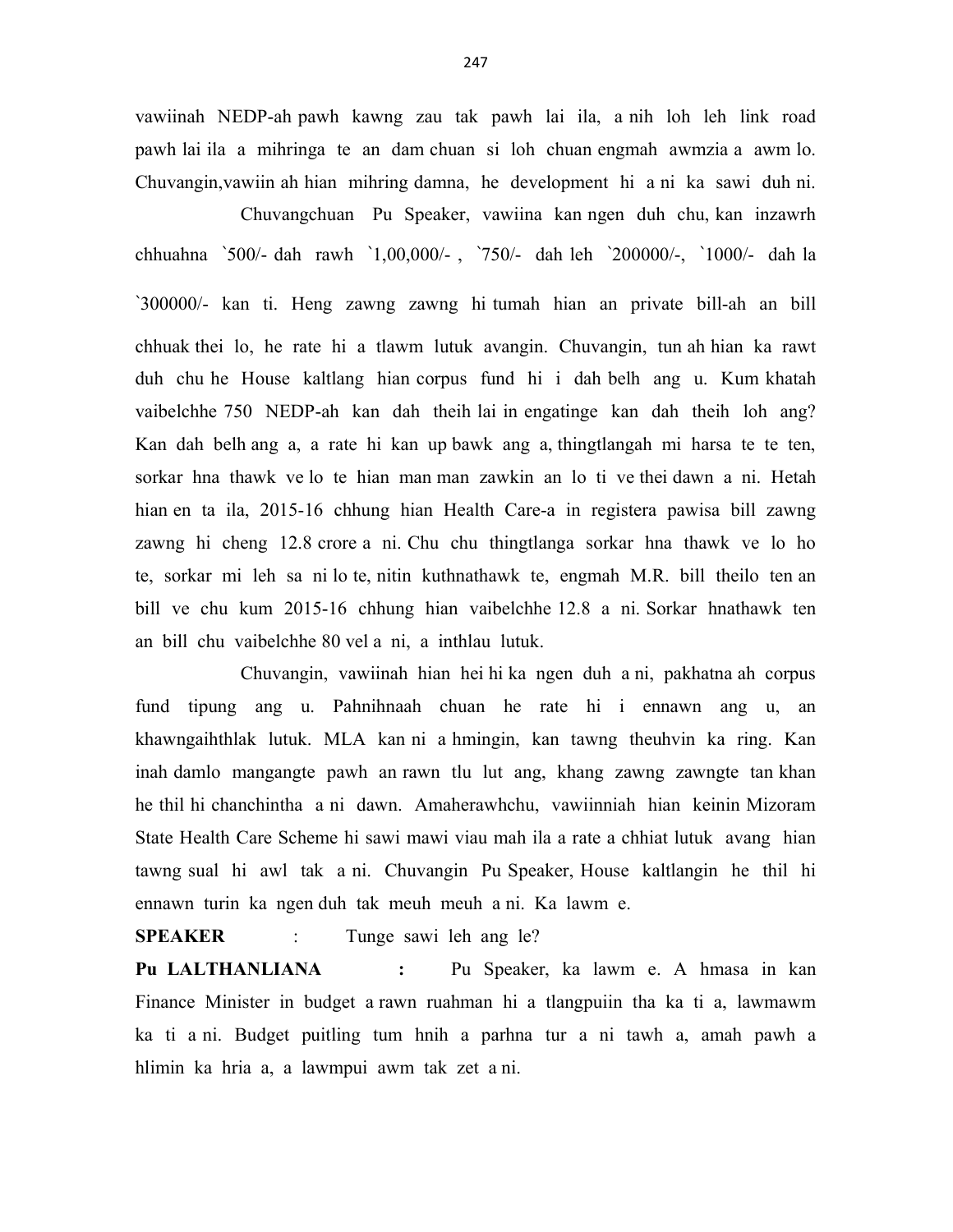Tunah chuan plan te, non-plan te a awm hrang tawh lova, a hma ai chuan kan hre thiam ve deuh hlek tawh a. Kan zir kan zir ve a, en te pawh a nuam ta deuh bawk a. Hmasawnna tur tam tak a awm a heng ah hian. Nichin khan ka hma ami te khan kawng kha an rawn sawi a, an sawi dik ka tih em em chu, ' Kan veilam ami ten an vei', an tih kha an hre dik ka ti a, a lawm pawh a lawmawm a ni. Opposition lamin kan vei em em ngai pawimawh a sum leh pai an dah te hi an rawn ti lang a ni.

 Mizoramah hian kawng chhia a tam em em a, tunah rawn dah lo phei se chuan inthlan hma khan an siam zo hman dawn si lova tih te kha ka ngaihtuah a. Hmanni khawthlang kan fan phei chuan a khu nasa khawp mai a, an siam a, a chhiat chuan a tha dawn hnai ang kan ti a, mahse Mamit kan han lut chu ka rui deuh va, chaw ka ei thei lo reng reng, a kawng kha a khu nasa lutuk ! Mahse a that dawn tawh vang pawh a ni ang e, ka vui lem lo ve. Veng thenkhat chu an lo duhsak hle a, lawmawm ka ti, mahse a khai rual lo ang tih erawh chu ka hlau deuh.

 Min venghimtu tur Police-te thuam thatna tur sum tam tak dah a ni ta hi a lawmawm ka ti khawp mai. Poilce ho pawh ka lawmpui khawp mai. An motor te leh an mamawh zawng zawng thuamna tur pawisa tam tak dah a ni tih budget atangte in kan hmu a, hei hi a lawmawm khawp mai.

 Tin, Resource Mobilization atana hmalakna ah kan en kan en a, MLCP Act kan hman atangin tun kum 2017-2018 atanga tax kan beisei hi vaibelchhe 51.05 a ni a, chutih rual chuan motor spirit te leh lubrication atanga kan beisei zat hi vaibelchhe 74.99 a ni daih mai a, a inthlauhna hi vaibelchhe 23.49 a ni a. Zu hi kan sawi lar viau na in lubricate te motor spirit te atang hian tax kan lo hmu hnem em em mai a. Motor petrol pump pakhat hian kumkhat chhung hian tax an chhung lut tam hle in ka hria a, kan hriat atan kan sawi ve a ni. Petrol pump te hian an contribute nasa em em a ni.

 Petrol pump te hian motor hi an nei vek lo va, petrol te, diesel te a tam thei ang ber phurh luh tur a ni a, kan phurh luh tam poh leh tax kha a tam dawn a. Mahse tunlai tak hi chuan strike te an han ti a, motor rate chungchangah; petrol te, diesel te phurh man a hniam lutuk a. An han strike a,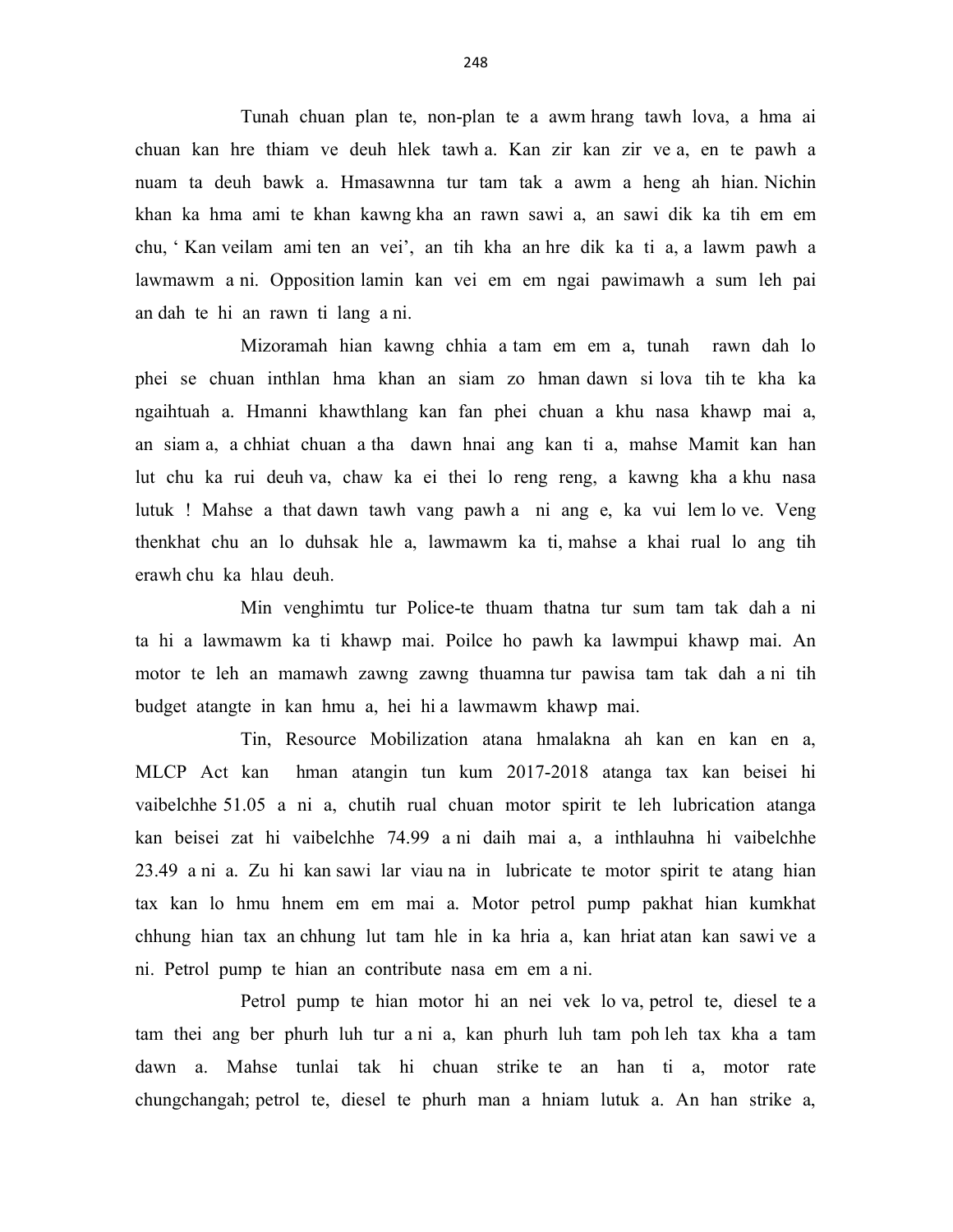petrol pump te hian anmahni in motor an lo nei vek si lova, chutah chuan kan nghei thei mai tlat mai a. Hemi chungchangah hian company te pawh sorkar hian dawr in tan han lakpui hi a tha khawpin ka hria a ni. Tax kan hmuh tamna tur a nih mai bakah petrol te, diesel te tel lovin kan awm thei tawh si lova, hei a pawimawh ka ti khawp mai. A tam zawk hian motor te pawh hi an nei lovin ka hria a. State dang atanga motor rawn phur lut zung zung tur pawhin a rate tha hi a ngai ve tlat mai a, phurh man hi a hniam lutuk a. Chu chu petrol pump neitute leh motor neitute hi an buai an buai a. Tin, hei hi zalen taka kan tih pawh a tha a, kan state hman tur tawk a tam poh leh an hralh hnem dawn a ni mai a. Tunah pawh chhiah pawh alo lut hnem khawp mai a, a tha ka ti khawp mai.

 A hun thu ngaihtuah chuan zirtirtu pawh ni tawh awm tak tih rilru te hi ka pu thin a. Kan ram hi kan rethei a, mihring pawh kan rethei a, chhiah hi kan ti lutuk ang tih te ka hlau deuh va. Income kan nei tha lo hlawm si a, tun hnaiah chhiah hi kan tipung nasa em em mai a, a tha thova, amarawhchu, hei hi partial increased a awm a ngaihtuahna kan hman hi a tul ka ti a. Chhiah pun danah pawh awmze nei deuh hleka tih pun ni se, kan duhthawh lutuk avanga tih pun nasat te a awm thei a ni. Mipui zawh tawk leh hriat thiam tur ang tawk vela thil kan tih hi a tul khawp mai.

 Tin, GSDP 2017-2018 chhunga a thanna tur 13.505 percent ni turin chhut a ni a hei pawh hi a lawmawm khawp mai. Sum puk chungchangah pawh hmasawnna tur atan kan puk dawn a, khangte pawh a lawmawm ka ti a . Amaherawhchu sum puk a, a pung lam hi hriat thiam loh a hlauhawm ve a, a rulh lehna lam tur ngaihtuah lova tih vak hi thil awl tak mai a ni a. Chuvang chuan hemi chungchangah hian kan ngaihtuahna kan sen a tulin ka hria a.

 Tin, inrenchemna chungchangah hian hma an la tha hle in ka hria a, tunhnaiah pawh an sawi kha beiseina sang tak a awm thu te pawh kan hmu a. Kan mamawh leh kan mamawh lo kan mamawh chauh lei a kan mamawh lem loh chu insum thiamte pawh hi a pawimawh khawp mai. Kohhran zawnah pawh ni se kan pawimawh in ka hria a, chungah te chuan hengte hi mitin ten kan zirchhuah tur a awmin ka hria a, chu chu kan sawi tel leh duh bawk a. NEDP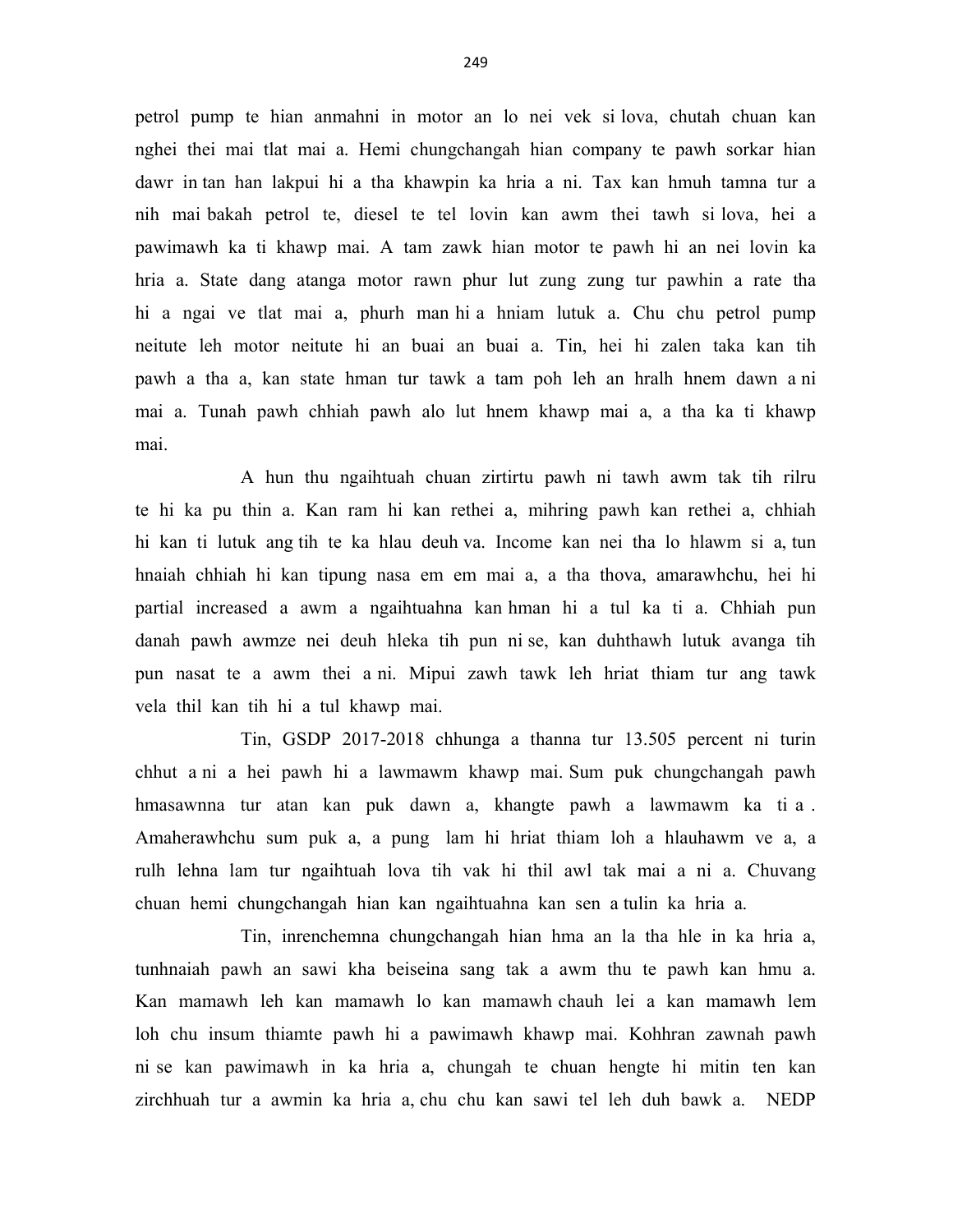te pawh an awm a, khawpui ho chuan mamawh intawm an ti a. Mamawh intawm han tih hian khawpui chuan a thawm ri va hi kan hre pha lo palh ang tih ka hlau ang reng deuh khawp mai a. Engpawhnise, mi ten hma an lo sawn a, an tangkaipui chuan a lawmawm ka ti tho tho mai a. A tlangpuiin he budget hi a tha ka ti a, ka support a ni tih kha kan sawi duh a ni. Pu Speaker, ka lawm e.

S P E A K E R : A lawmawm e. Pu Vanlalvena.

Pu R.VANLALVENA : Pu Speaker, ka lawm e. Vawiinah budget tha tak sawihona hun kan nei dawn a. A hmasa in kan Finance Minister ngaihtuahna hman nasat zia hi a lang in ka hria a. Tun kum chauh pawh ni lo, nikum lam budget phak ang tawk tawka ka zir ve atang hian kan Finance Minister-in a rilru a seng nasa hle tih a chiang a. Central lamah Planning Commission te thiah an ni a, India ram pumpui kalphung a danglam avangin. Kum hmasa lamah vote on account-in budget pharh a ni lo thei lova, a ngaihtuahna tak tak hi kan ram tan khalai bawr vel khan a pho chhuak hleithei lo te pawh niin ka hria a, Vote on Account-a budget present a ngaih thin avang khan.

 Amaherawhchu hei kan hria a, kan budget bu-ah pawh a lang a. Kum 2 chu budget a full in a present thei a. Ta tang hian kan ram hi min vawrh dawrh ti ila a sual lovin ka hria a, kan budget phak ang tawk a zir hian. Chuvangin, kan Finance Minister zahawm tak hi a fakawm hle in ka hria a, ram tan a thawh hlawk tak zet zet a ni tih a hmasa in ka sawiduh a ni.

 A budget chhunga pawisa hmandan tur hrang hrang an rawn duanchhuah hlawp hlawp ang kha sawi vak ka tum lo va, hun hmasa lamah kan ngaithla tawh a, hun te a tam lo bawk a. Kan budget thlir thuak a a khaikhawmna keimaha lo lang hi mipui ten kan hriat tha in ka hria a. Tin, keimah pawh min hnehna lai zawk sawichhuah ka duh a Pu Speaker. Kan budget han en hian Capital Expenditure, ro tling siamna tur atana budget-a pawisa lo lang,a tam tham a, a percent zel sawi a nih loh chuan a pawisa anga sawi chuan a tam tham avangin a percent a sawi hian a fiah thei zawk in ka hria a. Capital expenditure-ah hian kan budget pumpui atanga chhut in (CSS te tan) 27.43% a ni. Capital Expenditure hi kum 2014-ah khan 17.50% a ni a, 2015-ah khan 19.60% a ni a. Chutiang chuan ro tling siam na tur atana sum a dah percent hi a tam zel a. Hei hian budget tha a ni tih a lan tir in ka hria a.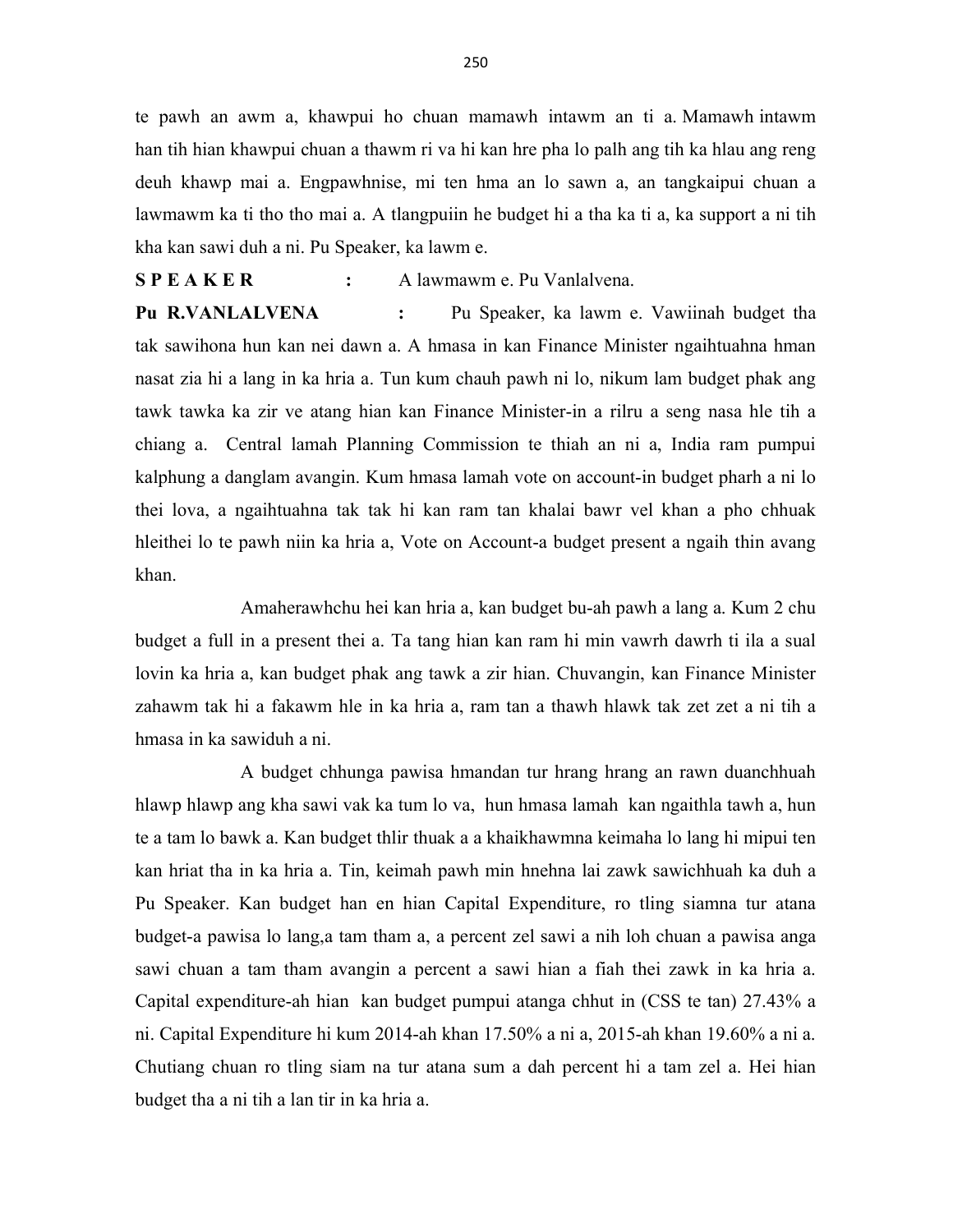Tin, a leh lamah kan leiba GSDP atanga chhut in leiba hi a tlahniam zel bawk a, a percent a han lak in. Leiba tlahniam zel a, ro tling siam na tur pawisa dah a san zel atang ringawt pawh hian kan budget hi a tha tawk niin ka hria a. Leiba hi 2015-ah khan 47.90% a ni a (GSDP atanga chhut in). 2016-ah 46.92% a ni a, 2017-ah hian 40.87% ni tura chhut a ni a. Kan leiba an tlahniam zel te hi a ropui khawp in ka hria a ni.

 Tin, kan budget atanga lo langah khan thingtlang harsa zawk te tan in sakna tur atan pawisa dah kan hmu a, a lawmawm khawp in ka hria a. Thingtlangah harsa tak tak chhungkua kan awm lo thei lo a. Mahnia in pum hleithei lo khawpa chhungkaw harsa te pawh awm theih a ni a. Chung mite tan chuan kan hmuh ang khan nuai 908 ruahman a ni a. Khang aia tam te pawh kha dah theih a ni tih nikum budget atang te pawhin a hriat theih a. Chuvangin a thlamuan thlak khawpin ka hria a, khawpui lam chauh pawh ni lo, thingtlang mite chanvo tur ruahman tel a ni tih kan hmu thei a ni.

 Tin, ka hma lama an sawi tawh ang khan Medical Re-imbursement hi kum tin a sang thei khawp mai, cheng vaibelchhe 80 bawr vel, a chang chuan 80 aia tam te a ni thin a, M/R atana sorkarin pawisa a senso hi. Chumi siamremna tur chuan Committee te pawh din a ni tih kan hria a. M/R a bill thei tur chin bithliah fel te a ngai a ni tih kan hmu a ni. Chumi rual chiah chuan mi harsa zawk, chhungkuaa sorkar hnathawk awm ve loh na chhungkua ten an bill ve theih dan tur ruahman a ni tih niminah zawhna an chhanna atang te pawh khan kan hre tawh a. A awmsa mai bakah a awmsa tih that leh zualna tur tunah ruahman mek a ni tih pawh kan hmu a ni. RSBY-ah cheng nuai 943.14 dah a ni a, (CSS). Khami bak pawh kha a la belh theih hmel a ni, a lan danah chuan. Chuvang chuan niminpiah lama kan House Leader zahawm tak in a sawi zauna ang khan Health Care Scheme mi harsa zawk ten an damlohna bill an lak ve theihna tur tha zawk, tuna kan kalpui aia tha zawk pawh ruahman mek a ni tih kan ngaithla tawh a. Chuvang chuan kan budget tuna a lan dan leh ruahmanna kal lai mek en hian hmasawnna kawng hi chu kan zawh zel a ni tih a chiang em em a. A bik takin mi harsa zawk ten RSBY-ah te, Health Care-ah te pawisa an hmuh ve theihna tur ruahman a nih avangin. Harsatna leh manganna, damlohna an tawh a an bill let ve leh theih na tur hi kan sorkar hian a ruahman tha em em a ni tih kan hria a. Chutihrual chuan helai sorkar hnathawk, Pathian khawngaihna dawng ti mai ang, mi vannei bik tena an bill reng theih na tur bo chuang si lo hian kan sorkar hian ruahmanna a siam a. Chutiang chuan a kalpui a ni tih kan budget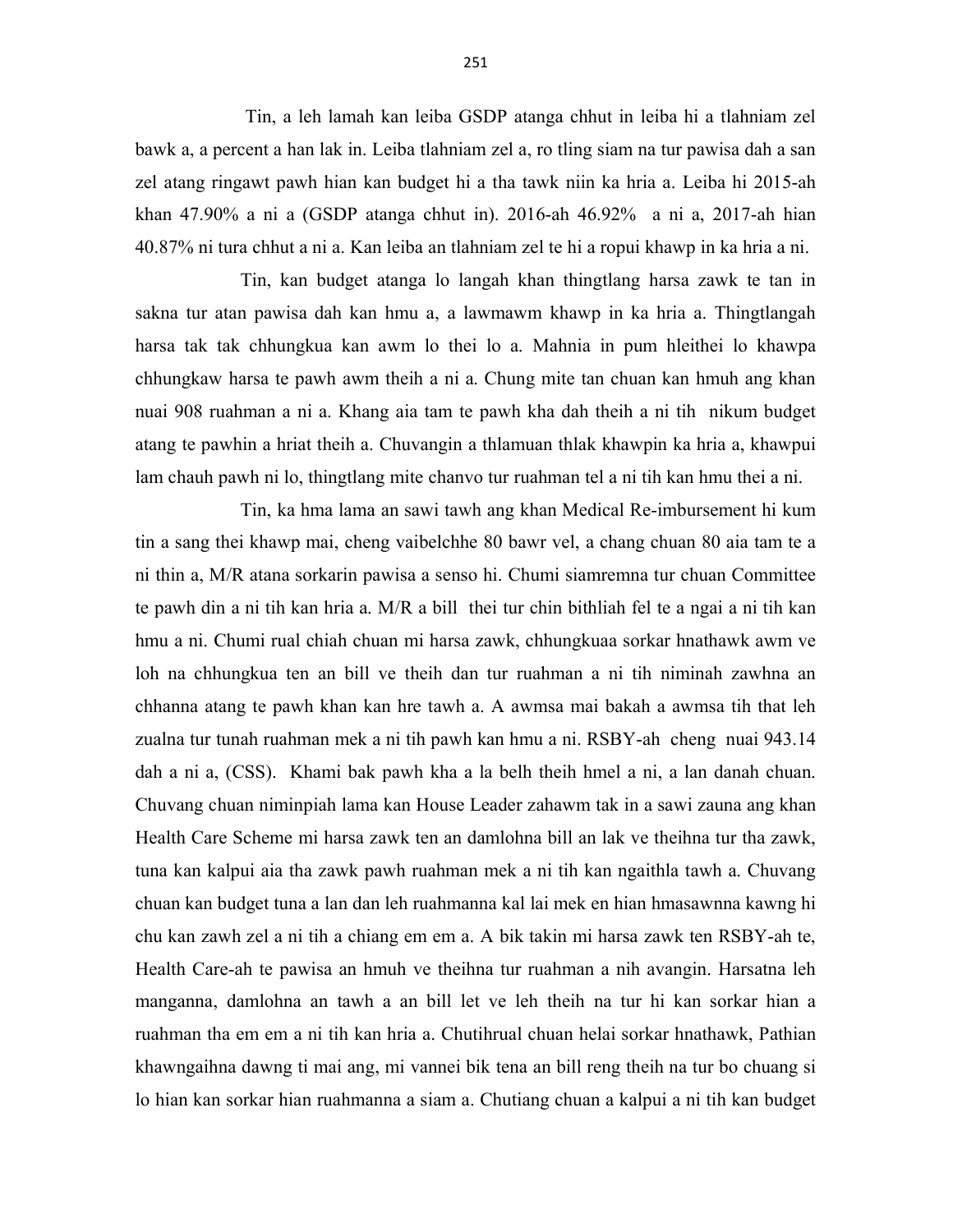atang hian chiang takin a hriat theih a. Chuvang chuan budget tha tak a ni tih chu a chiang ve khawpin ka hria a ni.

 A dawt leh ah chuan, tunlaiah chuan ram kan vat chereu nasa a, chu chuan tui in tur min tlakchham tir a. Kan forest te kan vah chereu chuan tui lamah harsatna kan tawk ve zel a, chu chu khawvel kalphung hi a ni a. APJ Abdul Kalam kan President zahawm takin a sawi an sawi thin chu 'Indopui II-na ang hi lo thleng leh dawn se chuan a thlen nachhan tur chu tui thianghlim inchuh na vang a ni ang e', a ti e an ti thin a. Chu chu thil awm thei a ni a. Tui hi ngah viau mah ila tui tam tak hi ei leh in atana hmantlak loh a ni a. Tui thianghlim hi kan nei tlem tawlh tawlh mai a. Chumi chu hria in kan sorkarin, kan Chief Minister ten ruahmanna fel tak an lo neih tawh thin avangin tunhma atangin NLUP hi an han kalpui a. Tuna NLUP an kalpuina ah hian ei leh bara hmasawnna chu sawi loh kan thing leh mau kan humhalh thatna hi economic survey bu ah te pawh khan a lo lang a. 2010-a ramngaw, lo kan neih avanga ram kan vah chereu thin ang kha vat chereu tawh lovin, tunah chuan hectare tam fe, hectare 6011 bawr vel 2010 ai khan a tlahniam daih tawh a. Ram tha, ram ngaw tha hi kan ram hian NLUP an kalpui avang hian a nei tawh a ni tih te pawh kan hre thei a ni. Chuvangin, ei leh bara kan intodelhna lam ngawt ni lovin ramngaw neih that lamah te pawh kan ram hian hma a sawn zel a ni tih kan hmu thei a, hengte hi a lawmawm hle in ka hria a ni. Chuvangin kan ram hi tun ang zela a kal chuan hmasawnna chak taka a kal vut vut te chu thil harsa tak a ni chung in hma hi kawng tin rengah hian kan sawn a ni tih he rorelna lo lang atang hian a hriat in ka hria Pu Speaker.

 A tawp berah chuan Pu Speaker, NEDP-ah crore 750 dah a ni tih kan hmu a, heng hian a bik takin lo neitute hamthatna atan nasa takin hna a thawk dawn niin a lang a ni. Agriculture Link- road te an mamawh a, chungte chu tunah hian sorkar hian hma a la a, tam tak an laihsak mek a ni (power supply failure) .

SPEAKER : Awle, tunge sawi leh ang? Pi Awmpuii……

Pi VANLALAWMPUII CHAWNGTHU : Pu Speaker, ka lawm e. Kan budget en hian a lawmawm ka ti a. A pharh ni ah te khan social media hrang hrang han enkual chuan Congress sorkar chu sorkar leh an tum hle mai tih thawm kha a ri a ring hle a ni. Chu chuan kan budget that zia a sawilang in ka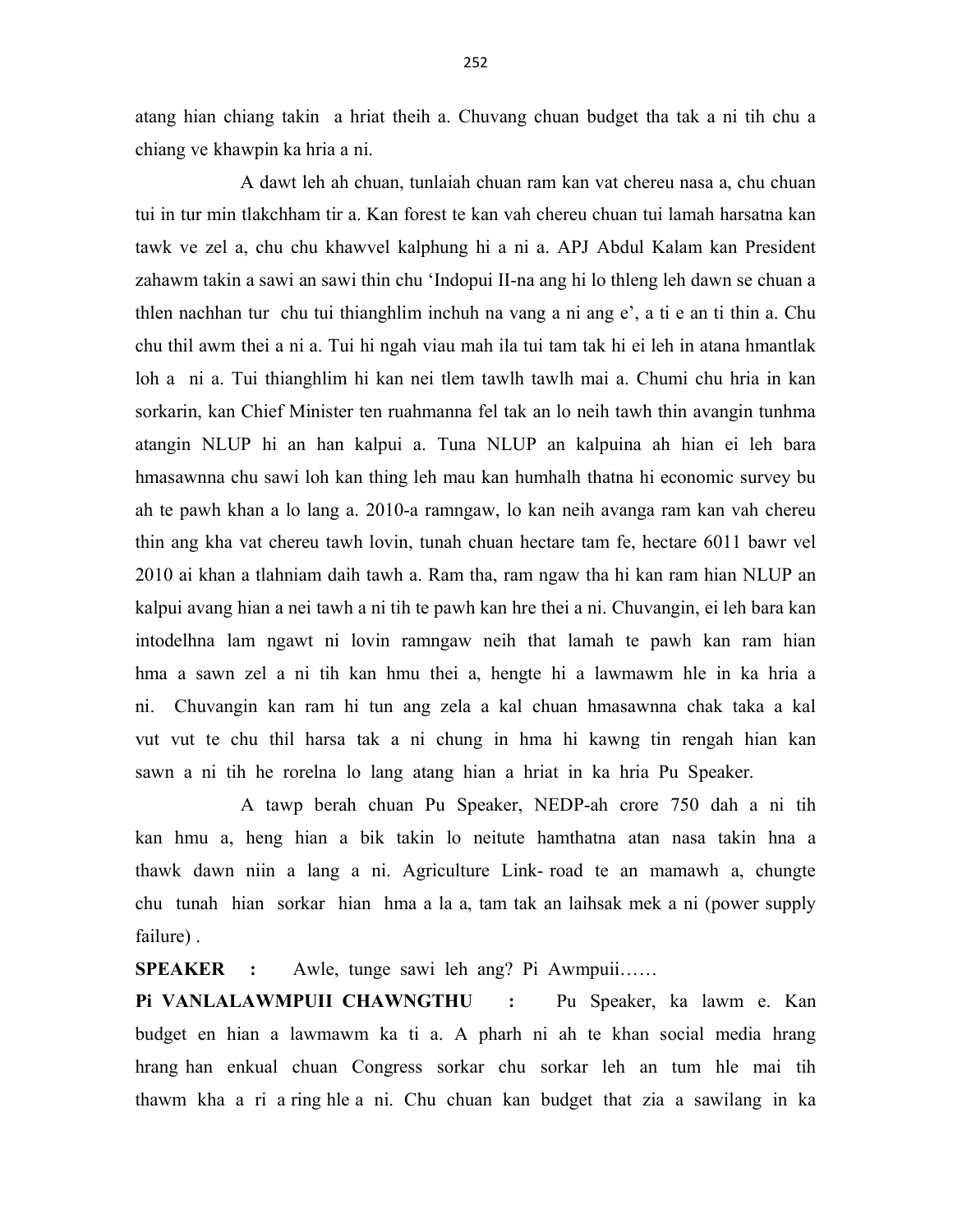hria a. A engapawh chu ni se i veilama thu te leh i dinglama thu te hi sorkar tawh leh sorkar mek te kan ni a. A tu-a-te pawh hi sorkar leh tum vek kan ni a, sorkar leh tum ai mah chuan hetiang ang budget ropui tak kan Minister zahawm tak leh a thawhpui Parliamentary Secretary te thawhrah ram in a hlawkna kan tel te hi a ropui ka ti a. A bik takin PWD kawngpui chungchang hi kan sawi nasa hle mai a. Kawngpui siam mek, a thar siam nan crore 657.64 dah a ni hi a ropui ka ti em em a. Kawngpui a chhia tit e in kan au nasa a, sorkar leh lam ni lovin tuna sorkar-na chelh mek tute hian ram an vei zia a tilangin ka hria. Chutiang chuan department hrang hrangah kan budget te a pung nasa em em a.

 Tin, tute pawhin kan vei em em Home department chungchangah te pawh motor enkawlna tih te, TA te, an uniform chungchang te kan vei em em a. Hengte hi department enkawltuten hria a an harsatna phuhru tura budget an rawn siam te hi a lawmawm em em a.

 Nichin kawng chungchangah khan han let leh ila ka hmaa sawitu MLA zahawm tak Pu Thanliana khan a zinna a kawng khu lutuk a ruih avanga chaw a ei theih loh kha a sawi a, khami tum khan kan zinho a, a khuk nachhan kha a sawi tel lova. A khuk nachhan kha an siam mek a, an laih mup mup avanga khu a nia tih lai te kha ka rawn sawilang leh lawk a ni. A awm loh laia sawi kha ka ui deuh a ni. Chutiang chuan kawng chungchangah hma lakna nasa takin a kal mek te hi a lawmawm em em a ni.

 Tin, NEDP chungchang ah, kuthnathawktute hmakhua ngaia hetianga budget ropui tak mai an rawn pharh thei hi a ropui em em a. NEDP hmangin development hi a zuan in a rawn zuankahlen dawn lova, a tum in bial tinah min rawn tum chat chat dawn a ni . Hengte hi a ropui em em a ni tih hria ila.

 Department hrang hrangah NEDP hmangin tunah pawh keini bial angah te pawh a ni a, hnathawh tur a in chhawp chho ut mai a, hengte hi a ropui ka ti a. He budget rawn pharhtu te, kan hotute chungah hian lawmthu sawi kan ba nasa in ka hria a. Opposition kan ni emaw, ruling kan ni emaw, he NEDP avang hian mahni bial theuh hi a thang zawt zawt dawn a ni tih te han hriat hian a lawmawm em em a ni.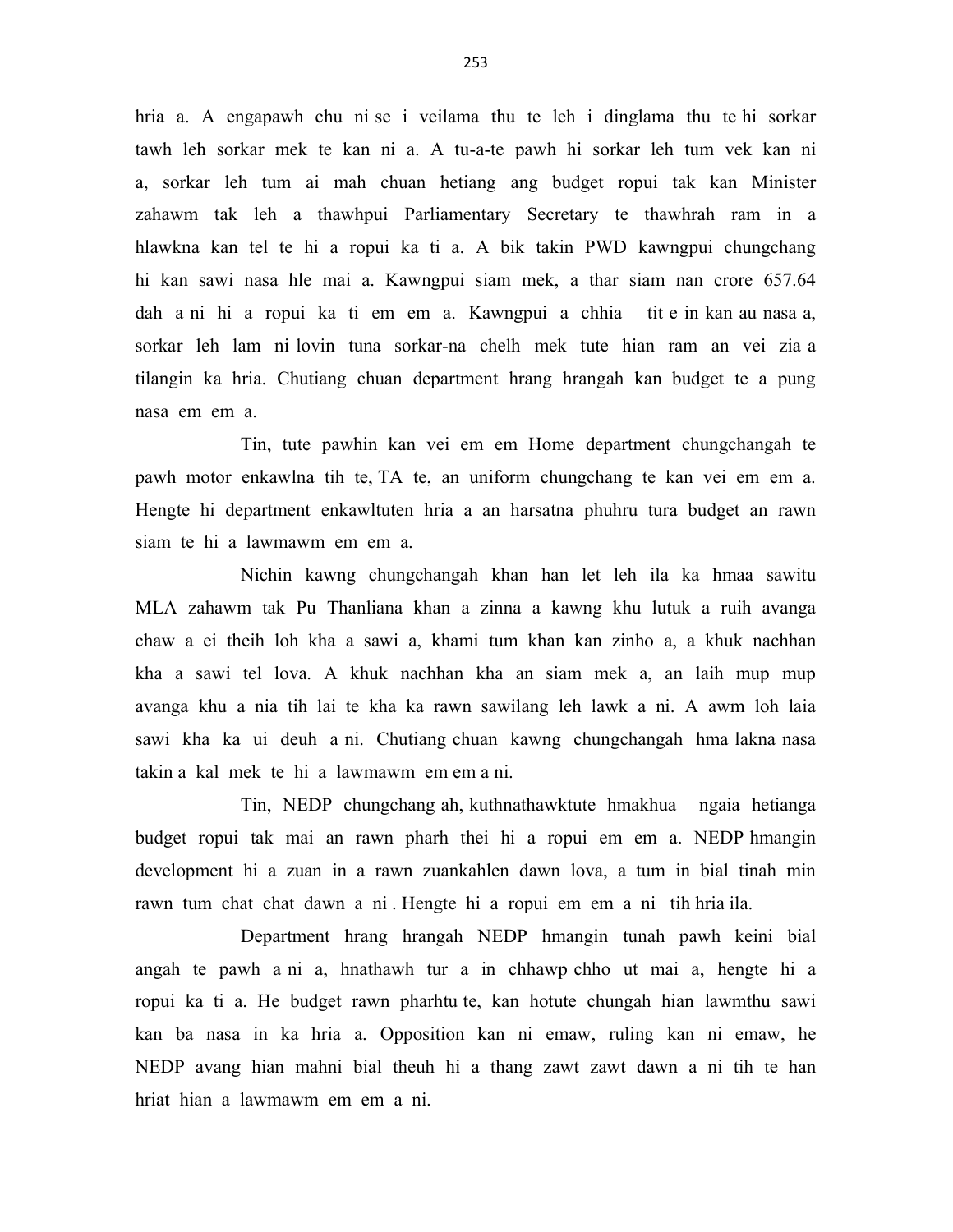Tam tak sawi lo ta ila, medical reimbursement chungchangah pawh damlo leh chhungte in a tuar si lova, sum renchem dan tur an han zawng te leh an han dap te hi a lawmawm ka ti hle, khang zawng kha ka rawn sawi theih ni sela, he budget hi a tha ka tiin ka rawn thlawp a ni e. Ka lawm e.

SPEAKER : Midang an awm tawh lo maw? An awm tawh loh chuan House Leader khan sawi tur a nei em? Minister kha khaikhawm turin kan ko tawh mai dawn em ni? Ban in duh tawh mai em ni , a hun hma in maw?

Pu R. VANLALVENA : Pu Speaker, vawiinah khi hun a la tam a, sawi tur an awm tawh si loh chuan naktuka sawi kher kha a tul tawh em ni? A ban theih mai lawm ni ka ti a ni.

Dr. K. BEICHHUA : Pu Speaker, tuman in sawi duh loh chuan keiin ka sawi ang a, minute 30 vel min pe thei ang em?

SPEAKER : Minute 10 sawi tur pawh i hre dawn em ni?

Dr. K. BEICHHUA : Pu Speaker, ka lawm e. Budget discussion kan nei mek a, kan la nei zel dawn a, a lawmawm hle in ka hria a. Kan Finance Minister zahawm tak hnenah a hmasain lawmthu ka sawi a. Regular budget kum 2 lai min rawn pharh sak avangin a ropui ka ti a, a hmasain lawmthu ka sawi duh a ni.

 Kan budget pawh hi kum hmasa lam ngaihtuah chuan a pung chho ve hret hret zel a, pawisa te pawh kan population leh kan ram ngaihtuah te chuan a tam tham ve viau tawh pawhin a lang. Chutih lai chuan  $14<sup>th</sup>$  Finance Commission recommendation anga kan sum hman dan tur hi kal chhoh pui tur kan ni dawn a. Sum kan hmanna ah zalenna lian tak kan nei dawn a ni. Chuvang chuan good financial management hi thil pawimawh ber tur niin ka hria a, sum hi engzat pawh lalut ila, management a that loh chuan Pu Speaker, kan that phah dawn lo a ni.

 Chuvangin management lamah hian kum dang zawng aia fimkhur zawk leh nasa zawka tan kan lak hi a tul tak zet dawn in ka hria a ni.

 Kan budget kan sawi ruala ka rilrua rawn lang hmasa ber pakhatna chu kan GSDP, kan Mizoram dinhmun ngaihtuah hian rilru nat thlak ka ti a. India Today-in Mizoram sum thawhchhuah GSDP chu India rama state hniam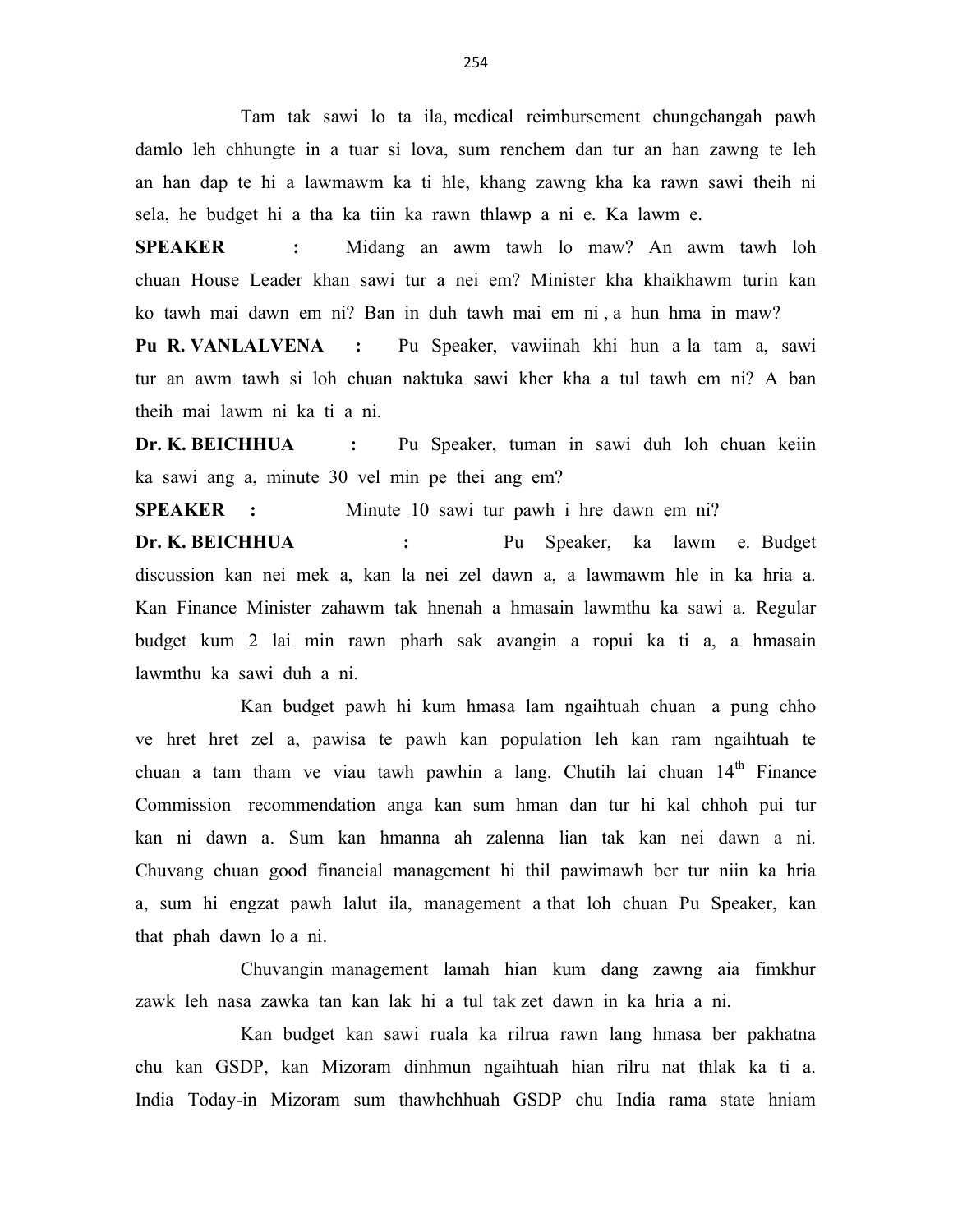berah min tarlang a nih kha. Hei hi a rilru nat thlak hle in ka hria a, a tlawm thlak pawh ka ti a ni. Kan ram kuthnathawktute thawhchhuah in GSDP-a an contribution sang thei lo hi tu mawh nge ni tih hi kan in zawh theuh a tulin ka hria a. Chutih lai chuan engtinnge hei hi a solution kan ngaihtuah ang tih hi kan ngaihtuah a ngai bawk a ni.

 Vawiinah NLUP te kan sawi, a hlawhtlin leh tlin loh chu kan GSDP atang hian a lang vek a ni tih ka sawi duh a. Chuvangin vawiina kan Zoram dinhmunah chuan service sector atanga kan hmuh chhuah kan GSDP 58% zet a ni a. Chutiang a nih chuan sorkar hnathawk te hlawh chu ram pum innghahna a ni deuh tlangpui ti ila kan sawi sual ka ring lo. Kan economic dinhmun a duhawm loh zia hei hian a rawn tilang a ni. GSDP pawimawhna hi sorkar leh mipui nawlpui hian thupui hlapuia kan neih hi a tul tak zet in ka hria, Pu Speaker.

 Chutih lai chuan kan ram planning hrang hrang kalpui dan pawh hi GSDP chawikan tumna lam a hawi lo hle in ka hre thin a. Chawpchilh leh awlsam taka mipui tih lawm hi GSDP lam ai chuan kan ngai pawimawh zawk emaw tih tur hian tuna kan rorelna kal lai pawh hi kan hmalak dan a niin kei chuan ka hmu a ni. Ka hmuhna tlang atang chuan state kan nih hnu ah pawh kum 30 zen zawn kan han ni chho ta a, chutih lai chuan kan state dinhmun kan House Leader zahawm tak pawhin a sawi thin a, kutdawh hnam, compensation hnam, chawmhlawm state tih hi kan hming ah kan in puh a nih hi. Heng te ngaihtuah hian a lungawi thlak loh hle in ka hria a. Vawiina roreltute hian heng thil ah hian kan rilru kan sen tak zet zet a tul in ka hria a ni. Kan aia state ropui loa kan ngaih Sikkim te pawh tunah chuan Poverty Free State-ah an puang thei tawh a ni. An Chief Minister kum 20 rorel khuan Poverty Free State-ah a siam thei a ni. Engvanginnge keini hian kan siam ve theih loh ang tih hi challenge-ah la ila Pu Speaker, a tha hle in ka hria.

 A pahnihna ah chuan sum leh pai dinhmuna kan ram a pachhiat viau laia Year of Consolation kan hman laia Performance Audit, State Lottery C & AG Report No. 2 of 2016-a recommendation a siam ah khan total sale proceeds `1,11,834 crore leh `23 crore kha 2013-2015 ah distributors ten `25 lakh chauh state sum bawm ah an deposit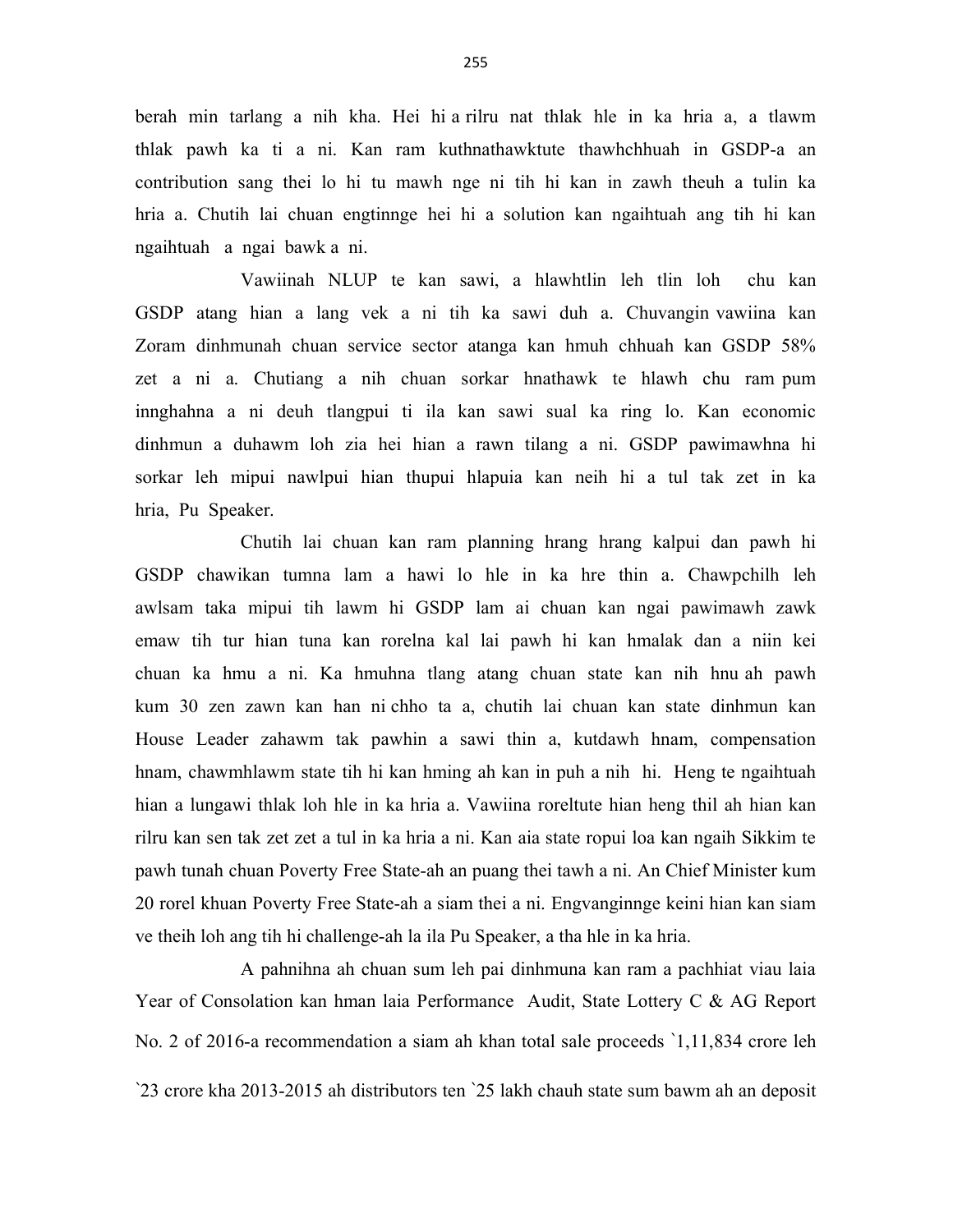tih kan hria, balance amount ` 11,808 .77 crore bo thlau ta mai kha enge ni thil awmzia ni ta ang tih kha nasa takin keimah pawh ka in zawt a. Chu chu Zoram mipui te hian vawiin ah hian kan mangan pui a ni. Sorkar hian heng te hi engtinnge hma a lak tak ang le tih hi kan in zawhna ni se. Heti zozai pawisa Zoram budget kum khat leh a chanve atan deuh thaw bo-thlau ta mai hi sorkar hian kan ngawih bo pui mai dawn em ni tih hi Pu Speaker, kan in zawhna ni se a tha in ka hria.

 Pathumnaah chuan tun hnaia Mizoram mipui ten kan ngaihven em em Building & Other Construction Welfare Board ten inhlawha eizawng te tana sum lakkhawm Labour Cess hi September 30, 2016 thleng khan pawisa hmuh zat hi `43,39,33,490 crore a ni a, chung zinga ` 5,61,120 lakhs chauh chuan hlawhfa te hnen a thleng a ni.

 Labour Cess hi beneficiaries te tan chauha tih tur, a inhlawhfa beneficiaries te kut thleng tura tih a nih laia, vawiinah he sorkar hian a hmanna tur dik ni loa a hmang hi a pawi tak zetin ka hria a, a vanduaithlak ka ti a ni. Chuvangin helai thil hi sorkar pawh hian ngaipawimawh in hma la tak zet se tih hi ka sawi duh bawk a.

 Pu Speaker, pali-na ah chuan road communication-a kan in kal pawhna kawng chungchang kha member zahawm tak tak te khan kan lo sawi deuh theuh a. Vawiin-ah hian sum tam tak kan nei mai thei, sum neih hi kawng tha neihna a ni kher lo, sum kawl teuh ila kawng kan siam si loh chuan kawng a tha chuang lovang tih ka sawi duh bawk a. Rual ka awhna em em thin chu motor changkang tak tak kan nei a, motor ropui tak takin kan tlan a, kan motor berh lei luai mai, paw ther thur-a kan tlan ka hmuh te hian zahthlak ka ti. Mi ram ah chuan motor chhe te te pawhin nuam takin, fai takin an tlan thei kan ramah chuan chutiang chu a ni lo. Hei hi Pu Speaker, kan in en let a, motor tha hi ropui nan hotuten kan hman a kan kawng a chhiat si chuan kan hnung lam atang hian mipui hian min nuih dawn a ni tih hi Pu Speaker, ka sawi duh bawk a. Chuvangin motor tha, motor ropui ai hian kawng ropui hi ngaipawimawh ila tih hi vawiinah hian ka sawi duh bawk a.

 Pu Speaker, panga-na ah chuan, kan sorkar hian NLUP flagship programme a nei a, a tir ah chuan Prime Minister special package kan ti, an kal chho zel a, tunah kum 8 chuang NEDP kan han ti chho leh dawn a. Heng ah hian Prime Minister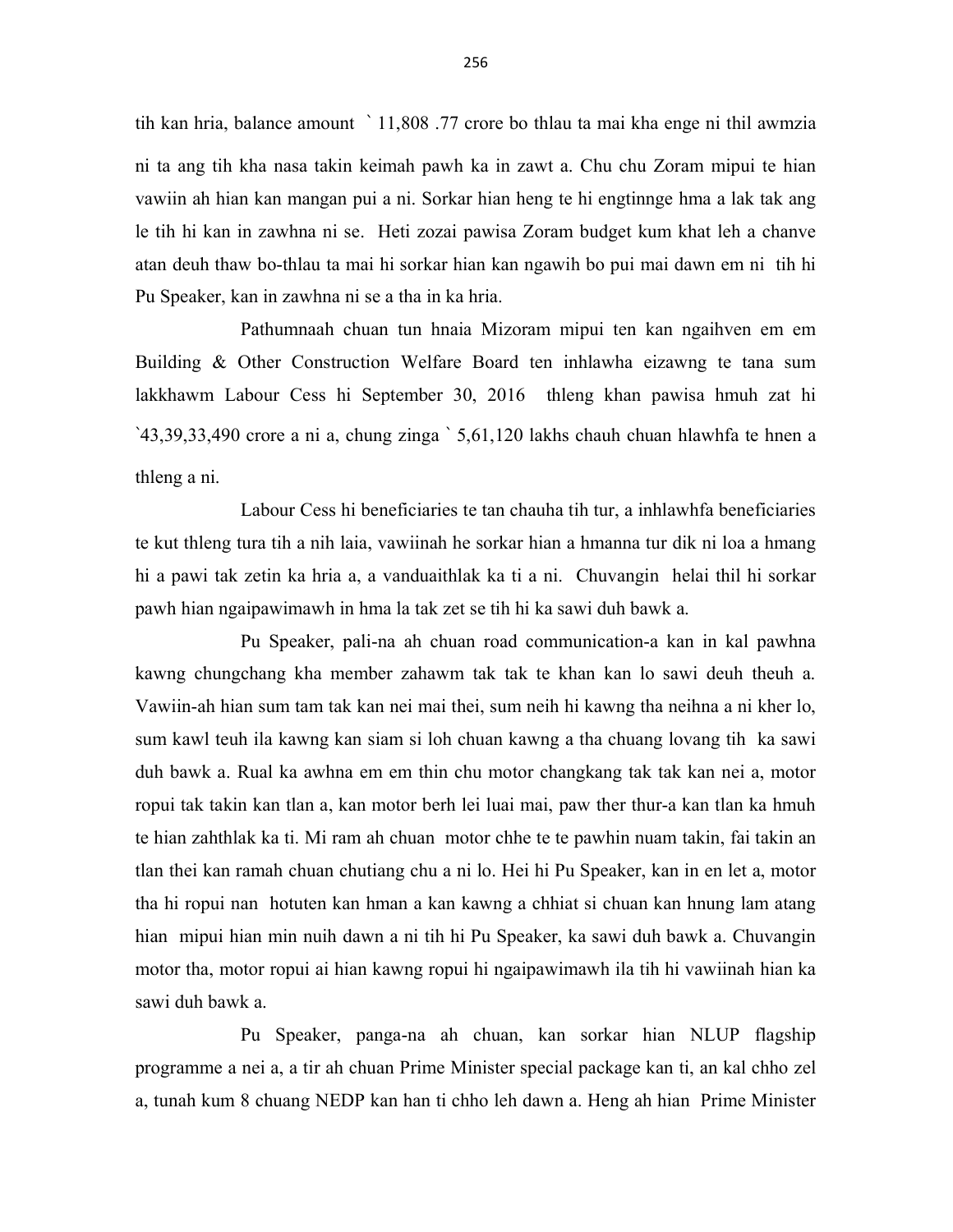special package tiin mipui hnenah kan inzirtir a, mahse tunah chuan mipui leh helai member zahawm tak tak te hian hei hi Prime Minister special package a ni lo tih kan chiang a, plan atanga kan sem a ni tih kan hria. A hlawhtlin leh hlawhtlin lohna chu kan GDSP atang hian a lang. Economically chuan kan hlawhtlin pui kher lo, politically chuan tu te emaw chuan an hlawhtlin pui in ka hria, Pu Speaker, chu chu thudik a ni tih ka sawi duh bawk a.

 Tin, Pu Speaker, kan ram economy indicator pawimawh ber te zinga pakhat chu kan health status hi kan ti lo thei lo. Chutih lai chuan kan economy survey 41 na ah khan a rawn tarlang chiang a, medical reimbursement kan rawn sawi theuh a, sorkar sum luan ralna hlawm lian deuh mai a ni a. Medical reimbursement hi tun dinhmun ah hian pek chhuah theih loh pawh a in chhekkhawl nasa tih pawh Finance Minister khan a rawn sawi bawk a.

 Tin, kum tin `80 crore kan hmang thin tih te pawh kan hria a, kumin ah pawh tam tak budget ah dah leh bawk a ni Pu Speaker. Chutianga thil pawimawh a nih avang chuan kan Health Care deliveries-ah hian rilru zau zawk kan put a pawimawh in ka hria a. Medical reimbursement-a sum tam tak kan hman ai hian kan infrastructure leina tur te, kan PHC tih changtlunna tur te,  $1<sup>st</sup>$  referral unit tih changtlunna tur atan hian kan sum hi hmang uar ta ila, vawiina medical reimbursement-a sum tam tak kan hman ang te pawh hi kan pumpelh lo ang maw tih hi rilru ah ka nei a ni. Chuvangin Pu Speaker, vawin ah hian medical reimbursement heti em ema Zoram in sum kan sen hi a solution tur tha bera ka hriat chu, keimahni ram ah ngei hian, keimahni District tin ah te, keimahni bial theuh ah te hian infrastructure ti changtlung ila, kan medical reimbursement hi chu automatically in a tla hniam ang tih ka hmuh dan a ni. Chutiang chuan sorkar hi pen thei se tih ka duh bawk a.

 Pu Speaker, Human Resources Development hi thil pawimawh tak a ni a. Human resources pawimawhna lai chu kan hre theuh a. Education is all round development a nih kha. Chutiang a nih lai chuan vawiina kan ram dinhmun ngaihtuah hian, nimin ah khan resolution ropui tak kan passed a. (Pu Speaker ka sawi zo tep). Keimahni ngei in separate cadre kan neih ve theihna tur - IAS, IPS, IFS te kan neih ve theihna turin resolution kan passed a ni. Lo nei teh reng pawh ni ila, kan education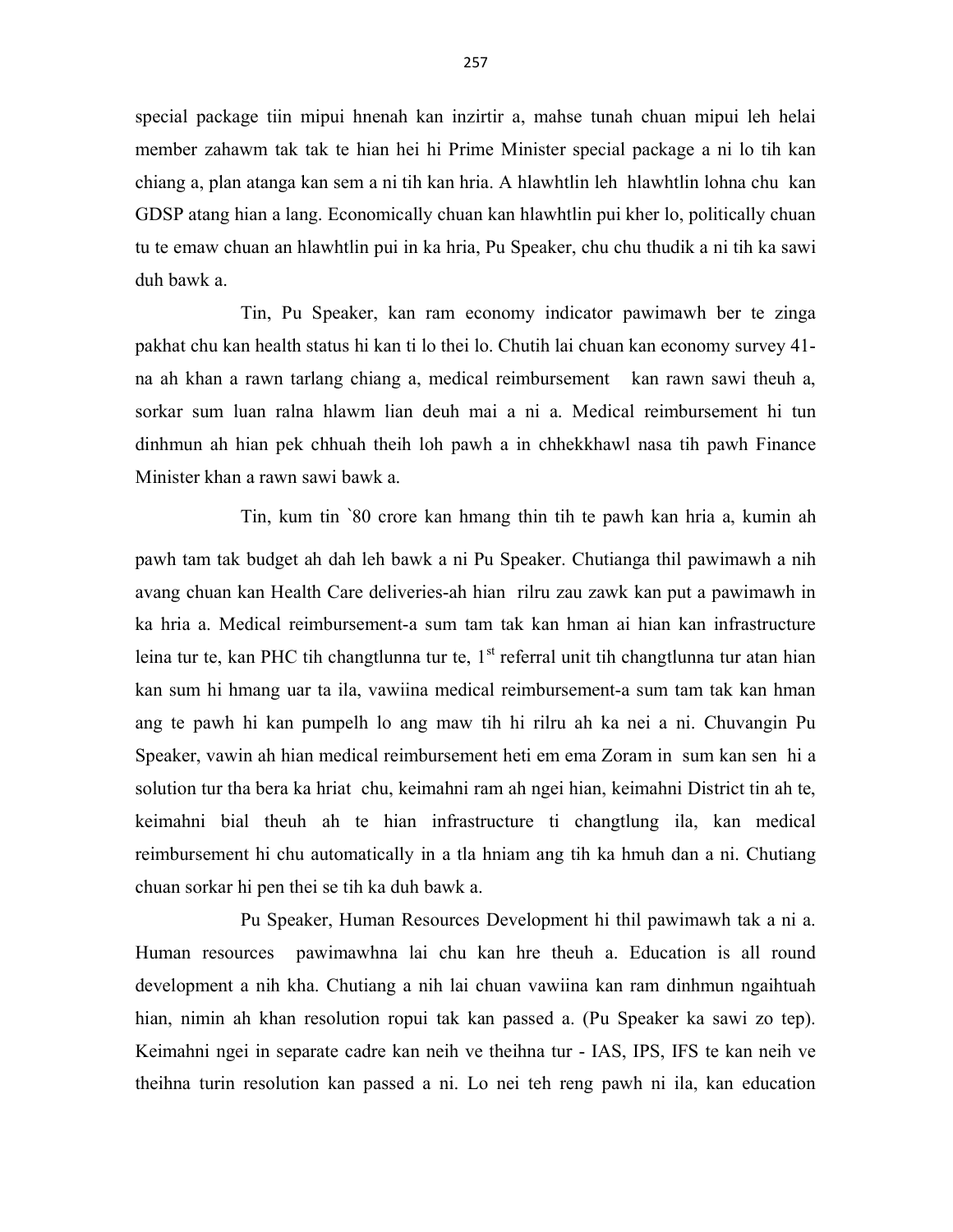system a fuh si loh chuan hei hi a ropui angin a ropui dawn lo tih a hre chiangtu te vek kan ni. Vawiina kan sorkar hian world class education min kawhhmuh, chu chu mipui te pawh in kan beisei, keini roreltu i veilam ami te pawh hian kan lo beisei viau asin. Mahse world class education dinhmun kan thlir dan erawh a inang lo te pawh a ni mai thei. World class education kan tih hi tuna kan achieve chin hi kan lo dream a nih chuan state vanduai ber kan nih ka ring a ni. A chhan chu vawiin ah hian SSA zirtirtu te, RMSA-a zirtirtu te leh Hindi zirtirtu te hlawh la theilo tih leh, an contract term a tawp huna absorb theih loh, state in a chhawr zui theih loh tih te hi tih tak tak in, an rilru pe tak tak in, kan rilru helamah hian dah tak tak ila chu kan state hian kan tih theihlohna tur awm hian ka hre lo a ni. Chuvangin nasa taka hma kan lak a tul hle in ka hria Pu Speaker.

 Chulo ah chuan pakhat Pu Speaker, resource mobilization atana hmalak kan tum na ah kan sum mamawh zat kan thawh chhuah loh avangin sum hnar thar zawn chhuah kawngah hian sorkar-in theihtawp chhuah a tum a, a tum dan ah chhiah kan lak thin hrang hrang te leh thil dang dang, non-tax atang te pawh in tih pun chhoh zel a tum a ni. Chulaiah chuan thil pawimawh deuha ka hriat chu C& AG report kan thlir hian chhiah lak na atana assessment diklo leh felfai lo a awmin ka hria a. Sale turn over concealment tam zia hian state tin ah revenue resource assessment kan neih uluk a tul hle a ni tih a tilang chiang hle in ka hria a, tan a ngai hle in ka hre bawk a ni. Work department lam sawi tur tam tak a awm a, mahse hun a tawp dawn tawh a. Chuvang chuan Pu Speaker, C&AG report atanga department fello leh audit apianga sawifiah thei lo department kan tam lutuk hi kan in en chian a tul hle in ka hria a. Vawiina roreltute pawhin hei hi rilru takin ngaihtuah ila a tha awm mang e aw tih kha Pu Speaker, a tawp nan ka sawi duh a ni e. Ka lawm e.

SPEAKER : Aw le, midang sawi leh tur kan awm tawh lo em ni ? Kan awm tawh loh chuan sawihona hi kan khar mai dawn a nia. Aw, Pu Zoramsangliana i lo sawm ang.

Pu P.C. ZORAM SANGLIANA : Pu Speaker, naktuk lam hi kan nghak ngawt hlawm a ni ang tih te pawh a hlauhawm in ka hria a. Hun tha tak kan nei hi a lawmawm ka ti a ni. Finance Minister zahawm takin supplementary demand a rawn dil, chawhma lama kan passed tawh kha sawi ngailo a nih rual khan khanga kan pawisa supplementary demand dilna keimahni Legislature te tulna hria a, khang an tel ve te leh,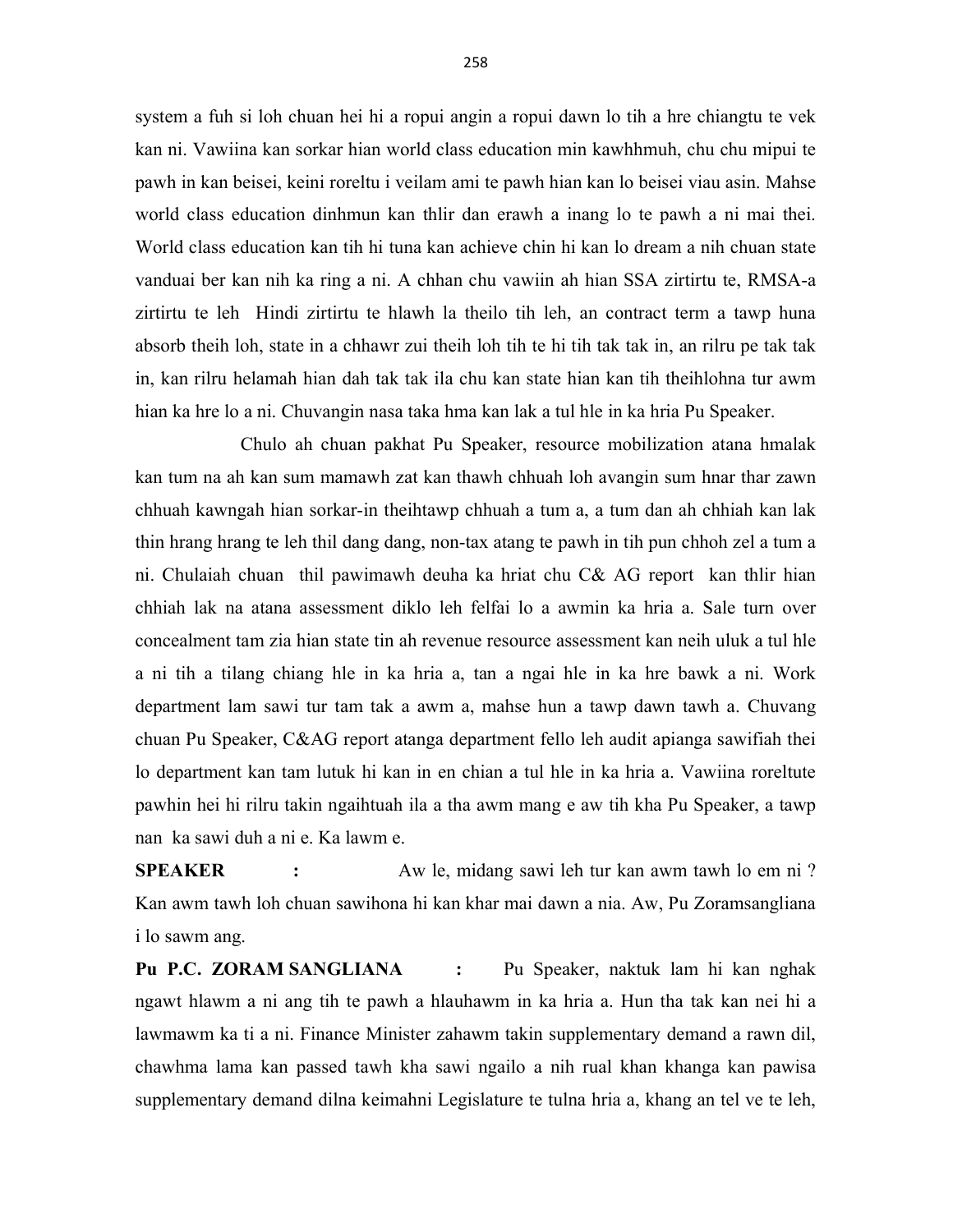chung chu a hmangtu ber ber pawh keimahni MLA ho hi kan ni a. I hriat angin tun term ah hian committee peng hrang hrang te an active em em a. An zin nasa in thil hrang hrang report pawh session apiang hian engemaw zat committee ten thehluh a ni a.

 Heng atang ringawt pawh hian kan Assembly hian sorkar nena, (Secretariat pahnih te ti zawng pawhin sawi ila), inlaichinna avanga committee hman tangkai dan te, sorkar tha tichak tura committee hmang tangkai a nihna te hi a pawimawh chho zel a, nakin zelah pawh heng atana sum leh pai mamawhna te pawh hi thil tul tak niin ka hria a.

 Kan sawi ngailo viau mai a, Assembly hi a demand pui ni lova general discussion ang deuha sawi ka duh chu kan committee na room ah bik hian state dang atang te pawha min rawn tlawh te pawh an awm ta fo a. Conference Hall bul mai a nih avangin mipui te nen, midang min rawn tlawhtute nen, state dang atanga min rawn tlawhtute nen inthiarna kan intawm luai luai mai a, heng te pawh hi inthiarna tha siam a ni tur te hi lawmawm hi ka ti a. Chutih rual chuan motor min khalh sak thintute leh kan PSO ho ten intharna mumal an neilo hi chu kan secretariat hian ngaihtuah sak an va tha em aw ka ti a ni. Inthiar te a ngai ve a, mihring an ni a, zun leh ek chhuak thei, harsatna tawk ve thei te an ni a, heng te hi a hmasa in kan sawi duh lawk a ni.

 Tin, Finance Minister zahawm takin a rawn sawi ah hian vawiinah chuan (14th Finance Commission in kan sum leh pai dinhmun tur chiang taka min pek avang pawh niin ka hria a, a rawn sawi danah pawh khan) nikum leh kumin-ah budget puitling a rawn pharh chho thei ta a, mi state te leh hmun dang dang ami te tih dan han en hian hemi budget han tih lai leh sorkar ni pawimawh te leh pawimawh hrang hrang, kan culture te kan in chawi vul ve na ti mai ang, state hrang hrang ka lo thlir ve mai mai thin chu, a bik takin khawvel pum huap te pawhin ti ve ta khanglang ila, Christmas pawh Christian lo te hlei hlei in an zah a, an hlut thin ang hian heng ah hian kan ni pawimawh ang te hi hlut thiam a kan kal zual deuh deuh te hi a tha in ka hria a. Kohhran te nen pawh insu buai lo thei ang ber tur te hian kal a tha in ka hria a. Chu aia pawimawh maha ka hriat chu school naupang nursery atanga university thlenga thutna ram kan ni tawh a. Chung ho calendar te en ran chungin hahdam deuh zawk in budget te hi a neih theih ve tawh lawm ni aw! State dang ten January thla ah te, February thla ah te full budget te an pharh thei a.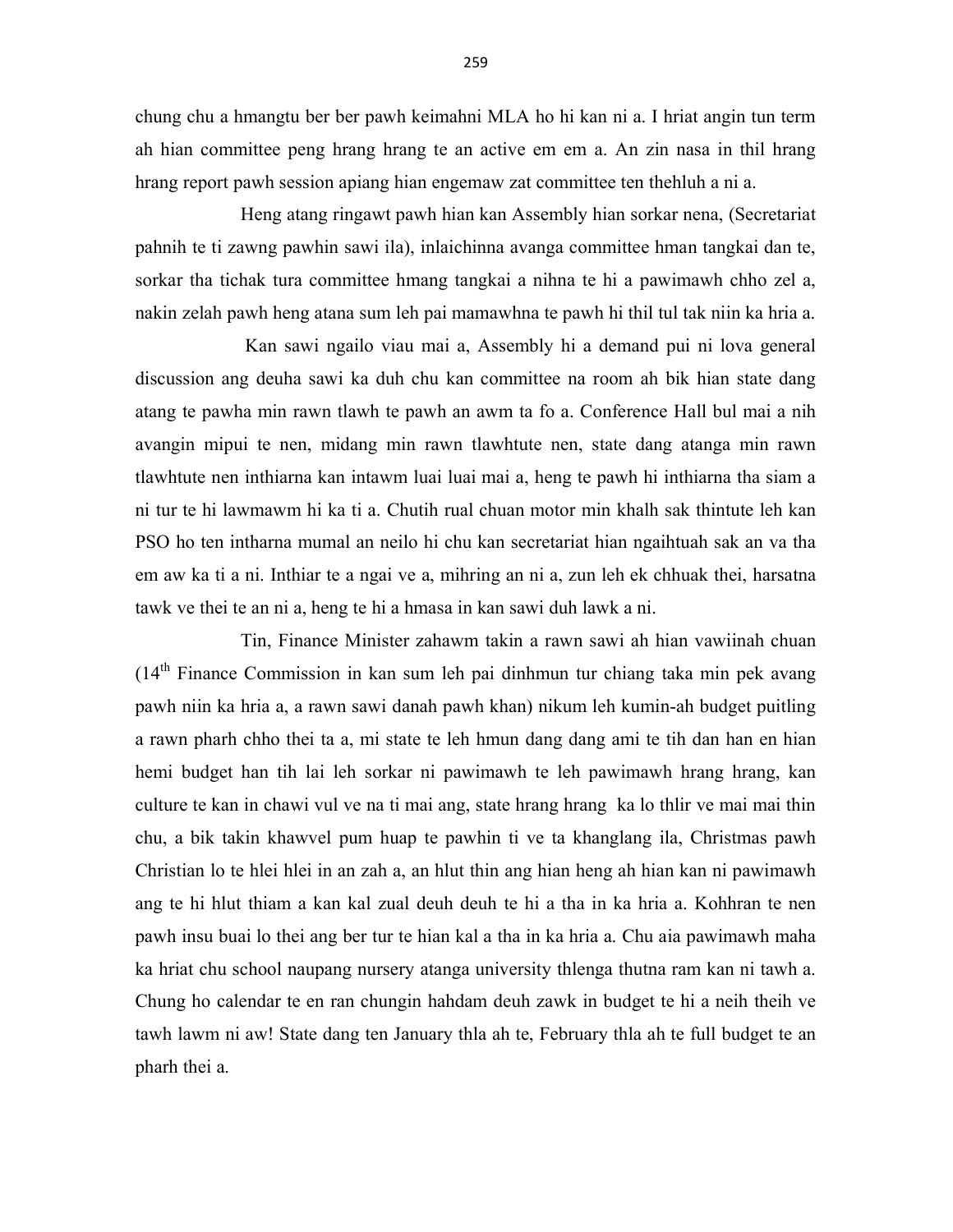Keini ah pawh Consultative Committee ah te pawh ka sawi chhuah tumin Planning leh Finance official te chuan, "kan thei ve reng alawm', tia an sawichhuah kha remchanga la in kan sawi duh a. A chhan chu heng hi kan culture te, kan zirna te kan ngaihpawimah zia lanna atan kan tih a tha in ka hria a ni.

 Hun hmasa ah pawh ka sawi tawh a, kawng chungchang ah hian a bik takin pipe phum thin te leh kawng siam thin te hi han ti veleh khanglang ila, han sawi lan kan duh chu state dang ah mi pawhin pipe lian pui pui te an phum a, chhun ah mipuite tibuai leh harsatna an siam kei kan hmuh ve chinah hian ka hmu ngai mang lova. Tunkar kal ta chhung zawng chu keini kan veng chu pipe phum avangin kawng rem leh remlo in kan hel kual ngat ngat a ngai mai a, zan lamah mi rama an tih thin ang hian heng pipe phum te, kawng siam ang te pawh hi rawn ti ve ta ni sela, heng harsatna tawh thin atangin mipui tan zangkhaina a ni ngei ngei ang tih hi ka ring tlat a.

 Hmanah pawh kan sawi tawh a, chumi avang chu nge ka hre lova, department lo tum sa reng vang, Vanapa Hall hnuaiah chuan khi cement-in an han ti ta a, India ram leh khawvel dangah pawh cement kawng an tih thin ang hian keini ah pawh hian heng te hi tih ve ni chho zel ta sela. A bikin han sawi ta ila, Vaivakawn atanga Bazar Bungkawn alkatra nena tih chuan a chhe vat ti mai ila, rei a daihlo thin a. Vanapa hall hnuai tih zawh hian han ti leh chhin ta se, department pawhin an lo tum ru reng maithei a, a hman tlak a ni. Bawngkawn leh Zemabawk panna kawng ah kan hmu tawh a, Ngaizel lamah kan hmu tawh bawk a. India leh khawvel khawpuiah hi chuan cement-a siam kawng hi an uar zawk a. Siam zel hi tha in ka hria a, chu chu kan sawi tel duh bawk a.

 Tin, chawhma lama zawhna hmasa berah khan Pu Speaker, member zahawm tak khan aikal chungchang kha a rawn zawt a. Khawpui bialtu tan hi chuan aikal hi mamawh ve vak a ni lova, amaherawhchu thingtlang bialtu te hi chuan kan mamawh khawp mai. Competition ah khawpui nula/tlangval zirna tha tha Bombay, Delhi leh London thlenga zir ho te kan pha thei si lova. Kan khua ah khan kan mamawh ve si a, inhriatthiamin hmanni ah pawh ka sawi ang khan a bik takin Health department leh Education department-ah hi chuan tihdan kawng hi awm thei se chuan thingtlang ho chu kan lawm ngawt in ka ring. " ` 10000 in i thawh ai thawk se", ti ila, tlangval tan nula a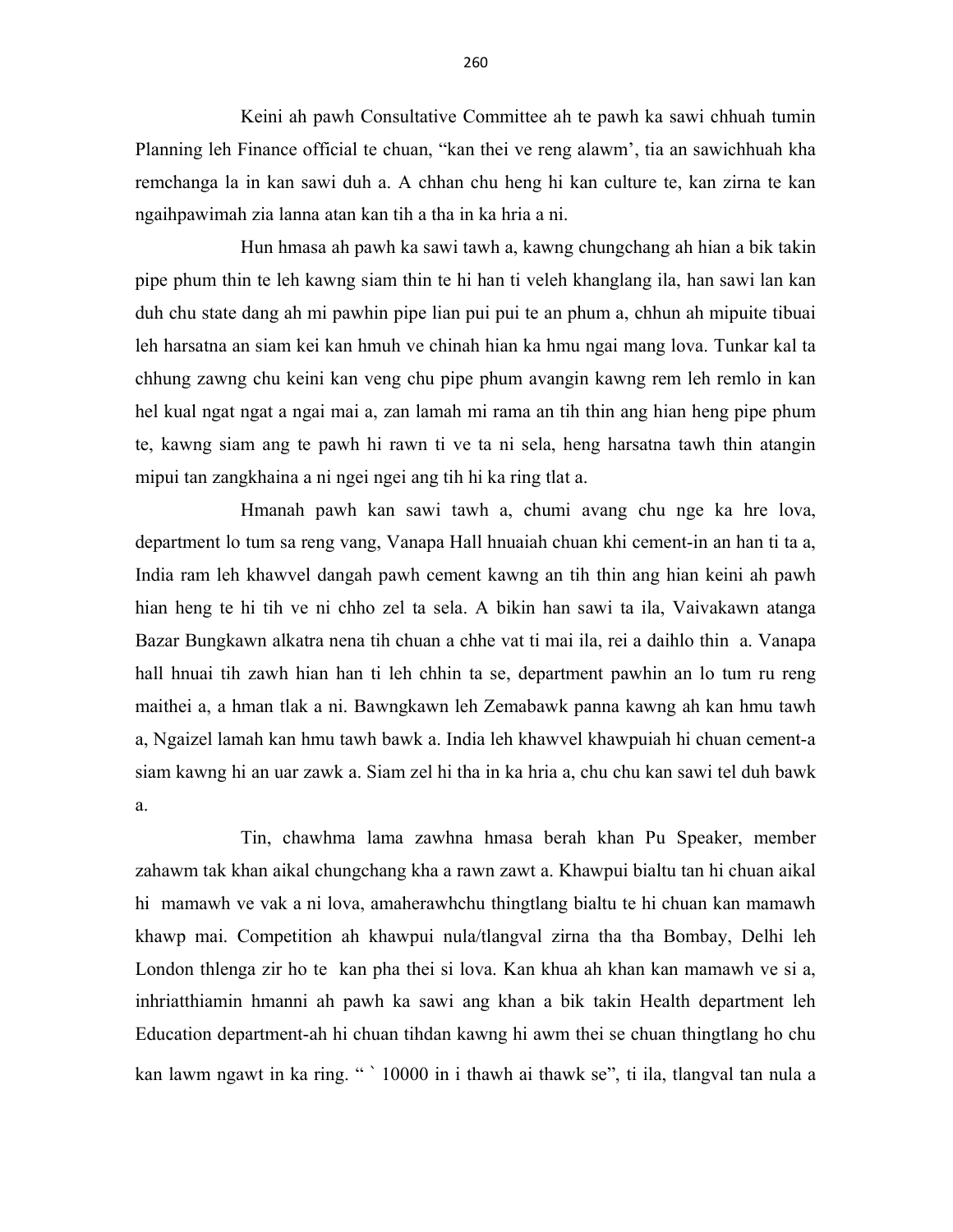hmu no deuh ang a, nula tan tlangval duh a thlang thei ang a, kohhran Pathian ram a rawn pung dawn bawk si a. Aizawl-a haw pui daih zel ni lo khan hei hi a tul tak zet a ni. Chawhma lama kan hotupa (CM) in a rawn chhanna ah pawh khan ngaihtuah tur pawimawh a nih thu a rawn sawi kha a ni a. Inhriatthiamna in kan ram tana thawk kan ni tlang bawk a, hei hi pawimawh ka ti hle a, kan sawi duh a ni.

 Tin, pakhat lehah chuan member zahawm tak ten an rawn sawi lai ka rilru lo tina deuh hi a awm thin a. Member zahawm takte pawh Pu Speaker, ka chhang ni miahlo in, mirethei chu sawi loh, MLA leh MLA-ah pawh hian ` 10,000 inpuk sak han har zia hi ! Ka thianpa ngawih ngawih, ka harsatna hmunah pawh min tahpui tu in ` 10000 puk min dil a, harsa ka tih zia hi ka ngaihtuah a, he sorkar hian an thingrema `1,00,000 chu sawi loh, `5000 pawh la dah lo hnena a eizawnna tihpuitlin na tur atana NLUP a kal chhoh pui mek laia, chumi fak leh chawimawi ai leh chumi bakah a chhunzawm zelna tur atana scheme ropui tak NEDP a rawn siam te, heng mamawhtu, thingtlang mirethei meialh en mek te hi chu an lawm asin. MLA nihna atang hian kan hrethiam phalo emaw ni aw ka ti a.

 Mirethei au aw hi Pathianin a hria a. Chutiang chiah chuan kan House Leader leh vawiina sorkar mek te pawh hian chumi hria chuan hei hi programme-ah a rawn kal pui a. A programme term a liam a, alo luhna leh chutatangin inti khati, mirethei, Liana, Kunga meialh enin `1,00,000 a dawng hi i ding lama thu te chu kan lawm a ni. Chumi ah chuan tlema alo hmang diklo a nih pawhin Pu Speaker, ka hriat ve chinahchuan NLUP kan tih atang hian kohhrante thawhlawm a pung a, missionary kan rawih a pung hi kei chu ka lawmna. Aw le, vawiina kan economic dinhmunah GDP te a thang sanglo kan ti te a ni thei e. Sorkar hnathawk tan 36.21 (em ni), kan dah ang hian NLUP tan hian kan budget 36 chuang percent dah ila chuan a san phah vei vei ngawt ang. Kha mi zat sorkar hnathawkte kan neih lai khan, kawla nichhuak chhiara feh te an chaw fun tur, an tha tih chakna tura sorkarin ruahmanna a siam hi kei chu lawmawm ka la ti reng a. A chhunzawmna tur kan Finance Minister-in a rawn chhawp zui leh zel hi thingtlang te chuan Halleluiah kan pe a ni. Chuvang chuan Pu Speaker, vawiin hian hengte hi sawi loh theih lohah kei chu ka ngai tlat.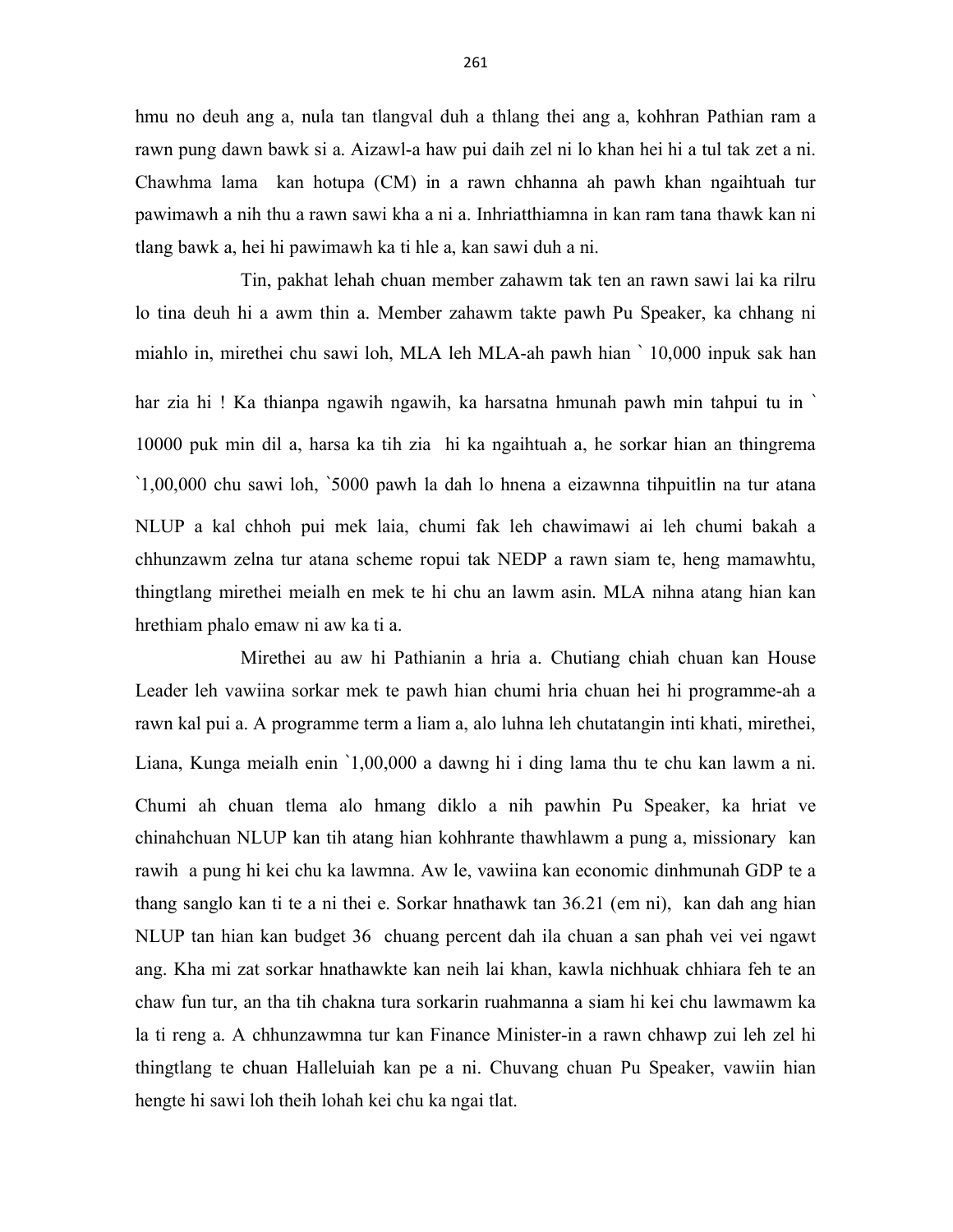Pakhat leh ah chuan hmasawnna a kal lo, chuti khati, a number ka dahthatna ka lo keng lova duh leh demand sawi hunah ka sawi chiang tho ang a. Kum 5- 6 vel chhunga kan lirthei registration tam zia hi, he ramah hian pawisa hi lut lo se nuai chuang man hi heti zat hi Aizawl khawpuiah leh district capital tinah hian register tur a awm dawnlo reng reng. Hengte hian he sorkar hian mirethei tan pawh tlema changkang deuh tan pawh sum leh pai-ah kan tan hna a thawk a ni tih hi a ti lang em em in ka hria.

 Chumai bakah, Pu Speaker, border fencing chungchang hi sawi ka duh tlat a, tunhnaiah hmun hrang hrangah kan kal a, chung kan kalnaah te chuan mi state ten an lo tihdan te, hemi chungchanga kan Home Minister leh kan Home Department ten a tunhnaia hma nasa taka kan ram tan an lak te pawh hi fak tlak a ni. Hemi ruala kan han hmuh chian chu, mi ramah pawh an lo hung ve tho mai. Mahse khawi khua mah hi fence out emaw, bifurcate emaw a awm ve tlat lo. An hung dan te , an tih dan pawh kan hmu, keini kan ramah chuan nasa tak maiin tih a ni a. Hei hi enge a bul kan tih chuan an rawn tih tan tirh atang khan kha tih lai sorkar kha, 'ka pu sai sawm kap', kan tih vang a ni ang a ....

(SPEAKER : I hun i hmang zo)

Pu P.C. ZORAM SANGLIANA : Pu Speaker, tawi te, sawitur pawh an awm vaklo a, tawi te chu kan belh lawk i remtihnain. Tunah chuan kan lo ngaihtuah tawklo aniang. West Tuipui MLA zahawm tak hian vawi tam tak he House-ah hian a sawi thin a. West Bengal te, Assam ten an lo ngaihtuah thin ang khuan khang hunlai atang khan lo ngaihtuah ila. Khawthlanga kan mipui tam tak te an khua hungchhuahin an awm lo ang a. An khaw pum te, an sikul te, an damdawi in te ti mai ila, an sub-centre te hungchhuahin a awm hauh lovang, state dang angin.

 Hemi hemi House-a sawichhuah ka duh nachhan pawh border fencing-a mawhphurtu leh enkawltute hian Mizoram sorkar, Mizoram rorelna sang hian he thil hi a ngai serious a ni tih an hriatna tur in han sawi pawh ka duh chhan a ni. A chhan chu a hun laia ngaihsak lohna in contractor ten anmahni remchan dan ang anga Mizoram a nih bik avanga hetianga min ti hi a pawi a ni. Hmanni khan Pu Speaker ... Madhukar Gupta Committee an ni emaw, Madhukar Gupta hi IAS Ex Home Secretary, Government of India ho chu Mizoram-ah febuary-8 khan an lo kal a, heng khawthlang khaw pawimawh tak takte hi an tlawh a, member ho te pawh hi an hraw hlawm khawp mai, a member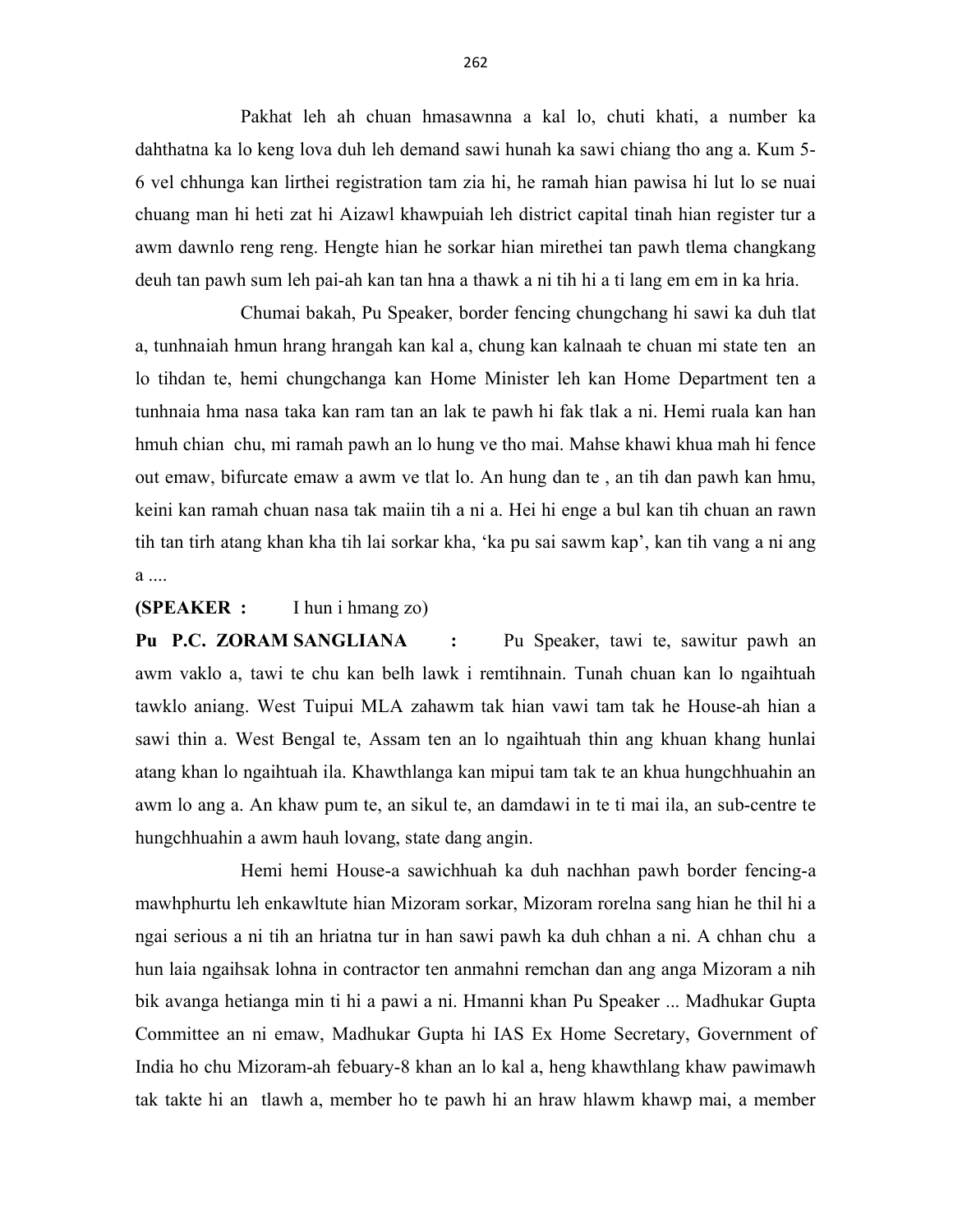sawi vek a ngai lo ang a. Chutah chuan note-a ziak ni lovin a verbal-a helai kan ram fencing chungchang a hmuh dan pawh hi House zahawm takah hian verbal ni mahse Pu Speaker, i remtihna in kan chhiar chhuak lawk ang e aw, a note-in min hlan tlat lova. Khami kha a bul hnai ami ten whatsapp-in an lo la hlauh mai a, chumi chu min pe a, chu chu han chhiar chhuah ka duh, kan ram min vengtu mek tan te, contractor te tan pawh he House kal tlang hian kan hriattir a ni dawnin ka hria a.

 Hemi Chairman-in a ngaihdan hi verbal mah ni se kan sawi duh a ni "National landmark i.e. river is there in the border, there is no trans-border crime like smuggling and militant activities. There is no need to do fencing" Luipui ramri chiang tak kan nei a, enge fencing a ngaihna ? "Even after fencing people can freely cross the fencing /border, it is unnecessary wastage of money. The border fencing money should have been used for construction of border roads and border outputs". A chairman ber pawhin Mizoram chhunga kan border a thlir dan a nih avangin, he House-ah pawh hian member te pawhin kan ngaihtuahnaah a awm a. Engvangin nge Mizo te Mizorama khua leh tuite harsatna min siam ? Contractor te, a vengtu BSF te pawhin West Bengal-ah te, Meghalaya-ah te, Assam-ah te hetiang hian tihsak ve sela. Tin chu mai bakah Pu Speaker, ka sawi veleh duh chu mi chuan an border fencing bula an kawng hi an national highway ai pawhin an duhzawk nia. MLA ho kan kal pawh in chung kawngah chuan an national highway aiin min tlanpui duh zawk.

 Kawng chungchang te pawh kan sawi a Pu Speaker, hmanni lawkah chuan kan pian hma pawha West Bengal lo ni tawh ah te kan zuk kal a, Kolasib panna kawng lak chuan chhe tak a ni. Chuvang chuan thil te hi a chhe lai bik hi kan sawi vak a, mi ramah India ram map zir tirh atanga Kolkata tih atangin kan han tlanchhuak a, chung fencing hmuna kan han kal te chu Kolasib kawnga tlan a chakawmin a ngaihawm hle mai. Tin, sorkarin pawisa a dahin hma an la a, contractor te pawh an tur a an han ti a, chutah chuan kan hmuh chu Inrinni hmasa khan Champhaiah ka han kal a, Thawhtanni ka rawn haw kawngah chuan tunhmaa kawng hrehawm kan tih thin Zemabawk leh Tuirial inkar kha rawn tlan thlen kan nghakhlel hle mai.Khua a that a, khua in a zir chuan sum a dah bawk nen kan sorkar pawh hian hengah te hian hna a thawk a ni tih te mit ngei hian hmuh tur a awm a, heng te hi a lawmawm ka ti a.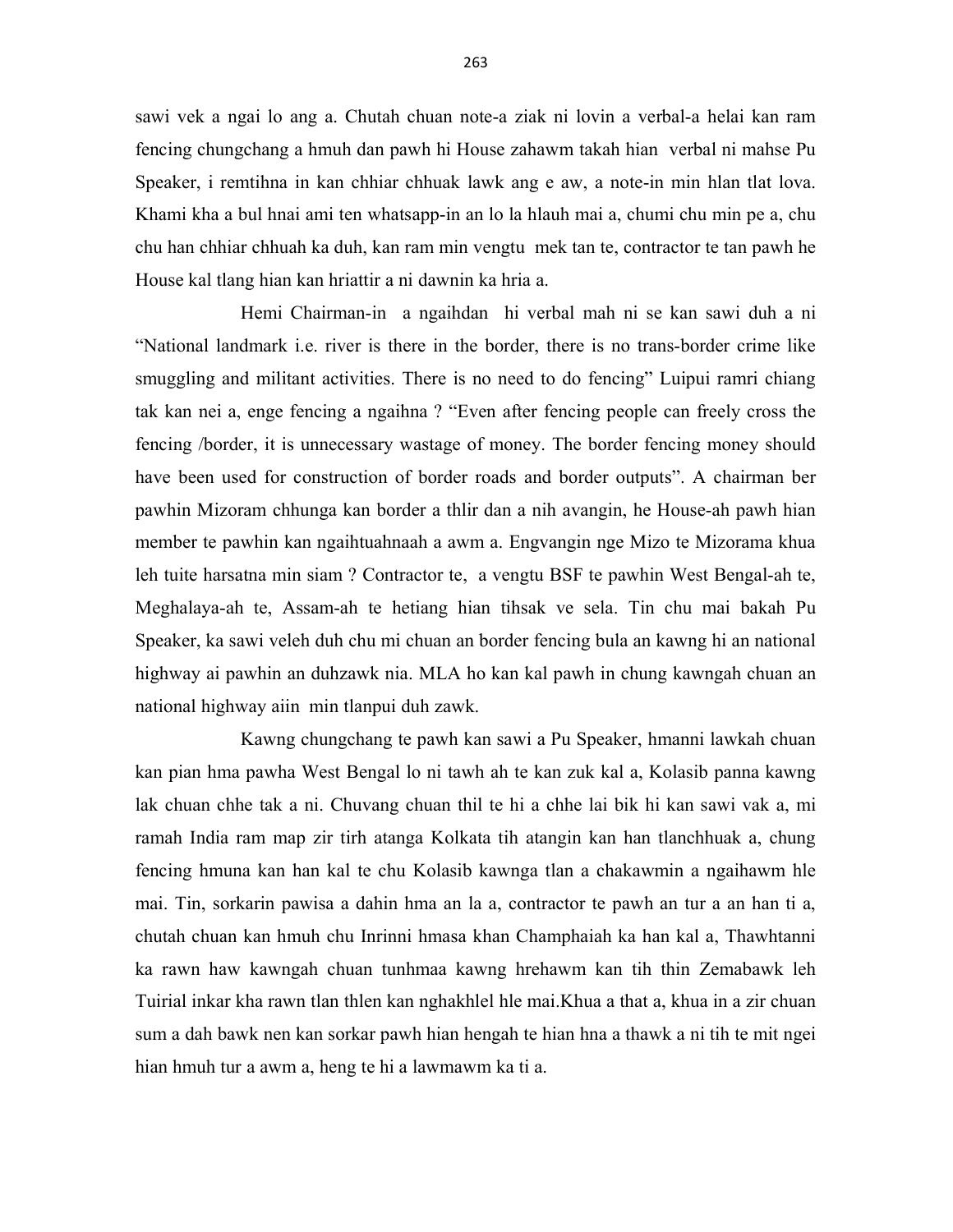Vawiin-a kan Finance Minister in Department hrang hrang te leh kan sorkar hmalakna tur a han chhawpchhuah te han sawi hian general discussion a nihna ang pawhin ka thahnem ngaihna lai chu a awm a, chung bawrte ah chuan Pu Speaker, kan sawi ve a ni e. Ka lawm e.

SPEAKER : Tunge sawi leh dawn? Sawi tur in awm loh tak tak chuan Minister khaikhawm turin kan ko mai dawn ania, tichuan naktuk chance a awm thei tawh lovang. Ka conclude tir mai dawn a sin. Kan Opposition Leader a lo lut a, ani khian sawi tur a neih leh neih lo zawt phawt ila. Vawiinah hian hun kan la nei a vawiinah sawi si lova naktuk tih kha, hun kan neih laia sawi duh bawk si lo. A nih leh a sawi hona hi naktuk chhunzawm mai tih chu House ngaihdan a ni em? Sawitur an awm tawh loh chuan vawiinah hian kan khaikhawm tir mai dawn nia. Naktuk kha a awm tawh dawnlo a ni.

Pu LALRUATKIMA : Pu Speaker, nikum hmasa ah pawh khan member zahawm tak pakhat damlo kanin kan bang hma a,a tukah kan chhunzawm leh mai a ni. Chuvangin kan Businees Advisor in Committee in ruahhmanna a siam ah hian ni 2 a ni a, chuvang chuan dar 4 kan pelh erawh kha chu House remtihna a ngai dawn tihna a ni a, kan pelloh chuan kan duh chuan kan bang thei alawm, chhunzawm leh kha.

SPEAKER : Remti lo lam kha an tam zawk chuan a buaithlak mai dawn asin. A nih leh 'Kan sawihona chu naktukah chhunzawm leh ang u', tih rawtna a awm a. House ngaihdan i la phawt ang. Rawtna i siam teh ang u, dingin, mumal deuhin. House Leader a ding.

Pu LAL THANHAWLA, CHIEF MINISTER : Pu Speaker, kan tih dan dinglai kha, sawi duh an awm loh chuan a neitu Minister an ko mai thin a, chu chuan pass a dil mai a. Sawi duh an awm loh chuan, House-in rem a tih chuan engchen pawh kan extend thei a. Rem i tih chuan, House-in rem a tih chuan chawlhkar khat pawh kan sawi thei a. Mahse, sawi tur an awm loh na na na chuan tih ngaihna a awm lo a ni. Hetiang hi kan la tawng ngai lova, chuvangin Finance Minister, a department neitu i koh kha a khalphung a ni deuh mai. Vanneihthlak takin kuminah damlo kan tur kan nei bawk si lova.

SPEAKER : A nih chuan Minister khaikhawm turin ka ko dawn a nia. Aw le, tunah hian Finance Minister sawihona khaikhawm turin ko tawh ila, amah i sawm ang.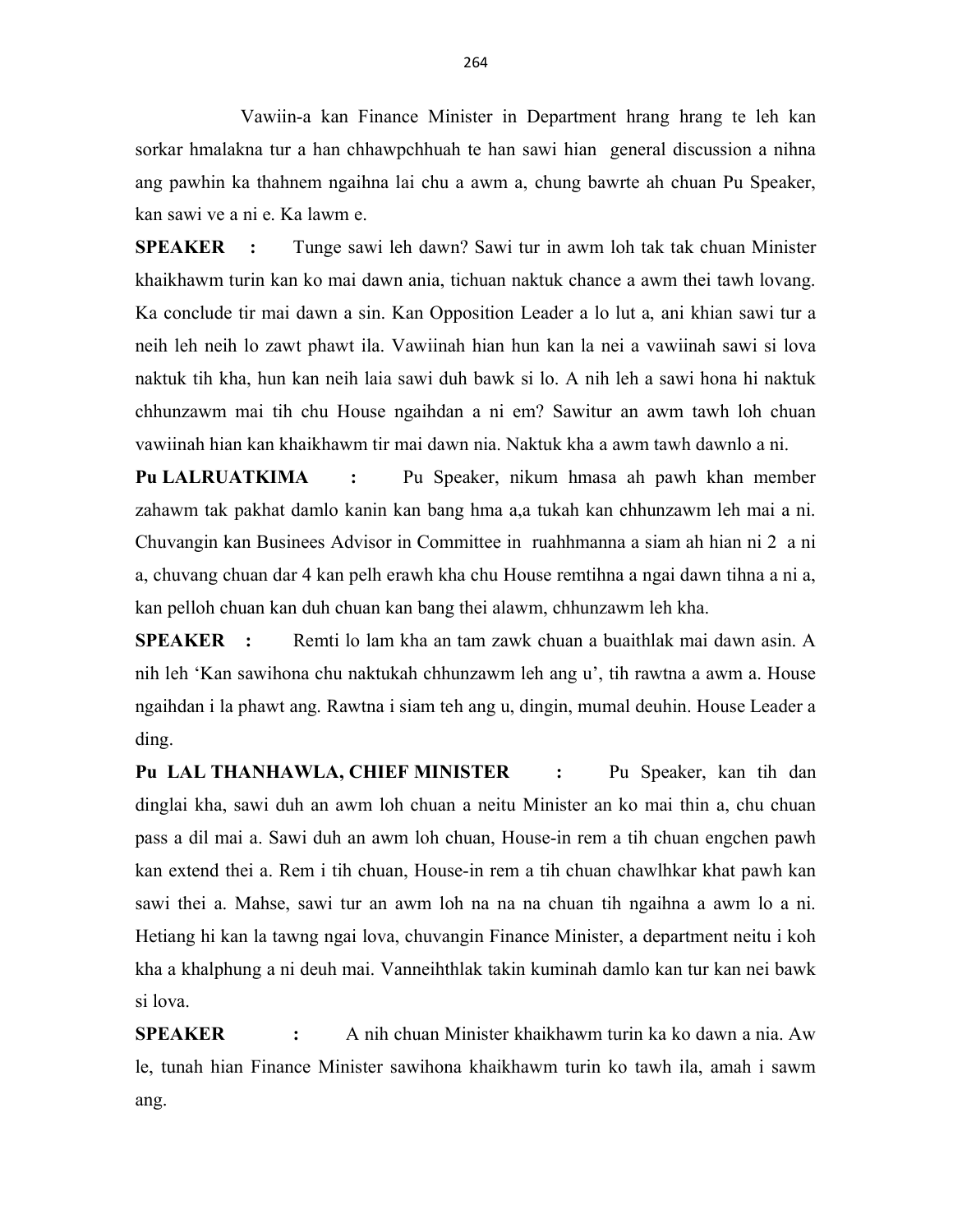Pu LALRUATKIMA : Pu Speaker, kha kha a kalphung a ni dawn em ni? BAC hian ruahmanna a siam a, naktuka sawiho thei turin hun min pe a. Vawiinah hian hun hman zawh kher tur tih a inziak chuang lova, kan House Leader zahawm tak khan a sawi tho nangin. ( Speaker : …….. chawl lo ve, tih tur dang kan nei ang). Naktukah hian, hei provisional calendar kan siam a, Bulletin part-II-ah kan rawn chhuah vek bawk a, chutiang chuan hun kan hmang mai tura ngaih a nih laiin, vawiinah pawh damlohna avangte, harsatna avangte a sawi theilo pawh kan awm a ni thei a. Chuvangin, khalai kha chu ….

Pu K.S. THANGA : Pu Speaker, vawiinah hian 20 minutes aia rei hun kan la nei a, chutah chuan sawi kan duh chuan kan sawi tur a ni a, kan sawi duh tawh miau loh chuan naktukah khan he business hi kan bansan, damlo kan tur avang emaw, harsatna dang avang emawa chawl kan nih chuan thudang a ni a. Chu chu kan kalphung a ni a, a hma pawhin. A chhan chu kan hmang full a, dar 4 a pelh hnu ah khan tih tawh loh a naktuka BAC hian ni hnih a dah nachhan kha vawiina kan sawi zawh hman dawn loh vang a ni a. Vawiina kan zawh vek miau chuan enge naktukah business kan nei hleinem, kan chawl mai tur alawm.

## SPEAKER : Pu Rinmawia khan sawi tur a nei em?

Pu LALRINMAWIA RALTE : Pu Speaker, kan Finance Minister zahawm tak budget speech-ah hian sawi tur a tamin ka hria a. I dinglam ami te pawh sawi tur tam tak nei an awmin ka ring a. Hun a laklawh deuh avangin kan inthlahrung hlawm a nih ka ring. General discussion-ah hian sawi tur tam tak a awm a, a chhuanawm a, sawi a chakawm a. Kan din loh reng khan a lehlamah chuan sawi tur nei lo emaw min ti ang tih a hlauhawm bawk si a, inthlahrung deuh chungin. Sawi tur neihloh vanga dinglo kan nih ka ring lova, sawi tur ngah lutuk vang zawk an nih ka ring a ni.

 Minister i ko tawh em ni? Pu Speaker? (SPEAKER : Sawi duh in awm chuan a sawi theih tho alawm. Ka ti tawp dawn a, kha intervention a awm a, sawi mai rawh) Pu Speaker, i thu kha an la rawn hnialin ka hria a. Ka ti dik emaw, diklo emaw lam kha chu, ni e, ka lo tisual a nih pawhin min ngaidam ula, amaherawhchu, sawi tur hi kan la neiin ka hria a. Ka sir ami te pawh sawi turin an la inkau tho in ka hria a, kan ding hlawm bawk si lova.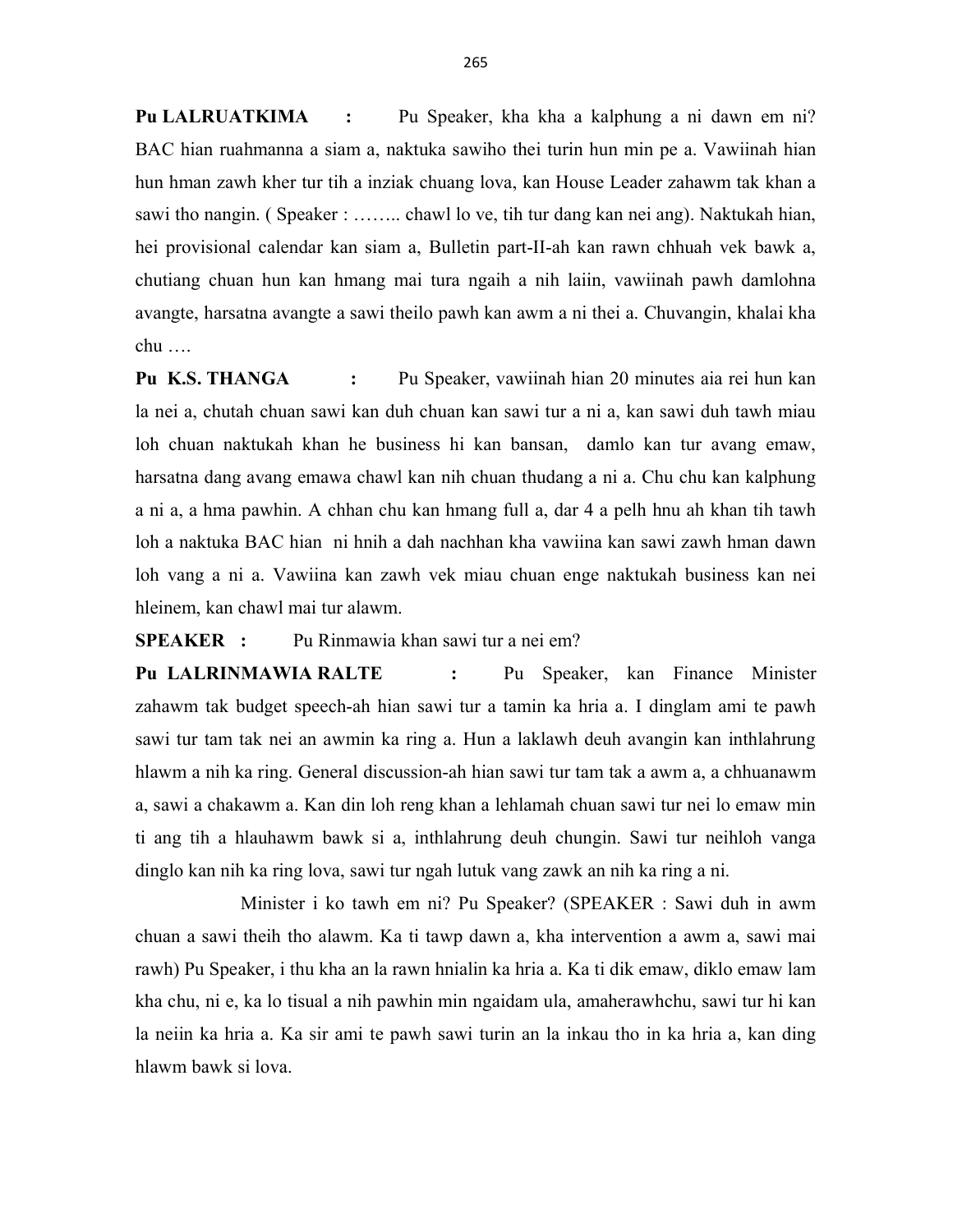Pu Speaker, sawi duh tam tak a awm rualin Mizoram mipuiin tawngkam nazawnga kan sawi, a nihna dik tak erawh duh anga kan hriatchian si loh deuh chu sorkar leiba chungchang hi niin ka hria. Finance Minister budget speech page 11-na, para37-na thu chiah kha ka rawn umzui ang a. Kumin kumthar 2017-2018 chhunga kan sorkar-in sum a lakluh tur zawng zawng hi cheng vaibelchhia17561.60 a nih laiin, chutih hun chhung, kumthar chhunga kan bat tur zawng zawng hi cheng vaibelchhe 7177.99 a ni dawna chhut a ni a. Chu chu kan state pumpui sum dehchhuah leh kan leiba zuk buk khan a hniam ta em em a, 40.87 % a ni dawn a ni, an ti a ni.

 Mi tam tak chuan cheng vaibelchhe 7000 leh tih lai kha kan um vak thin a, politician-ten an ching zual a. "A lo piang hlim hlawt pawh hi cheng chuti zat bain a lo piang," te kan ti thin a. Thil kan sawi reng reng hian, (a bik takin politician-ten),ram mipui bek tihnual zawng, tilungngai zawng, bei tidawng zawng ang chi hi ram lakna hmanruaah kan ngai fo hi thil lungchhiatthlak deuh niin ka hria a. Finance Commission 13-na kan luh dawn khan a zirchiangtu tur University-in  $13<sup>th</sup>$  Finance Commission tan, 'A Study on Debt Problem of the Special Category States' tih, special category states ho leiba dinhmun, an harsatna zirchianna an nei a, a bu in a chhuak a. Chutah chuan Mizoram leiba dinhmun hi chiang takin a lang a ni. GSDP (kan state-in kum khata kan sum dehchhuah zawng zawng) ` 100/- ni ta se, kum thara kan dinhmun tur chu ` 100/- ka dehchhuah laiin ` 40.87/- kan ba ve thung dawn tih kan hmu a.

December 2015-a khawvel ram hrang hrangte dinhmun an tehna hnuhnungah chuan Japan ram chuan `100/- an dehchhuah zelah ` 229.20/- an ba zel a ni. Kan ram ngaihsan em em USA- te pawhin ` 100/- an dehchhuah ah ` 104.17/- an ba zel a ni.

 Tuna India ram pumpui dinhmun pawh hi `100/- kan dehchhuah ah hian ` 69/- vel kan ba zel a ni. Chu chu kan GDP-Debt ratio a ni a. Chutihlaia Mizoram dinhmun ` 40.87/- lek ba thei tur khawpa kan finance enkawltu, kan Chief Minister leh Finance Minister zahawm tak ten term hmasa lam atanga leiba dinhmun an lo ti hniam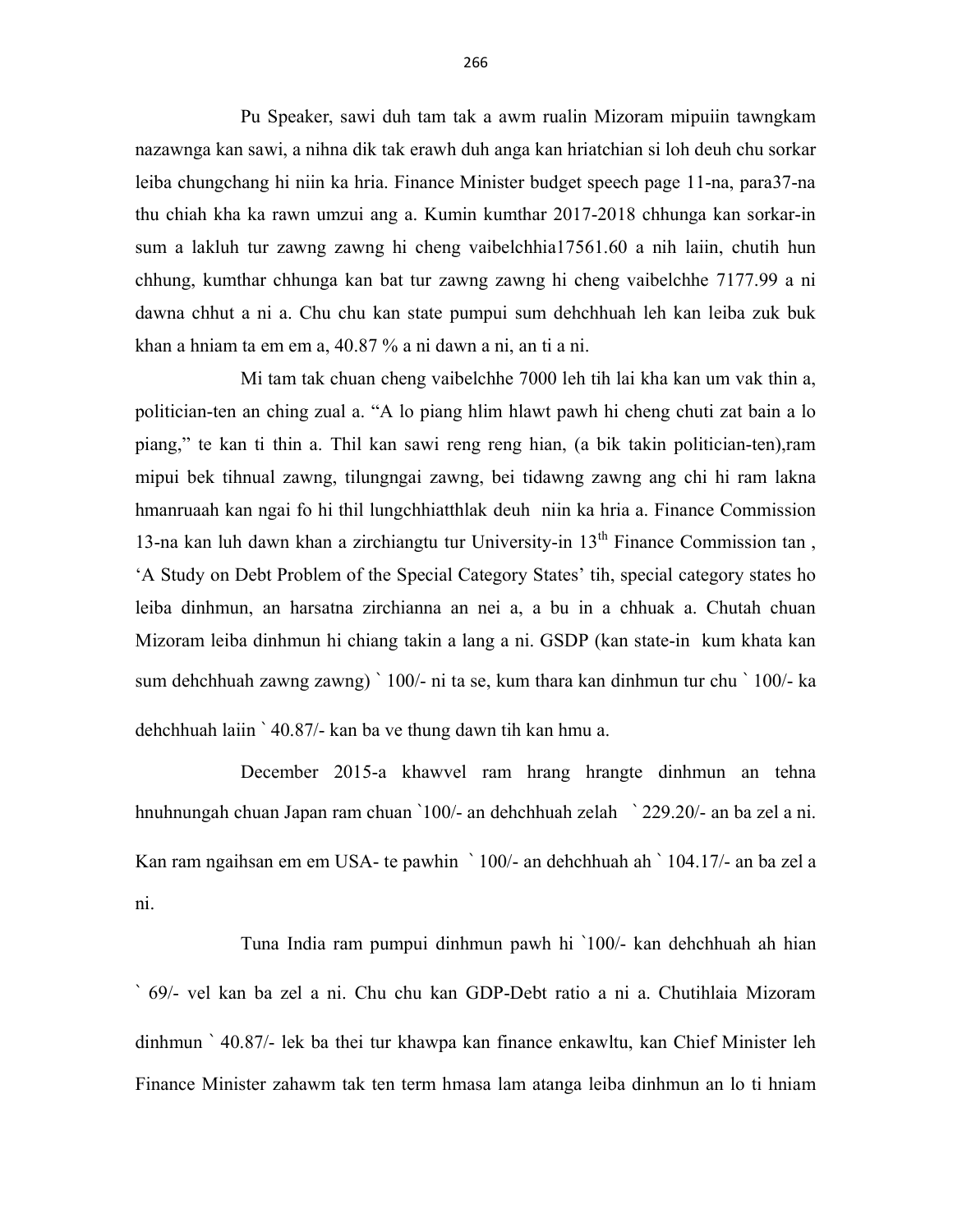tial tial hi thil lawmawm tak, sum enkawl thiam vawrtawp ten an thlen theih a ni tih hi vawiinah hian ka'n sawi lang duh a ni. 13<sup>th</sup> Finance Commission atana an zirchianna an tihlan danah chuan kum 1991- 1995 inkar, kum 5 chhung khan chawhrualin kan GSDP-Debt ratio chu ` 52.91 a ni; 1995-2000-ah khan `65.09-ah a lawn chho a; kum 2000-2005 inkarah chuan `100 kan lak luh zelah `95.23 kan ba chho ta a; 2005-2006-ah `100 kan lak luh zelah `116 kan ba zel bawk a; 2006-2007-ah `100 kan lak luh ah `109.43 kan ba a; 2007-2008-ah `100 kan deh chhuah apiangin `101.91 kan ba zel a. 2008-2009-ah tlemin a tlahniam a, `100 ah `96.61 ba in, tuna kan House Leader zahawm tak Pu Lal Thanhawla hruai sorkarin bul kan tan lai khan Mizoram dinhmun chu `100 kan dehchhuah zelin `90 chuang zel ba ang kan ni. 13th Finance Commission in min tumpui ang, `100 deh chhuah zelah `80 kan bat khan min ngaidam thei a. Amaherawhchu, chutiang dinhmun phak mang lo chuan bul kan rawn tan a, zawi zawiin term hmasa atang khan kum tinin kan Finance Minister zahawm tak thusawi ah hian chiang takin a lang a, a kum telin, leiba lama vaibelchhia hi chu a hlawmkhawm kha a rawn pung ve hret hret lo thei lo a ni. Chutih rual chuan kan sum lakluh kha a lo pung chho ve zel a, lakluh punna zawk kha a chak tlat avangin kan leiba hlawmkhawm kha vaibelchhe 5000, 6000, 7000 chuang ah lawn chho pawh ni se, kan GSDP kum reilote kal ta a kum khata vaibelchhe 10,000 vel dek chhuak khan kum tharah hian vaibelchhe 17,000 chuang kan deh chhuah tlat tawh dawn avangin kan leiba chu a percentage-a chhutin a tlahniam ta a ni. He kan GSDP leh kan leiba ratio, a percent-a chawh a kan state-in kan thlen theih, kan achievement, kan thawh chhuah hi thil chhuanawm, a lehlam zawnga sawi chuan thil mak a ni a, chhuang takin sawi loh theih niin ka hre lo a ni.

 Nichina kan sawi tak ang khan leiba chungchang thu ah hi chuan, kan hmalama sorkar kal liam ta ah khan leiba kan ngah em em. A tlangpui thu a lak phei chuan `100 kan deh chhuahin `100 chuang mah ba zel ang dinhmunah kan lo ding reng hi a lo ni a. A enga pawh ni se, hun kal tawhah khan harsatna tam tak te pawh a awm ang a,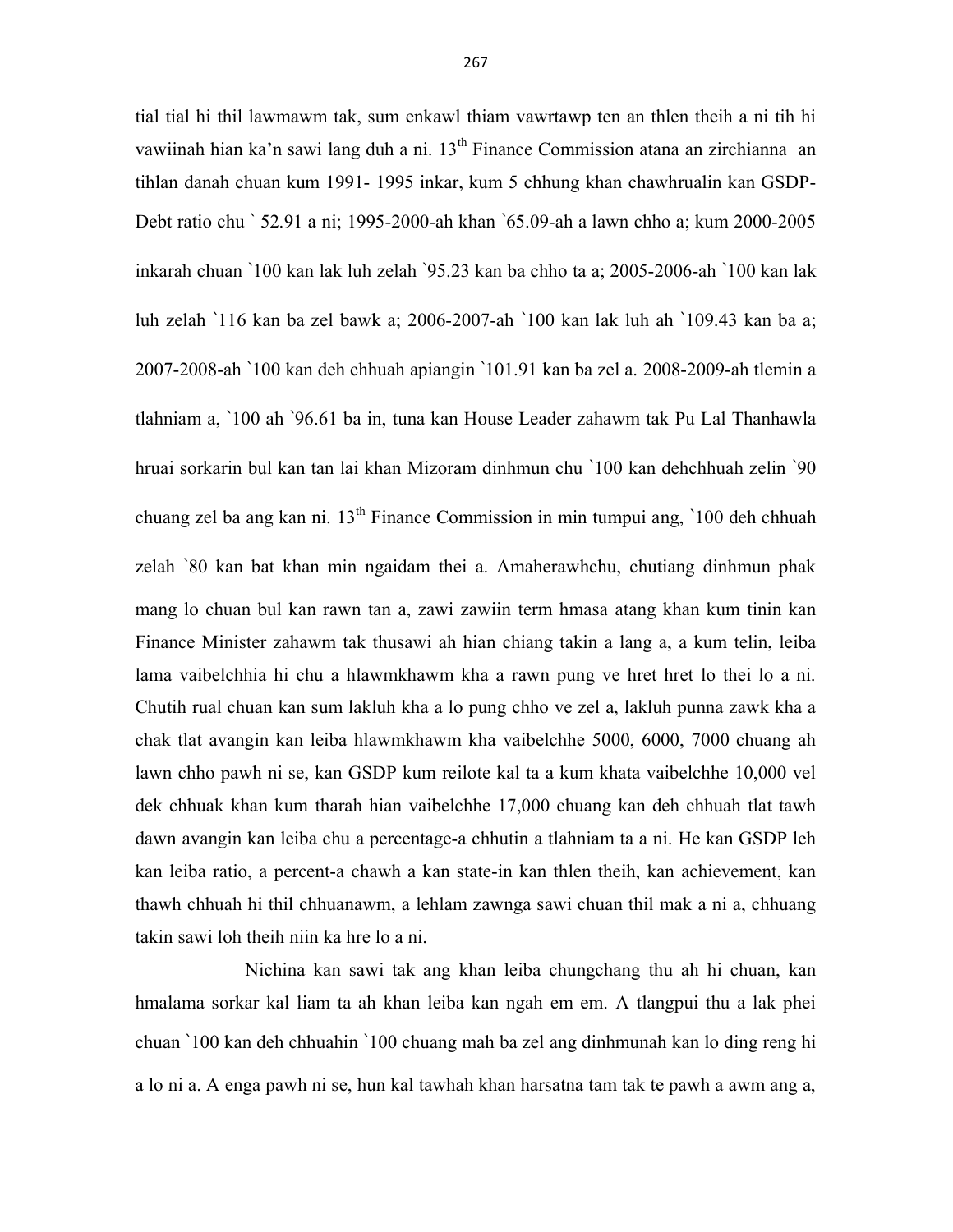zuk indem ngawr ngawr-na ni chuang lovin. Chung ang dinhmun atang chuan tunah hian financial management thiam leh thiam loh zawngte'n kan han insawi thin a.

 Tin, fiscal deficit tlak hniam dan em em te pawh hi, dik tak chuan central sorkar-in min beisei piah lam ram hi nikum atang tawh khan kan thleng daih a ni. Kan Finance Minister zahawm tak te, Parliamentary Secretary-te, Department official-te, kan House Leader zahawm tak hokhawmna hnuaia hma an lakna zarah he dinhmun hi kan thleng thei a ni. Chuvangin, mite thiam ang thiam ve lo, mite tih theih ang ti thei ve lo, mi financial management tha ang thiam ve lo anga insawi kan chak viau a nih pawhin fact and figure hi enchian hmasak ni se. Thiam lo leh khawr leh mi tih ang thei ve lo anga kan inchhuah hian kan hnam hi rilru sang min pek ka ring lova. Rilru sang vah put a tulin ka hria. Sorkar leiba chungchangah hi chuan kan hausakna lo awm tawh sa, kan neihsa hi a pawimawh hle a. Entirnan, industries lama kan chhuan em em Maharashtra state chu India rama leiba ngah ber lawr lak a ni. Amaherawhchu, hmakhawsang atangin, Shivaji-a te hun atang tawhin ram ropui, hmasawnna hna tam tak an lo thawh tawhna a ni. Bombay University-te chu 1857-ah a ding daih tawh, Bombay leh Thana inkarah rel a tlanna chu a rei lutuk tawh, (SPEAKER : I hun chu i hmang zo tawh) kum 160 chuang a liam tawh. Chutiang chu a ni a, chutiang hmunah chuan an leiba chu lo tam deuh hlek pawh ni se, an ram hausakna lo awm tawh sa a tam avang khan, an leiba ngah hi chuti takin mipui ah a lang lo mai a ni. Nichina sawi tak ang khan USA-te, Great Britain-te, Italy-te, Japan-te, khawvel developed tawh ram kan tih tam tak hi India ram aia leiba ngah deuh vek zawk an ni tiin sawi ila kan sawi sual tam lovang, China-te tih loh chu. Amaherawhchu, anni ah chuan an hausakna lo awm tawh sa infrastructure-te, engkim, mimal hausakna thlengin a lo tam tawh avangin chu an leiba dinhmun chhe lutuk chuan chawp leh chilhin nghawng chhia a nei lo mai pawh a ni a.

 Keini ang dinhmun, tunlai khawvela tlai khaw hnua lut ve chauh, A AW B kan neihna pawh kum 100 leh tlem chauh la ni ang dinhmun te phei chu ni se, Mizo-ho hi Japanese-ho hian min tluk miah lo tihna a ni, American-ho te hian min tluk miah lo tihna a ni. UK, English kan tih, kan ngaihsan em em te , Italian-ho te hian min tluk miah lo, French-ho te pawhin min tluk miah lo tihna a ni. Pi leh pute zar ah an hausakna awm tawh sa hi a tam em a, an sum enkawl thiam lohna hi an tuar lo mai zawk a ni. Chuvangin, vawiina kan ram hruaitute'n zawi muanga kan ram dinhmun an rawn siam